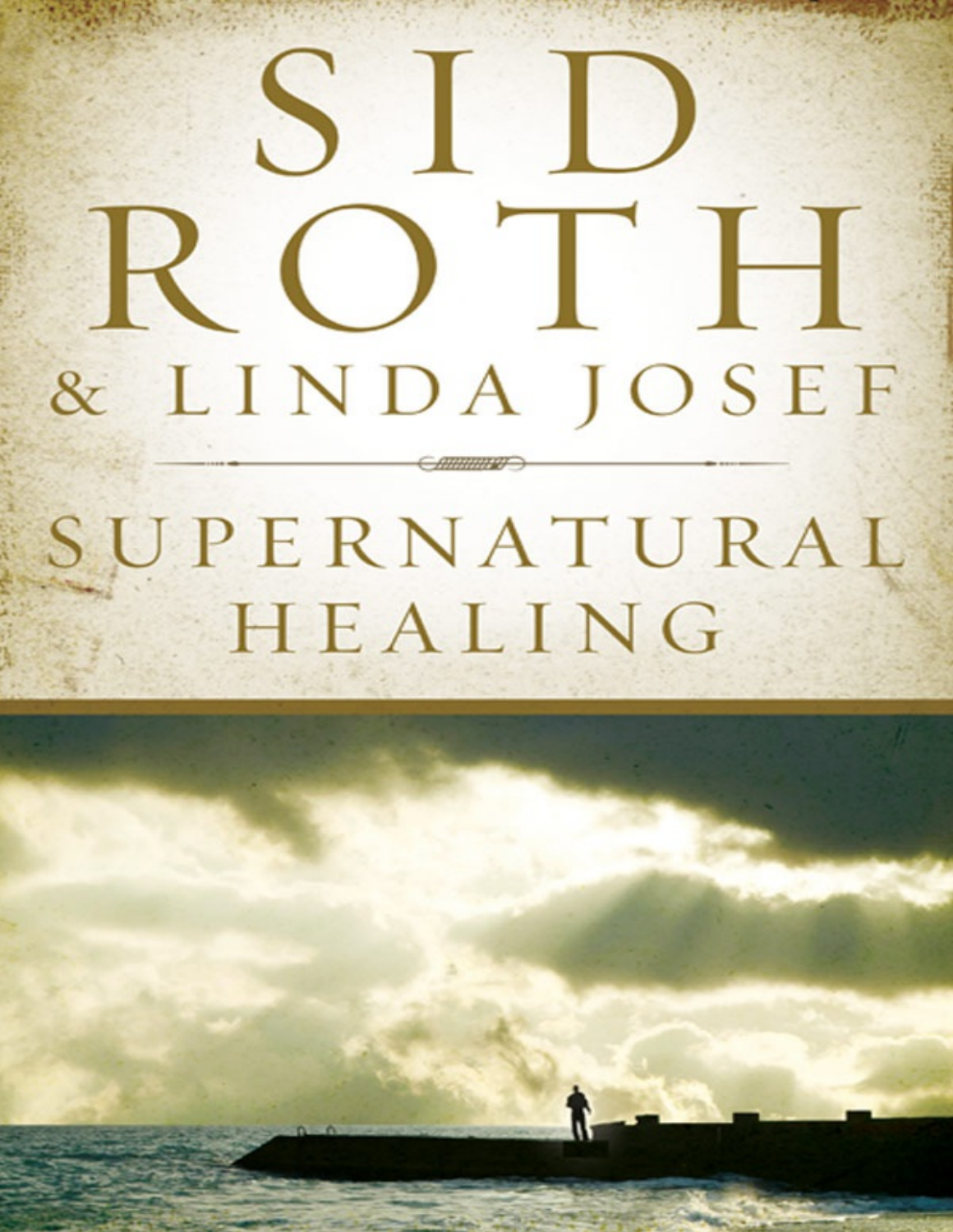#### **BOOKS BY SID ROTH**

*The Incomplete Church They Thought for Themselves*

**AVAILABLE FROM DESTINY IMAGE PUBLISHERS**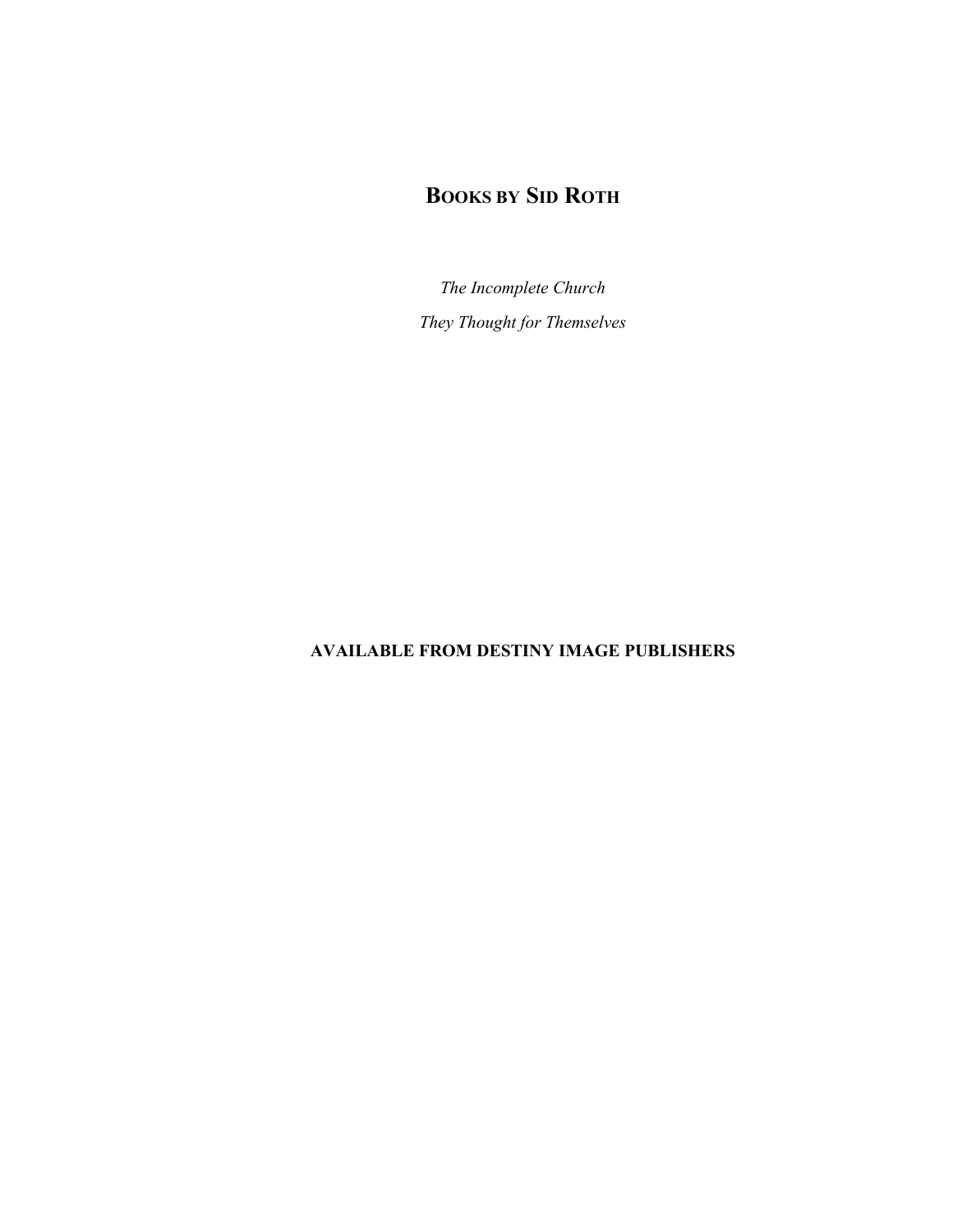### SUPERNATURAL **HEALING**

CHHHHHD

Stories of the Miraculous

## **SID ROTH** & LINDA R. JOSEF, Ph.D.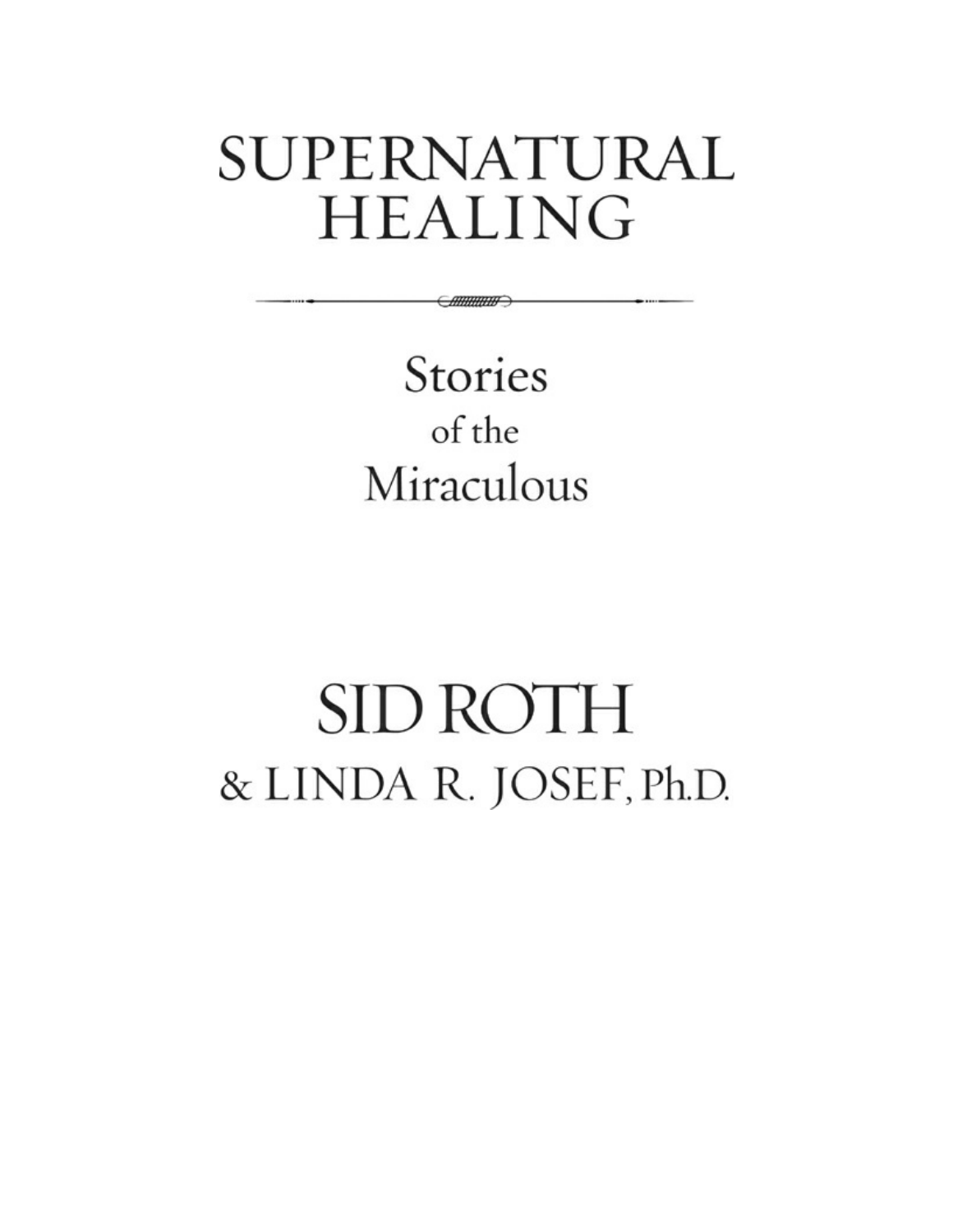#### Copyright 2007 – Messianic Vision

All rights reserved. This book is protected by the copyright laws of the United States of America. This book may not be copied or reprinted for commercial gain or profit. The use of short quotations or occasional page copying for personal or group study is permitted and encouraged. Permission will be granted upon request. Unless otherwise identified, Scripture quotations are from the Scripture taken from the New King James Version. Copyright © 1982 by Thomas Nelson, Inc. Used by permission. All rights reserved. Scripture quotations marked KJV are taken from the King James Version. Scripture quotations marked TLB are taken from the Living Bible Translation. Please note that Destiny Image's publishing style capitalizes certain pronouns in Scripture that refer to the Father, Son, and Holy Spirit, and may differ from some publishers' styles. Take note that the name satan and related names are not capitalized. We choose not to acknowledge him, even to the point of violating grammatical rules.

#### **DESTINY IMAGE ® PUBLISHERS, INC**.

P.O. Box 310, Shippensburg, PA 17257-0310

*"Speaking to the Purposes of God for this Generation and for the Generations to Come."*

This book and all other Destiny Image, Revival Press, Mercy Place, Fresh Bread, Destiny Image Fiction, and Treasure House books are available at Christian bookstores and distributors worldwide.

For a U.S. bookstore nearest you, call 1-800-722-6774.

For more information on foreign distributors, call 717-532-3040.

Reach us on the Internet: [www.destinyimage.com](http://www.destinyimage.com).

ISBN 10: 0-7684-2831-9

ISBN 13: 978-0-7684-2831-5

For Worldwide Distribution, Printed in the U.S.A.

3 4 5 6 7 8 9 10 11 / 13 12 11 10 09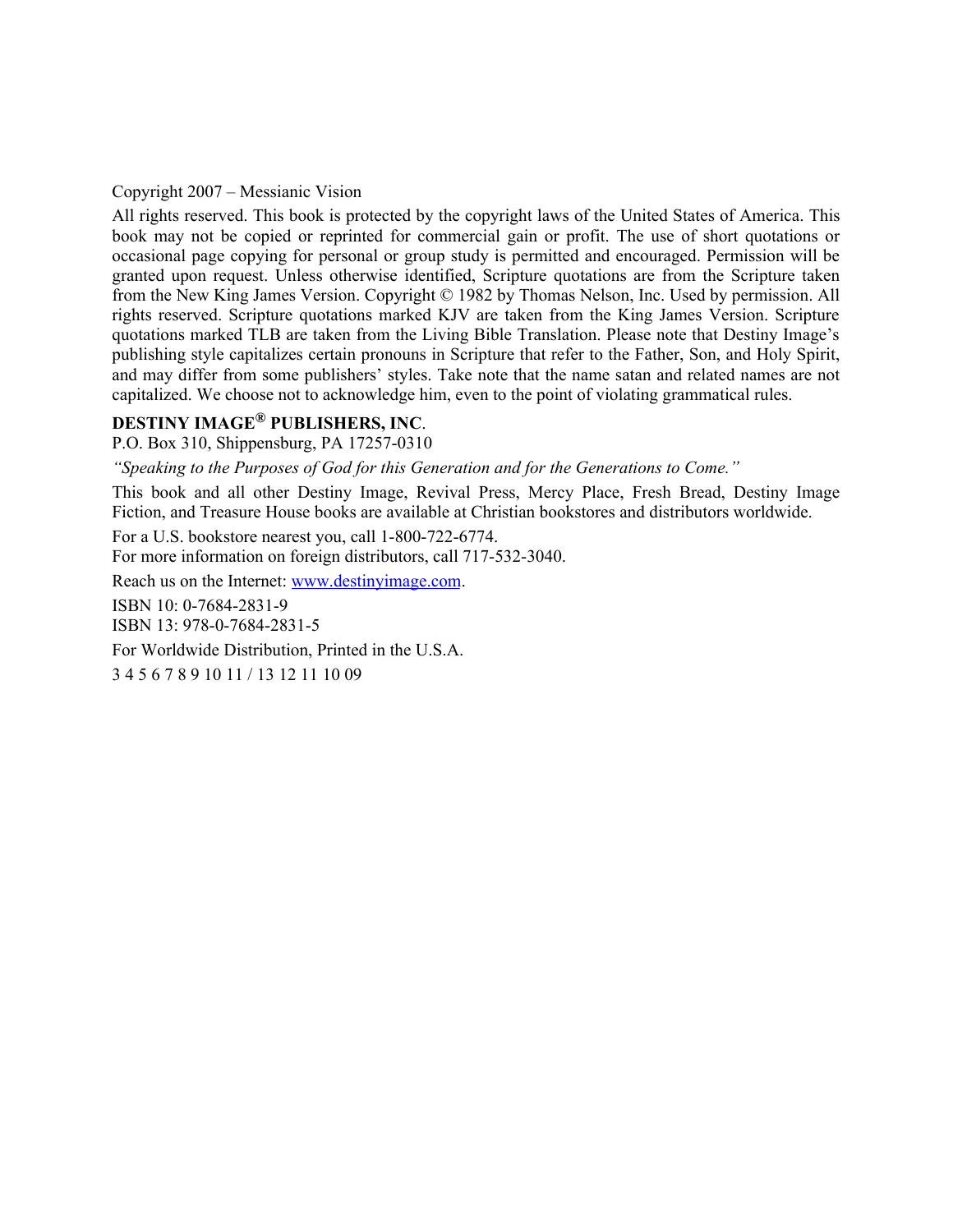#### **TABLE OF CONTENTS**

**I[NTRODUCTION](#page-5-0) C[HAPTER](#page-6-0) ONE** Think [Healing](#page-6-0) C[HAPTER](#page-13-0) TWO God's Covenant of [Protection—the](#page-13-0) 91st Psalm C[HAPTER](#page-25-0) THREE Breaking [Destructive](#page-25-0) Family Patterns **C[HAPTER](#page-38-0) FOUR** The [Power](#page-38-0) of God's Word **C[HAPTER](#page-49-0) FIVE** [Surprised](#page-49-0) by God's Love **C[HAPTER](#page-59-0) SIX** [Passover](#page-59-0) Fulfilled C[HAPTER](#page-68-0) SEVEN One of the Greatest Healing [Miracles](#page-68-0) of the 20th Century C[HAPTER](#page-82-0) EIGHT God [Always](#page-82-0) Has a Plan **C[HAPTER](#page-91-0) NINE** A Doctor [Experiences](#page-91-0) Divine Healing **C[HAPTER](#page-101-0) TEN** Do [Something](#page-101-0) Extra! **B[ONUS](#page-112-0)** *THE INCOMPLETE [CHURCH—Bridging](#page-112-0) the Gap Between God's Children*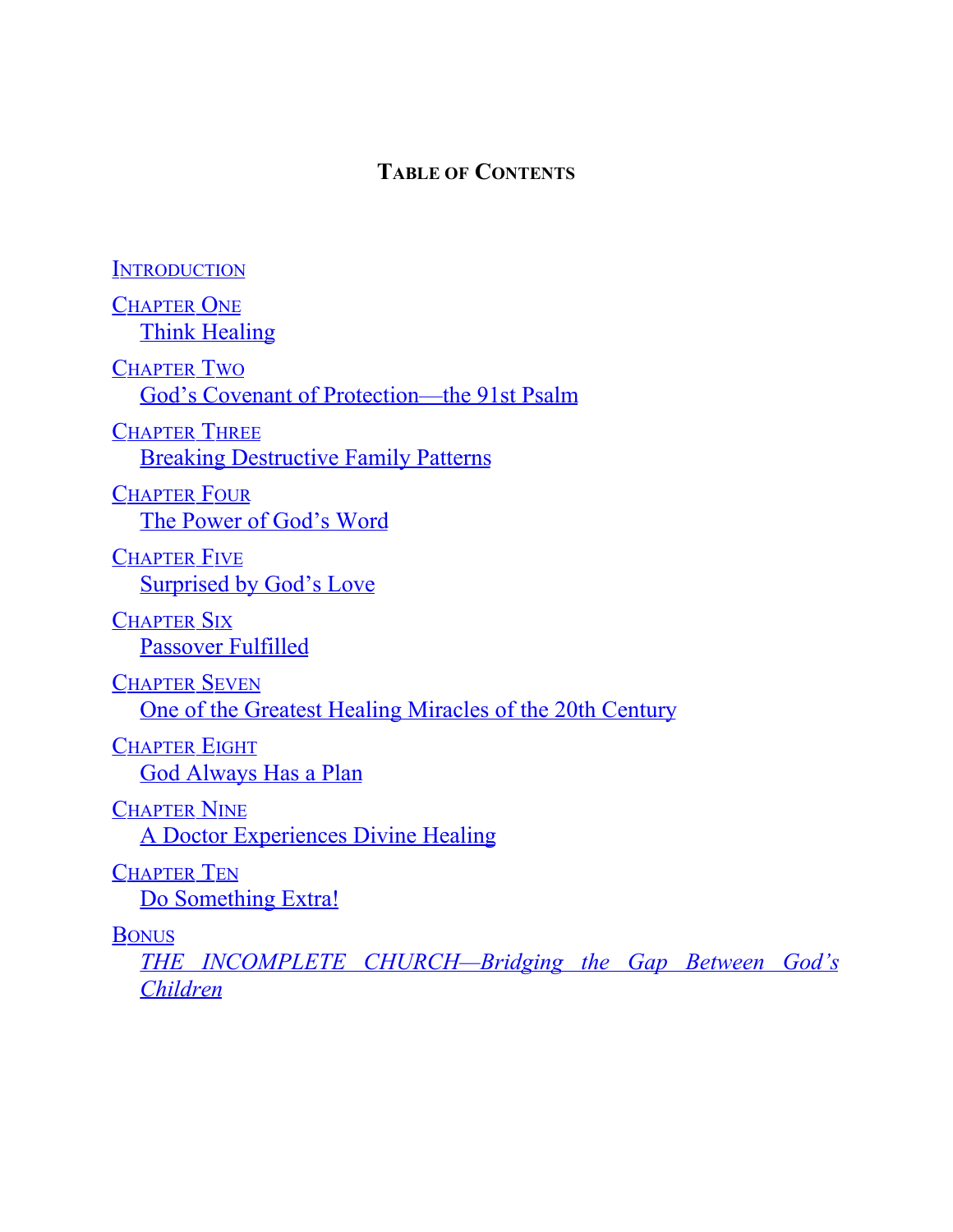#### **INTRODUCTION**

<span id="page-5-0"></span>The Word of God is replete with miraculous healings and supernatural manifestations that occurred in the lives of those who believed and called upon the name of the Lord.

Prior to His ascension, Jesus left the disciples with one of the most powerful commissions regarding the miraculous—a commission of greater works:

> "Most assuredly, I say to you, he who believes in me, the works that I do he will do also; *and greater works than these he will do, because I go to my Father. And whatever you ask* in my name, that I will do, that the Father may be glorified in the Son. If you ask anything *in my name, I will do it"* (John 12:12-14).

It should not surprise us when we learn, that powerful healings, inexplicable by doctors, continue to manifest in the lives of those who dare to believe that through Jesus, all things are possible. In this book, you will read about many of those miraculous encounters and how God is pouring out His Spirit upon His people. After reading these inspiring, true-life stories of God's miraculous healing power, you will find encouragement to believe for healing for yourself or a loved one.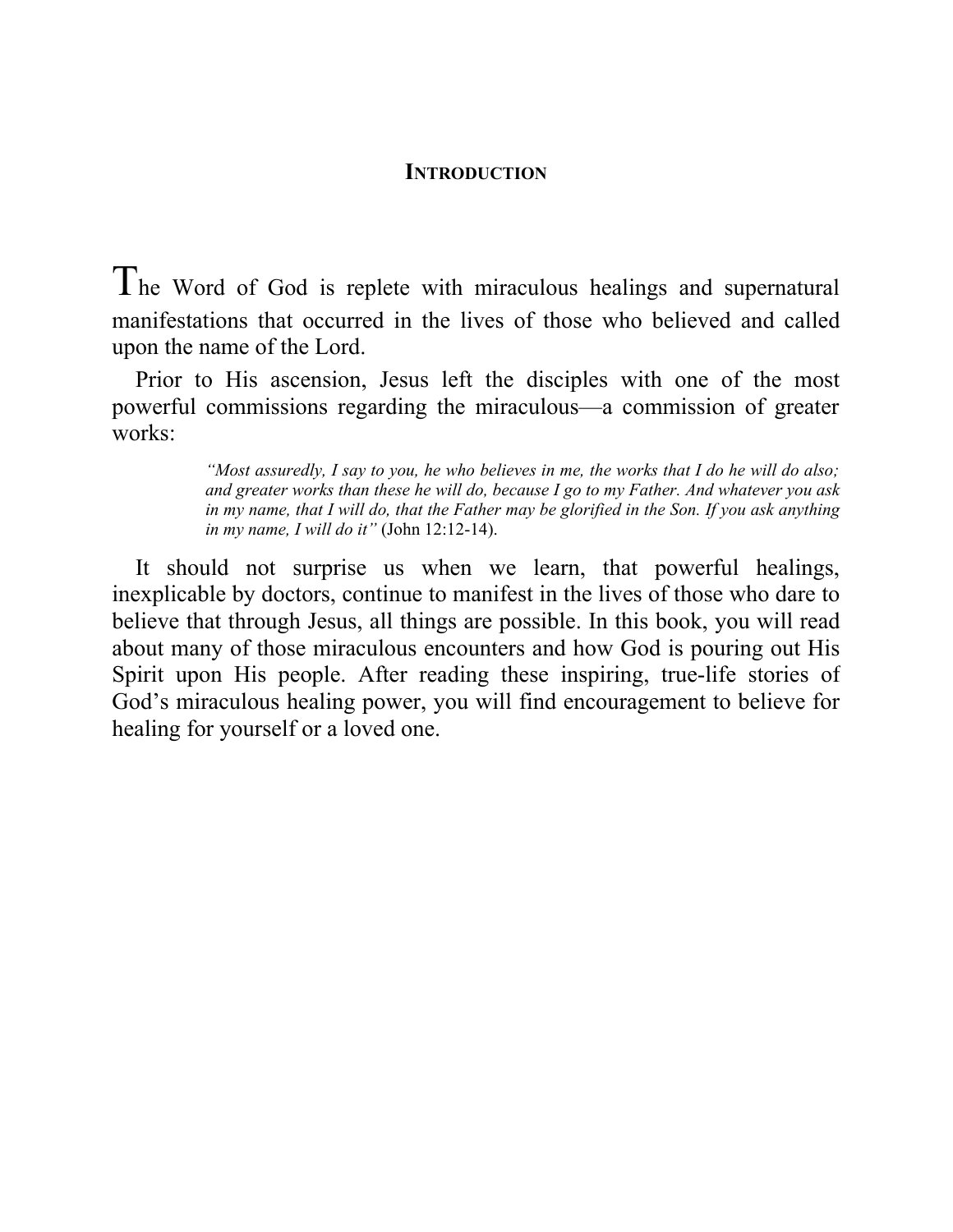**CHAPTER ONE**

<span id="page-6-0"></span>**THINK HEALING BY SID ROTH**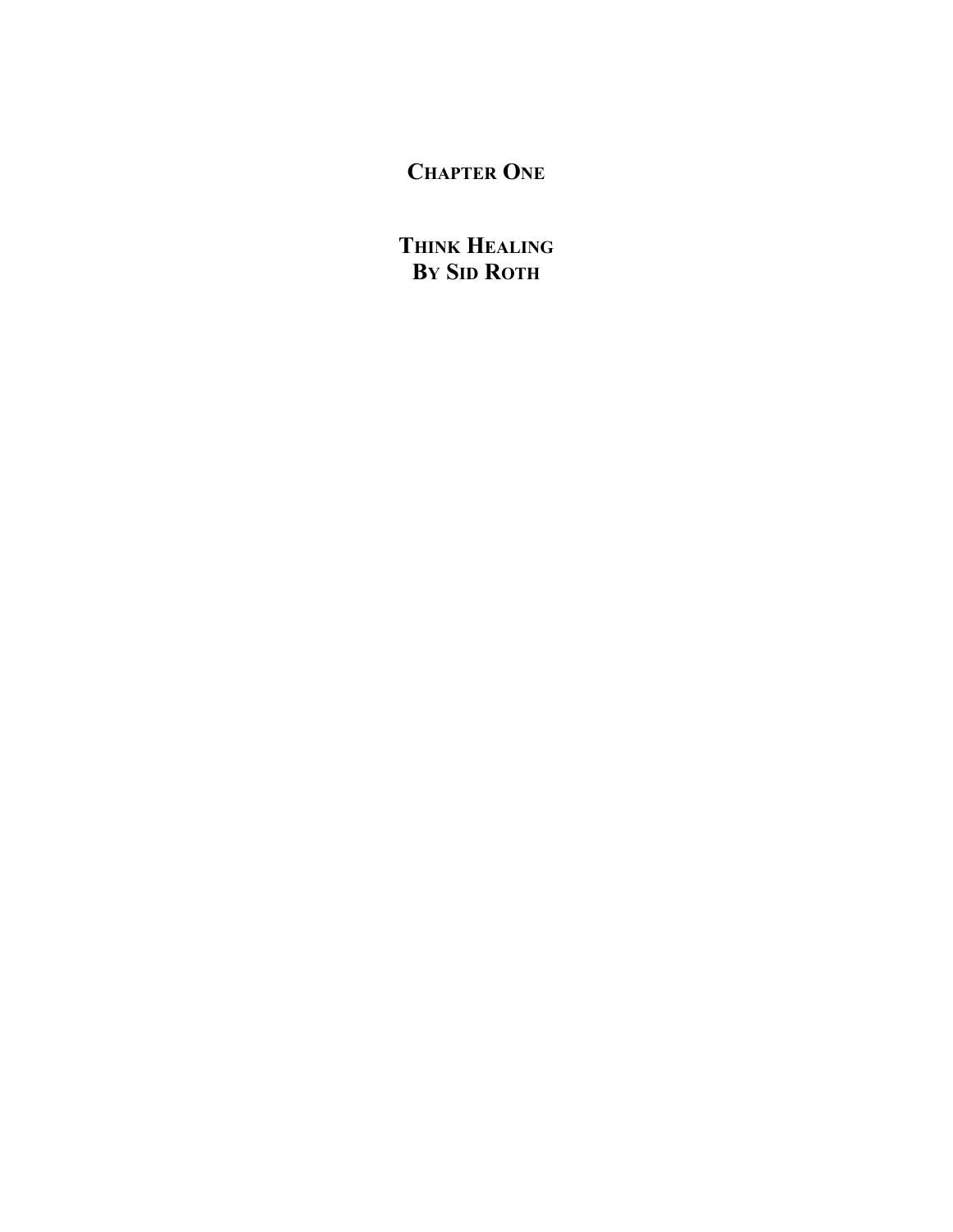$W$ hen I was a brand new Jewish believer in the Messiah over thirty years ago, I was a guest on the Kathryn Kuhlman television show. As a result, she invited me to attend her healing meetings.

,,,,,,,,,,,,,,

What I saw was wonderful—major miracles took place, but in the Bible, I had read that miracles were normal for the first followers of Jesus. I thought all believers walked in this same power. So when she offered to mentor me, I didn't give it a second thought. This was a major mistake that I regret deeply. I did not realize that healing had all but disappeared from the Church.

Two thousand years ago Yeshua (Jesus) entered a synagogue and said, "[You are] making the Word of God of no effect through your tradition" (Mark 7:13). If Jesus went into most churches today, He would say the same thing.

#### **OUR EXPERIENCES MUST COME UP TO THE PROMISE OF GOD**

If you reach a Jewish person for the Messiah—a Jewish person who knows nothing about Jesus or the New Testament—and give that individual the Bible to read, without allowing Christians to confuse him or her, there is no way that person will doubt healing. If you later try to tell him or her that Jesus doesn't heal today or that God works in mysterious ways or it's God's will for *you* to be sick to teach you something, then that individual will look at you as if you are mishuggah (crazy). He or she will think you have made the Word of God of no effect by your tradition (see Mark 7:13).

We must bring our experiences up to the promises of God, and not continually water down God's Word to explain our disappointing experiences.

#### **PERSISTENCE IS ONE OF THE GREAT KEYS TO HEALING**

As a new believer, I studied under some of the greatest teachers on healing.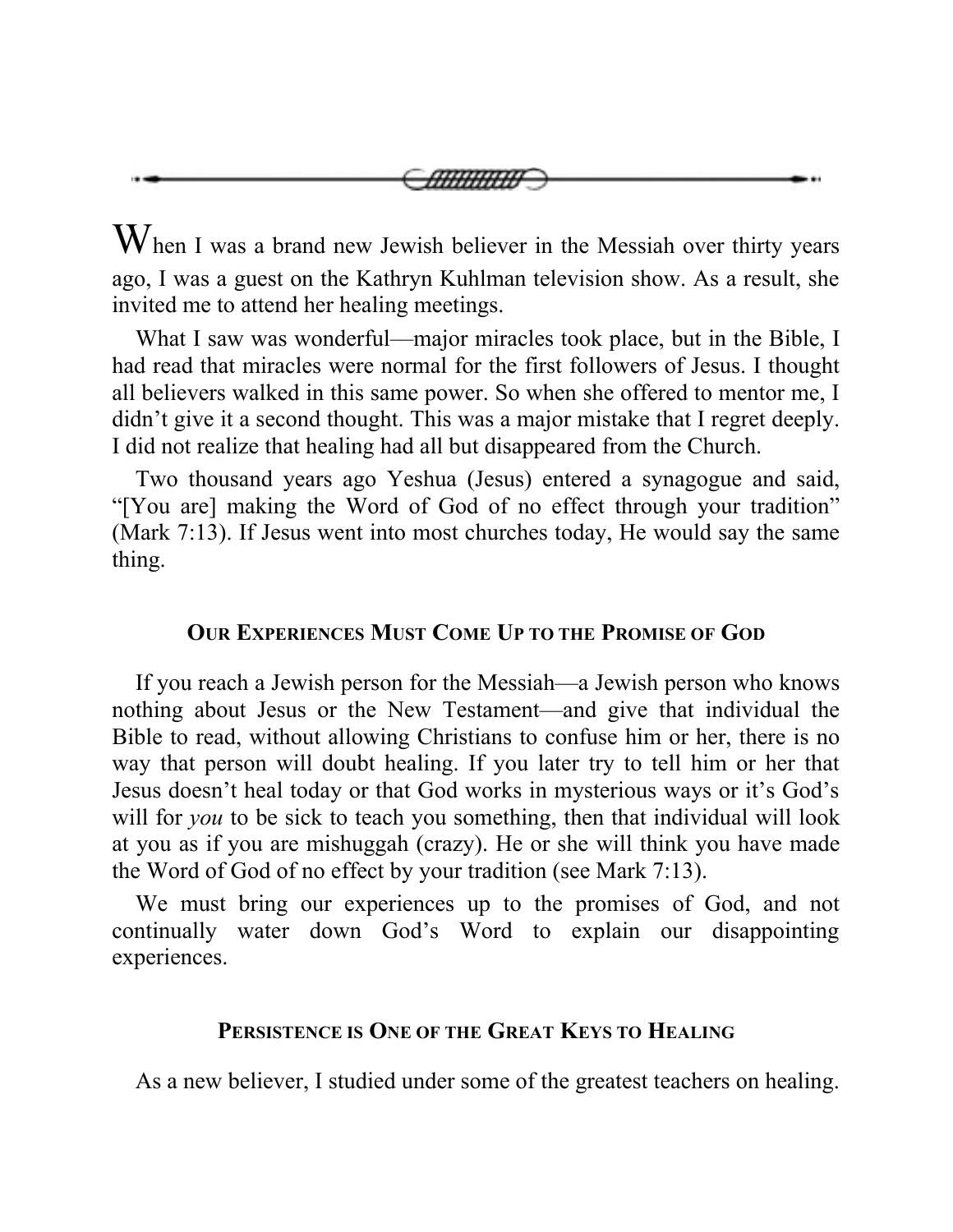However, when the devil attacked my wife, Joy, with cancer, we did not experience a miracle. Running out of time, we accepted medical help. Praise God for doctors! God used doctors to save her life, but you can imagine how this undermined our faith.

The testing did not stop with Joy's cancer diagnosis. I was convinced that God wanted me to proclaim healing; so, I would have healing services, but few were healed. One person even died at my meeting! However, I had a great desire in my heart to see people healed. So I persisted. I am convinced that persistence is one of the great keys to healing.

#### **GOD IS INCREASING HIS PRESENCE**

God honored my stay-with-it tenacity. First, He started giving me the ability to hear in my spirit that certain conditions were being healed. This is known as a *word of knowledge*. The healings started with necks, then allergies, hearing, and backs. Many were healed. At times, all the people with back problems were healed when I laid hands on them. Even non-believers were healed. Then I started just saying the words without laying hands on people. I found God would heal them just with my spoken word. Lately, He has been healing people without even words of knowledge or the laying on of hands. His healing presence just shows up.

This I know about healing. I am as sure of this as I am that Jesus died for all my sins. Jesus died for all my sicknesses. "Who forgives all your iniquities, who heals all your diseases" (Ps. 103:3).

Isaiah 53, written 700 years before the birth of Jesus, describes a Messiah who would suffer and die for us. Rabbis who studied this passage prior to Jesus coming to earth called this One the Leprous Messiah because the passage says that He was marred and disfigured by our sins and sicknesses. In the Hebrew, it says plainly that He carried all of our pains and sicknesses. "But only our diseases did He bear Himself and our pains he carried. … Through His bruises was healing granted to us" (Isa. 53:4a,5b Isaac Leeser translation).

$$
\overbrace{\hspace{2.5cm}}
$$

*Jesus died for my healing, as well as for my forgiveness*.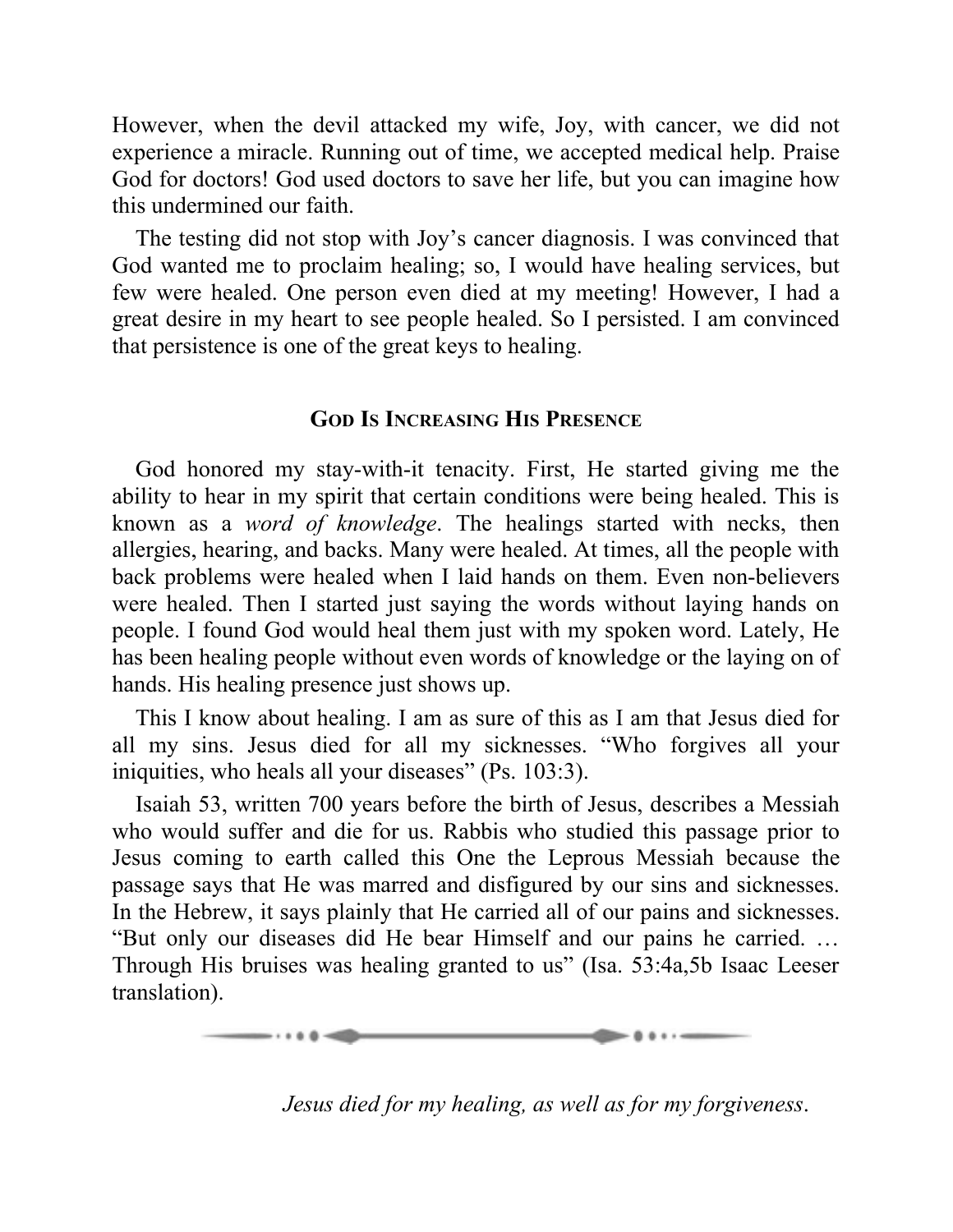

In other words, God has done all He will ever do for your healing. It's a done deal. If I never see another miracle I must believe God's Word. "Let God be true but every man a liar" (Rom. 3:4). And "without faith it is impossible to please Him [God]" (Heb. 11:6). I want to devote my life to being a God pleaser.

#### **WHERE DOES SICKNESS ORIGINATE?**

Where does sickness originate? It can't come from Heaven. There is no sickness in Heaven. It comes from the devil and demons. "The thief does not come except to steal, and to kill, and to destroy" (John 10:10). Luke 13:16 says, "So ought not this woman, being a daughter of Abraham, whom satan has bound... be loosed." A better Greek translation to English for the word *sickness* is "evil." Sickness is evil. We know there is no evil in God's Kingdom.

#### **TWO KINGDOMS**

Our Messiah taught us to pray, "Your Kingdom come. Your will be done on earth as it is in Heaven" (Matt. 6:10).

The devil tries to get us to use our mouth to speak the opposite. He wants his will done on earth as it is in hell. Both God and the devil need a human to cooperate.

Our faith and trust in speaking and believing God's Word gives God Kngdom rule in our life. Since there is no sickness in Heaven, let's enforce God's Kingdom on earth. Let's not permit the devil's kingdom on earth.

The Greek word for *bind* is a Hebrew idiom meaning "to forbid" and the word for *loose* is a Hebrew idiom meaning "permit." Here are your King's orders:

"Truly I say to you: whatever you would bind (forbid) upon the earth will already have been bound (forbidden) in heaven with ongoing effect, and whatever you loose (permit) upon the earth will already have been loosed (permitted) in heaven with ongoing effect" (Matt. 18:18, Power New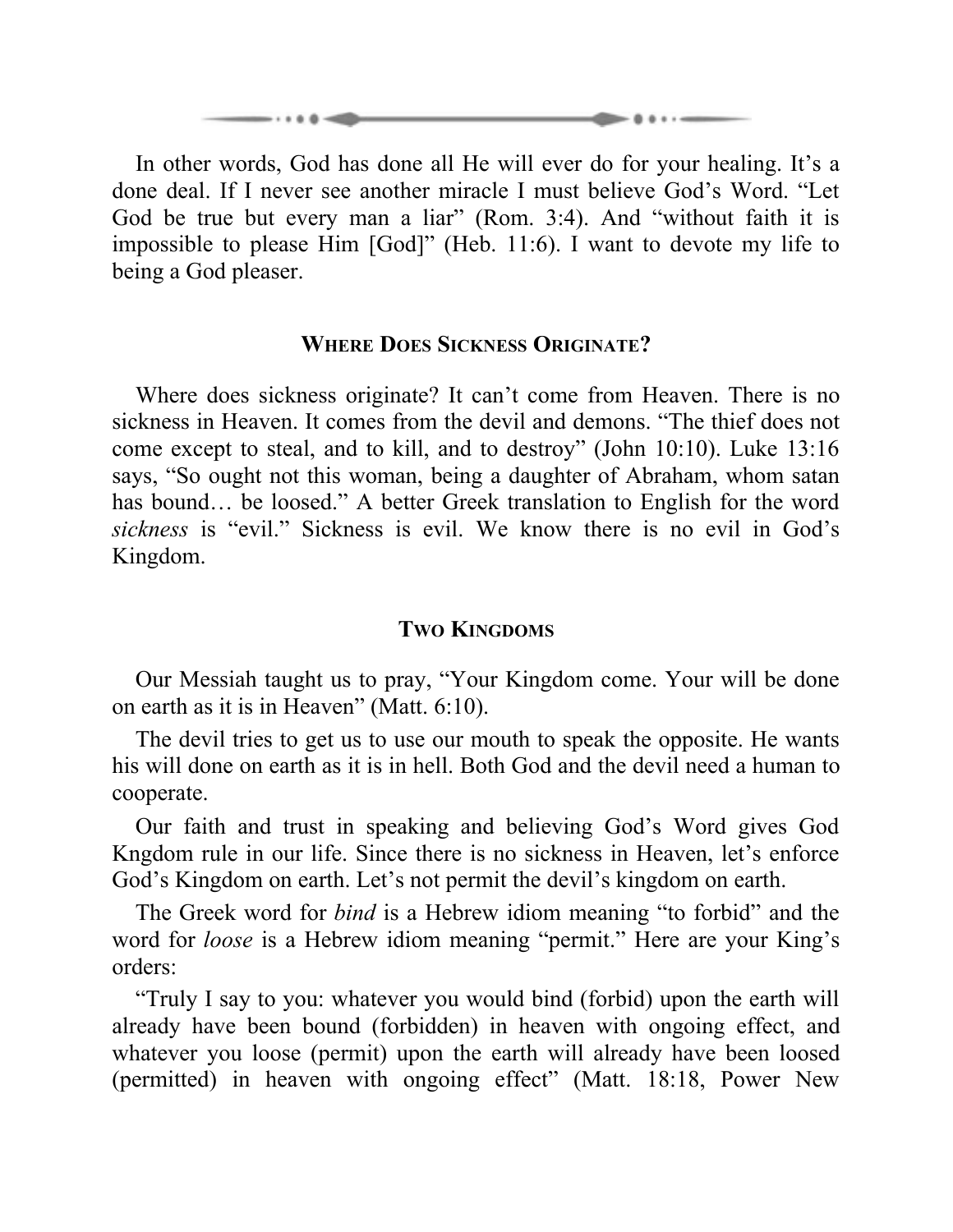Testament).

#### **UNFORGIVENESS IS A MAJOR BLOCK TO HEALING**

Unforgiveness is a major block to healing. Make it a point to forgive everyone who has ever hurt or disappointed you. It's not a feeling, but a command. It's not based on them deserving it. "And whenever you stand praying, if you have anything against anyone, forgive him, that your Father in heaven may also forgive you your trespasses. But if you do not forgive, neither will your Father in heaven forgive your trespasses" (Mark 11:25-26). Let the persons go completely. Release him or her from any obligation to you. When you judge him or her, you are taking God's role. You do not know all the facts. Only God knows the whole truth. When you release the person from your judgments, you become free. Forgiveness does not mean you necessarily trust him or her. Trust is earned, but forgiveness is mandatory.

#### **GUARD YOUR HEART**

Always remember, "As [a man] thinks in his heart, so is he" (Prov. 23:7). I am convinced what we feed ourselves is what comes out of our hearts. Guard your heart. Monitor what you see and listen to. Monitor your reading and TV and Internet viewing. Practice Philippians 4:8: "Finally, brethren, whatever things are true, whatever things are noble, whatever things are pure, whatever things are lovely, whatever things are of good report, if there is any virtue and if there is anything praiseworthy—meditate on these things."

Refuse to think about or let anything out of your mouth that does not conform to Philippians 4:8. The devil wants you to curse God when you don't understand. This is what Job's wife urged Job to do (see Job 2:9). Your enemy is never God. He is your best friend and your only help.

#### **TO MEDITATE MEANS TO MUMBLE OUT LOUD**

God instructed Joshua on the secret of getting His Word from Joshua's mind to his spirit. God told Joshua to meditate on His Word (promises) day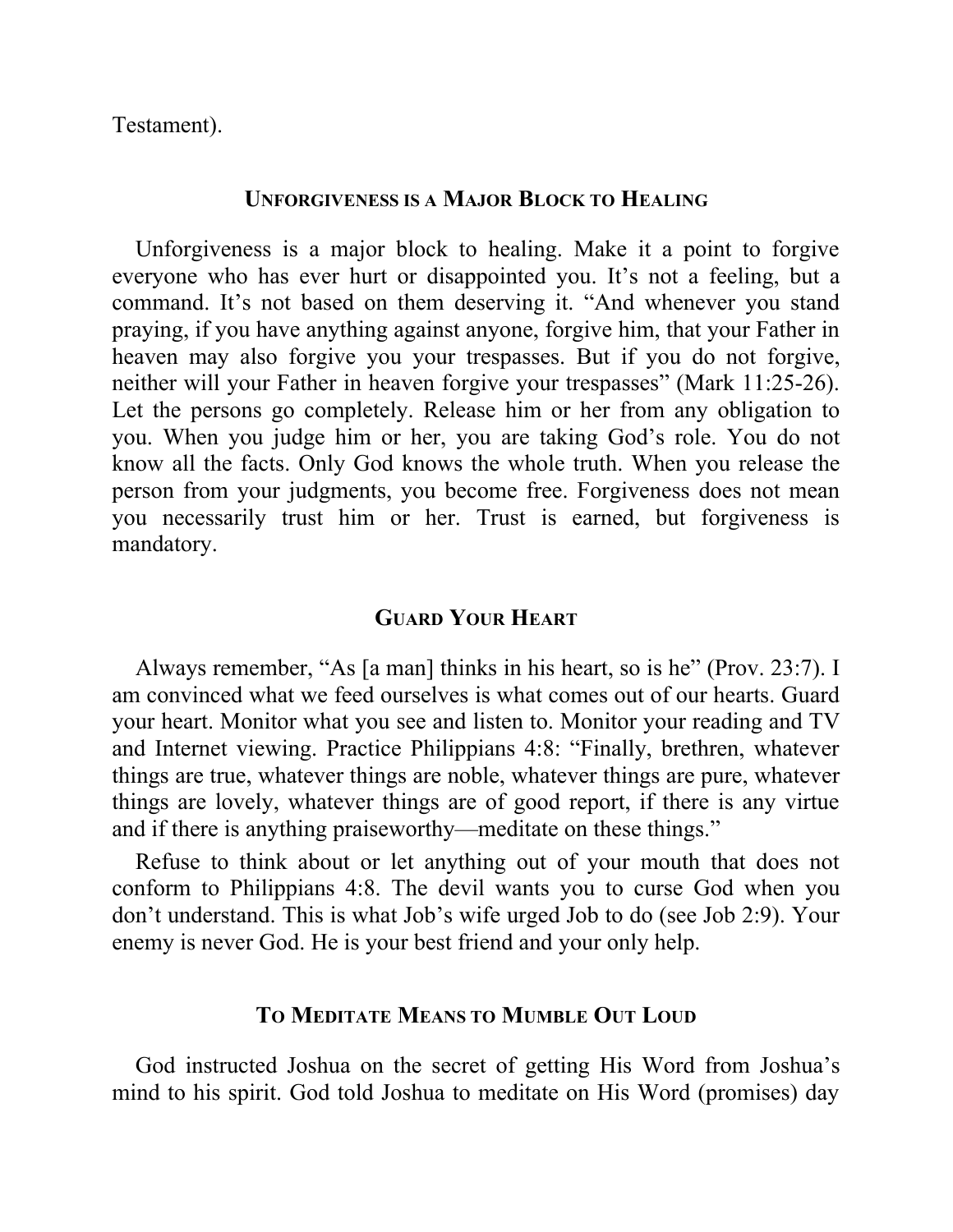and night (see Josh. 1). The Hebrew word for *meditate* means "to mumble out loud." I like to think *of meditate* as God's way to *medicate*. In Exodus 15:26, God refers to Himself as "the Lord who heals you." The Hebrew phrase, "who heals you," is a single word. It means literally, "your doctor."

God says, "For as he thinketh in his heart [spirit], so is he" (Prov. 23:7). Meditating on God's Word doesn't heal you! But meditating on God's Word causes you to believe in your heart, and *believing in your heart* causes your healing to manifest. I also have found reading the Bible out loud changes me! Reading to myself is good, but reading out loud is much better!



One of the best ways to cause God's Word on healing to manifest in your flesh is to repeat God's Words on healing. When you hear yourself affirming God's Word, you will believe in your heart. When you speak and believe, it will happen!

#### **MIRACLES AND HEALINGS ARE TWO DIFFERENT THINGS**

The top healing evangelists of our day have many miracles. I have seen people walk out of wheelchairs totally healed at their meetings. But what about the hundreds of other people in wheelchairs who go home the same way they came? Why are they not healed?

Many times we look for a miracle and miss the *healing*. We plant the truth about healing from God's Word (seed) and believe we are healed (see Mark 11:24). When we do not instantly receive our miracle, we are confused. This then puts us in *unbelief*. Instead, recognize that a *miracle* is an instant healing and a *healing* is a gradual miracle.

The moment you prayed for healing the anointing (power) of God entered your body (see Matt. 8:8). It entered your body whether you felt anything or not. It entered your body whether the symptoms stayed or left. The moment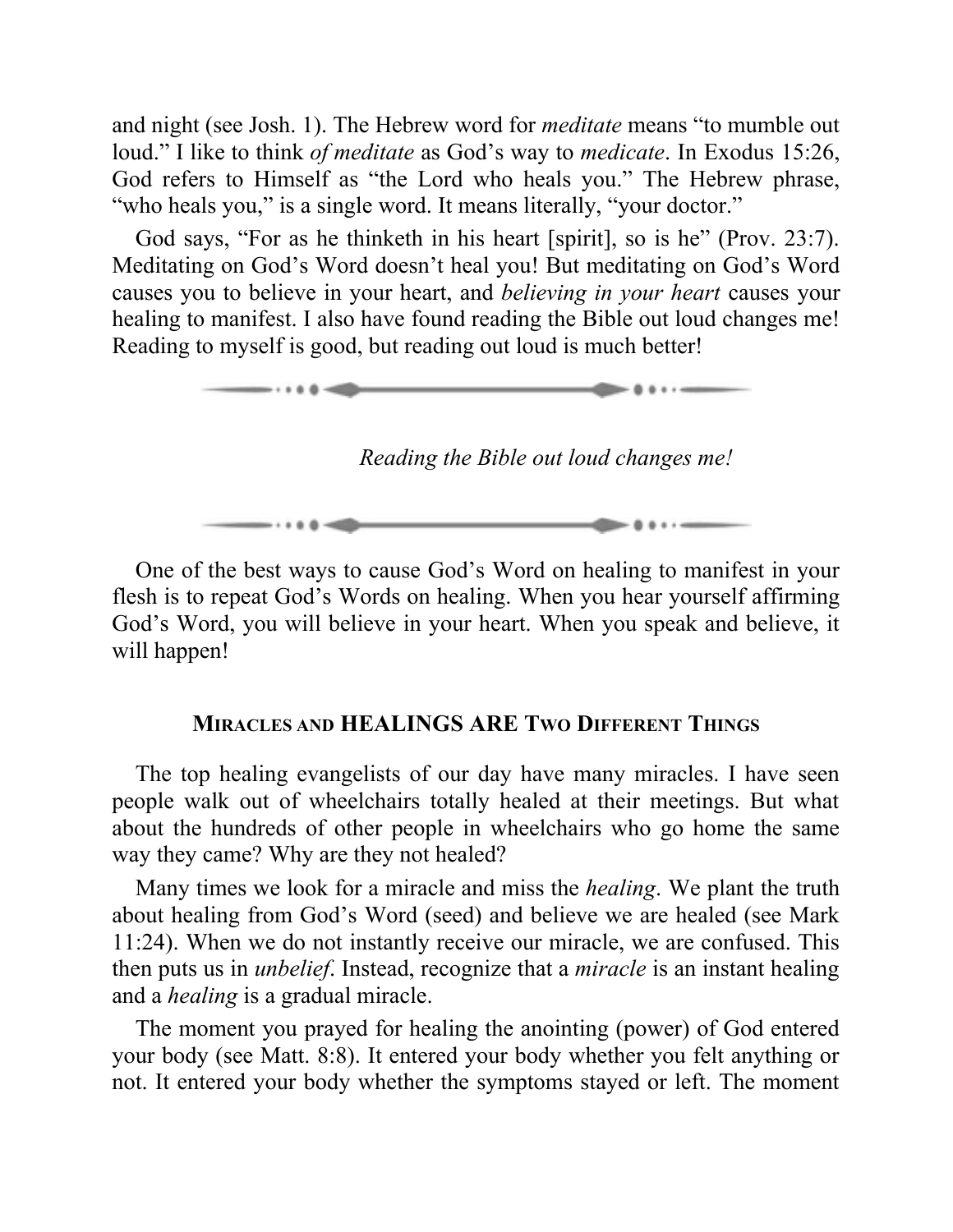the anointing enters your body, as far as God is concerned, the miracle takes place. But faith must be expressed for your healing to manifest in your body. God has done His part. It is now up to you.

#### **WHAT GOD WILL DO FOR ONE, HE WILL DO FOR ALL**

God is not confined to formulas. Yeshua (Jesus) healed people in many different ways. I believe that God will use one or more ideas in this book to build your faith for healing and that the healing anointing will splash off the pages as you read these testimonies.

God is not a respecter of persons. What He will do for one, He will do for all. I pray your great passion will be for the Healer, not just for a healing. Become a worshiper of God. Play worship music in your home 24/7, and let your spirit soar to the heavenlies. Make intimacy with Yeshua your great obsession.

#### **NEVER GIVE UP**

Over the years, I have learned to contend for my own healing and the healing of others. Even if I prayed for 100 deaf people and not one was healed, I never gave up. Today, I see the deaf healed. You do not have three strikes and you are out. You can only strike out if you quit swinging. Keep swinging until you manifest your healing. True biblical faith never gives up. Never give up. Never give up. *never, never give up!*

After over thirty years of investigating miracles, I do not have all the answers—only God does. But of this I am sure: God is good. God is love. God wants to develop intimacy with you. God wants you to be healed more than you want your healing. Heaven is drawing closer. Miracles are ready to explode on planet Earth!

<u>Tananan di</u>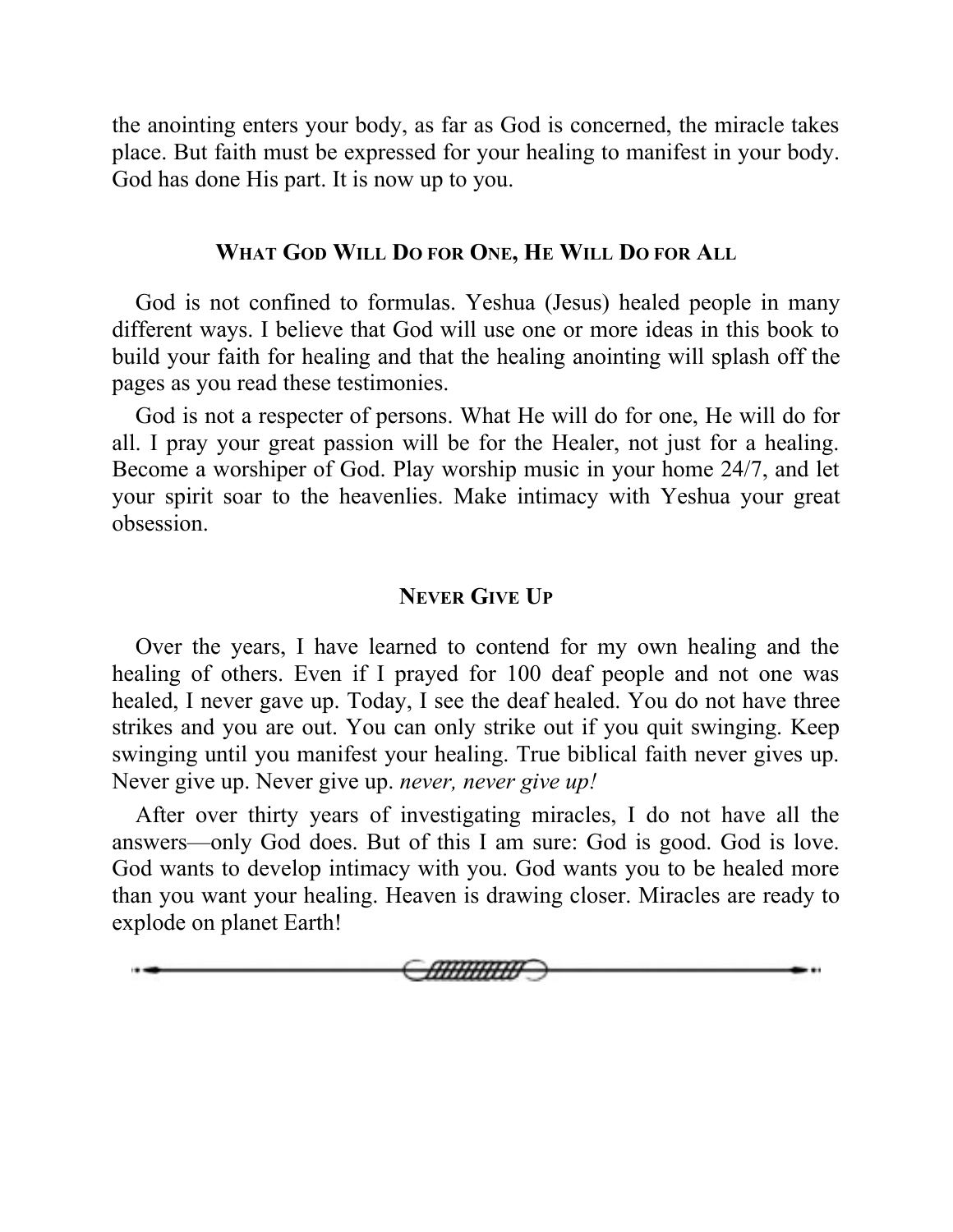#### **CHAPTER TWO**

#### <span id="page-13-0"></span>**GOD'S COVENANT OF PROTECTION-THE 91ST PSALM**

**PEOPLE WHO HAVE LEARNED TO TRUST THE PROMISES THAT GOD MAKES IN THE 91ST PSALM HAVE RECEIVED MANY MIRACLES AND DRAMATIC HEALINGS. PEGGY JOYCE RUTH HAS LEARNED THAT IF YOU REALLY PUT YOUR TRUST IN GOD'S PROMISES, HE WILL KEEP YOU COMPLETELY SAFE.**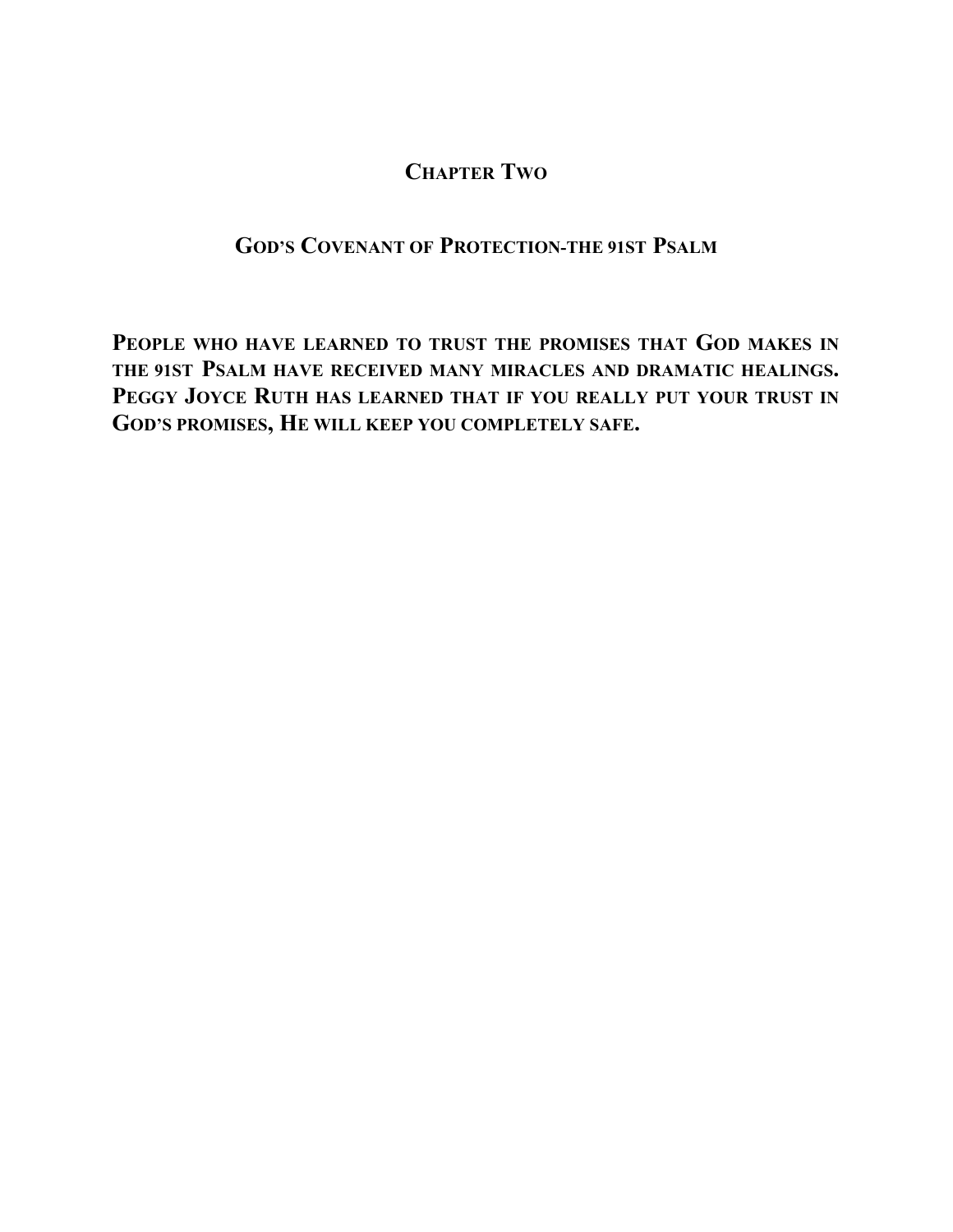Peggy Joyce Ruth is cheerful, warmhearted, and motherly, but she wasn't always such a happy and peaceful person. For eight long years she suffered, tormented by fears and depression until God showed her how to find safety in the 91st Psalm. She says, "I believe that God gave me this answer because I needed to tell others how to be protected from all the horrible things coming on the earth." Here is Peggy Joyce's story in her own words.



#### **A VIVID DREAM CHANGED MY LIFE!**

"I used to be a fearful person—frightened of every bad thing that could possibly happen. I had reached a point where fear literally controlled my life. One day, my fears were at such a peak that I did not know how I could go on. I lay down on my bed, and I asked God, 'Is there any way to be protected from all this danger, or do we just have to take what comes?'

"Although my heart posed this question, I didn't actually expect an answer. I was just emotionally exhausted. I fell asleep, and then I had a vivid dream. In my dream, I was standing alone in a huge open field, asking God, 'Is there any way to be protected from the evil coming on this earth, or do we just have to take what comes?' After a few moments, I heard a powerful, authoritative voice say, 'In your day of trouble call on Me, and I will answer.'

"In my dream, I felt so excited that I started leaping for joy. The next thing I knew, many, many other people had appeared, and they were all celebrating and laughing and rejoicing with me over this answer to the question that I had asked. I felt so overjoyed by those words, and long after I awoke, I continued to ponder what it meant.

**Allen & a ...** 

*In your day of trouble call on Me, and I will answer*.

**Allen A & + + + +**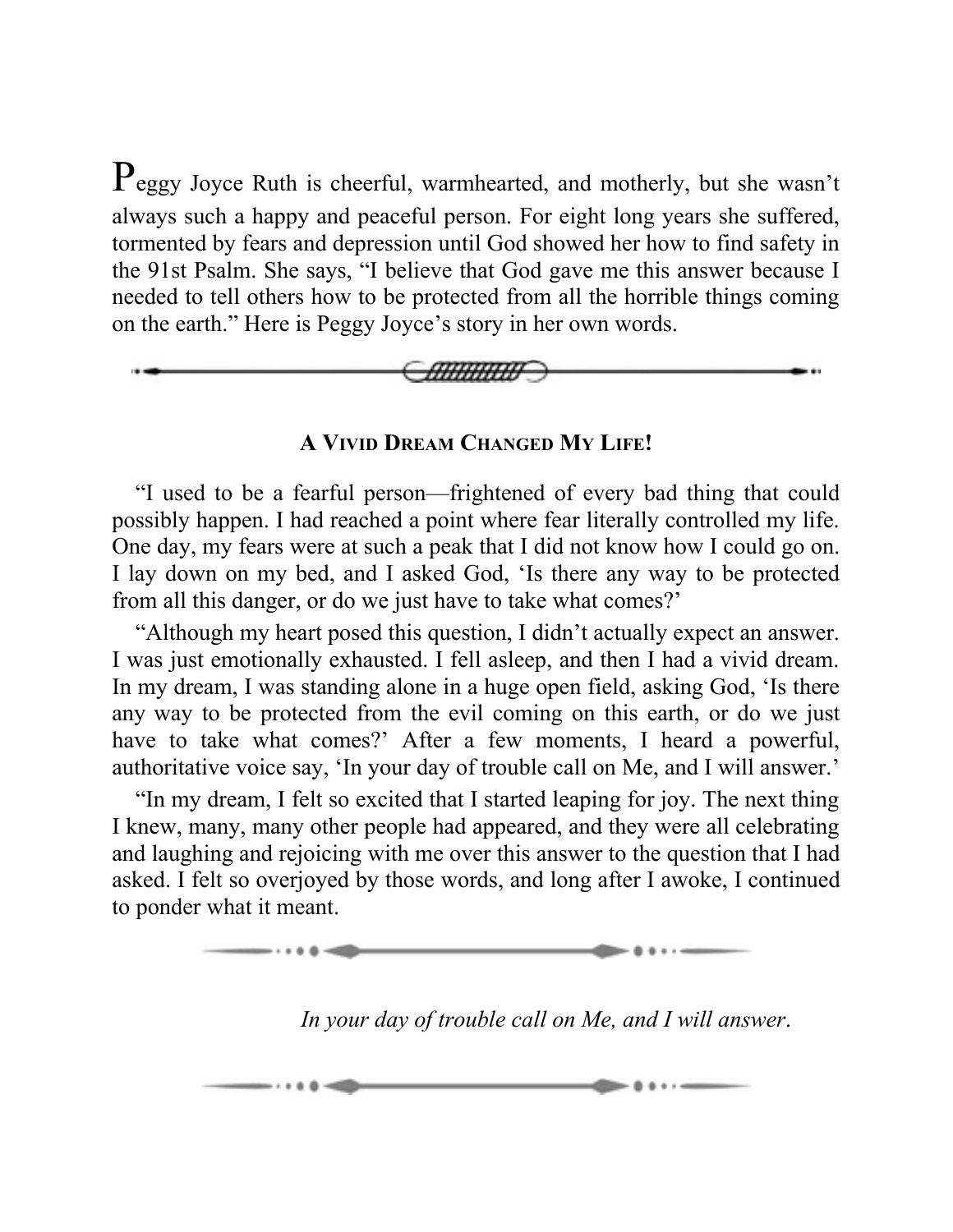"The next day I overheard someone mention the 91st Psalm. I felt strongly compelled to look it up. My heart leaped when I read in verse 15 the same words that I had heard in my dream. 'In your day of trouble call on Me, and I will answer.' Then I realized that my dream had been sent by God. I knew that the 91st Psalm was exactly the answer for which I had been looking."

#### **IT SEEMED TOO GOOD TO BE TRUE!**

"I spent the next six months intensively studying the 91st Psalm. I found that it makes some astonishing promises. It offers a covenant of protection from every kind of harm that can befall a person—sickness, accidents, war, natural disasters—there is nothing that is not covered. If I could believe the words of the Psalm, there was nothing on earth that could harm my family or me.

"It seemed almost too good to be true. My rational mind rejected it. I thought, *This was written more than 2,600 years ago. It does not apply to me. I can't believe this*. However, something inside kept telling me that this was the answer. Then, one day God led me to the Scripture in Romans 3:3-4 that says, 'If some do not believe, will their unbelief nullify the faithfulness of God? May it never be! Rather, let God be found true, though every man be found a liar' That settled it."

#### **I CHOSE TO BELIEVE, AND I TALKED ABOUT IT WITH OTHERS**

"I had to make up my mind that either the Word of God was trustworthy or it was not. I had to choose. I chose to believe it, but it was a belief I had to work for through careful study of the Bible and meditating on the words. It did not come easily.

"Then I started talking about it with my friends and family members. The more I talked about it, the more I understood and believed it. It is true that faith comes by hearing, even if you are hearing your own voice speak God's Word.

"As I told others about it, I found many who actually put it into practice in their lives. One of these was my brother, Dr. James Crow, who later relied on the 91st Psalm to save his daughter's life."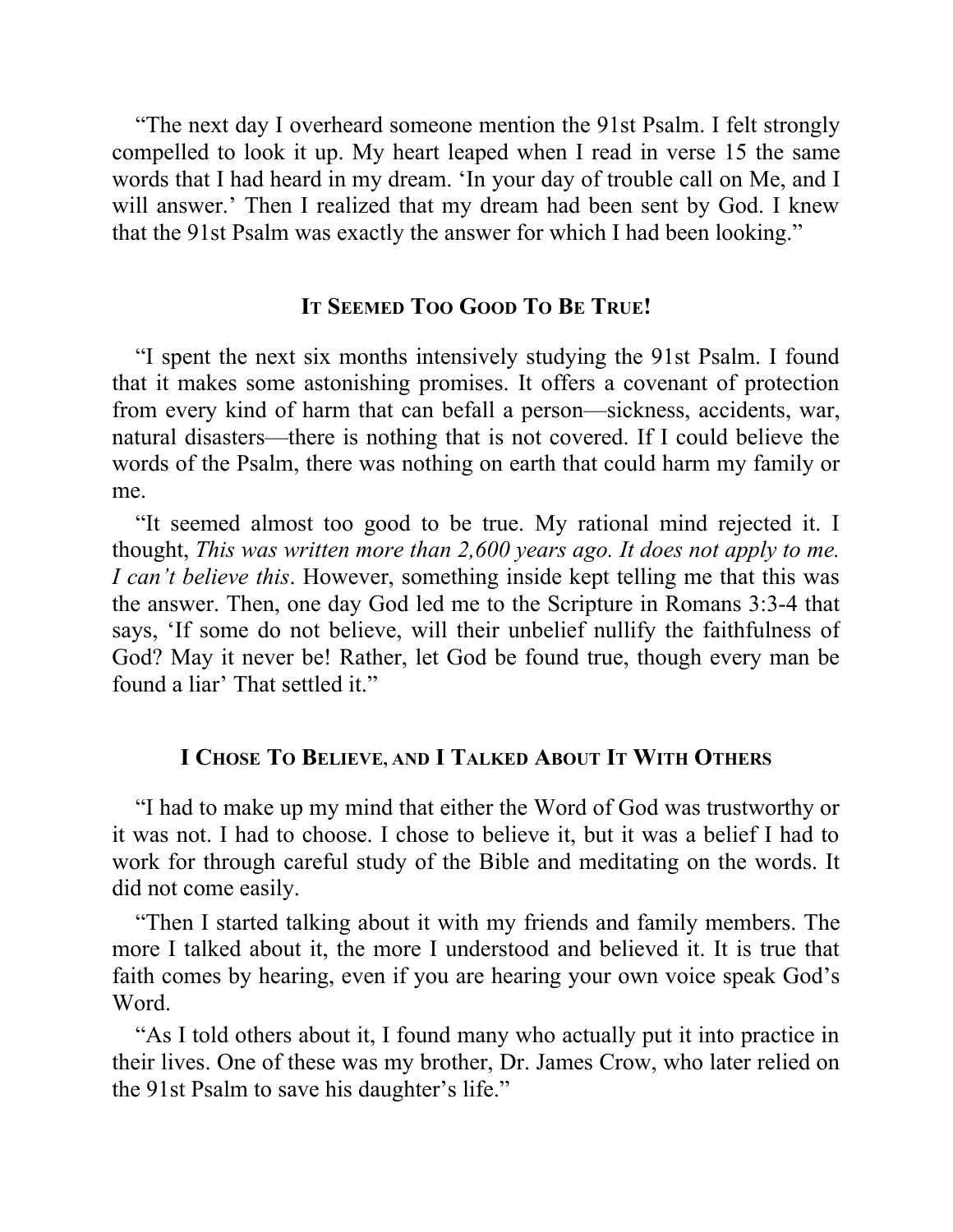#### **MY NIECE IS HEALED OF TRAUMATIC BRAIN DAMAGE!**

"One morning, my brother's eleven-year-old daughter, Julie, was thrown from a horse. As she fell, the horse kicked her in the head, cracking her skull like an eggshell. It was bad. They sent her immediately from our local hospital to a larger hospital, and when we got there the swelling of her face was so severe that we could not even recognize her. All of her vital signs had dropped, and the doctors could not revive her at first. They told us that her injuries were so serious that she might die at any minute, and that she could not possibly live through the night.



"My brother put his full trust in the 91st Psalm. He told the doctors, 'I will not accept your prognosis. We have a covenant of protection with God. I believe God will heal her.' I think the medical staff thought we were religious nuts. However, as a family we were all in agreement, praying the 91st Psalm for Julie. We said it over and over as we sat in the waiting room, and miraculously, her vital signs came back, but she was still unconscious.

"Her doctor did not seem impressed that her vital signs had improved. He said, 'Even if she does live through the night, she will be brain damaged and suffer severe hearing and sight loss due to the location of the injuries.' He tried to present the facts to us and explained that her optic nerve had been damaged, that the bones in her ears were shattered, and that her brain had severe trauma. It was true that she had been injured beyond recognition.

"However, my brother put his trust in the 91st Psalm, and he refused to let go of his covenant of protection. We all kept confessing that Psalm over Julie, and repeatedly told the medical staff, 'We have a covenant, and she will be OK.' To make a long story short, nine days later she walked out of that hospital with no hearing loss, no loss of eyesight, and no brain damage totally healed.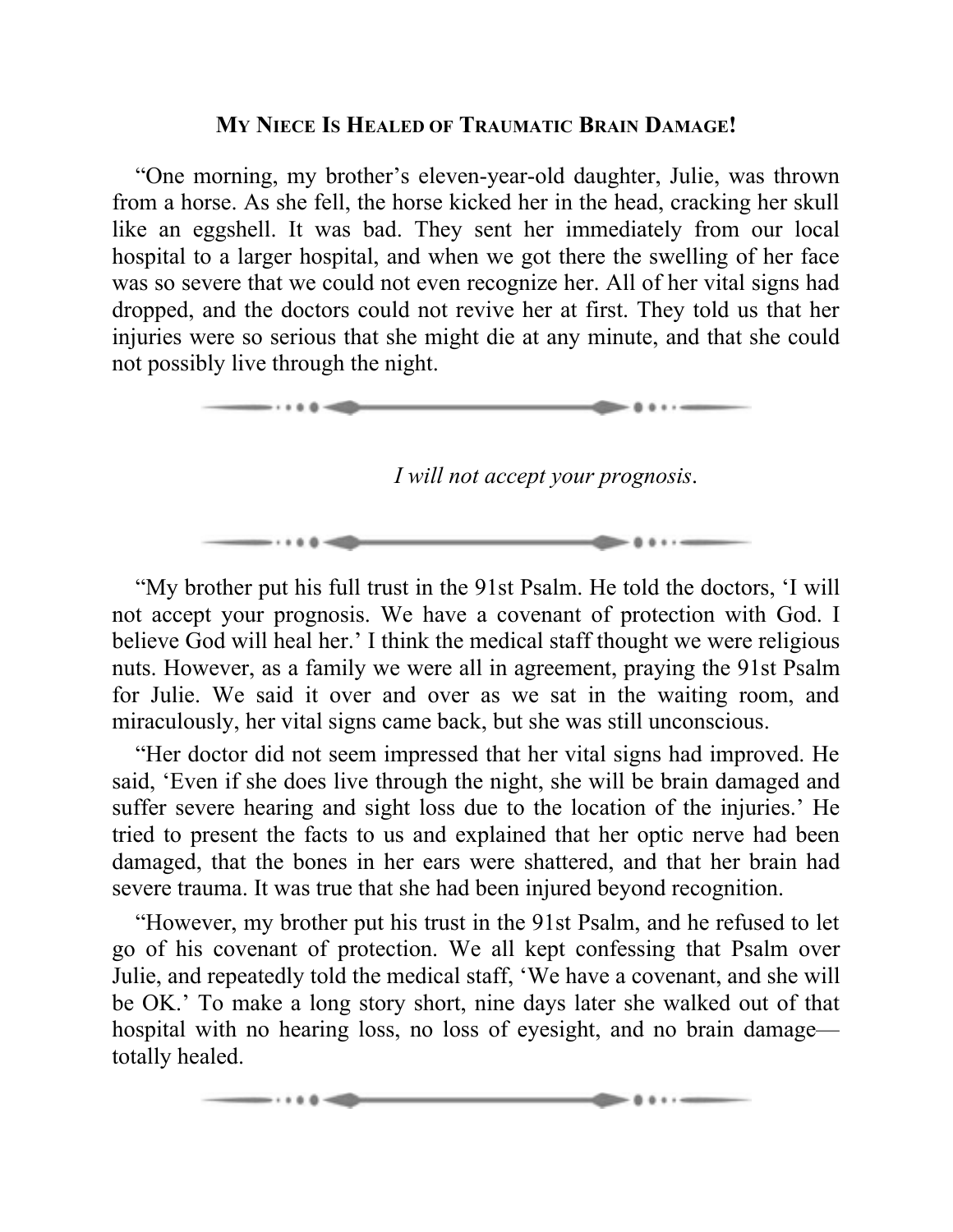*Here is the miracle girl*.

"Throughout her recovery, nurses and doctors kept coming to her room saying, 'Here is the miracle girl.' I know my niece would not be normal today, and probably not alive, if my brother had not stood firm on his covenant with God. Today she is a dental assistant for one of the leading dentists in San Antonio, Texas."

#### **PSALM 91: GOD'S COVENANT OF PROTECTION**

*He who dwells in the shelter of the most high will abide in the shadow of the Almighty*. *I will say to the lord, "My refuge and my fortress, My God, in whom I trust!" For it is he who delivers you from the snare of the trapper, and from the deadly pestilence*. *He will cover you with his pinions, and under his wings you may seek refuge; His faithfulness is a shield and bulwark*. *You will not be afraid of the terror by night, Or of the arrow that flies by day; Of the pestilence that stalks in darkness, Or of the destruction that lays waste at noon*. *A thousand may fall at your side, and ten thousand at your right hand; but it shall not approach you*. *You will only look on with your eyes, and see the recompense of the wicked*. *For you have made the lord, my refuge, even the most high, your dwelling place*. *No evil will befall you, nor will any plague come near your tent*. *For he will give his angels charge concerning you, to guard you in all your ways*.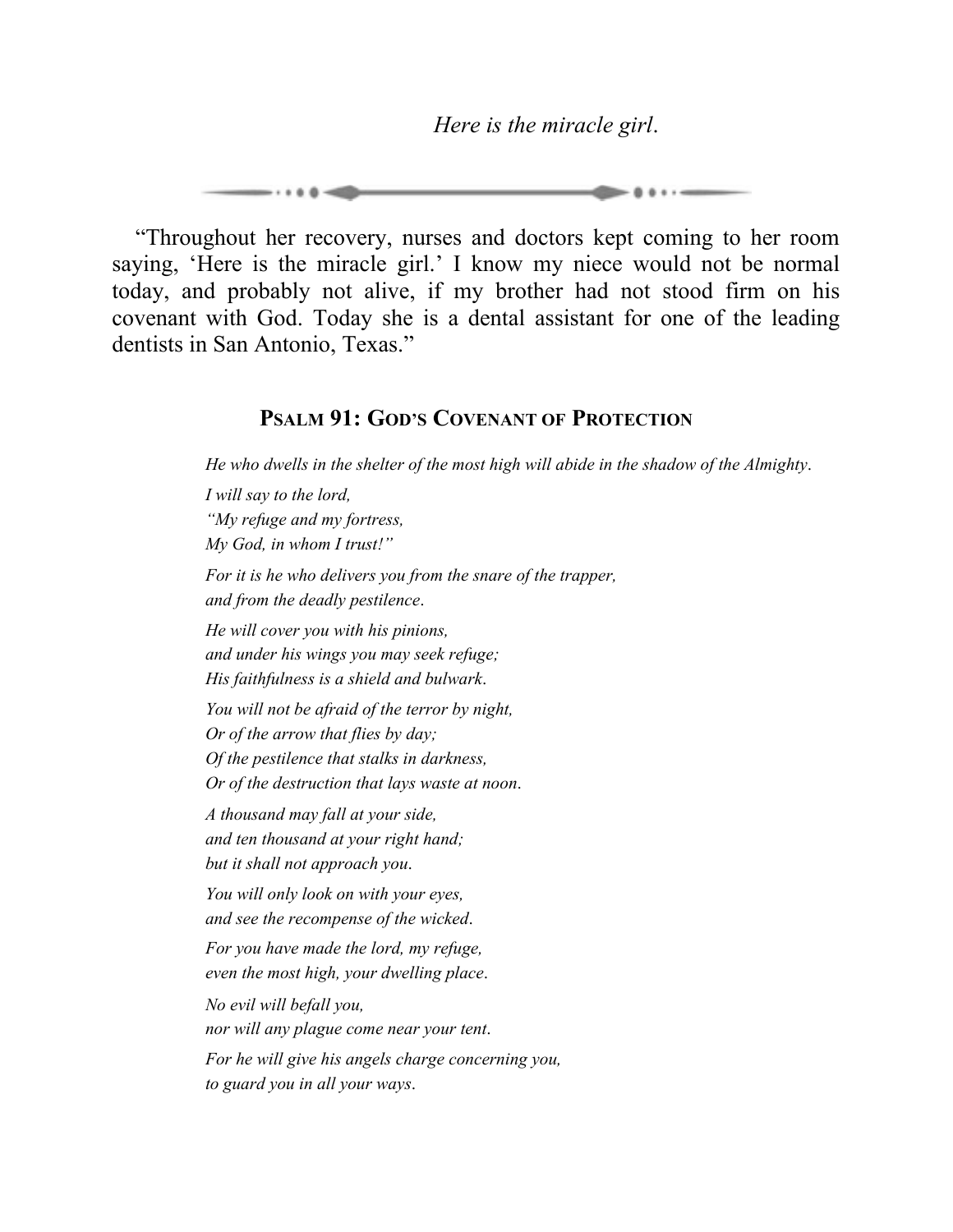*They will bear you up in their hands, That you do not strike your foot against a stone*. *You will tread upon the lion and cobra, the young lion and the serpent you will trample down*. *Because he has loved me, therefore I will deliver him; I will set him securely on high, because he has known my name*. *He will call upon me, and I will answer him; I will be with him in trouble; I will rescue him and honor him*. *With a long life I will satisfy him, And let him see my salvation* (Psalm 91 NASB).

#### **HOW TO CLAIM GOD'S COVENANT OF PROTECTION**

"There are promises of protection all through the Bible, but the 91st Psalm is unique in that it is the only place where all of the protection promises are gathered together in one place, creating a covenant or a contract for divine protection. God revealed it to me because I asked Him to show me how to be safe in this world. I believe that He gave me this answer because I needed to tell others how to be protected from all the horrible things coming on the earth."

#### **GOD'S PROTECTION IS NOT AUTOMATIC!**

Peggy Joyce explains that this covenant of protection is not automatic; we have to work for it. "There are things we must do ourselves to obtain protection. As we read the first two verses, we see that we must dwell in the secret place of God, that place of confidence and restful trust. In addition, we must continually say of the Lord, 'He is my refuge and my fortress; my God in Him will I trust' (Ps. 91:2). We must do both of these things to have all the covenant protections.

"We are told in Psalm 91:4 that we may seek refuge under His (God's) wings. The Lord gave me a very vivid picture of what it means to seek refuge under His wings. We live in the country, and one spring our old mother hen hatched a brood of baby chicks. One afternoon when the little chicks were scattered all over the yard, I suddenly saw the shadow of a hawk overhead.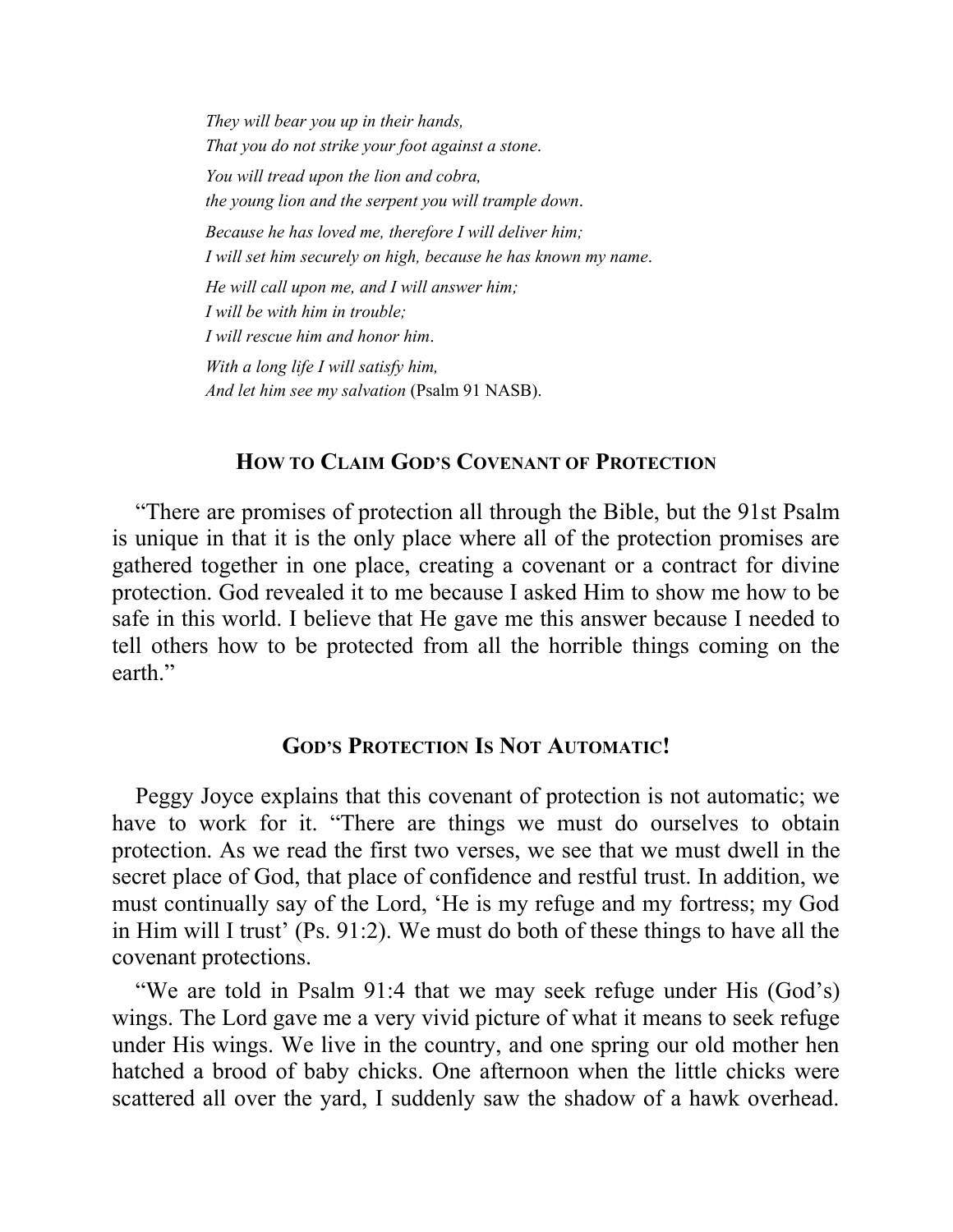Then I noticed something that taught me a lesson I will never forget. That mother hen did not run to those little chicks and jump on top of them to try to cover them with her wings.



"Instead, she squatted down, spread out her wings, and began to cluck, and those little chicks, from every direction, came running to her to get under those outstretched wings. Then, she pulled her wings down tight, tucking every little chick safely under her. To get to those babies, the hawk would have to go through the mother.

"In the same way, it is under His wings that we may seek refuge—but we have to run to Him. He does not run here and there, trying to cover us. He has made protection available. And when we run to Him in faith, the enemy will have to go through God to get to us. It is important to understand this."

#### **A MOTHER SAVES THE LIFE OF HER CHILD**

Peggy Joyce has taught many about our covenant of protection. One young mother was particularly glad she had learned it. "Her four-year-old son, Skylar, went over the side of a cliff after his bicycle got out of control. When his mother found him, he was tangled in the wheel of the bicycle and lying on his stomach with his chin turned around over his shoulder. The situation was so urgent that they could not wait for the ambulance, so the mother and her sister drove him to the nearest hospital. As they drove, they prayed aloud the promises of Psalm 91.

"The local hospital found an obvious break in the C-1 vertebra, so he was immediately airlifted to Cooks Children's Hospital in Fort Worth, Texas. The situation seemed grim. However, the two sisters never stopped claiming their protection covenant of Psalm 91 as doctors attended the little boy. Finally, the doctor at Cook's Hospital came out of the room with a strange look on his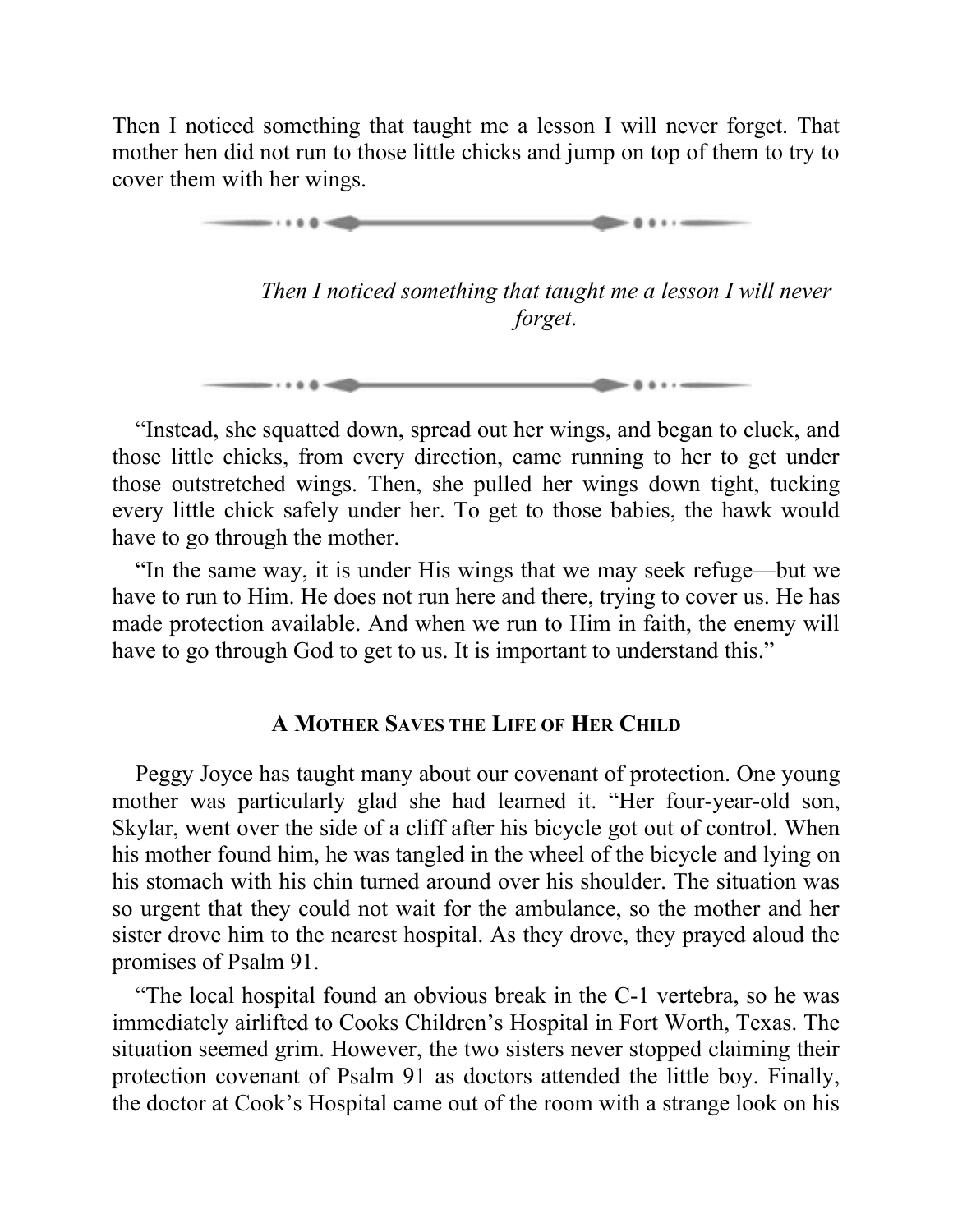face. He had the X-rays from the first hospital in one hand and the new Xrays that had just been taken in the other hand, and his words were, 'We don't know how to explain this, but we find no head trauma and no C-1 fracture.'

"These two sisters had trusted God completely and believed what He said in Psalm 91: 'No evil will befall you, nor will plague or calamity come near your household' (see Ps. 91:10). Since the day they left the hospital, Skylar has been a perfectly normal, healthy little boy with no side effects whatsoever from the accident."

#### **A YOUNG WOMAN ESCAPES FROM SEXUAL ASSAULT**

"A young friend of ours, Julee, was getting ready for church when someone knocked on her door. As she opened the door, a strange man shoved his way in and attacked her. Remembering that God said in Psalm 91:5,7, 'You shall not be afraid of the terror [what another person can do to harm you]… it will not come near you,' Julee started quoting the Word of God to him as her defense.

"It took forty-five minutes of spiritual battle as the man came at her time after time, but her persistence in quoting these words brought confusion and immobility on him—thwarting every attempted attack. During one of those times when he had temporarily lost his focus, she was able to get out the door and escape unharmed.

"Later, after he was apprehended, she found that he had sexually assaulted numerous young women, and she was the only one of his victims who had been able to escape without harm."



*You shall not be afraid of the terror* [what another person can do to harm you] *…it will not come near you*,

**dine 6 6 c - ----**

**GOD'S PROTECTION COVERS EVEN TORNADOES AND FIRES**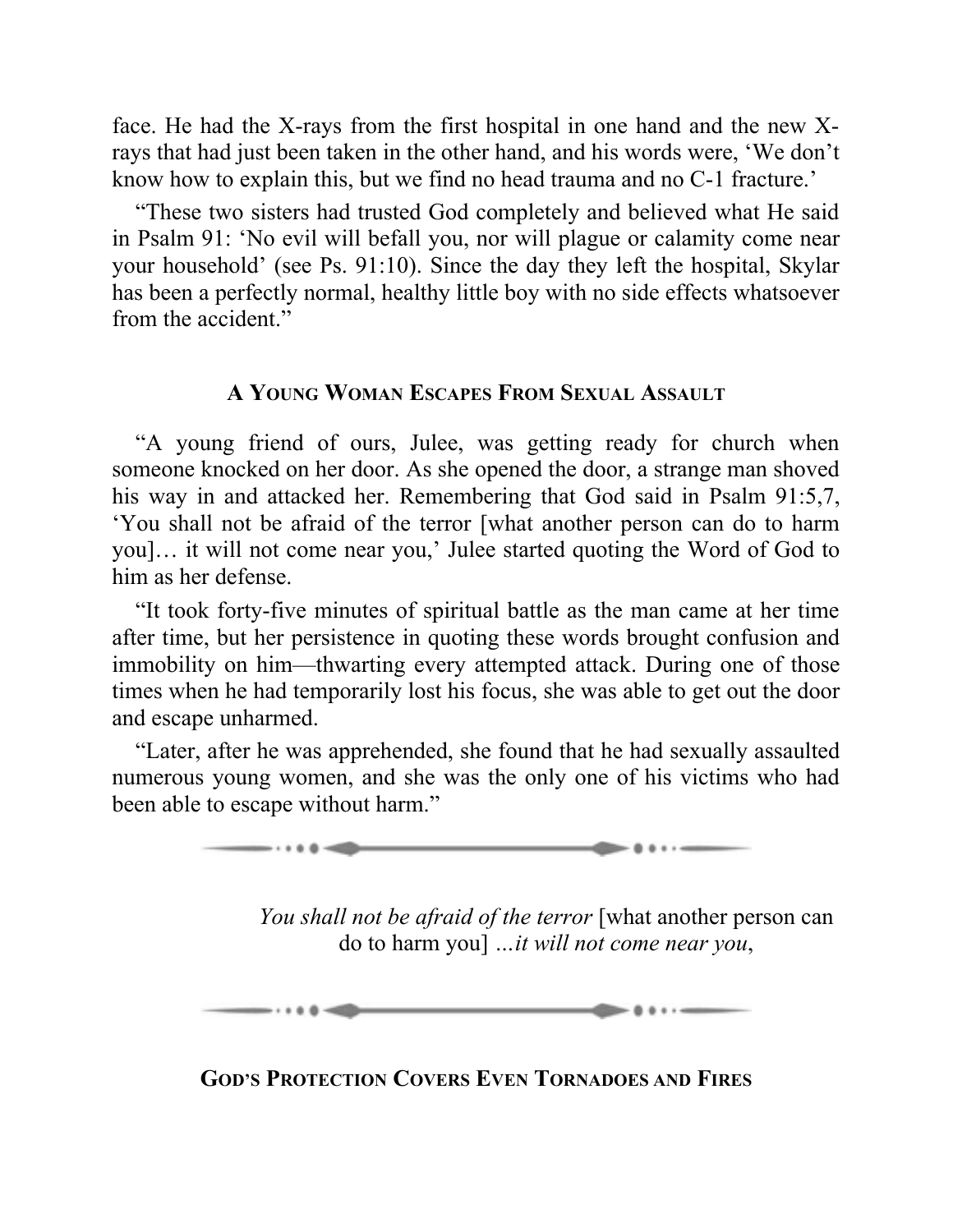Peggy Joyce also illustrates how we can be protected from natural disaster. Her family had a close encounter with destruction when a tornado raged through their community. "We heard on the news that a tornado was headed for our part of town, and when we looked out the window, we could see it off in the distance. A teen club was meeting at our house, and the members watched the tornado, which had touched down and was headed in our direction. The sky was dark and had a peculiar, greenish glow. We could see a large funnel cloud headed straight for our house.

"I'm sure a lot of people were rushing for their storm cellars at that moment, but my husband got us outside, speaking the promises of Psalm 91 directly to the storm as we marched around our house. When we went back inside, the radio announcer was just making the statement, 'It is a miracle! The tornado, which was headed south of the country club, has suddenly disappeared.' God gave us our miracle. Psalm 91 is our covenant we speak in the face of destruction (the category of evil over which man has no control).

"On another occasion the Lord saved our property from fire after relying on the promise in this 91st Psalm. My husband and our son, Bill, were burning brush in the back pasture of our ranch when an old underground gas well exploded. Fire raced across the field toward other houses. They fought the fire, but it was hopelessly out of control. There was little expectation that a fire truck could get there in time to do any good, but my husband raced off to the house to call them anyway. When he returned from calling the fire truck, to his surprise, the fire was out. One minute it was out of control; the next minute it was out! Jack said, 'Bill, how did you do it?' Remembering our covenant, Bill had called on God, and God had miraculously put the fire out."



*God had miraculously put the fire out*.

 $-1.0.0$   $-0.00$ 

**GOD'S PLAN OF PROTECTION COVERS EVERY KIND OF HARM**

"In Psalm 91, God lists all the things from which we are protected, and we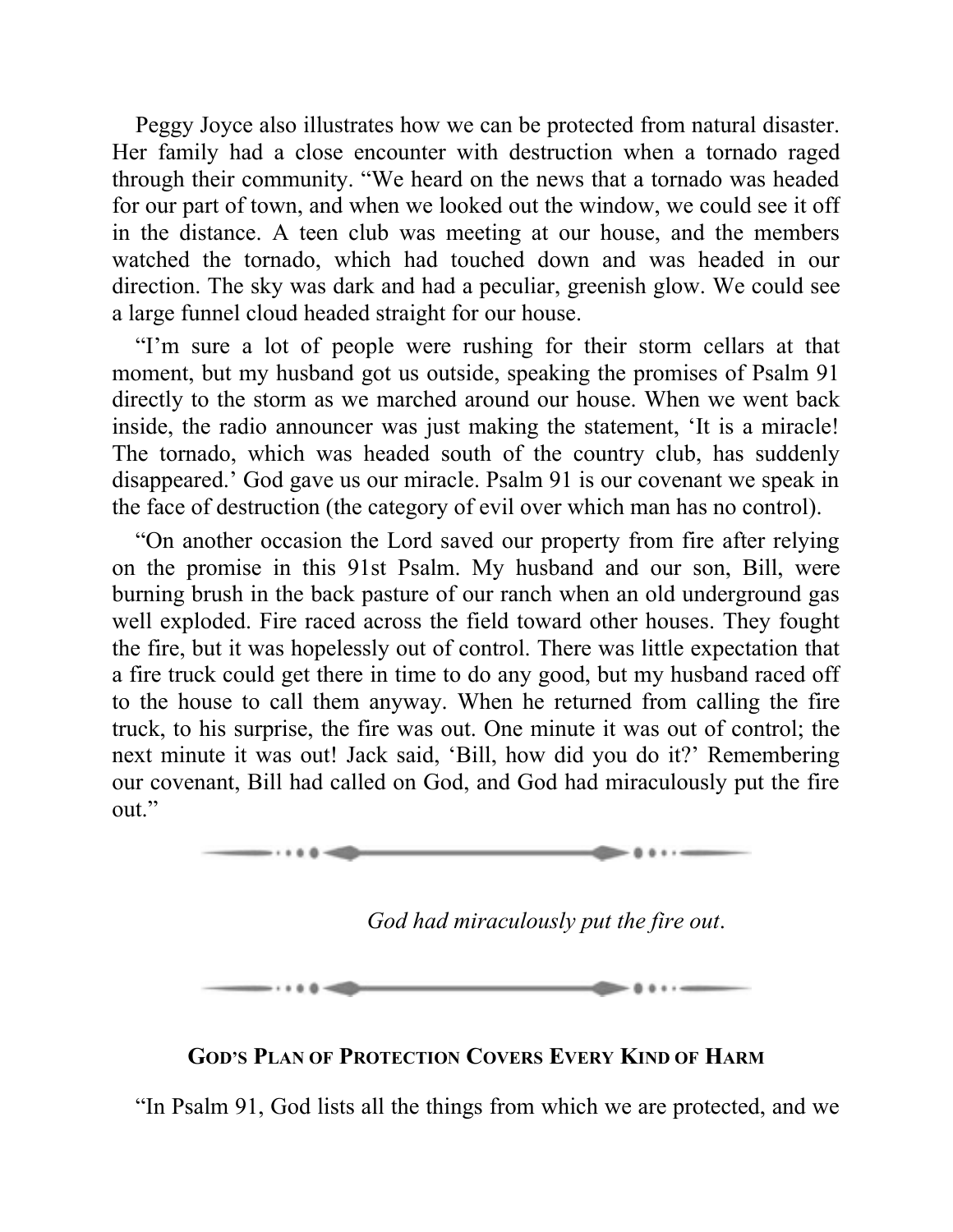can easily see that it covers all of the evils of humankind. It includes all the evils that come through another person, such as robbery, murder, terrorism, or rape. It also includes epidemics and deadly diseases, and all natural disasters such as tornadoes, floods, hurricanes, and other things that man has no control over. Verse seven plainly says, 'A thousand may fall at your side, and ten thousand at your right hand, *but it shall not come near you'* (Ps. 91:7). He even has angels standing by us to help us. This is God's Covenant of Protection."

-8888888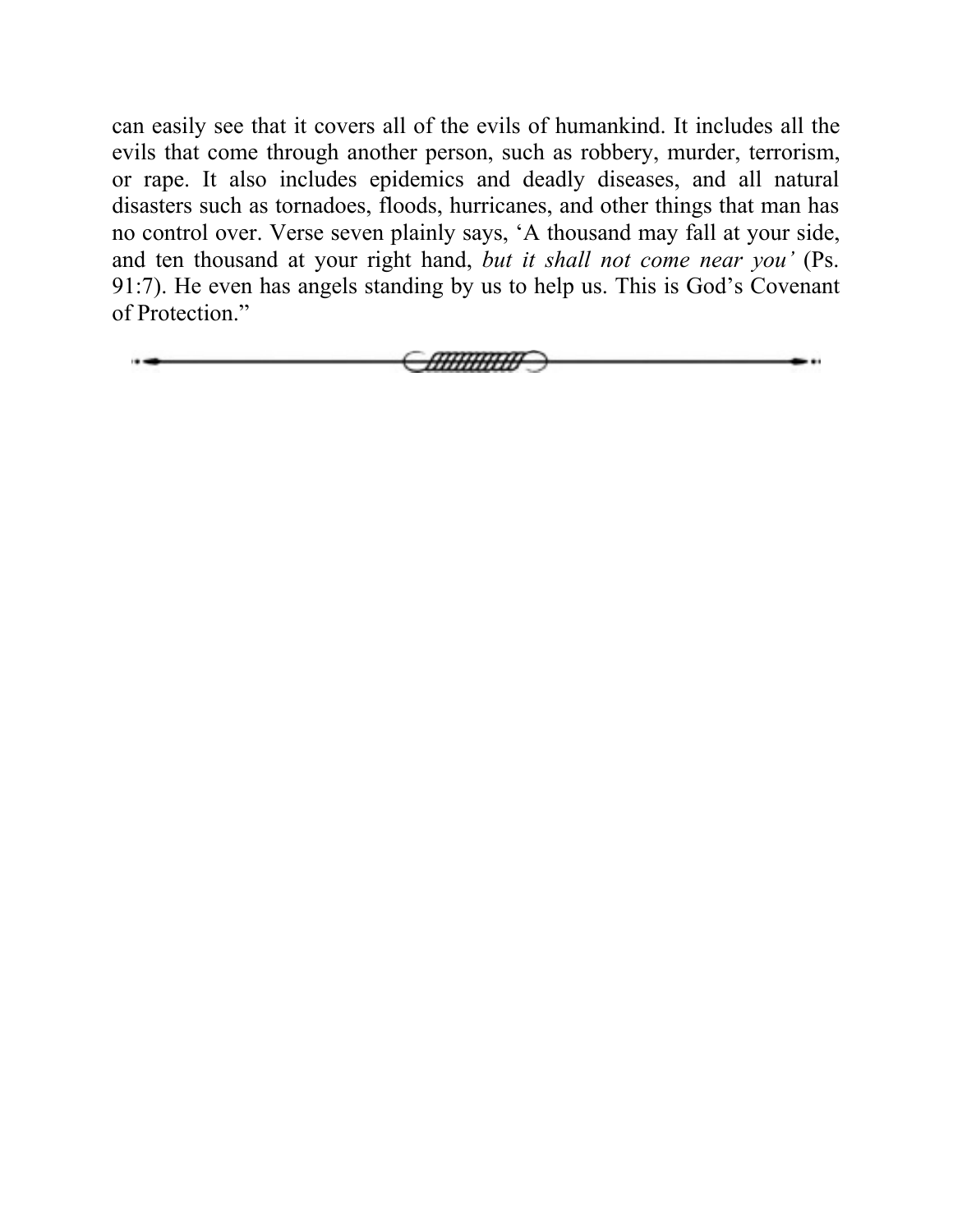#### **WHAT YOU CAN DO**

Peggy Joyce emphasizes that all contracts have two sides, so we must be careful to do our part. Here is what she teaches people to do:

- 1. Verse one reveals part of our responsibility: We are to dwell in the shelter of the Most High and abide in the shadow of the Almighty. We are to be like those baby chicks and learn to live under the wings of our Lord. We must root out our doubts and make up our minds to believe that these are not just words for emotional comfort, but real promises to turn things around. You can examine yourself and ask God to help you accept this as the Truth.
- 2. We must continually tell ourselves and others of this promise of protection as it says in verse 2, "I will say of the Lord, He is my refuge and my fortress" (Ps. 91:2).
- 3. We must seek God's protection. We can do this by meditating on each verse and thinking about what it means. For example, as you meditate on verse two, begin to say from your heart, "He is the Lord, the one to whom I will run first. Lord, You are my God in whom I trust. I know you want to be the Source of all my protection; therefore, I will refuse to look at all forms of Plan B."
- 4. In addition to meditating on Psalm 91, read it out loud. Put your own or someone else's name in it. Thank God for it; thank Him that He loved you enough to make this protection possible. Depend on Him to lead you through.
- 5. Finally, if there is any point of obedience that He expects out of you, ask Him to show you. The Psalm promises that if we meet the conditions, God will satisfy us with long life.

Peggy Joyce says, "When you pray this Psalm, tell God that you want to know Him intimately, and that you recognize Jesus as the only provision for your life that matters. I promise that if you read it over and over, and if you believe it and say it out loud, then fear will run away from you and you will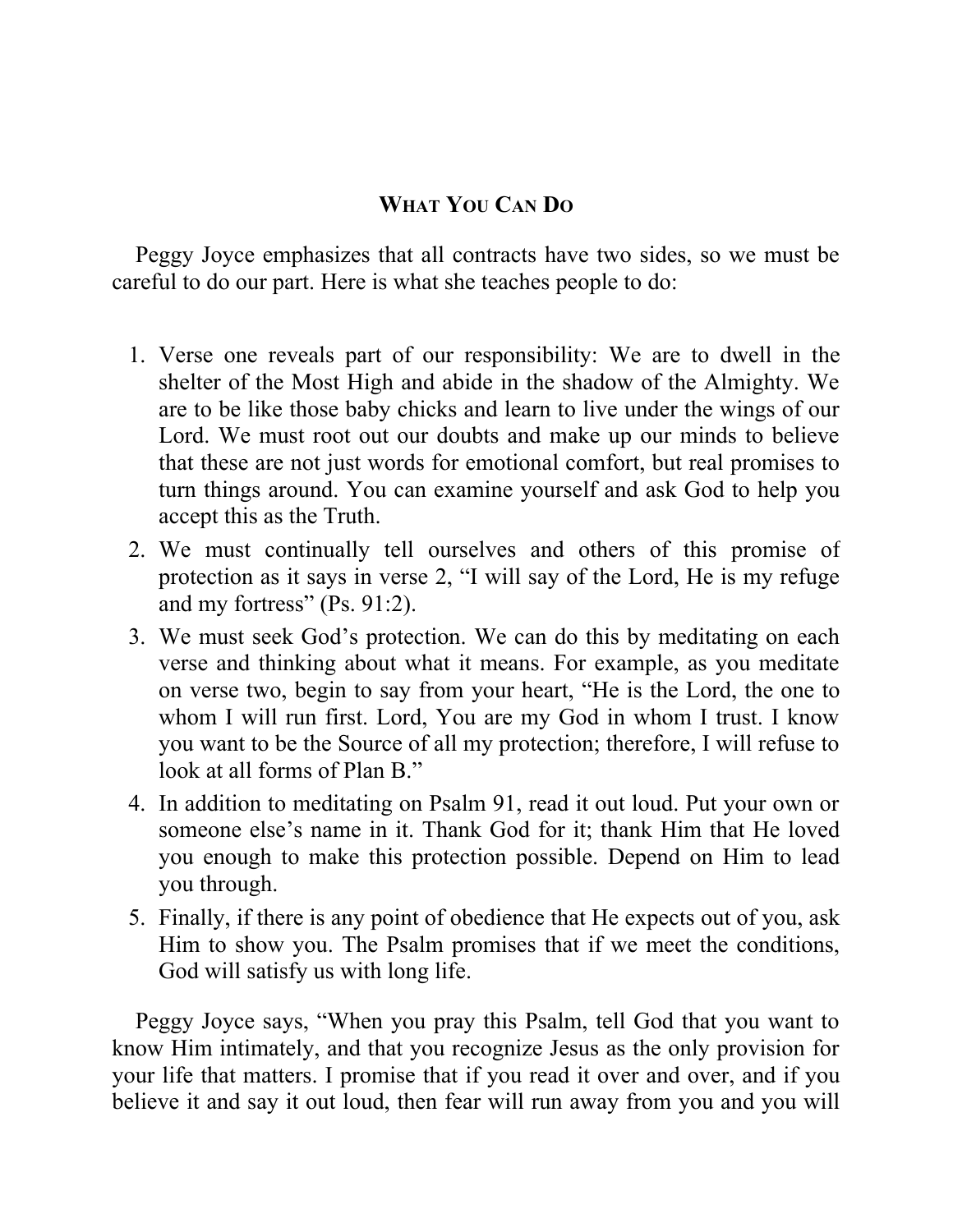begin to see real protection."

She sums up: "It is awesome to think that we can be intimate with the Creator and that He will give us a purpose and a destiny. He provides angelic protection and gives us authority over the enemy. Greater power is in the Word of God than any fear or circumstance or situation in your life. Thirtyfive years ago, my life changed from despair to victory, not because of anything special about me, but because of the power in God's Word. You can do it too! Go for the gold! It's your time!"



In her classes, Peggy Joyce has taught hundreds on living in God's blanket of protection. Her husband is the senior pastor of Living Word Church in Brownwood, Texas. For adults and youth, she has written instructive books that go into more depth about the 91st Psalm. (See Resources in the back of the book for more information.)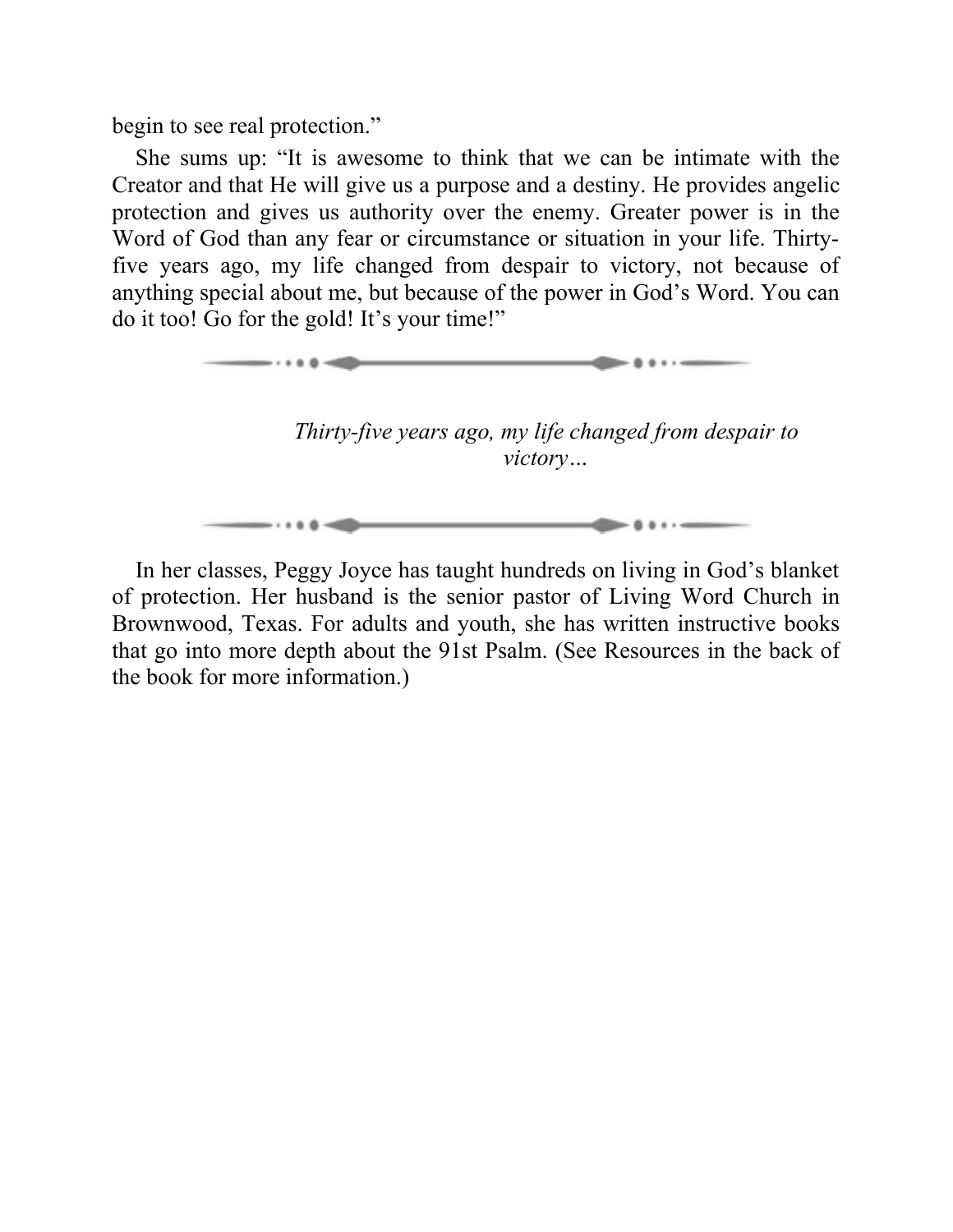#### **CHAPTER THREE**

#### **BREAKING DESTRUCTIVE FAMILY PATTERNS**

<span id="page-25-0"></span>**GOD SET LARRY HUCH FREE FROM A LIFE OF DRUG ADDICTION AND A VIOLENT TEMPER, AND TAUGHT HIM HOW TO BREAK GENERATIONAL CURSES THAT HOLD PEOPLE IN BONDAGE. TODAY, HE AND HIS WIFE, TIZ, PASTOR A DYNAMIC MINISTRY WITH A WORLDWIDE TELEVISION OUTREACH.**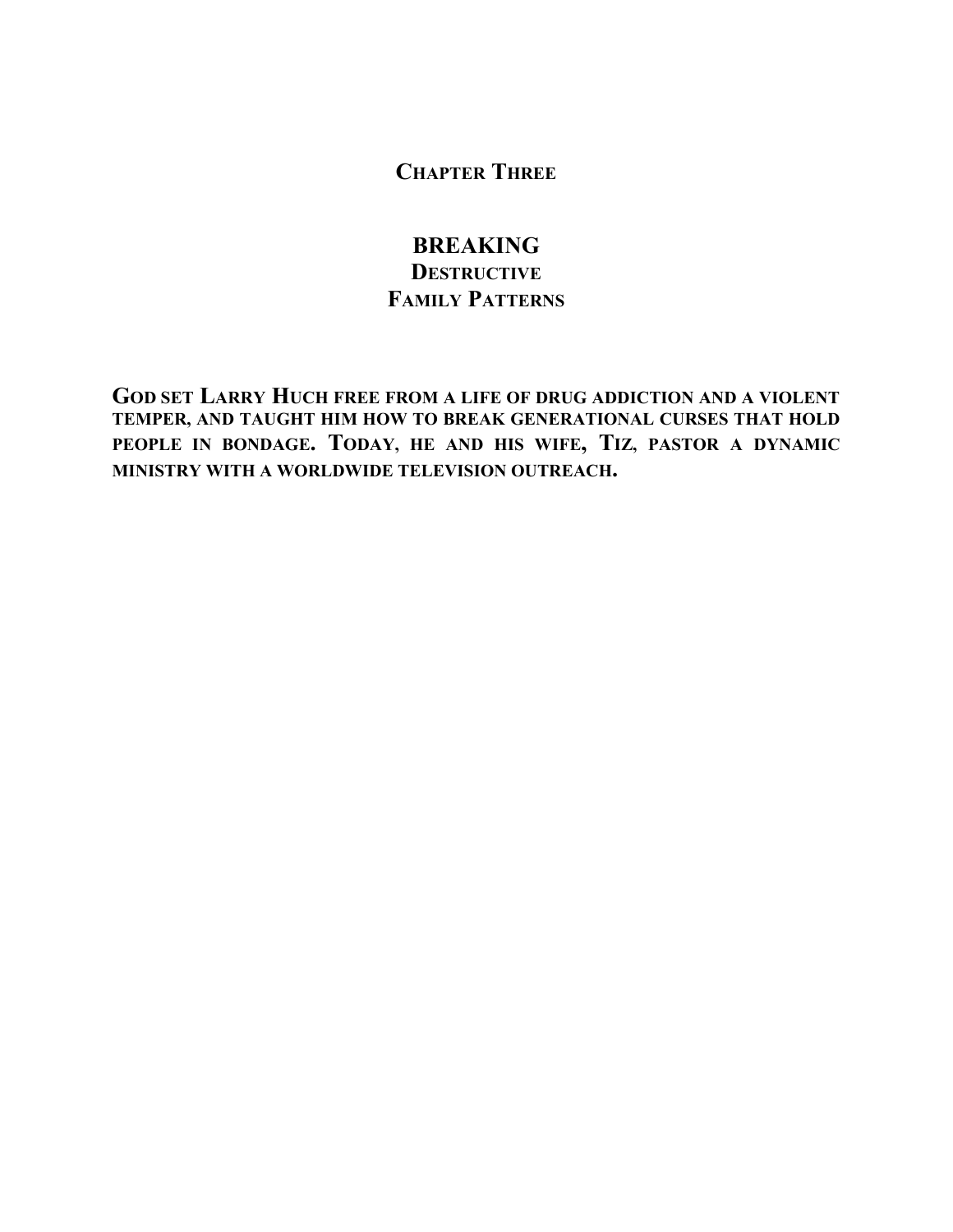I<sup>f</sup> certain diseases like cancer, diabetes, or mental illness run in your family, Larry Huch's message may be for you. Larry has found that when the same problems crop up in several generations of a family, there is often a supernatural power at work that the Bible calls a generational curse. Larry has seen hundreds freed from problems that had plagued their families for generations.

Larry explains: "Just about anything that causes harm or misery can be a curse. Sometimes the same problems pass from one generation to another, affecting even grandchildren and great grandchildren. The key is to look for the same problem repeating in several generations of a family. This familial tendency usually signals a generational curse.

When the same problem repeats in several generations of a family, it may be what the Bible calls a generational curse.

"The good news is that when we enter into a covenant with the Messiah, we have reconciliation with God and the power to break these curses not only from ourselves but also from our children. This is a wonderful truth to know and understand."

Larry has seen the same principles work over and over again to set people free, first in his own life and later among the thousands to whom he has ministered. His own story is an amazing proof of this teaching.

#### **GENERATIONS OF ANGER, VIOLENCE, AND ADDICTION**

Born in the inner city of St. Louis, Missouri, Larry Huch experienced turmoil and pain from his earliest days. Larry said, "Generations of anger, violence, and addiction had caught me in their vicious cycles; many generations of my own family were plagued with anger, and the consequence to me was a childhood filled with violence.

"By the time I was nine years old, I realized that to care was to be a victim. I vowed never to cry again, and to be so tough and hard that no one could hurt me. Over the next few years, I became as street smart as I could. I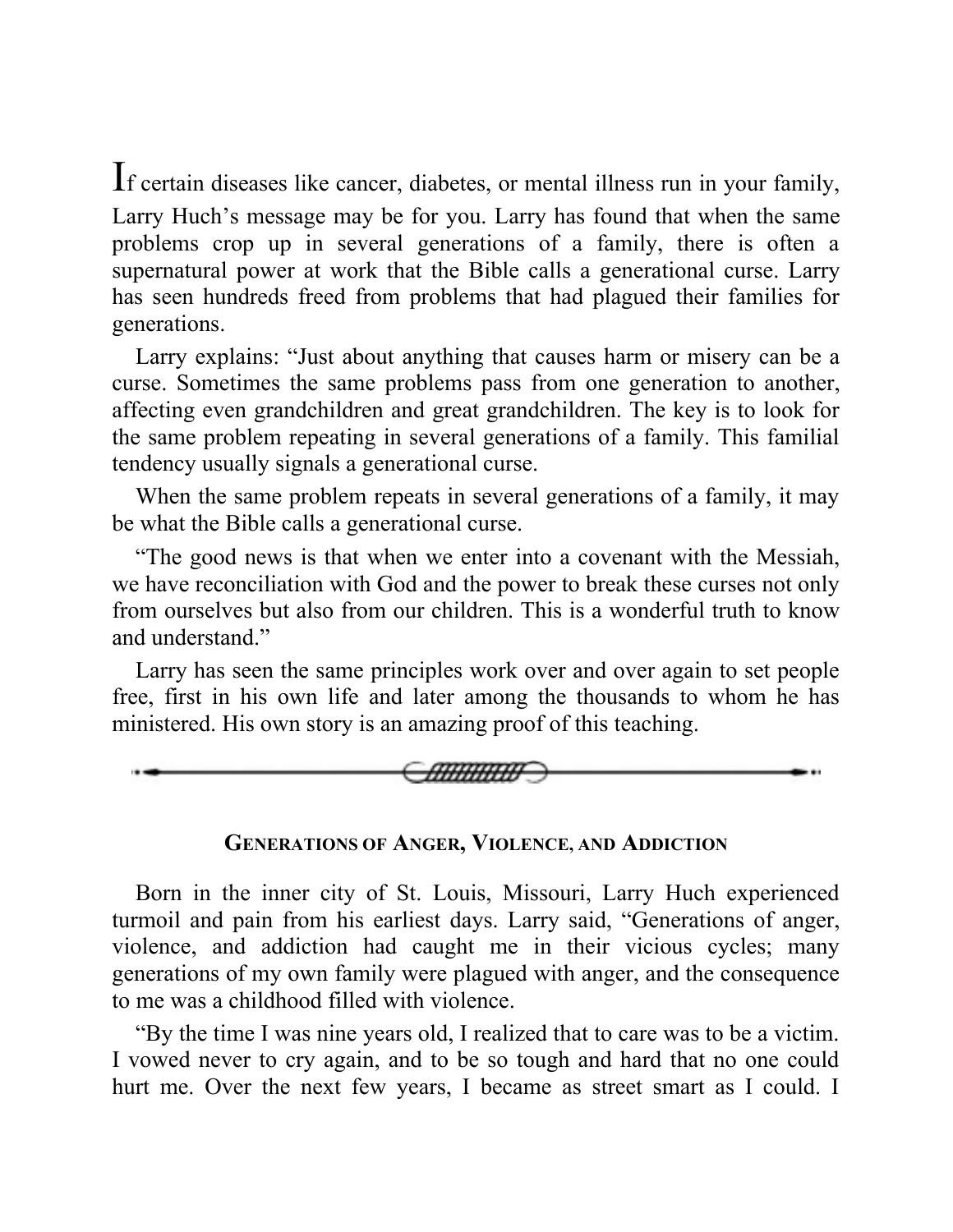intended to be, and was, dangerous to anyone who tried to mess with me.

"I probably would have stayed on this path, but I happened to be good at football, and that changed my life. I was awarded a football scholarship to college; so I left my old neighborhood and way of life behind.



*By the time I was nine years old, I realized that to care was to be a victim*.

"In college I was known around campus as a good athlete. The tough life I had left behind made me fearless and aggressive at football, and I was a star player. When you are a star player, everyone wants to be your friend. I *should* have felt successful, but instead, I just felt empty and confused.

"Like many young people, I found that I did not know where I fit, or how to make sense of my life. I started to experiment with drugs, and I got really caught up in the drug culture on campus. It wasn't long before getting drugs started to take over my life."

#### **A DRUG LIFESTYLE**

Larry became such a frequent user of drugs that he began to sell them in order to finance his habit. Once he started selling drugs, he quickly moved up the food chain of drug dealers until he reached the top level. He continues: "At that time, the top level of the cocaine trade was in Medelin, Colombia, so I moved there and started buying drugs from one of the cartels. I hired people (we called them mules) who brought the drugs in to the United States for sale to smaller-scale dealers.

"I made an enormous amount of money from drug dealing. My lifestyle in Colombia was luxurious. I lived in a villa tended by native servants, and had so much money that I kept it stashed in boxes in my house, along with large amounts of cocaine and heroin. When I went out, I usually carried thousands of dollars around with me just for pocket change. There was nothing I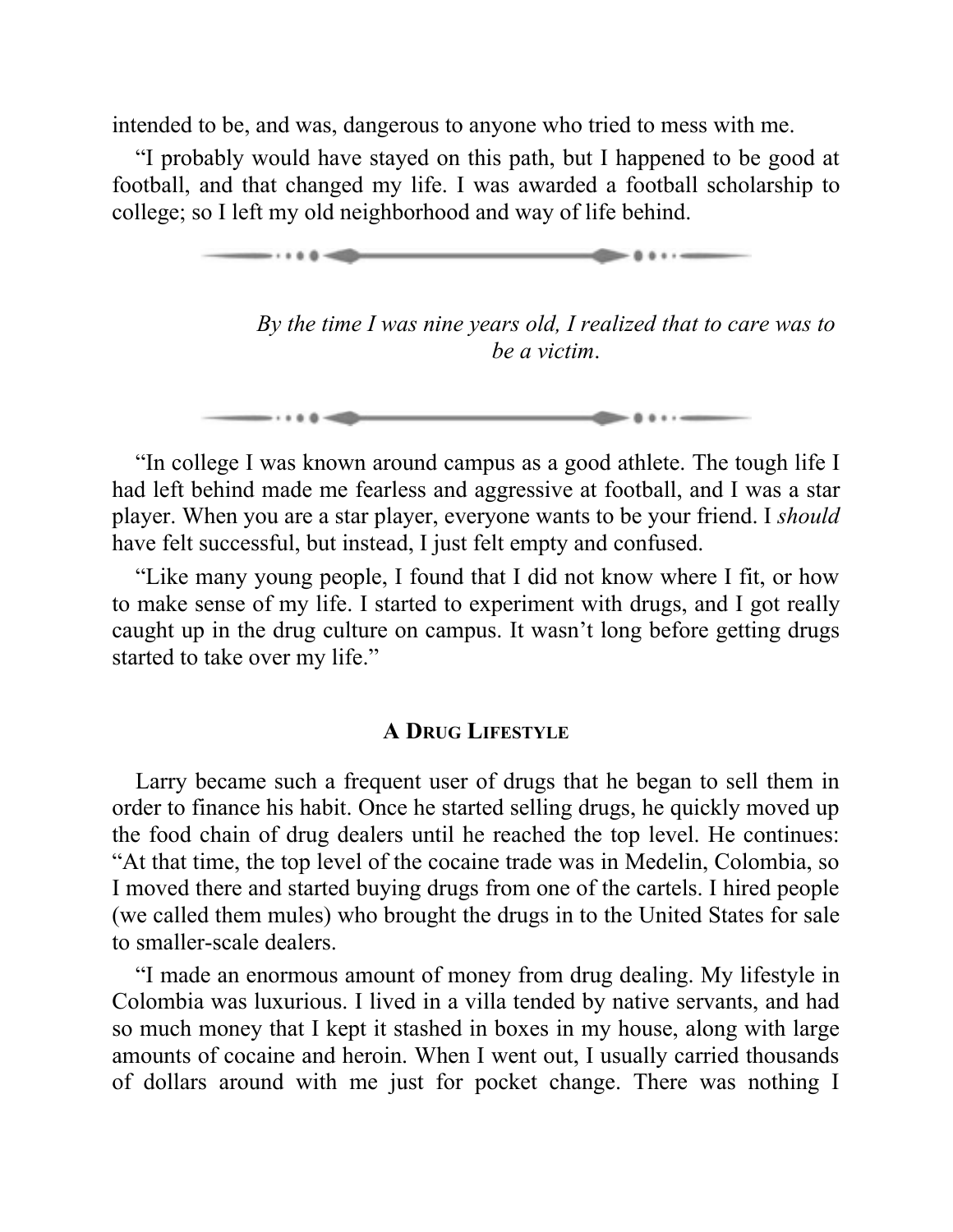couldn't buy."

#### **A NEAR-FATAL DRUG OVERDOSE**

Surrounded by drugs, Larry's addiction began spiraling out of control. Larry said, "I found myself getting high as often as ten to twelve times a day. I lost interest in eating; my weight dropped from 215 to 145 pounds, giving me such an emaciated look that my friends were worried, and warned me to slow down."

"I lived for getting high, and then one day I had a chance to die for it. The day it happened, I was alone in my house. I had started drinking tequila early in the morning, and then I shot up a large quantity of pure cocaine to get high, but the cocaine didn't seem to kick in.



"I was already so high that I had no idea what I was doing. I wanted that cocaine rush, so I injected myself again. I still couldn't feel the drug, so I did it a third time, and then a fourth. By the time the drugs finally began to hit my system, I had taken a fatal overdose.

"As my body systems began to shut down, I could feel myself losing consciousness. I knew that I was dying, but I realized that despite the reckless way I had been living, I really didn't want to die. Even though I had often told people that I was an atheist, as I lay dying, I just couldn't help calling out to God. I said to Him, *'God, if you are out there, please don't let me die without finding happiness. '*

"It is hard to describe what happened next, because it happened so suddenly. In an instant everything changed. I knew that I would live, and that I had been saved by the mercy of a God I didn't know anything about."

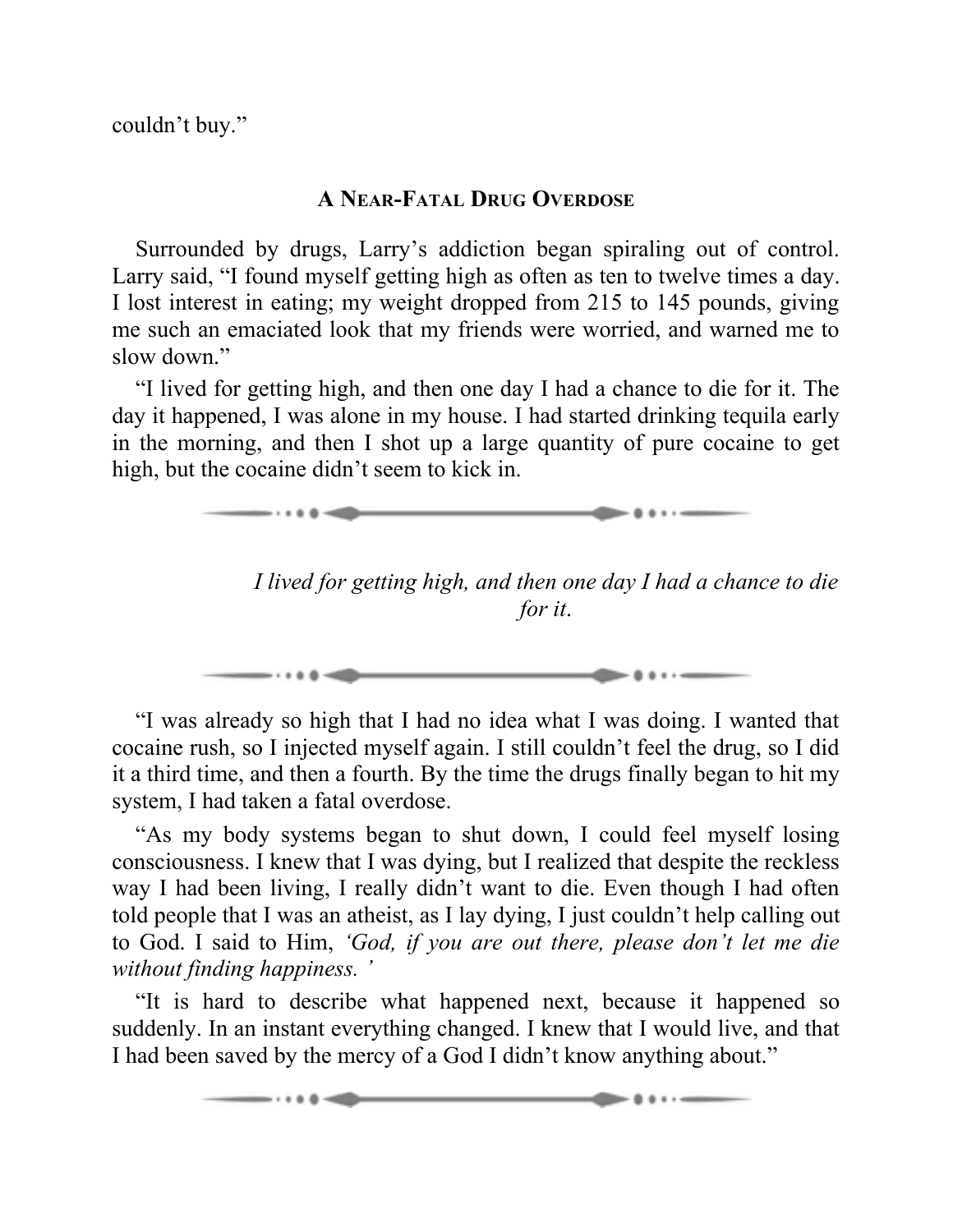*I knew that I would live, and that I had been saved by the mercy of a God I didn't know anything about*.

$$
\underbrace{\hspace{2.5cm}}\hspace{2.5cm}
$$

#### **GOD, WHERE ARE YOU?**

Larry started trying to find this unknown God through taking various drugs and in all sorts of exotic religions, but the experience of God eluded him. He still drifted in the currents of the drug business, but the need to find God continued to increase.

In time, the drug business in Colombia fell apart, and that led Larry back to the United States. He describes what happened: One day when I was away, thieves broke into my mountaintop villa and stole everything of value. They took my drug stash and all my cash, and there was no hope of getting it back. I just didn't have the heart to try to start over from nothing in Colombia, so I returned to the United States.



**CD-00-00-**

"I wanted a total change in lifestyle, so I moved to a farm in rural Missouri and became a vegetarian. I continued to do some small-time dealing to

support myself, but my real purpose was to find God.

"I tried hard to get free from drug addiction, but it proved impossible to break the habit. I repeatedly threw my drug needles into the woods, swearing to get clean, but within hours I would be crawling around looking for them so I could get high again. That addiction owned me."

#### **THE PRESENCE OF GOD**

Addiction was not Larry's only problem. He also had a violent temper. In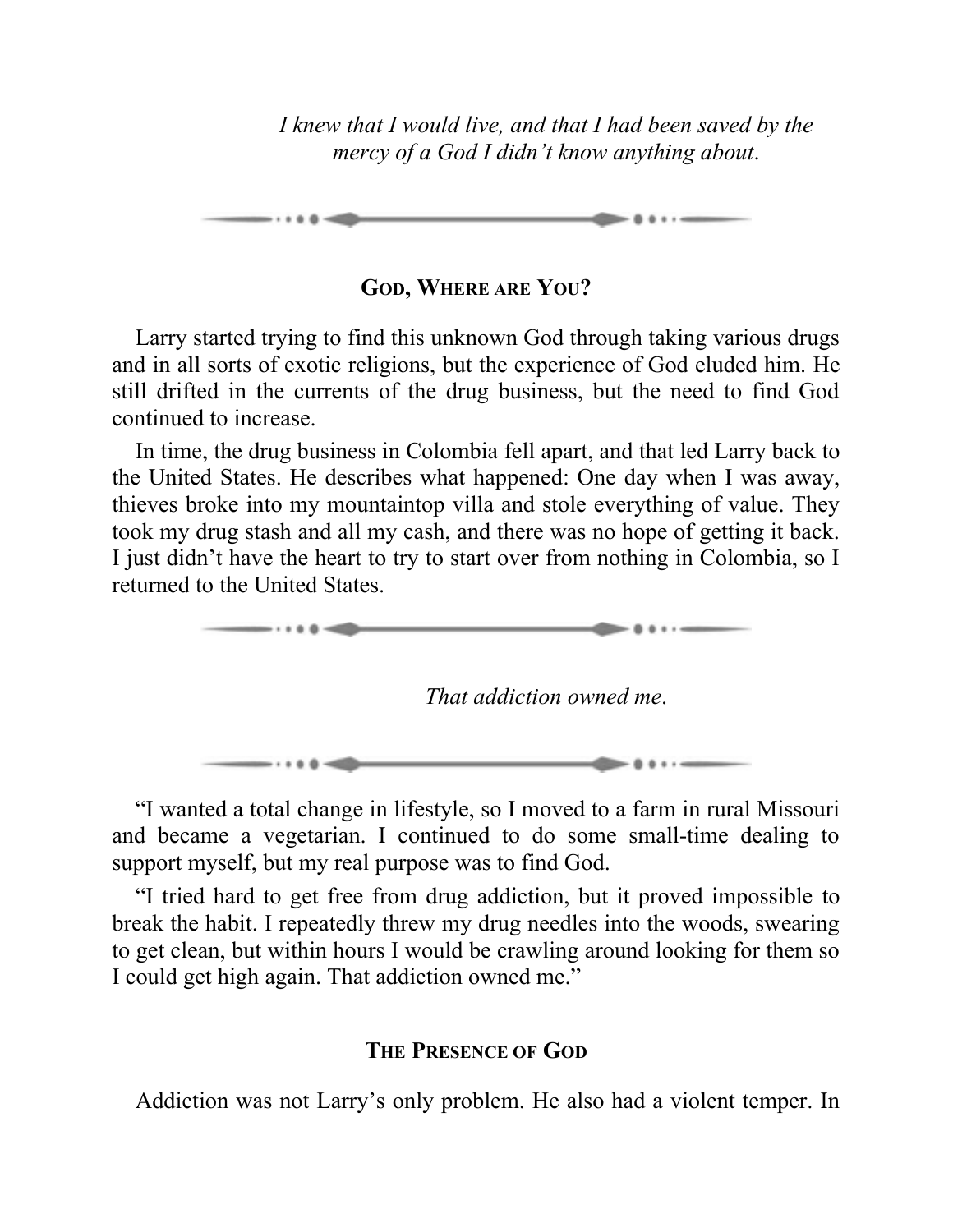one episode, he became so enraged that he nearly killed the man who lived next door to him. Shortly after this, law enforcement got on his trail for drug dealing. Larry knew that he was just one step ahead of the law, and fled to Flagstaff, Arizona. He had been there just a few days when a friend invited him to visit his church. Despite his low opinion of Christian churches, Larry said he would go.

Larry describes what happened next: "I showed up for the service with my appearance revealing my contempt for Christian churches. I was barefoot and wore only a poncho over my bare chest. My hair was loose and hung down to my waist. Tattoos, earrings, and a beard completed my look. My face was gaunt, and needle tracks ran visibly up and down my arms. The church people can be forgiven for being afraid to have me there. To their credit, they did let me sit in the church while they showed a movie called *Gospel road* about the life of Jesus.

"I was completely unprepared for what happened next. As I watched the movie about Jesus, something began to stir in me. For the first time in my life, I knew I was hearing the truth about God. My heart told me that this Jesus was the one who had saved my life when I was dying in Colombia.



*For the first time in my life, I knew I was hearing the truth about God*.

"The pastor invited to the front of the church anyone who wished to be led into the life of Jesus. I was drawn forward by a force that I couldn't explain and found myself kneeling at the altar. I knew I had come into the presence of God.

#### **BECOMING A NEW PERSON**

"As I prayed, I renounced my old life. I asked Jesus to come into my heart, and to give me a new life. In that moment, I was reborn. A tremendous weight rolled off me. Years of depravity and loneliness dropped away, and I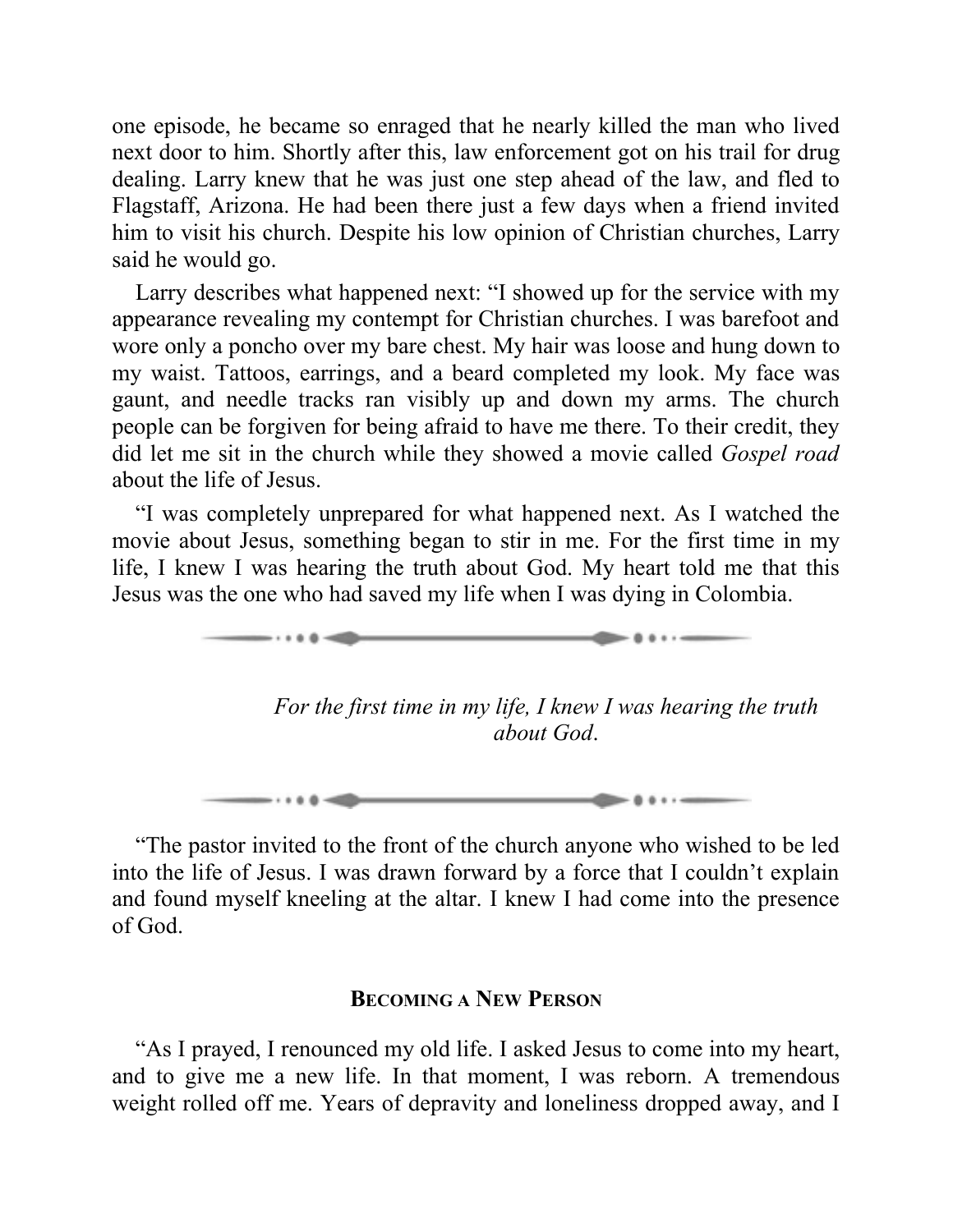cried for the first time since I was nine years old. I cried for what seemed like hours. For the first time in my life, I felt loved and at peace, and that I had become a completely new person.



"The term *born again* is often used derisively, but it means 'having your spirit come alive and being born into a relationship with the living God.' I had become a new person with a totally new chance at life. It was an indescribable feeling and remains one of the high points of my life."

#### **FREEFROM DRUGS**

Later that day, Larry was startled to realize that he had no desire to use drugs. He said, "I was truly high on the Messiah, and felt completely alive. I waited and waited for the drug cravings to come back, but they never did. I had been completely and totally set free.

"That was 28 years ago. Drug addicts go through treatment to get clean and they are taught to think of themselves as recovering addicts. I am not a *recovering* addict. I am an ex-addict. I will never relapse. By the power of God, I became a new person, completely set free from drugs."

After this dramatic experience, Larry committed his life to the Lord's service. He went into training and became a pastor, and had a tremendous compassion for the lost. His church grew quickly, and he became a leader in the Christian community, with invitations to speak coming in from churches all over the world.

#### **STILL ANGRY**

Even as his church and reputation grew, however, Larry began to consider leaving the ministry. He said, "Even though God had delivered me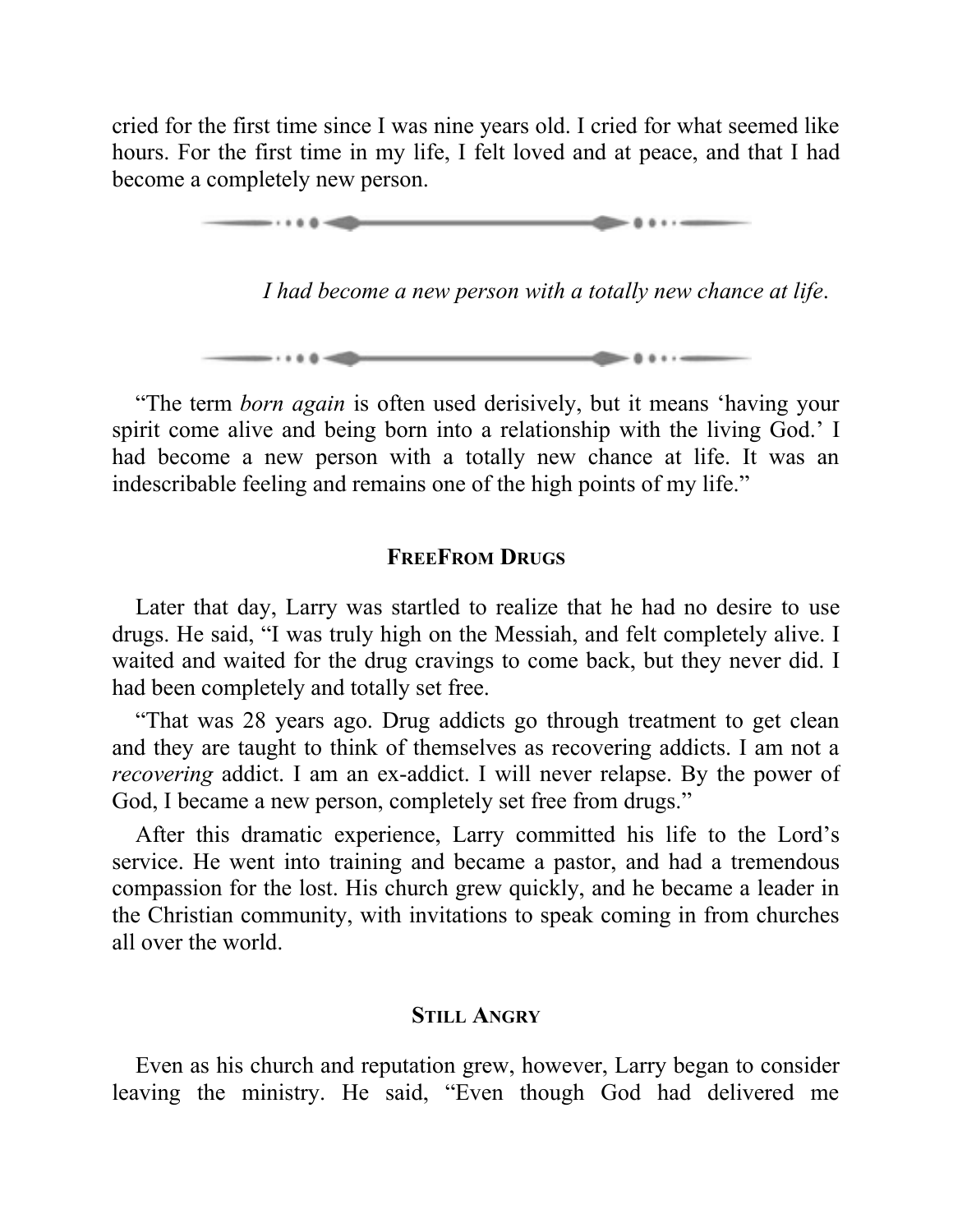completely from drug addiction, I still had to contend with the uncontrollable outbursts of anger that had dogged my life. These outbursts would come up unexpectedly, and when they did, I sometimes went out of control.

There were times when I hit my wife. After violent episodes, I would repent in tears and beg my wife to forgive me.

"Though I would swear to never lose my temper again, sooner or later my control would slip and off I would go. The worst moment of all came one day when I lost my temper and struck my three-year-old son, Luke, sending him flying across the room.

"At that moment it came to me that I had become just like the generations before me, angry and violent. Though I had vowed never to do those things, I had become the very thing that I most hated."



*I had become the very thing that I most hated*.

In a moment of revelation, Larry knew that he was confronting a generational pattern, acting out his anger just as generations of his family had done before him. He went to the Bible and began a study of generational curses that changed his life.

#### **HOW GENERATIONAL CURSES WORK**

Larry read in the book of Exodus that the sins of the parents are visited on the third and fourth generation of the children. This means that people can suffer sometimes for things that their great-grandparents did wrong.

Larry said, "The Bible teaches that a curse is a supernatural power that hovers over a person's life, causing certain kinds of problems to occur. It operates like a blessing, only in the opposite direction.

"Generational curses can show up as health problems like diabetes, heart disease, and even cancer, or other disorders like mental illness, incest, eating disorders, and addictions. Circumstances like poverty, family discord,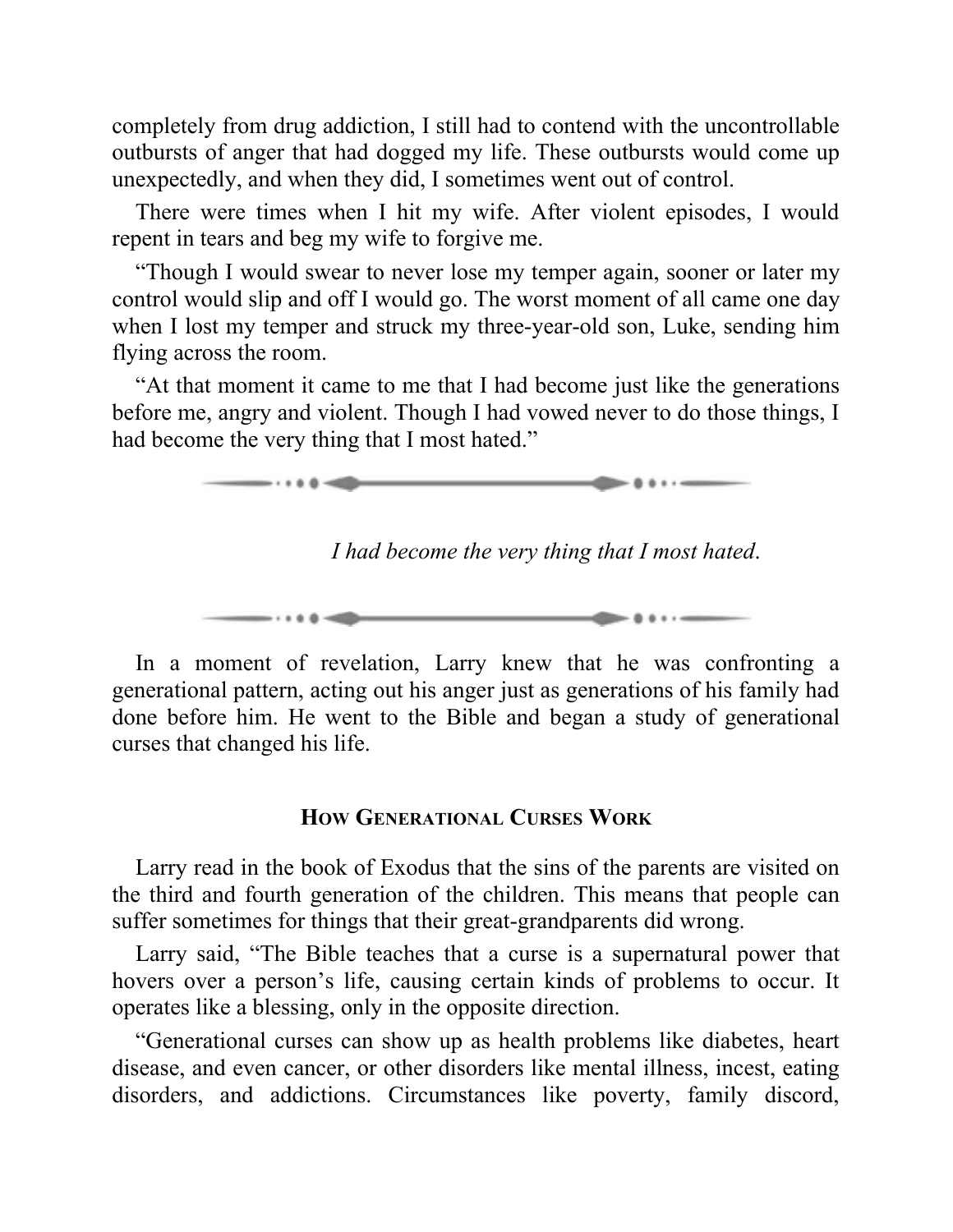business failures, and divorces also tend to run in families. Genetic disorders are another example of a generational curse.

"The cause of these problems in our lives may be due to something that our great, great grandparents did, leading us to suffer under negative influences that are not our fault."



*Generational curses can show up as health problems…*



#### **TRUTH IS THE KEY**

Through careful study of the Bible, Larry learned the way to break a generational curse. He explains: "When people learn about the Messiah, they learn that He died to be an atoning sacrifice for our sin. What is often not taught is that when He was put on the cross He also became a *curse in our place* so that we could be totally free. To get free of curses, we must know and apply this truth. The *messiah became a curse for us so that we do not have to suf er it ourselves*.

"The Messiah taught us, You shall know the truth and *the*

*truth that you know and understand* shall make you free (see John 8:32).

"Notice, truth by itself does not set you free; *it is knowing and understanding the truth*. We need to *know and understand* that the Messiah became a curse for us when He went to the cross, and that we don't *have to* suffer this way Then we can go on to apply spiritual principles to enforce our freedom."

Notice, truth by itself does not set you free; *it is knowing and understanding the truth*.

#### **THE POWER OF ACCOUNTABILITY**

Larry wrote a book about breaking these curses called *Free At Last*.<sup>[1](#page-37-0)</sup> One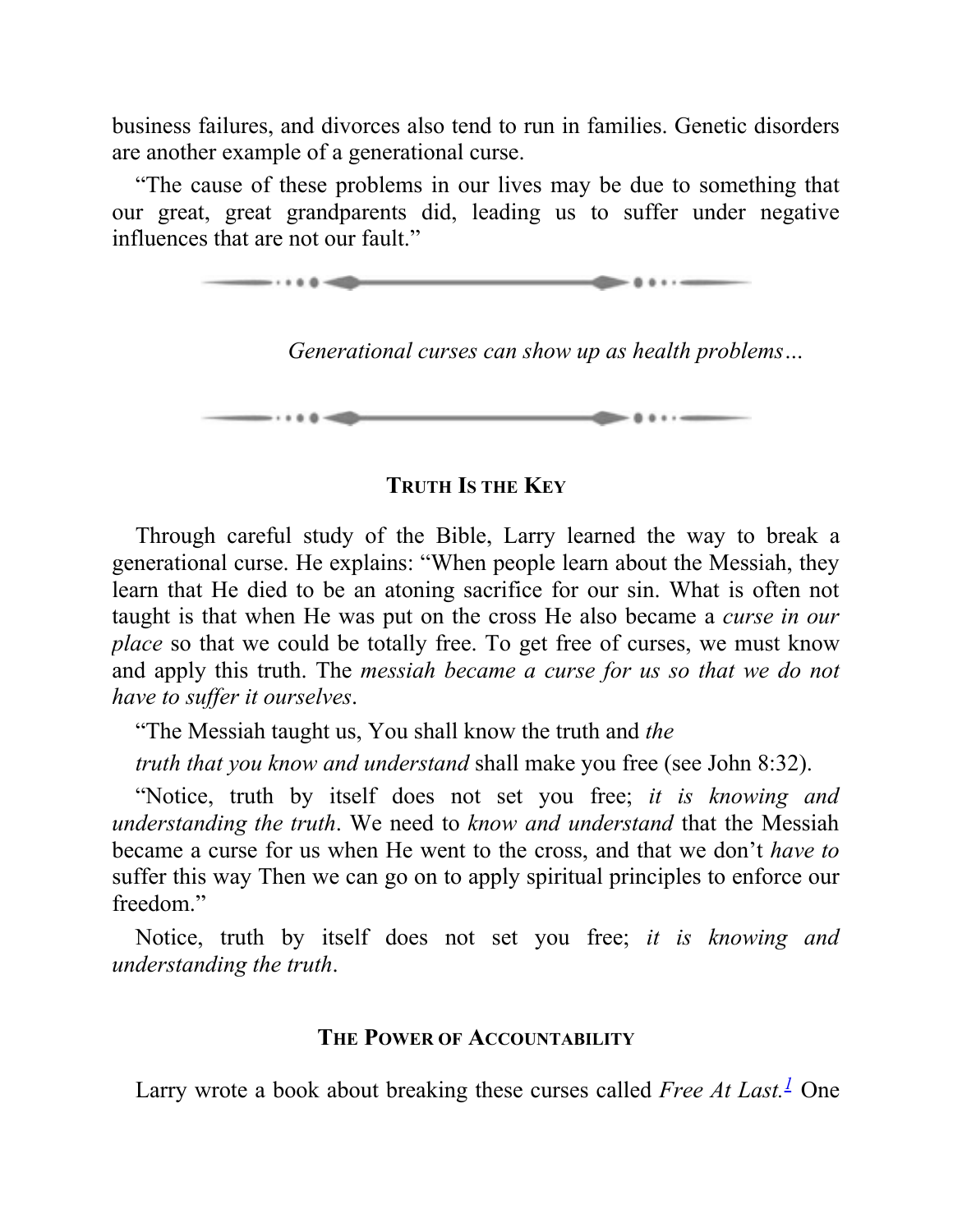important principle that he teaches in this book is that even though the *cause* of the problem is not our fault, our *actions* are our responsibility, and we must repent for them. To get free of curses, people have to take full responsibility for their own actions and reactions, with no blaming and no excuses.

Using himself as an example, Larry explains, "Although the anger pattern came from my dad, it did not excuse me for hitting my wife and child. Blaming my dad wouldn't solve anything.

"For me, it was a relief to simply come before the Lord confessing my sin. It had been such a burden to pretend that I could control my temper. No matter how hard I had tried to fix myself, I had failed to really change.



"I confessed my helplessness to change, and the Lord met me with compassion and forgiveness. The Lord never points a finger to condemn us. Condemnation and accusation come from the devil. God always reaches out His hand in redemption, healing, and deliverance. Our job is to be accountable.

"In cases where we don't really know what our sin is, we can ask the Lord to show us, and then wait on Him to reveal it."

#### **THE PRINCIPLE OF TRANSFORMATION**

"As we take responsibility for our actions and our reactions, we usually realize that *we are powerless to really change ourselves*. We can improve our habits, but to really change ourselves is beyond our ability.

"The good news is that God doesn't want us to *fix* ourselves. The Messiah compared that to putting a patch on a worn-out garment. He wants to make us new, to transform us. *His presence in our lives is the cause of change*. God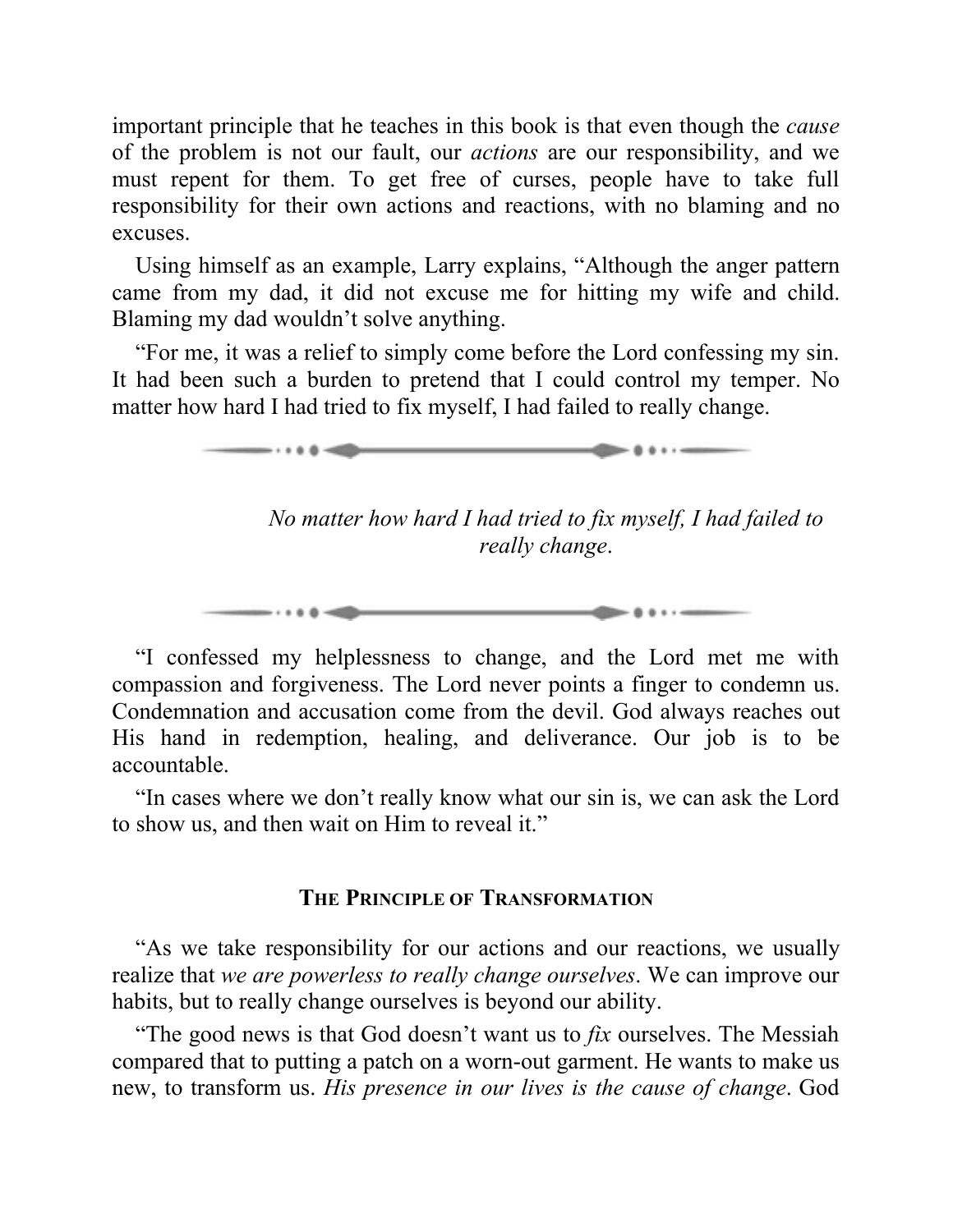will make your life new and full of new possibilities.

"Just like with my drug addiction, God took my admission of helplessness and began to change me. *Today, I am free of uncontrollable anger. I no longer have to restrain my angry spirit. I am a changed person, and the anger is just gone."*

#### **THE POWER OF FORGIVENESS**

In his book, *Free At last*, Larry teaches the transforming power of forgiveness to reverse the curse and change it to blessing. In the book he says, "We make a great mistake in blaming our problems on other *people*. Our real enemy is a spiritual power, the devil, who uses people as his tools. The devil has studied methods for destroying people since the beginning of human history. We should be quick to forgive the people who have been used by the devil to harm us, and turn our anger toward the devil himself.



"When we don't forgive, bitterness mars and ruins our own lives and binds the problem to us, so that the wrong continues to hurt us. As we forgive the people who have wronged us, we release a powerful wave of God's healing in our own lives and begin the path of our own recovery. Forgiveness is a powerful spiritual force.

"The Messiah taught that forgiveness is one of the most important preconditions for answered prayer. He taught us to love our enemies and pray for our adversaries."

#### **FIGHTING WITH SPIRITUAL WEAPONS**

"We are free from all curses when we enter into covenant with the Messiah. He took all our curses on Himself when He went to the cross.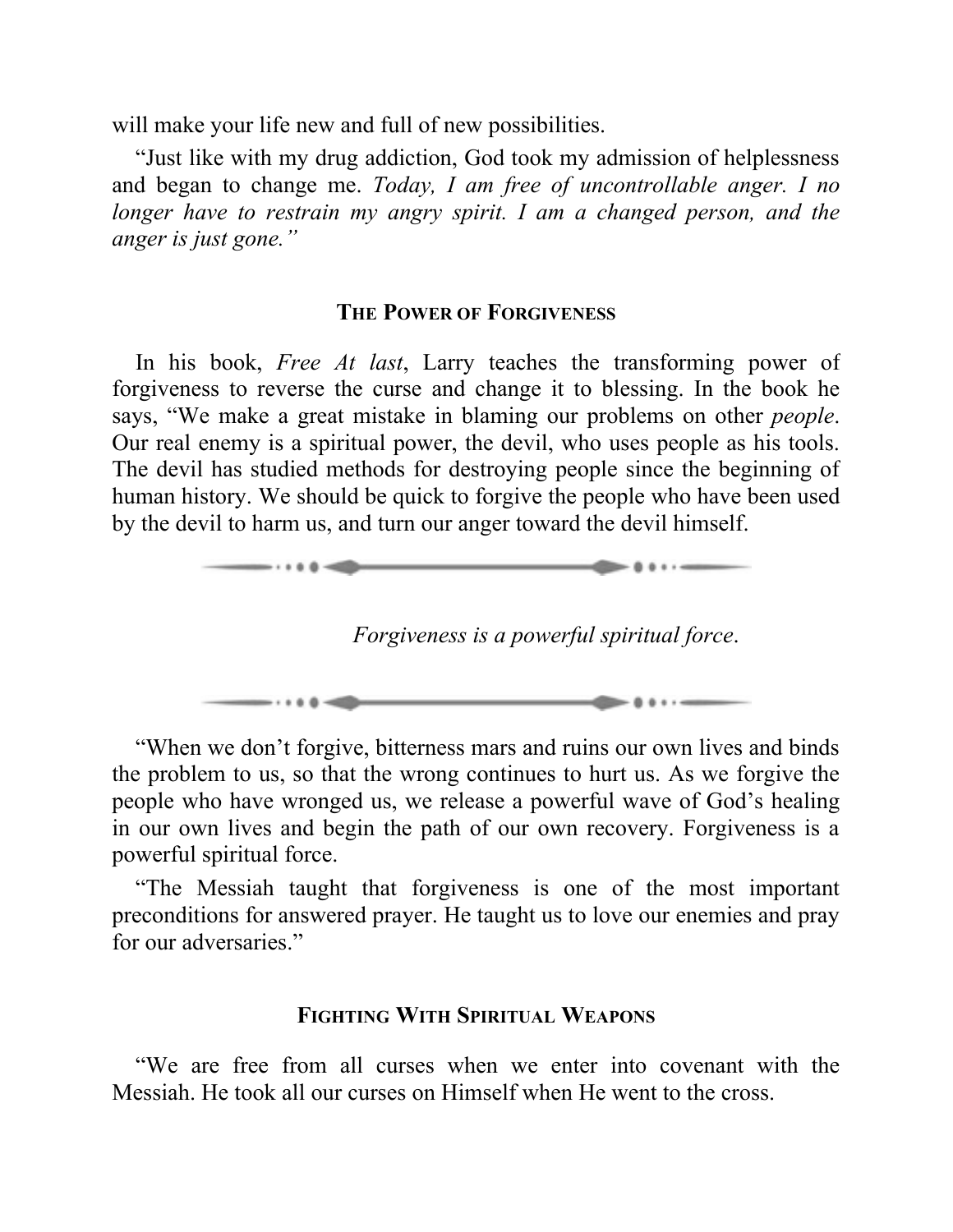"The Messiah taught His followers, 'the truth you know and understand will set you free.' It is important to fight spiritual problems with spiritual weapons. There is no substitute for study and learning what these are. The benefits will come not only to you but to your spouse and your children and your extended family.



*Once you break the generational curse, start claiming your freedom*.

"Once you break the generational curse, start claiming your freedom. Believe it is yours and make sure your words reflect that belief. Stay obedient to God and let nothing stop you from living in love with other believers.

"Through the power at work within us we can break the hold that generational curses have on our lives, our families, and our communities."

### **LARRY'S LIFE TODAY**

Today Larry and his wife, Tiz, pastor a vibrant and growing church in Dallas, Texas, called New Beginnings Church. Their children are dynamic young men and women of God, active in the ministry and free of the curses that had haunted their family for generations. Larry and Tiz also have an international television show called "New Beginnings." Millions of people worldwide have heard his message. He has authored a guide to breaking generational curses called *Free At last*, which has helped thousands to change their lives and gain the freedom that Messiah brought us. The following prayer for you was taken from *Free At last*.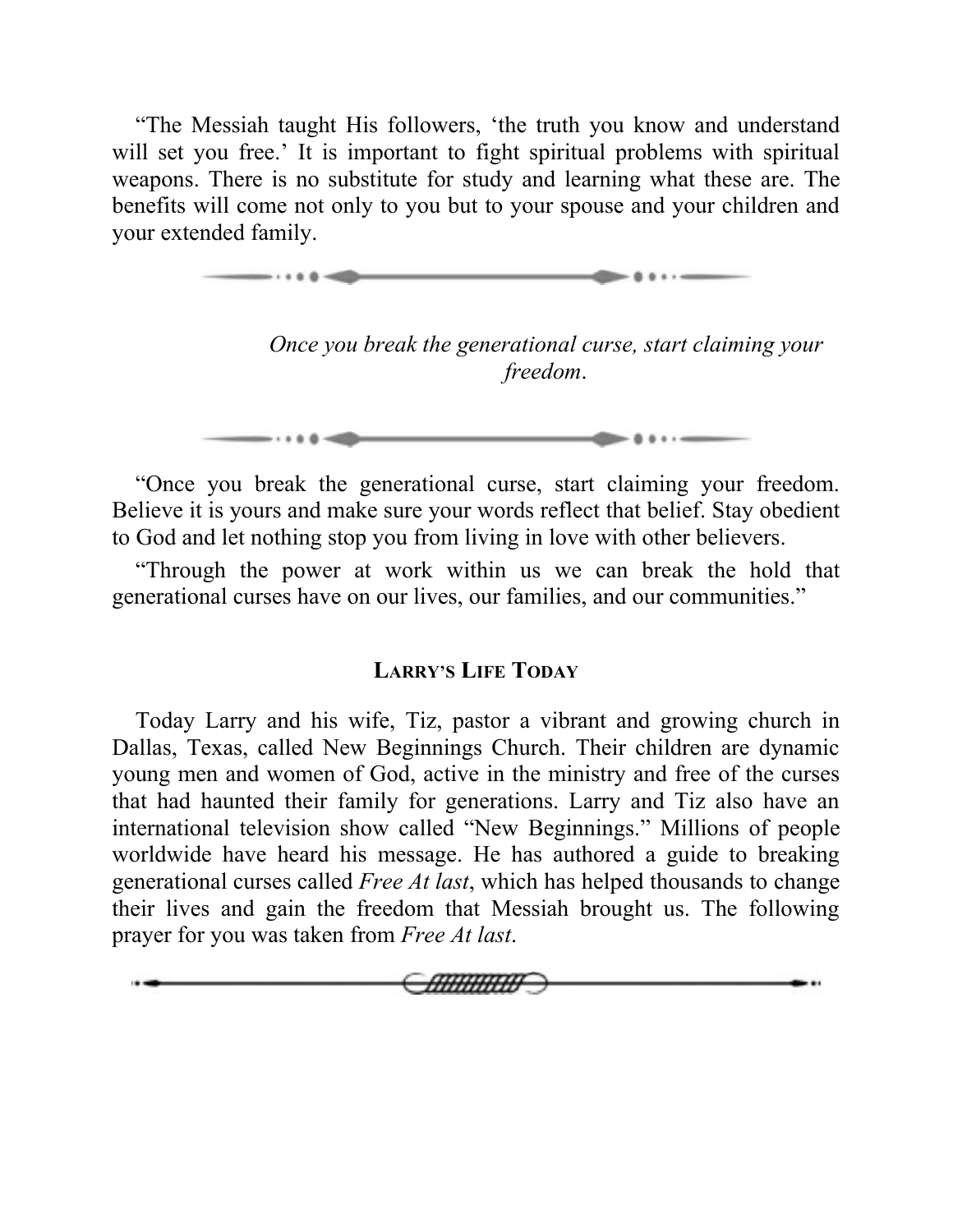#### **LARRY'S PRAYER TO BREAK THE CURSE FROM YOU**

#### *Father God*,

*I come before You in the name and power of Your son, Jesus*.

I admit that I am a sinner, and I ask You to forgive me of all my sins. I know that my *life is messed up; I know that You are not pointing a finger to condemn me, but You are reaching out Your hand to help me. Father, as You gave Your Son's life for me, so I give my life to You*.

*Messiah, I ask You to come into my heart and make me a new person. Change me from the inside out and mold me into who You want me to be*.

*Right now I break every family curse and every generational curse on my life. I plead the blood of messiah over my mind, my spirit, and my body. I break every yoke and every bondage from my past, and I sever those ties through the power of the blood of messiah*.

*I declare my freedom right now. I claim my liberty right now. I claim all that has been lost to be restored to me right now. Fill me, lord, with Your love, Your peace, Your joy, and Your victory*.

*I open my heart now to all you want to do in my life. Thank You for a new beginning. Thank You*.

*In messiah's name, Amen*.

*Now believe that this has been done in your life, just as you asked. Find a fellowship of believers and walk in your freedom*.

#### **ENDNOTE**

[1.](#page-33-0) Larry Huch, *Free at last* (New Kensington, PA: Whitaker House, 2004).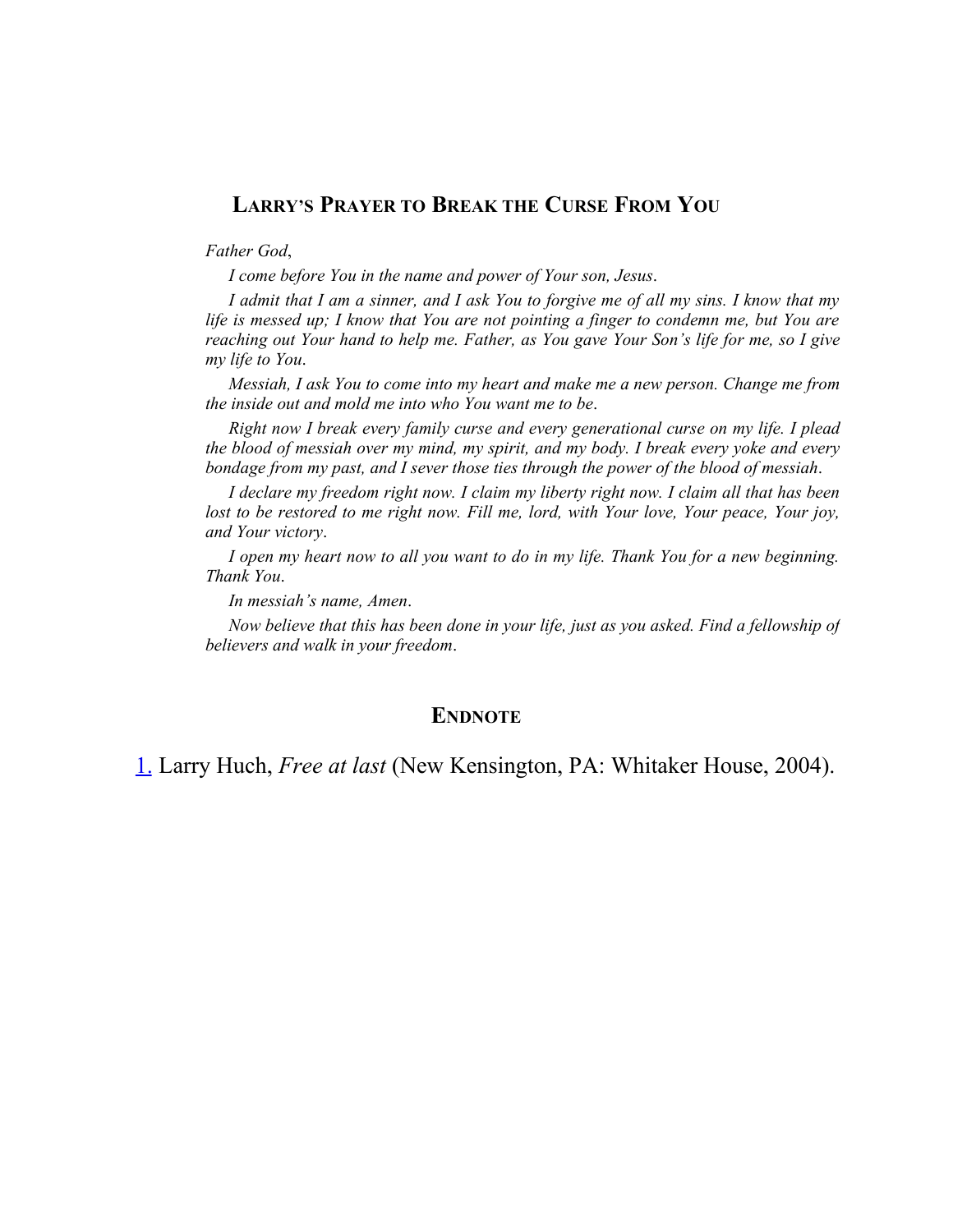### **CHAPTER FOUR**

# **THE POWER OF GOD'S WORD**

**EMILY DOTSON WAS NEAR DEATH FROM ACUTE KIDNEY FAILURE, BUT WHEN SHE FOUND OUT THAT SHE COULD BE IN SPIRITUAL AGREEMENT ABOUT HEALING, IT RAISED HER FAITH TO A HIGHER LEVEL AND SAVED HER LIFE. HERE IS HER STORY IN HER OWN WORDS**.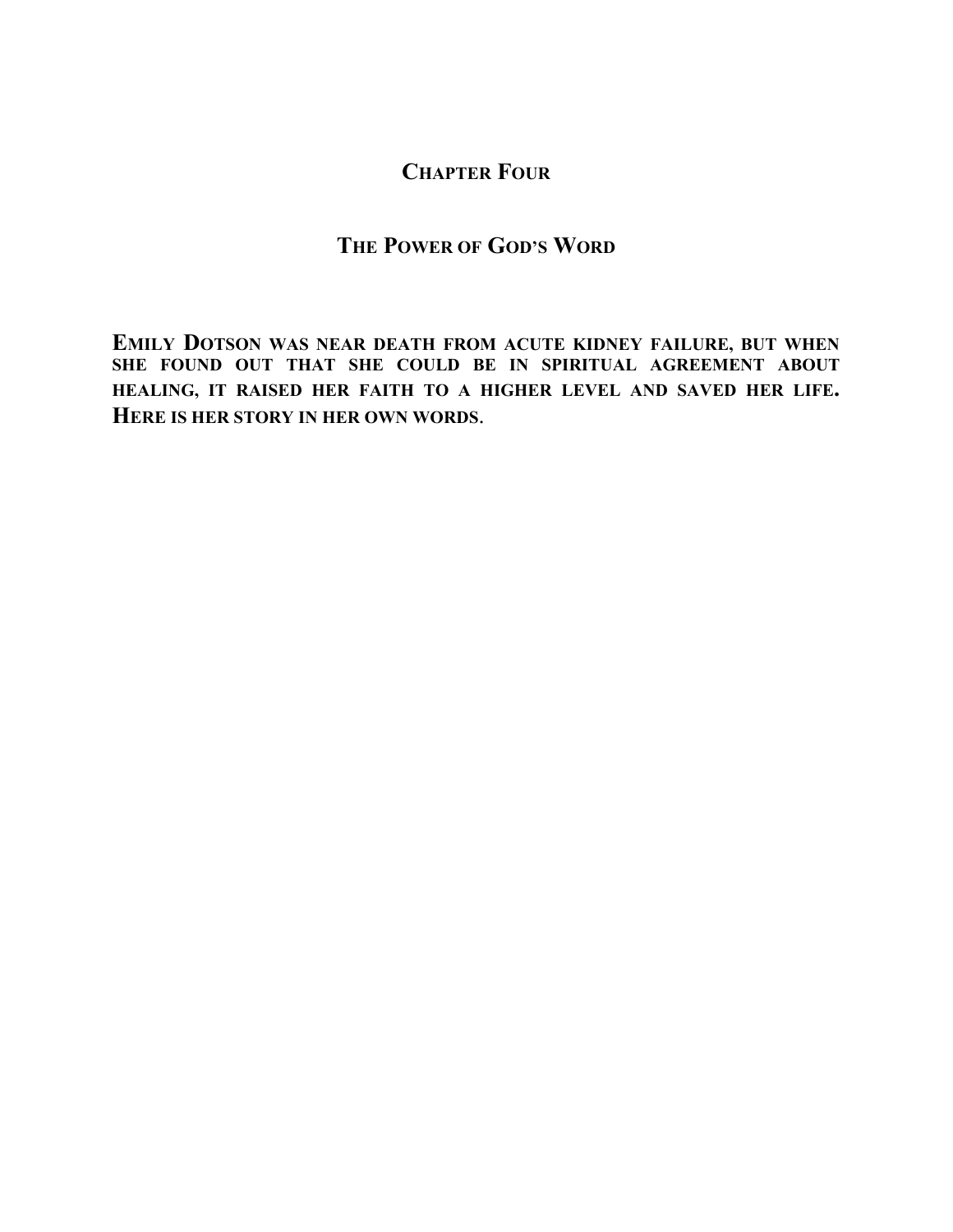*"Again I say unto you, that if two of you shall agree on earth as touching any thing that they shall ask, it shall be done for them of my Father which is in heaven. For where two or three are gathered together in my name, there am I in the midst of them"* (Matt. 18:19- 20 KJV).



### **MY KIDNEYS HAD FAILED AND I WAS JUST HOURS FROM DEATH**

"I had been suffering from Lupus for many years. Lupus is a terrible disease that causes a lot of pain. The body literally turns against itself and attacks its own organ systems. It is nearly always fatal, but it takes long years of suffering before you die. The doctors had prepared me well, and I knew that my condition would eventually become critical. However, I had survived a number of painful flare-ups, and seemed to be holding my own.

"My husband had not been able to take the stress of my illness, and he had left me. So I was alone in my house one night in January of 1980. On this night, I developed a fever of 103; I had severe pain and was unable to urinate. The doctor had said that Lupus often attacks the kidneys, so I recognized right away that this might be happening. To help myself, I drank two glasses of water every two hours throughout that sleepless night, but my kidneys still did not act. They had completely shut down. By morning, I knew that I was in big trouble.





"I phoned my doctor, who told me that I had all the symptoms of uremic poisoning due to kidney failure. I was just hours from death if I did not get to a hospital for kidney dialysis. At first, it seemed like a good idea to rush to the hospital. But then I realized that kidney dialysis would mean going to the hospital to be hooked up for hours to a blood-filtering machine at least three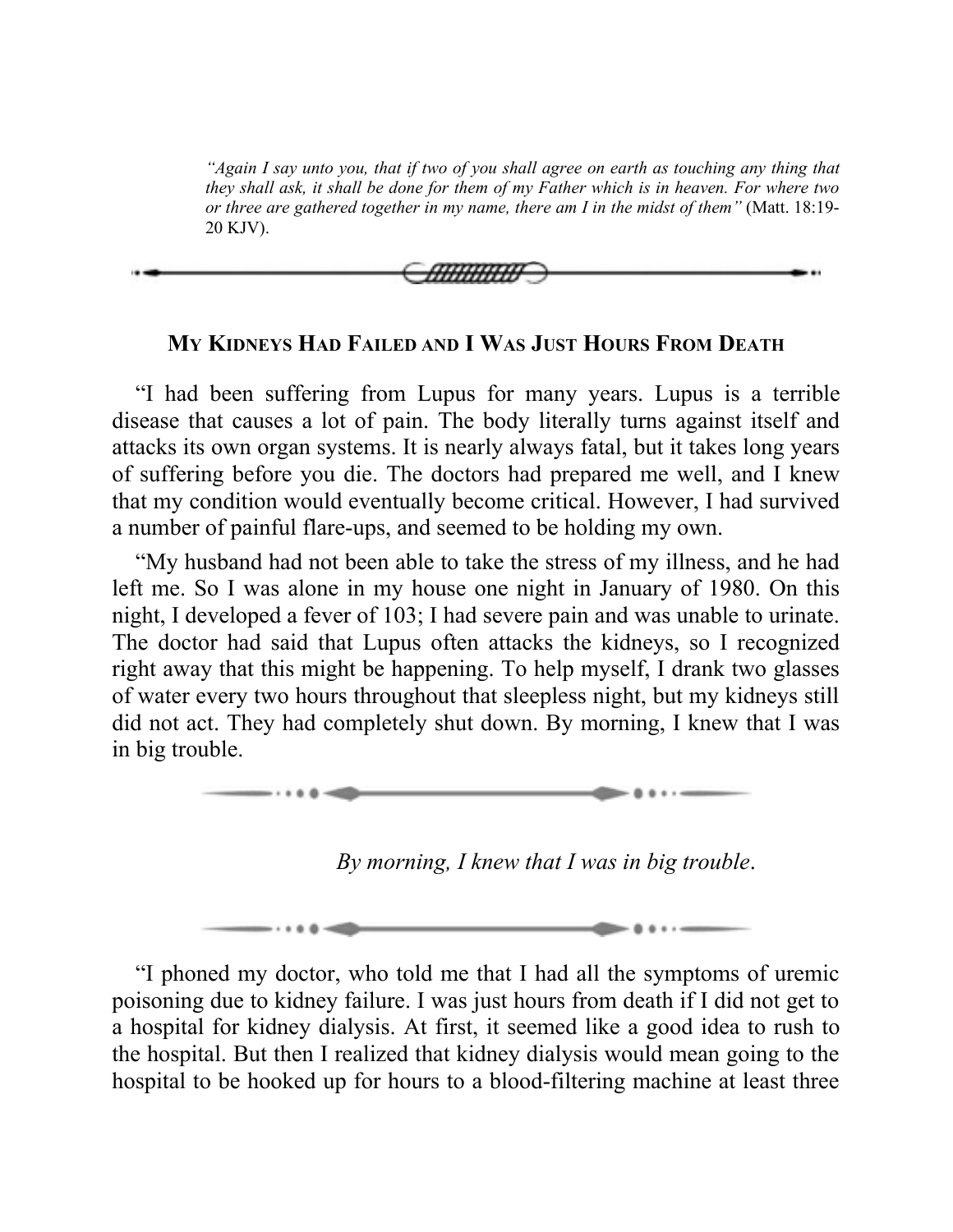times a week for the rest of my life. It would not help fight the Lupus, and would only delay my inevitable death.

"When I realized that dialysis would keep me alive but would not be able to reverse the kidney failure, I said, 'No thank you. If that's the way it is going to be, I would rather die at home than live like that in a hospital.' I made that decision, believing that I would soon be dead." Emily was not trying to ignore her doctor's advice, but she had decided to quit fighting her disease and accept what was going to happen.

#### **AN AUTHORITATIVE VOICE TOLD ME TO OBEY MATTHEW 18:19**

"As my pain and uremic poisoning worsened, I weakened and began to drift in and out of consciousness. I knew I was about to die, but I was a Christian. I was not afraid to die if it was my time. I was preparing in my heart to meet the Lord in death when I heard an authoritative voice say to me, 'There is no need for you to die. Obey Matthew 18:19.'

"From years of studying the Bible, I knew this Scripture quite well. It said, where two or more agree as touching anything in my name it will be done for them (see Matt. 18:19). This authoritative voice, which I knew was God, told me that if I would get in a quality agreement with someone, I would not have to die!

> > *There is no need for you to die. Obey Matthew 18:19!*

 $\overline{\phantom{iiiiiiiiiiiiiii}}$ 

"I did not have much time before I lost consciousness completely. I picked up the telephone and called a friend from church. I briefly explained, then said, 'Will you agree with me on this, and can you continue to pray? I believe I am going to faint and die any minute.' She agreed, and almost as soon as I put the phone down, I made it to a chair, and I passed out."

**I FELT LIKE I WAS SLIDING BACK THROUGH A LONG TUNNEL**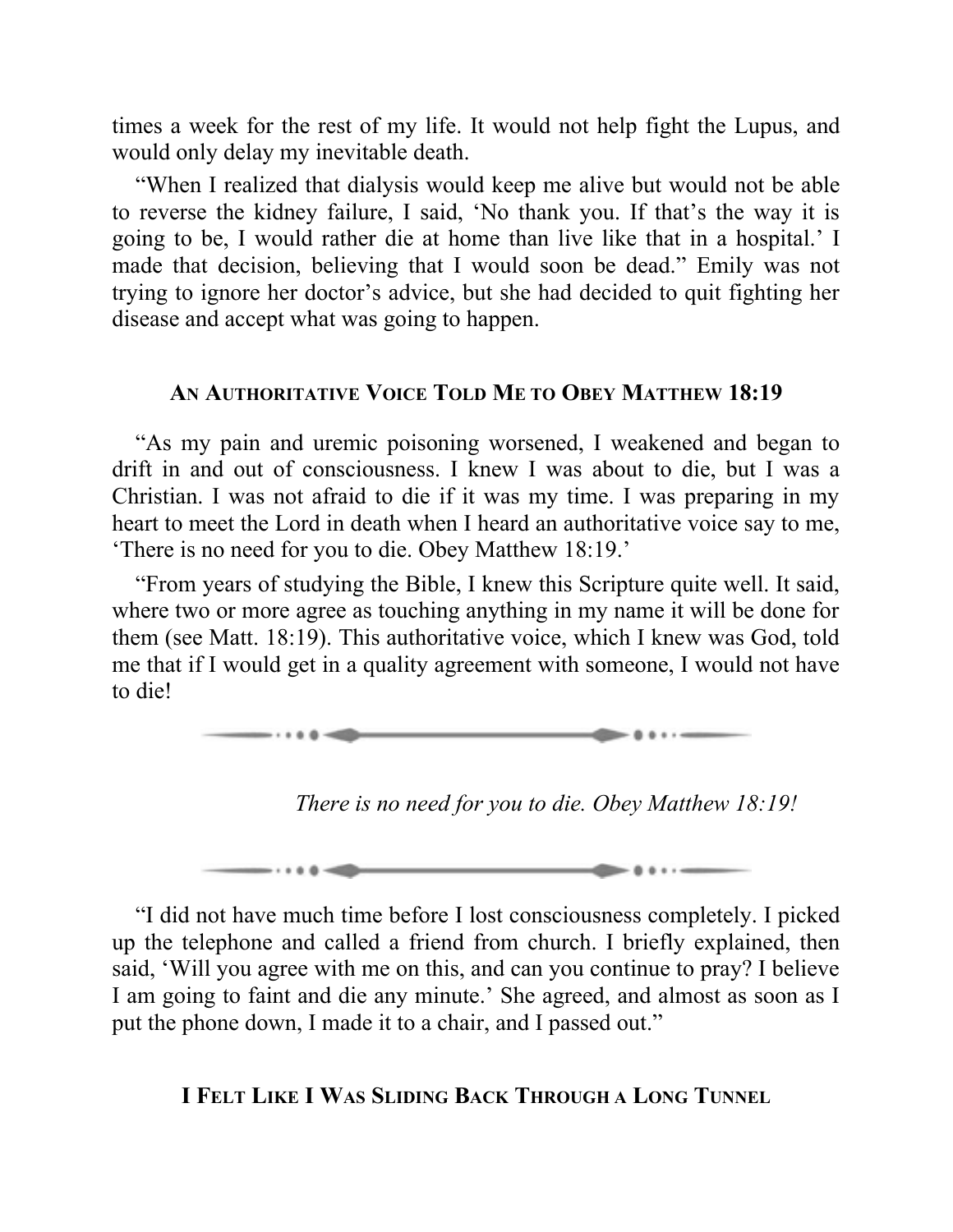"I was unconscious for a long time. Later on, a ringing telephone brought me back to awareness. I had a strange feeling as I awoke; I felt as if I were sliding back through a long tunnel. When I opened my eyes, I was stunned. I felt wonderful! My fever was gone—my pain was gone. Then, I felt an urge to go and urinate, and this was so normal, I rejoiced and was so thankful!

"Imagine rejoicing because you can go to the bathroom! I had placed my trust totally in God, and He had miraculously restored my kidneys! I was not yet healed from Lupus, but my kidneys were normal again. My gratitude and love of God were as overwhelming as the miracle itself."

Although Emily experienced a life-saving miracle, it is important to emphasize the importance of following medical advice when you are under the care of a physician.

### **EMILY LEARNS THE TRUTH ABOUT SICKNESS AND DISEASE**

Over the next three years, Emily continued to battle Lupus symptoms, which included intense pain, weakness, nausea, and difficulty moving. Emily said, "By January of 1983, I was too sick to get out of bed, but I would not go to the hospital. The doctor told me that most of my organ systems were failing, and that I was coming to the end of my life*."*

As Emily lay bedfast, close to death, a friend called a Spirit-filled pastor to pray for her. Emily said, "Before he prayed, he explained that sickness came from the devil, and that the work of Jesus on the cross had broken the devil's power. Then he said that if people would believe that truth, they would be set free from disease just as they were from sin. Then he prayed for me, but I felt no anointing or other sensation.

"The pastor had said that I could be free of Lupus! I tried to be polite, because he meant well. I said, 'Pastor, I never heard that before, though I have been in church all my life. Forgive me, but it seems hard to believe this with me lying here sick as a dog at the door of death.'

"The pastor explained that both sin and sickness were works of the devil, and that Jesus had dealt with them both by going to the cross. I asked him, 'What about the medical facts of my case?'

"His answer changed my life. *He said that the medical facts are true, but God's word is a higher truth*. You can choose what you believe, but if you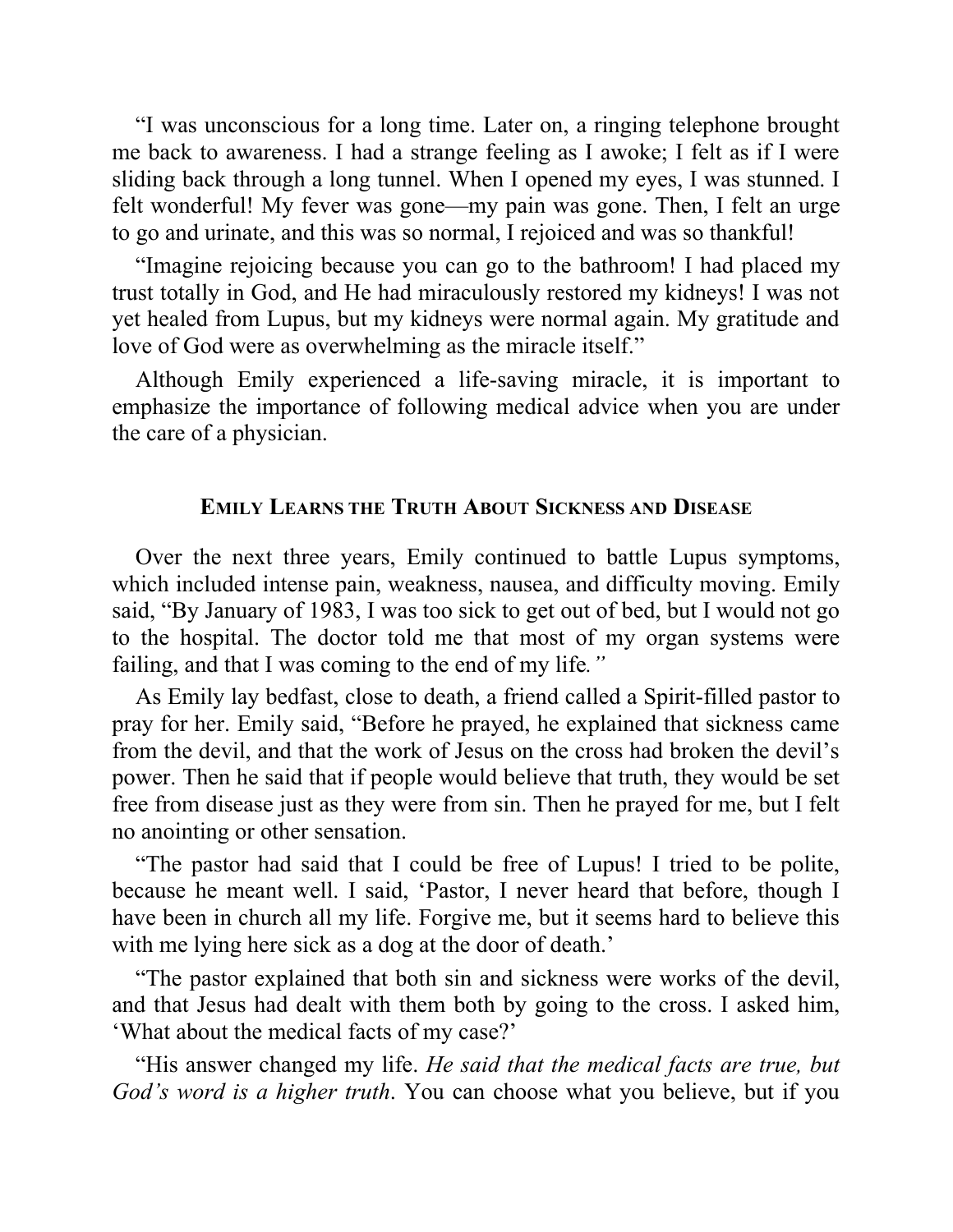think you are sick, you are believing the devil's lies."

Understanding began to dawn on Emily. She said, "You mean the devil has been making me sick and stealing my joy all these years, just because I let him get away with it, and that I have believed a lie?" Now that she knew the truth, she was starting to get angry at the devil.

She said, "From that moment I started to enforce my right to healing. Weak as I was, I forced myself to reach out and take hold of my fountain pen that lay on the stand beside my bed. I wrote, 'Today, on January 21, 1983, by faith in the word of God, I decree that I am healed of Lupus.'

"That pastor had told me that by speaking the Word of God into my situation, I could change it. I wanted so badly to be well, to be in control of my fate. I was furious that the devil had robbed me of so many good years. I determined to do this, and that nothing but death would stop me from claiming my rights.

"I started speaking the Word of God immediately to my body, and my body began to respond and to gain strength, which in itself amazed the doctors. I began doing this every waking moment. Then I bought a tape set by Norvel Hayes, a Bible teacher from Tennessee, called *how To live and not Die*. It was such a blessing. I began to write down every healing scripture I could find, and I faithfully spoke them out loud, all day long.

"I spoke to my body and to the devil and to the disease just like I would talk to a person. I called myself healed when I didn't seem to be healed. I named the body parts by name and told them they were working properly. I spoke out loud to the devil and to the disease and told them to get away from me, that they had no more claim on me."

### **EMILY HOLDS ON LIKE A BULLDOG**

"For 12 months I did this, and the pain got worse and worse. I knew what the devil's game was, however. He wanted to turn up the pain level to distract me from God's promises and make me think it was not working, but I never once gave the devil that satisfaction. He wanted me to observe the lying symptoms of my body more than the Word of God. No matter how bad the pain got, I never once said, 'Oh I am so sick, I'm in pain.' I just kept saying, 'I am healed. By the Word of God I am healed.' Two of my close friends told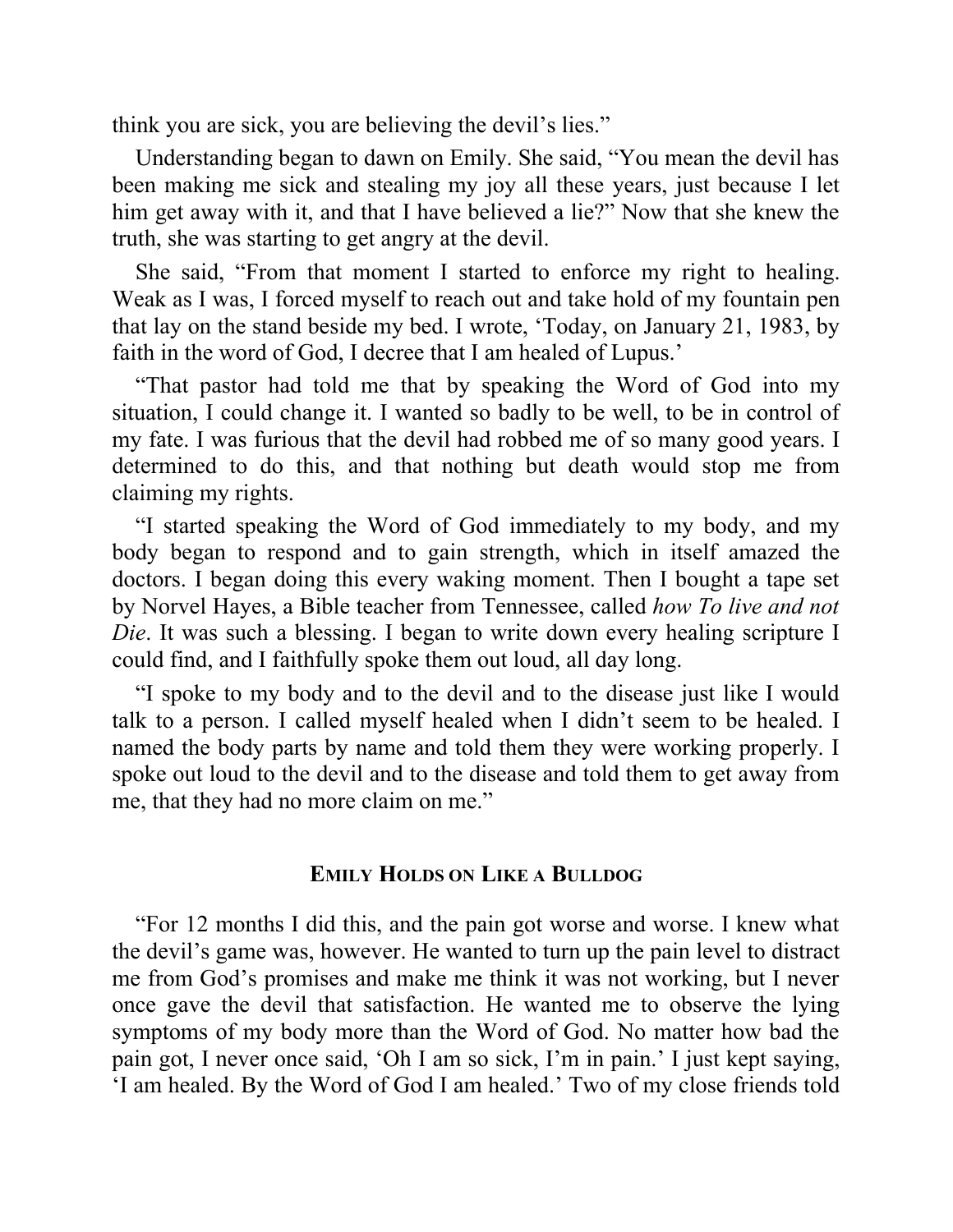me later that they thought by me doing this that I had been affected mentally."

Emily said, "Satan repeatedly tried attacking me with doubts. At night, it was the worst. The devil would turn up the pain and attack my mind, saying, 'You're *not* healed. You don't know anyone who has been healed this way' I realized that these were lies and that they were part of his plan to deceive me. So I fought back by stating God's Word. I knew that if the devil could make me believe his lies, my healing would not manifest. One thing I have learned for sure is that pain is a lying symptom sent from the devil.

"What is real is God's Word. One of my favorite scriptures is the one that says, 'By the stripes of Jesus, we have been healed.' That particular scripture is repeated three times in the Bible, once in Isaiah, once in Matthew 8:17, and once in 1 Peter 2:24."

#### **IT ISN'T EASY, BUT IT CAN BE DONE**

"In 12 months I was totally healed. No symptom of Lupus was present in my body, and no sign of the disease was evident on any of the numerous medical tests that were performed. The doctors consider Lupus 100 percent fatal, yet here I was, apparently cured. At first they just said, 'You have gone into remission.' However, after six years with no recurrence of any symptoms, my doctor did extensive testing. His diagnosis was that I was truly healed.

"This was 20 years ago. Since learning how to enforce God's Word and use His principles, I have continued to improve in my health. Today, I am in better shape physically at age 75 than I have ever been. I have wonderful joy in living, and I now have the abundant life that Jesus promised in John 10:10. And what I am telling you is that these principles work for everyone. I am healed for only one reason, and that is believing and confessing the promises of God. They worked for me, and they will work for you.

"However, it isn't easy. Don't expect the devil to just roll over and play dead. He has tricks and deceptions to try to make you give up. Don't expect it to be easy, but if you have patience and persistence, you will win. The Word of God never fails."

After she was healed from Lupus, God called Emily into ministry, and she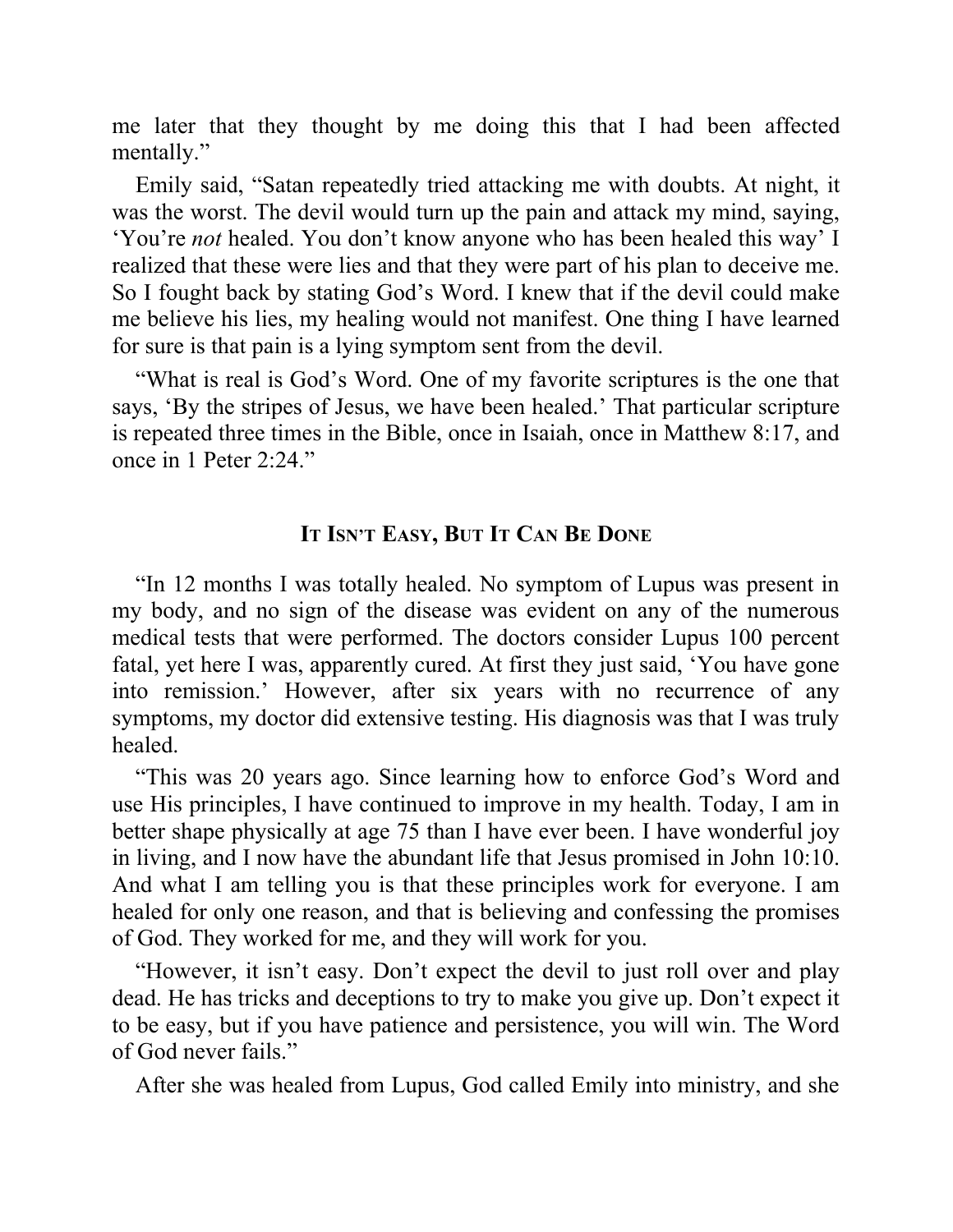began to develop as a teacher with a healing anointing. People were getting healed when she prayed for them, but she was to have yet another experience fighting for another healing.

#### **EMILY DEFEATS TOTAL PARALYSIS**

Emily describes what happened: "One day I slipped and fell on a slick cement surface and badly injured my back. Doctors did X-ray and MRI studies and told me that the fall had crushed several vertebrae and that I would always be an invalid. There was no hope for surgery. I was paralyzed. I could not even lift my hands. I could not turn myself over in bed. About the only thing that worked on me was my mouth. As I listened to all the medical talk, I knew that the truth was that my health had once again been stolen from me by the devil.

"I was furious. I said, 'Devil, you have made one serious mistake. You have paralyzed my body, but you forgot to shut my mouth. With my confession I am going to drive you out. You are going to regret doing this to me because God will give me a great anointing for healing of back injuries after I get well. Then I will expose how you attack and deceive people!"

Emily confessed healing scriptures over her body night and day, just as she had done when she fought Lupus. Three months later, Emily, who had been told that she would always be an invalid, started walking, then running and jumping for joy in the Lord. And just as she had promised the devil, she gained a tremendous anointing for healing of back problems.

#### **EMILY'S HEALING MINISTRY**

Emily has become a sought-after teacher with a powerful healing anointing, especially for hip and back problems and for diseases such as Lupus and MS. In one example in Alton, Illinois, a little girl of 4 was carried by her mother to Emily for prayer. The little girl had deformed hip sockets, and because of this, her legs were extremely bowed and her knees were turned inward to face each other. The child walked with great pain and difficulty. In addition, she could not run or play, nor could she sleep without pain. Emily prayed for her, and instantly God recreated the child's hip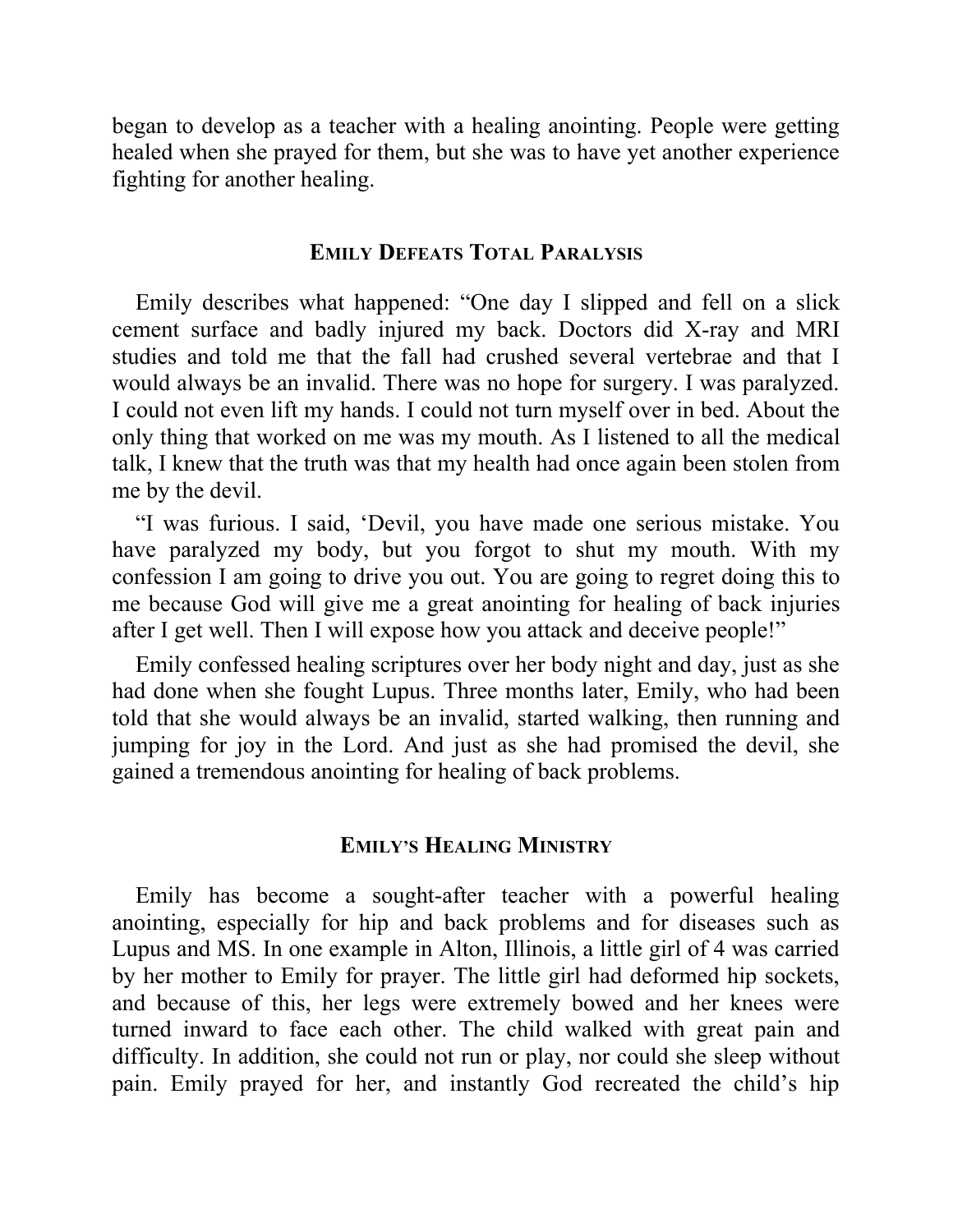sockets. Now that child is a beautiful 17-year-old, and is a very active gymnast and acrobat; she is full of life and energy.

On another occasion, a 45-year-old lady in Wilson, North Carolina, asked Emily to pray for her deformed left hip socket. Emily placed her hand on the woman's hip, and before she could even pray, she felt movement under her hand. The bones in her hip were reshaping themselves and growing right under her hand.

Praying for miraculous healings like this has become a normal experience for Emily. She has written a book about her experiences and travels widely to teach and pray for the sick.

#### **PAIN, POWER, PATIENCE, AND DECEPTION**

Emily teaches that there are two sources of healing. One is by the faithfilled prayer of someone else, and the other is by enforcing your own rights to health as a member of God's family. She thinks the second kind of healing is more durable because you are less likely to lose something you have learned how to fight for and get in the first place.

One thing she wants people to know is that there is no reason to be sick, addicted, or disabled. If people face their doubts and study the Word of God to learn for themselves what is really true, they can enforce their rights to divine health. She says, "Enforcing your rights is not necessarily easy. The devil wants to win and he will fight you with all sorts of lying symptoms and doubts.

"You also must obey the Word of God and act on that truth. God commands us to live without sin and to forgive others who have offended us. In my experience of praying for dozens of people with back pain, only two were not healed instantly. In both of those cases, there was bitterness in the person's heart. When I confronted them about it, they both forgave and were instantly healed. We cannot have both healing and unforgiveness. You should prepare to be patient. The devil is a fighter. He may not give up quickly, but if you are confident, patient, and determined, you will prevail. The promises of God do not fail.

"We must never forget that we have an adversary, and we have to fight to keep satan from taking the great promises of God away from us with his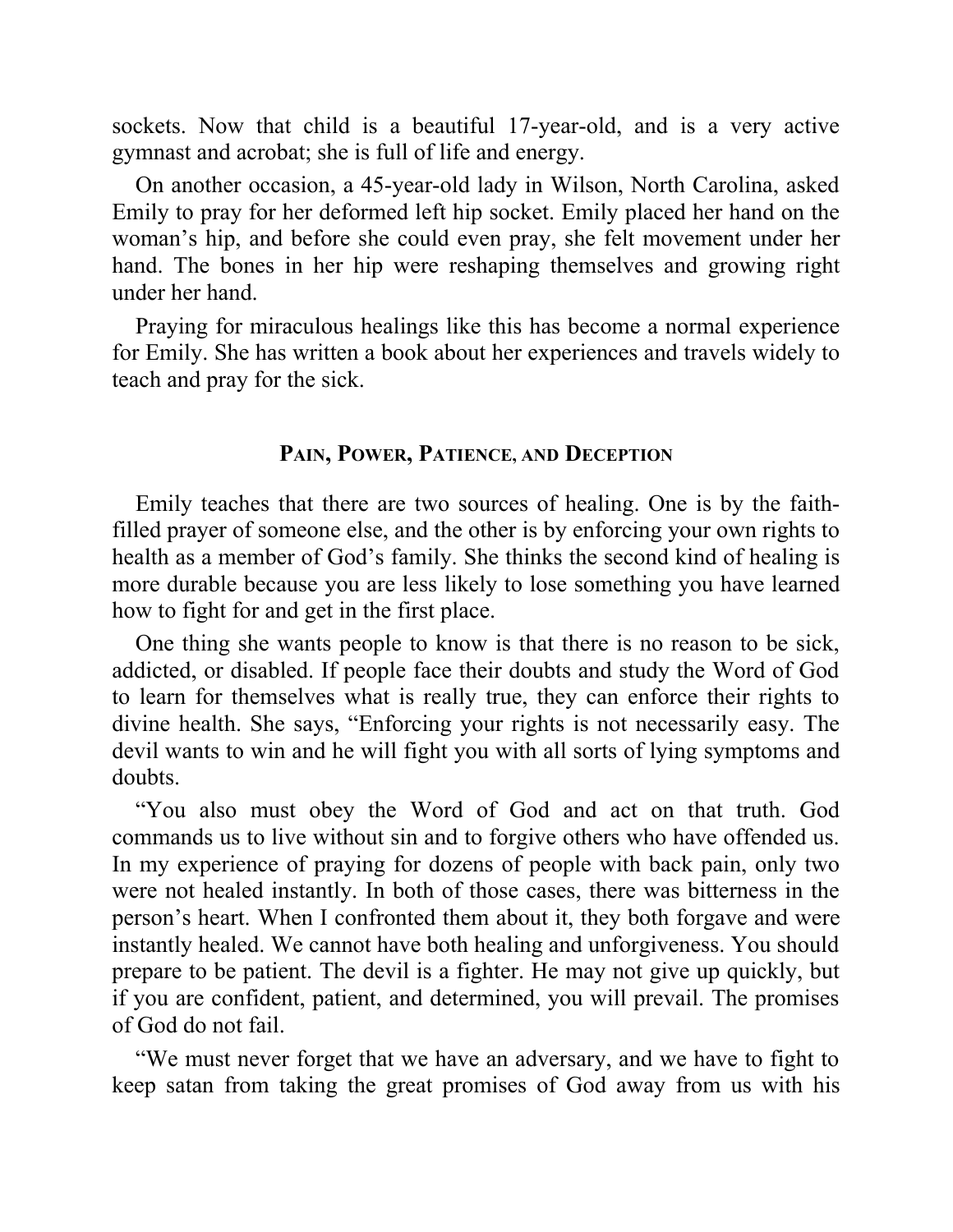deceptive, lying symptoms. He is a liar, and he cannot tell the truth, but we can trust God. His Word is sure, and His promises are certain. His Word is an anchor for our soul. It stabilizes our emotions and brings peace to our troubled minds. And if we abide by the words in Psalm 91, we will always be protected, safe and secure.

"God gave me back my life. He restored my energy and youth. I would not be here if it weren't for Him. My life belongs to Him completely, and I won't waste time on anything that doesn't do His work." Today, Emily travels the country teaching others how to successfully release God's power to receive miracles of their own.

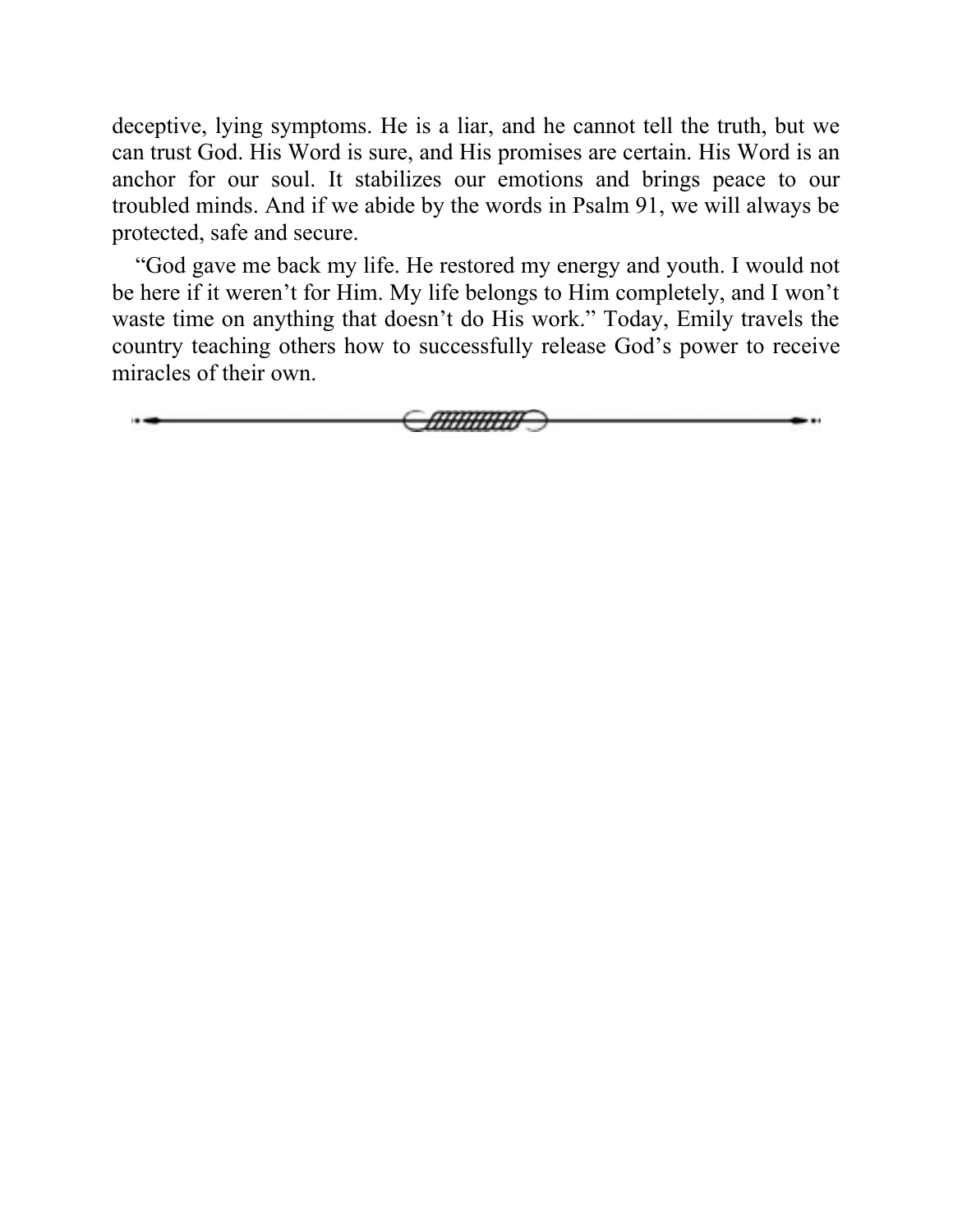### **HOW TO PUT THE POWER OF AGREEMENT TO WORK FOR YOU**

Many people have read Matthew 18:19, tried to apply it, and been disappointed when it did not seem to work for them. Here are some ideas for getting a better result:

- 1. Start by resolving to trust that this promise is true. Root out any thoughts that God's Word cannot be trusted. Jesus said that Heaven and earth would pass away, but His words would never pass away. The Bible also says that God exalts His Word, even above His name! You can rely on God's Word.
- 2. Superficial words of agreement are usually not enough. The goal is to build a solid spiritual unity with the other person. Spend some time understanding that for which you are going to agree, discerning God's plan for the situation. Seek the Lord's guidance, and listen carefully to the other person's viewpoint.
- 3. Make sure that what you are agreeing about is consistent with the written Word of God. Faith works best when you have a specific Scripture to back up that for which you are agreeing.
- 4. Find the place where the sick person can honestly agree with you. Remember that sick people are often frightened, and may not have the faith level you think they do. You have to find where their confidence actually lies, as well as how God may want to work. For example, if what they can honestly agree on is for their medicine to work or for a planned surgery to be effective, then that is where you start.
- 5. Once you find your area of agreement, begin to speak it out. Say it to yourself, and talk about it with others. Keep it on your lips until you see it happen.
- 6. Like everything else in life, if it does not seem to work for you, vary your approach and persist until you get the result you want. We may be dumb sheep who miss it, but God's Word does not fail.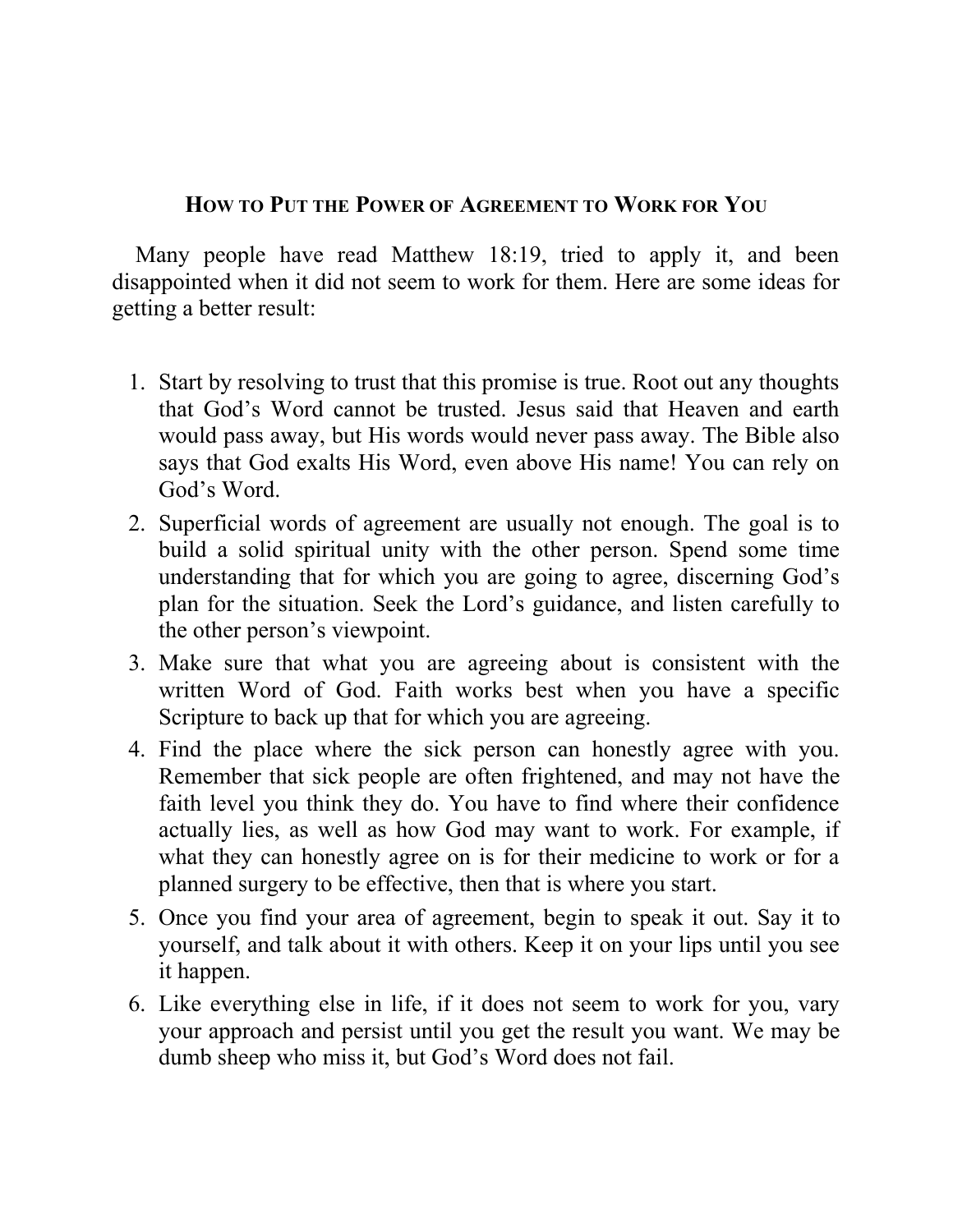<span id="page-48-1"></span>Emily travels around the country teaching others about the power in the Word of God.<sup>[1](#page-48-0)</sup>

### **ENDNOTE**

<span id="page-48-0"></span>[1.](#page-48-1) Emily has published an excellent book about her battle for healing entitled, *From Defeat to Victory*.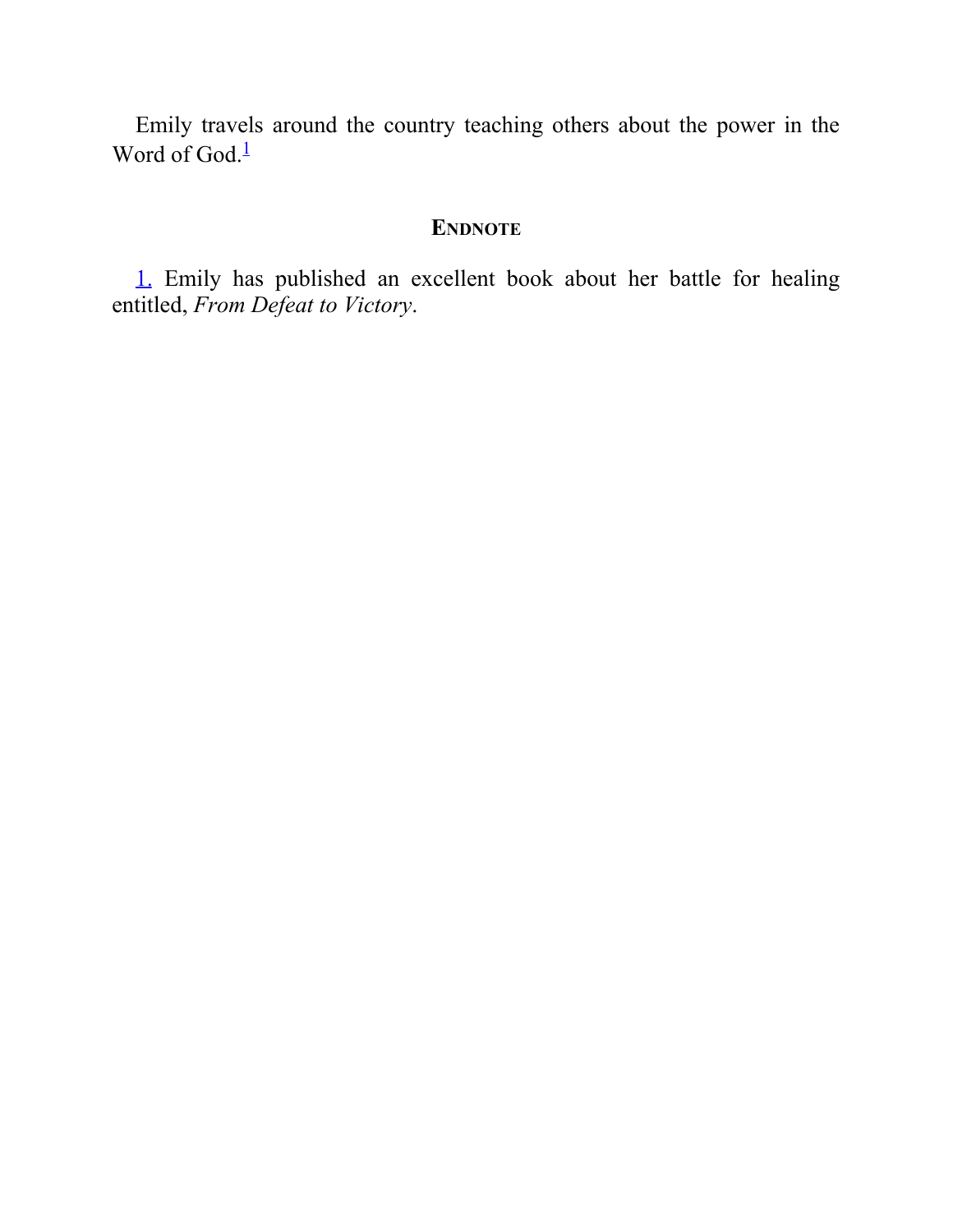# **CHAPTER FIVE**

# **SURPRISED BY GOD'S LOVE**

**TO LOOK AT JAN ALDRIDGE TODAY, YOU WOULD HAVE NO IDEA THAT THIS BEAUTIFUL WOMAN WAS BORN WITH A SEVERE DEFORMITY. GOD FIXED IT COMPLETELY WHEN SHE LEAST EXPECTED IT, AND SURPRISED HER WITH HIS LOVE**.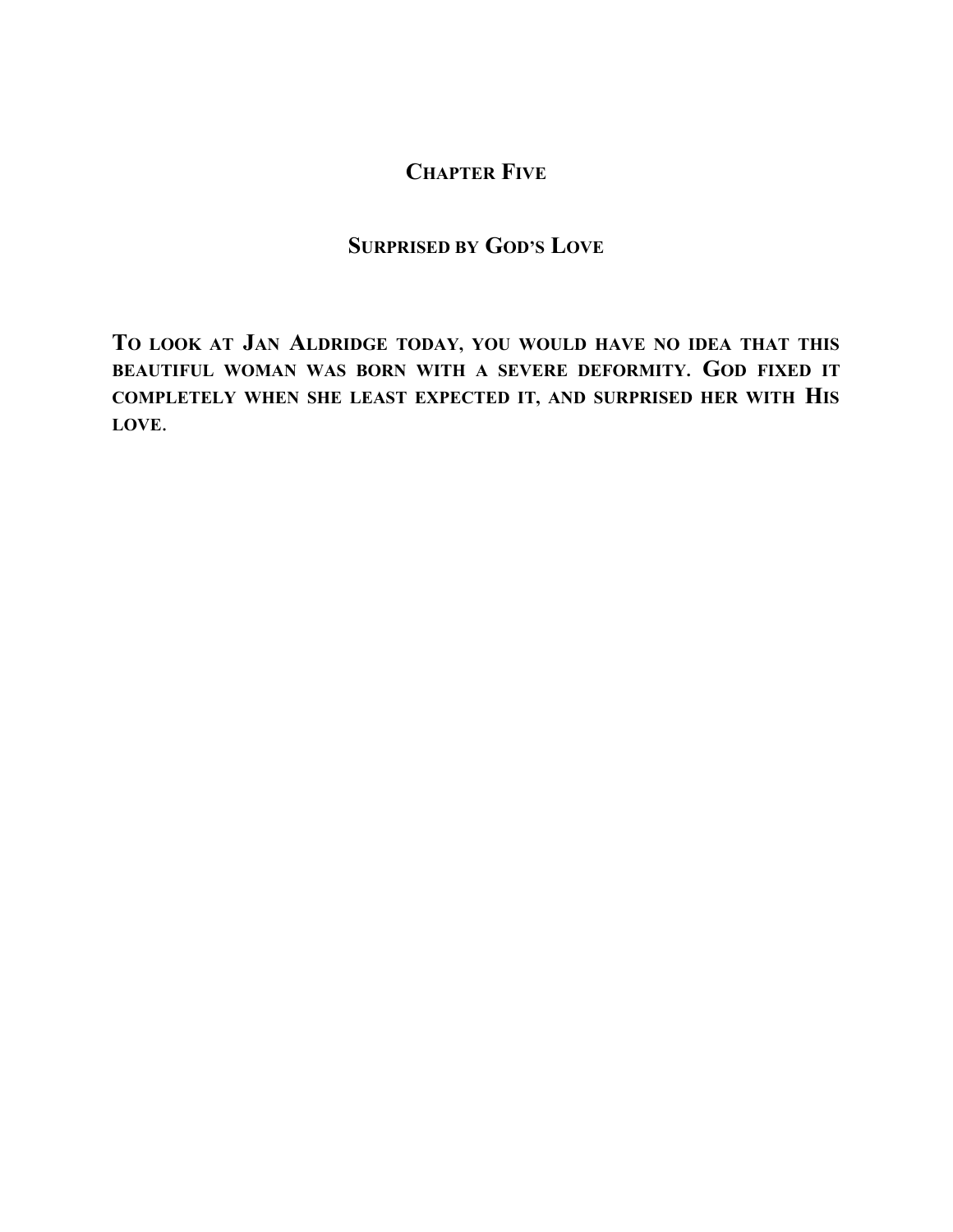Jan Aldridge was born on December 12, 1961, with numerous health problems, including a deformed tongue that was so large that it blocked her mouth and throat, making it difficult for her to breathe and eat. It was such a serious problem that doctors did not expect her to live through her first night of life. Fortunately, God had another plan.

#### **"YOU WILL LIVE AND NOT DIE"**

A nurse named Pearl Whitfield was working near where baby Jan lay in the hospital. She sensed God telling her to go pray for Jan, although she had never done anything like that before. She laid hands on Jan's chest and spoke a Scripture that just seemed to come into her mind, "In the name of Jesus, you shall live and not die, and declare the works of the Lord" (Ps. 118:17). She did this a few times that night. At the end of her shift, Pearl went home and did not see Jan again until many years later.

#### **AGAINST ALL ODDS, JAN SURVIVED**

Against all the odds, Jan lived. They found a way to feed her by holding her upside down, and squirting milk down her throat with an eye dropper. Thanks to the loving care of her mother and father, Jan learned to eat carefully, how to talk, and most of all, how to avoid choking to death.



Jan's problem was more serious than it might seem. She said, "My tongue was so long and heavy that if I opened my mouth, it would tumble out and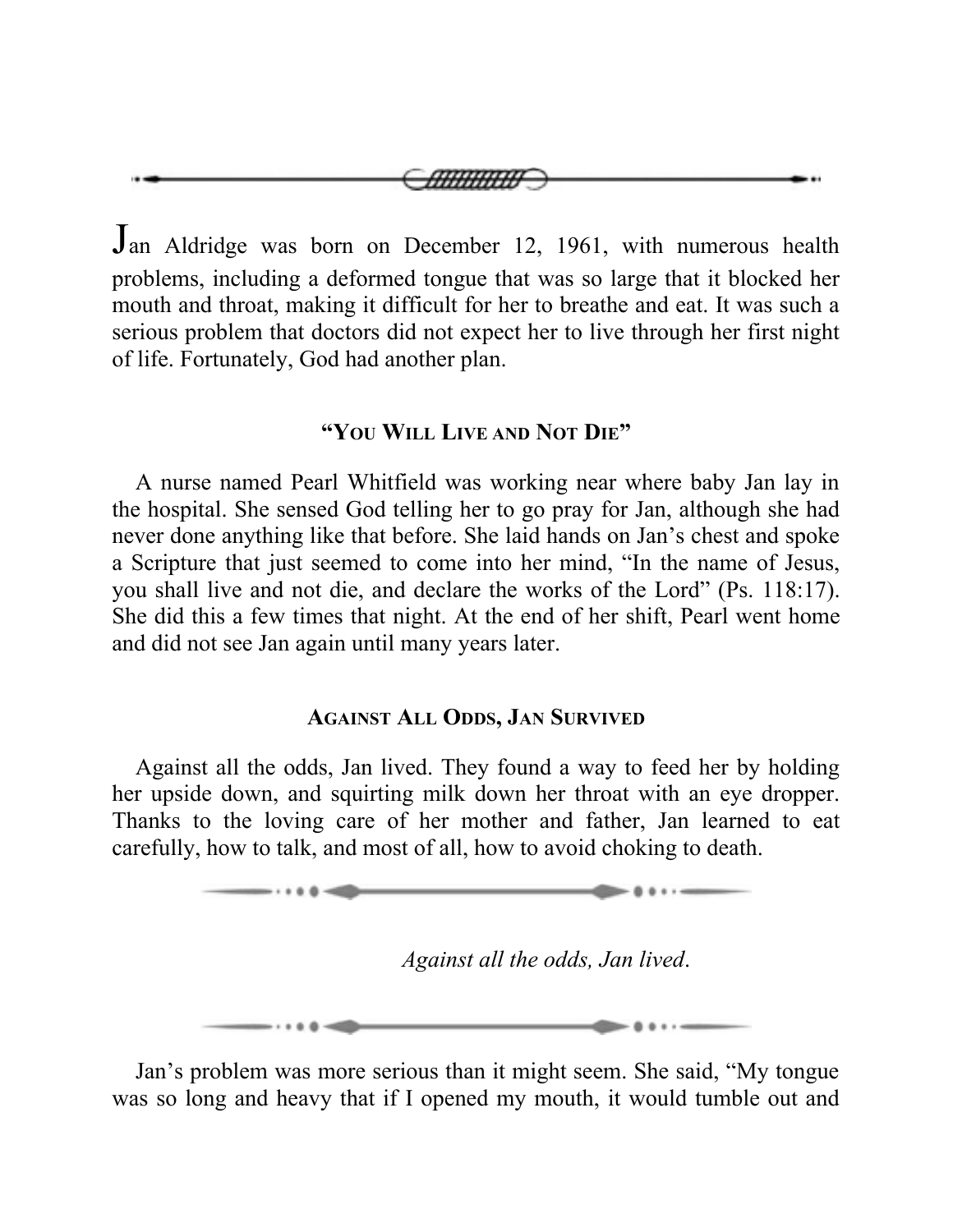hang down over my bottom lip. I was extremely sensitive about being around others and always tried to keep my mouth closed. When I tried to talk, it sounded as if a normal person were trying to talk while holding the fingers completely around the tongue. It was stressful to be in school with *normal* kids. In addition, it was difficult to eat. I constantly asked myself why God had done this to me."

#### **IF I HAD SURGERY, I WOULD NEVER AGAIN BE ABLE TO SPEAK**

When Jan was 17, an oral surgeon agreed to try to reshape her tongue and make it smaller. This procedure would involve breaking several bones in her face and cutting the middle out of the tongue. The surgeon warned Jan and her parents that it would take seven to nine separate surgeries to accomplish the result. Once they cut her tongue, she would no longer be able to speak.

Jan said, "My parents thought this was too high a price to pay, but all I could think about was that I would look normal! I jumped at the opportunity. I thought like a typical teenager and wanted to look like everyone else, no matter what the price. I begged and begged until my parents finally gave in and agreed that I could have the surgery."

#### **I FOUND A NEW LIFE**

The surgery was scheduled, and Jan was looking forward to it. In the meantime, she visited a friend's church. She said, "It turned out to be a lifechanging visit. When I first visited my friend Robin's church, I felt that it seemed alive and different from the quieter services I was used to. People were excited about being there. They wanted to sing and pray and praise God because He was real to them.

One Sunday night, after I had visited there a few times, I suddenly realized in the depths of my soul that Jesus had died for me personally, opening a doorway for me into Heaven. I was profoundly touched and awestruck at that realization.

**Company of the United States**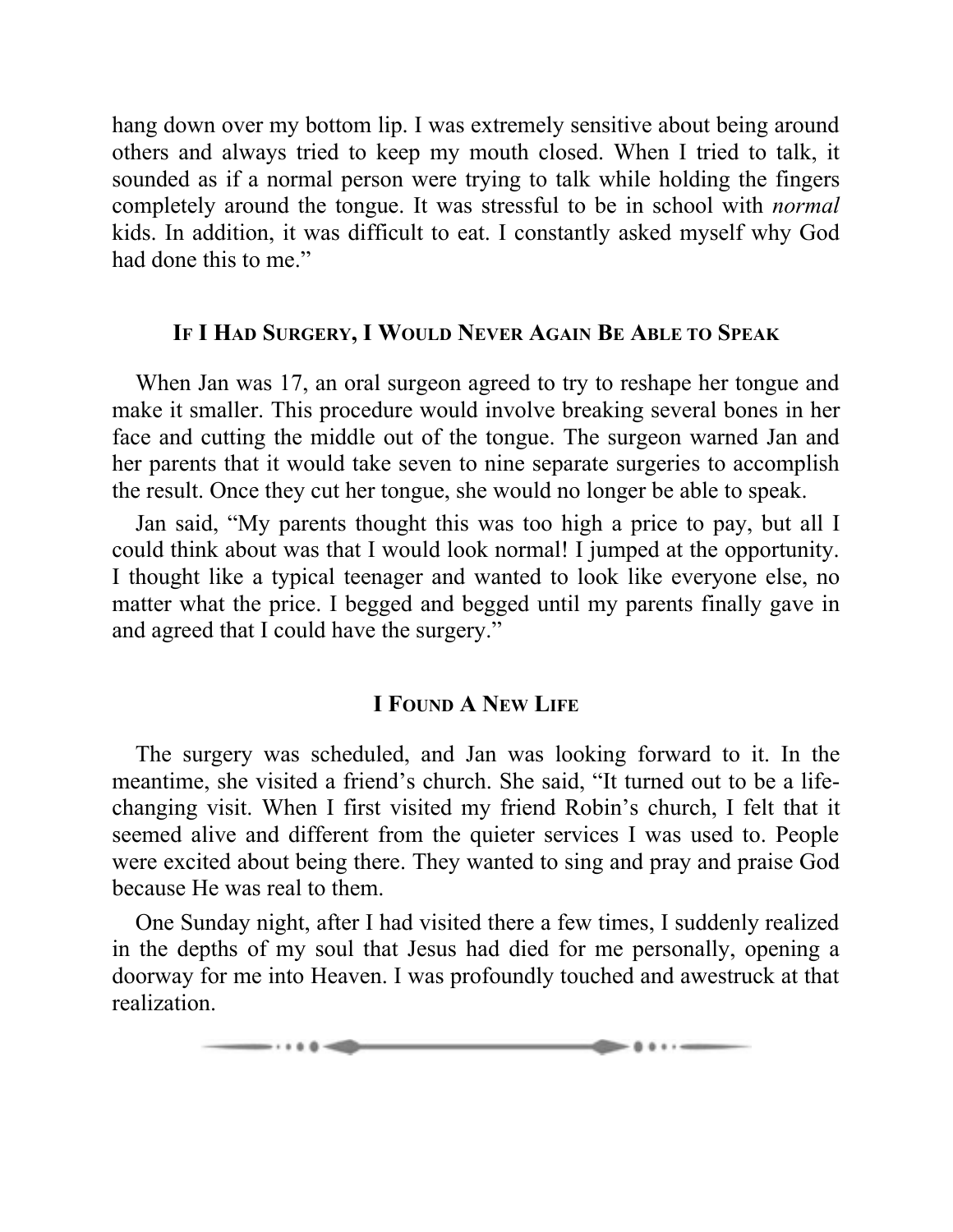*The peace of God flooded my soul, and I began to experience the joy of my salvation*.

"The peace of God flooded my soul, and I began to experience the joy of my salvation. I tell people, every chance I get, to press in to that joy of salvation. Once a person lays hold of the fact that his or her name is written in the Book of Life, it is the greatest miracle that can happen.

"I started going regularly to that little Pentecostal church in Holly Navarre, Florida. I realized that Jesus was with me, and that I could live in His presence every day. My problems just were not as important anymore. I still intended to have the surgery on my tongue, and I just knew that things would somehow work out."

### **THE PASTOR HAS A WORD OF KNOWLEDGE FOR JAN**

Two weeks after this salvation experience, Jan went with friends to attend a youth rally at the church of Paul Wetzel in Jay, Florida. She describes what happened next: "The church service started with some singing, but I noticed that Pastor Wetzel had turned away from the audience, and seemed to be praying. Then he stopped the music and began weeping. After a while, I heard him say 'Show me who it is, Lord.'

"Everyone bowed their heads and prayed. I closed my eyes along with everyone else, wondering what was going on. I was amazed when the pastor tapped me gently on the shoulder, and asked me to step out to the hallway.

"He said to me, 'Young lady, I don't know you, and I don't know what your problem is, but the Lord gave me two things to tell you. The first thing is that He loves you. The second thing is that the Lord said to remind you that He will bear your burdens for you. The burden you carry is too heavy for you. The Lord said, 'If I can bear the cross to Calvary, I can bear your burden<sup>"</sup>

### **YOU CAN TRUST GOD'S WORD**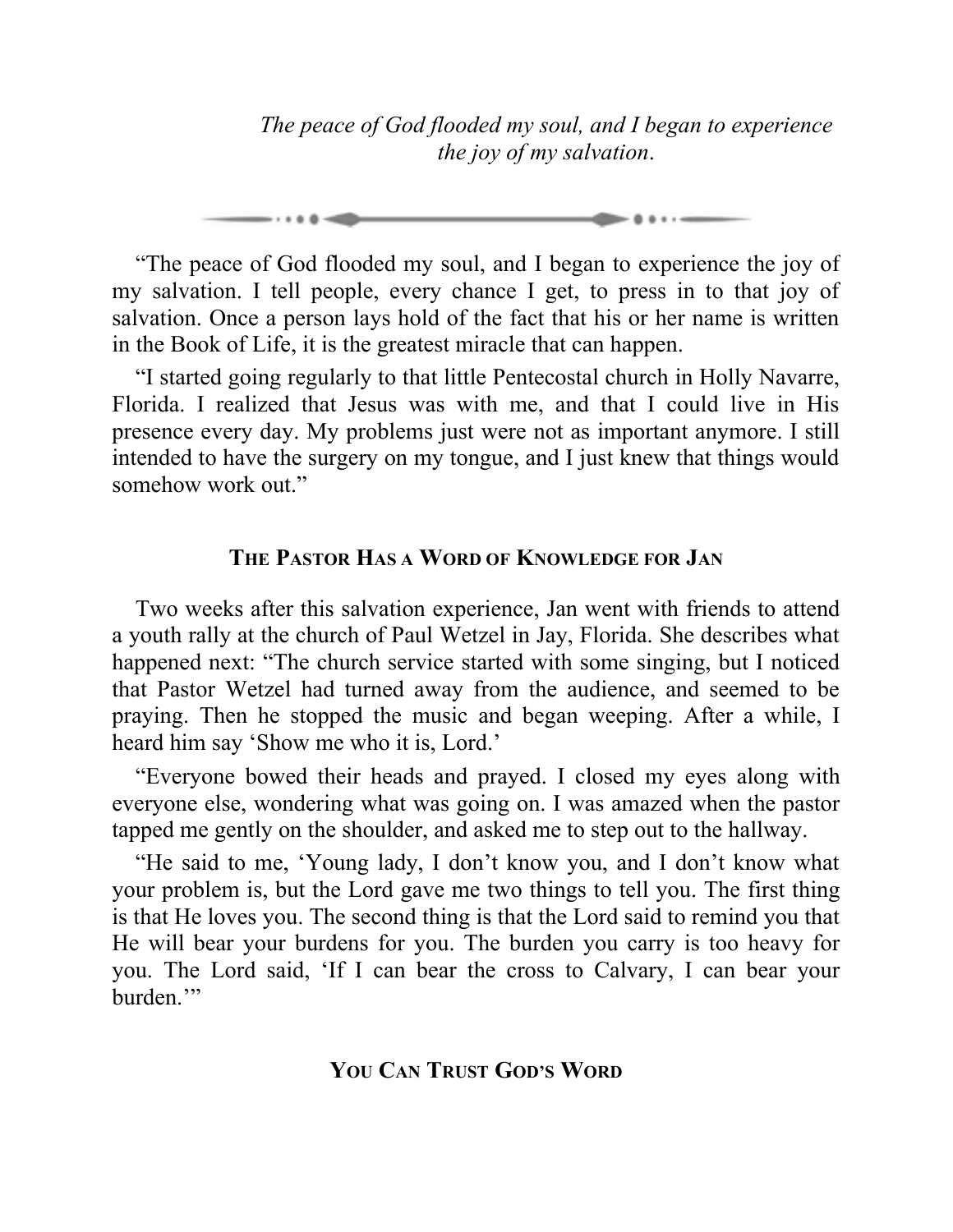"These gentle words touched me so deeply I began to cry. God had stopped the whole church service with hundreds of people present to give a message to me. I could not help crying, but when I cried I had to open my mouth to breathe and then my tongue came tumbling out. If the pastor was shocked by seeing it, I could not tell. I was too upset to talk, so I wrote out an explanation and told him about the surgery.



"The pastor said, 'Let's find out what God says about it.' He opened his Bible and read Isaiah 53: Surely He has borne our grief and carried our suffering… by His stripes we are healed (see Isa. 53:4-5)." The pastor showed Jan other Bible verses about healing, and they seemed to leap off the page. She said, "I knew in my heart they were true, and that it is God's will for us to be in health."

#### **WHEN THE OIL TOUCHED ME, I KNEW I WAS HEALED**

"After this, the pastor anointed me with oil. When he touched my forehead with just a few drops, the conviction that I was healed flooded my heart. I stood up in front of all those hundreds of people and told them that God had healed my tongue, even though nothing had apparently changed.

"Faith doesn't deny the facts of the situation, but faith believes that God can do the impossible. That was where I was. Tremendous peace had taken me over. And also excitement—I just knew I was healed, and on the way home I started telling people that, but they couldn't see any change."

#### **THEY THOUGHT I WAS IN DENIAL**

Jan's parents knew something had happened in the service because Jan no longer wanted the surgery and even met with the surgeon to cancel it. Jan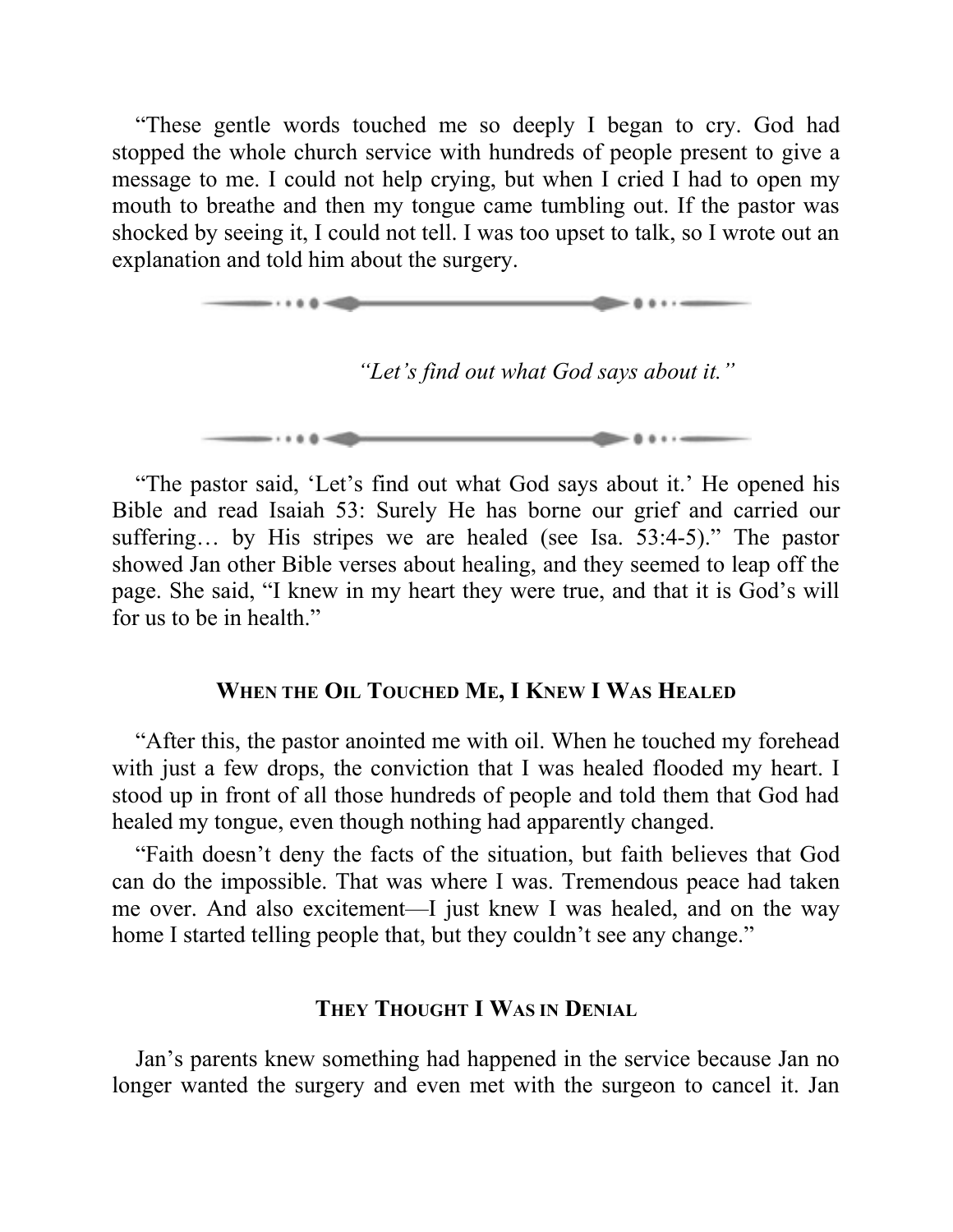really believed in her heart that God had healed her. Whenever she had the opportunity, she told people that she had been healed, but days, weeks, and months passed with no apparent change in her condition. She remembers, "It was hard to find anyone to encourage me in this belief. However, my family stood by me with prayer and encouragement. More often, I met with pitiful gazes from people who thought I was in denial."

 $-22 - 0 + 1 - 1$ 

*The Bible is full of stories of people who had to wait for God to manifest a promise. I wonder how many of us today just give up too soon*.

**din-00-**

Today, she says, "Elisha waited for 40 years for the mantle of Elijah to fall to him. The Bible is full of stories of people who had to wait for God to manifest a promise. I wonder how many of us today just give up too soon."

#### **I HAD NO EXPECTATION OF ANYTHING EVENTFUL HAPPENING**

"I cannot say I ever gave up, but waiting was hard. I was a senior in high school, and senior pictures were coming up. I had thought that surely I would be healed before senior pictures. I guess I was counting on it, but that day, Tuesday, December 4, 1979, came, and I was still the same.

On that day, and with the way I was feeling, I had no expectations of anything eventful happening. I had been asked to play the piano for a lady who was singing at a Bible study that night, so I did that and then took my seat to listen to the teacher. As usual I kept my mouth closed so no one would know about my problem.

After a Bible study about angels, the teacher, who had never met me before, asked for people to come up for prayer. The teacher gently took my two hands in her own and spoke a few words about a prayer of agreement. She said that Jesus had taught that whenever two or more are agreed as touching anything, they shall ask the Father and it shall be done for them (see Matt. 18:19). She told me she was touching me, just as it says to do in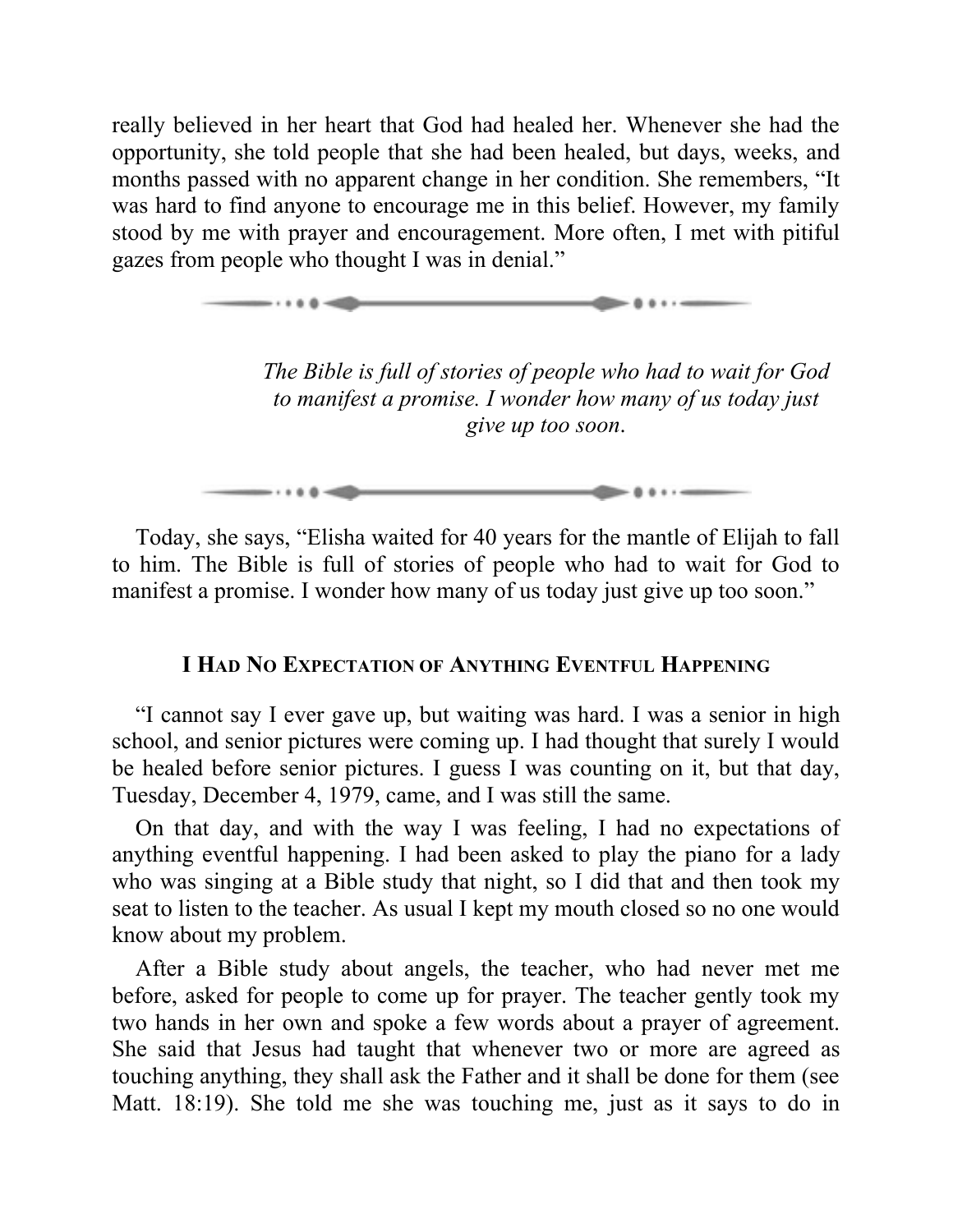Matthew 18:19."

#### **MY TONGUE BEGAN TO VIBRATE AND BURN**

"So far, so good. I was more than ready to be in a prayer of agreement about my healing. Then the teacher prayed for my future. As she was uttering these words, my tongue began to vibrate and become warm.

"It vibrated and quivered more and more intensely, but for a while I was able to contain it in my mouth. Then it began to burn. It burned hotter and hotter as if it had been touched with a hot coal. The pain became intense, and I could no longer keep my tongue in my mouth.



"The teacher left me and went to pray for others. When she was finished praying for others, she was about to dismiss the meeting. She did not seem concerned about my situation. I was so upset that I had to speak up. No way was she going to leave me in this condition. What if it didn't go away?

"'My tongue! What about my tongue?' I said to the teacher. The teacher came over to me and smiled and looked into my eyes. 'Tonight is your night,' she said. 'You and the promise of God have finally caught up. Now lift up your hands in praise.'"

### **I LIFTED MY HANDS IN PRAISE**

"At that moment, I was feeling a lot of things, but praising God was not on the list. Nonetheless, I lifted up my hands in obedience. To do this, I had to let go of my tongue, which I had been trying to hold still. I realize now that I was symbolically letting go of a lot of things when I raised my hands.

"For a long time I just stood there with my hands in the air. Nothing happened. Then I felt it move a little. At first, I thought it was just the kind of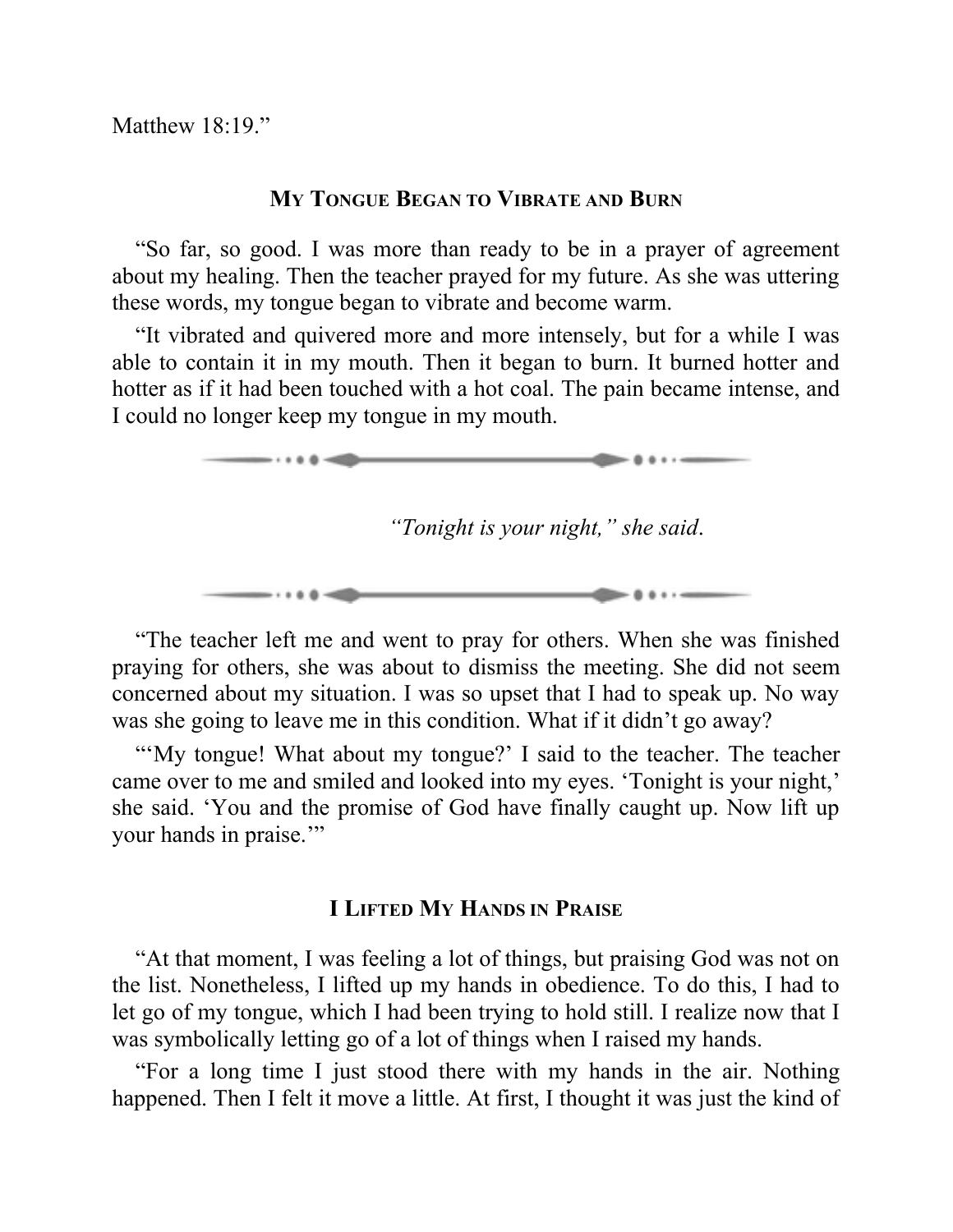movement you might get from standing still for a long time. Then I felt it again, and again after that. My tongue was getting shorter and smaller!"

#### **MY TONGUE WAS COMPLETELY NORMAL!**

"After about ten minutes, my tongue was completely normal. It was small and fit perfectly inside my mouth. I was so filled with joy that I didn't know whether to cry or to faint or to laugh.

*For the first time in my life I called her without sounding impaired*.

"I couldn't wait to get home to share the news with my family. The whole way home I practiced saying, 'Mama,' so that it would sound perfect to her ears. I ran in the house and cried out 'Mama!' For the first time in my life I called her without sounding impaired. She and my daddy had been in bed sleeping, but when I burst into the quiet house and called her name, she knew at once that I had been healed."

#### **GOD CARES FOR YOU JUST AS HE CARES FOR ME**

In reflecting on the experience, Jan said, "I tried to put God in a box, to make Him fit my expectations. He is so much more than we can imagine. He is a personal God. He called out to me personally. He is real, and He cares for you just like He cares for me."

As news of her miraculous healing spread, many churches asked Jan to come and share her story. One night, while speaking at a small church in Florida, Jan noticed an older lady in the congregation begin to weep and praise God. After the meeting, the pastor brought the lady to Jan for an introduction.

She was Pearl Whitfield, the nurse who had prayed for Jan that first night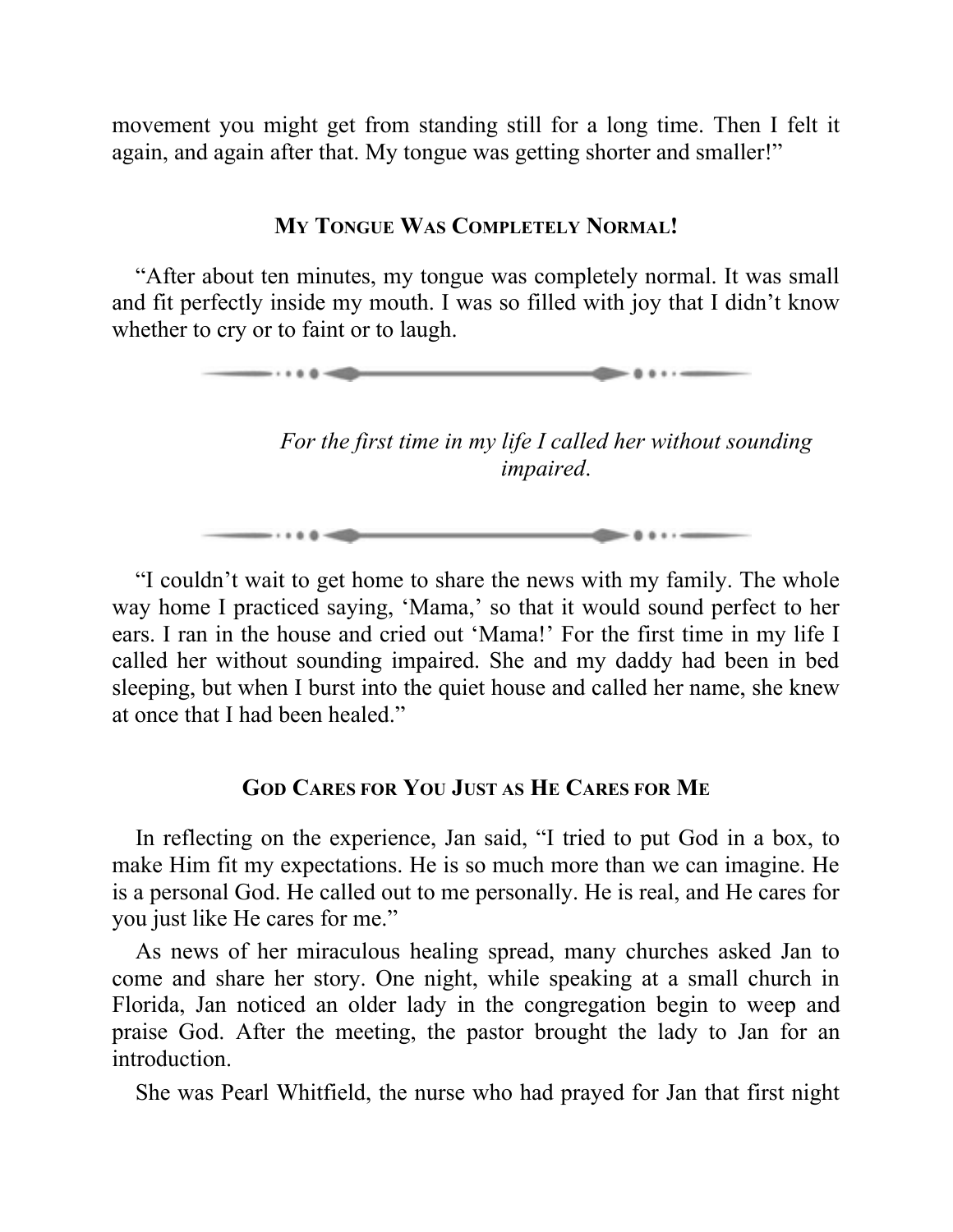of her life, and had not seen her since. She told Jan how it had all happened, and wept as she said, "I prayed that you would live and declare the works of the Lord. And now I see you, after 17 years, standing tall and beautiful, declaring the mighty works of the Lord."

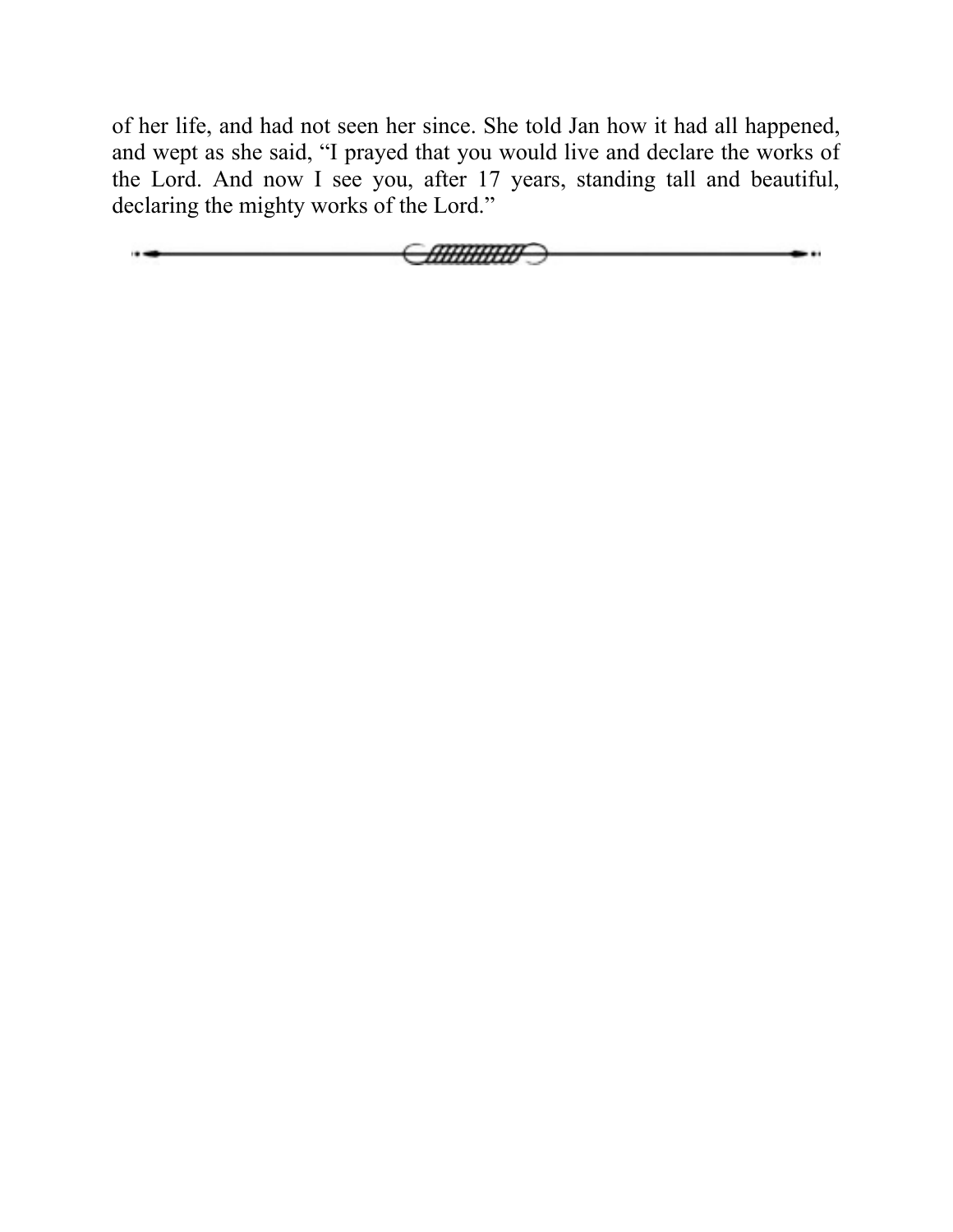### **WHAT YOU CAN DO**

Today Jan travels all over the country to bring encouragement to those fighting battles of faith. From her experience, we can take these helpful suggestions:

- 1. "God did not call me to preach because of the miracle that I experienced. God appointed me to preach His word before I was born, and the enemy attacked me where it would do the most harm.
- 2. "God wants to heal the whole person—body, soul, and spirit—so that the Lord will find faith in the earth when He comes again. Faith is the most powerful force in the universe. Nothing can stand against it, except our own unbelief. This means our biggest battles are right between our own two ears.
- 3. "We sometimes have to wrestle to get faith for a given situation, but once we do, we must watch our words. The Bible says that we are snared by our words.
- 4. "Don't be afraid to believe the Bible. We are ready and quick to believe any bad news we hear. Train yourself to believe the Word of God. He cannot lie."

<span id="page-58-1"></span>Jan teaches that if people believe in their hearts and confess with their mouths, there is no promise that God will withhold from them. She encourages people to exercise their patience to receive the promises of God. She says, "God is so good. What He did for me, He wants to do for any who will trust Him."<sup>[1](#page-58-0)</sup>

### **ENDNOTE**

<span id="page-58-0"></span>[1.](#page-58-1) A CD with more details is available through Jan's ministry. Visit [www.JanAldridge.org](http://www.JanAldridge.org).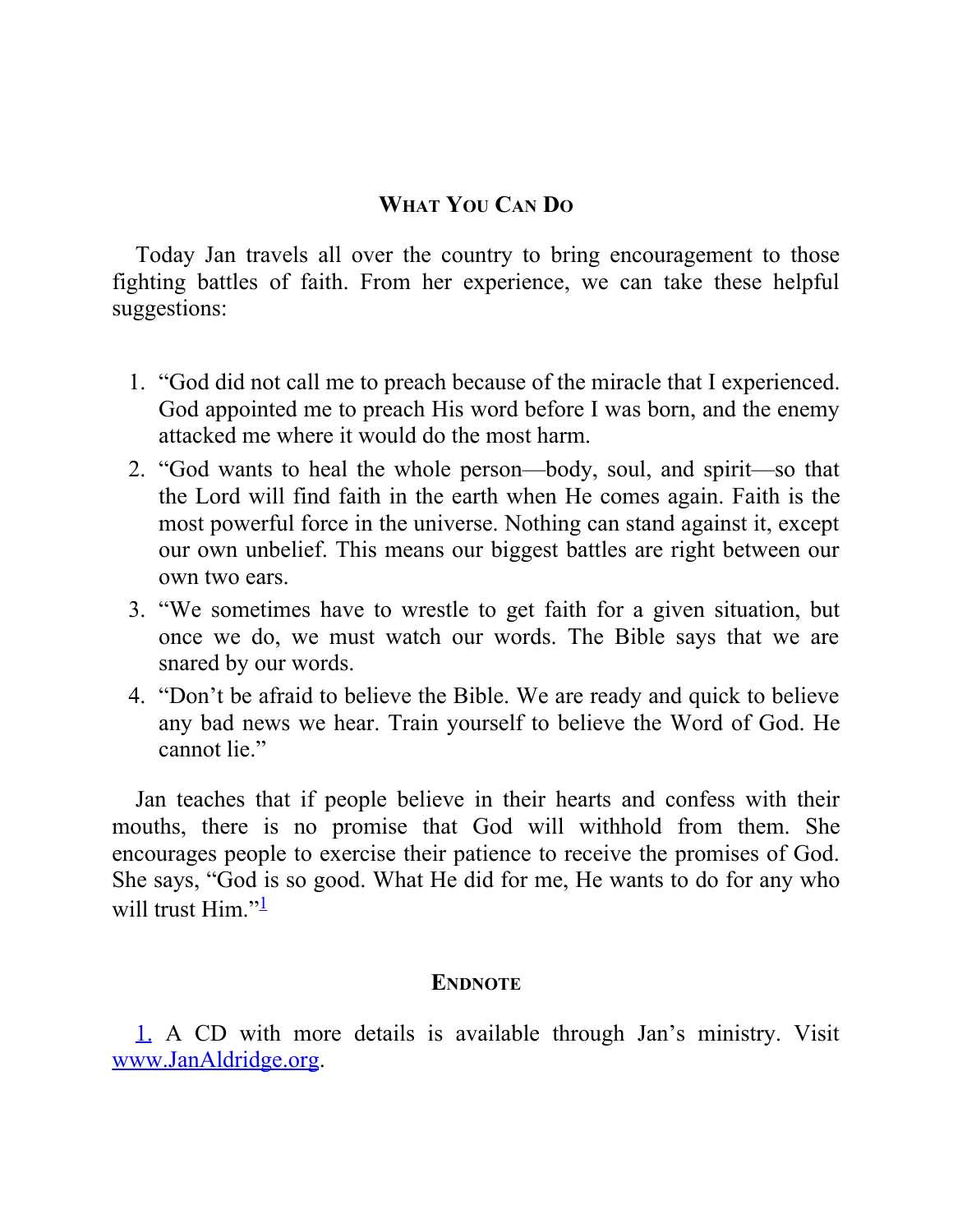### **CHAPTER SIX**

## **PASSOVER FULFILLED**

**DR. JOHN MILLER IS A CHIROPRACTOR WHO WAS LED TO STUDY THE PASSOVER CONNECTION WITH THE LORD'S SUPPER AND THE ANCIENT PROPHECIES ABOUT A SIN-BEARING MESSIAH. BY UNCOVERING THESE JEWISH ROOTS, JOHN BELIEVES HE HAS FOUND A REMARKABLE PATHWAY TO HEALING**.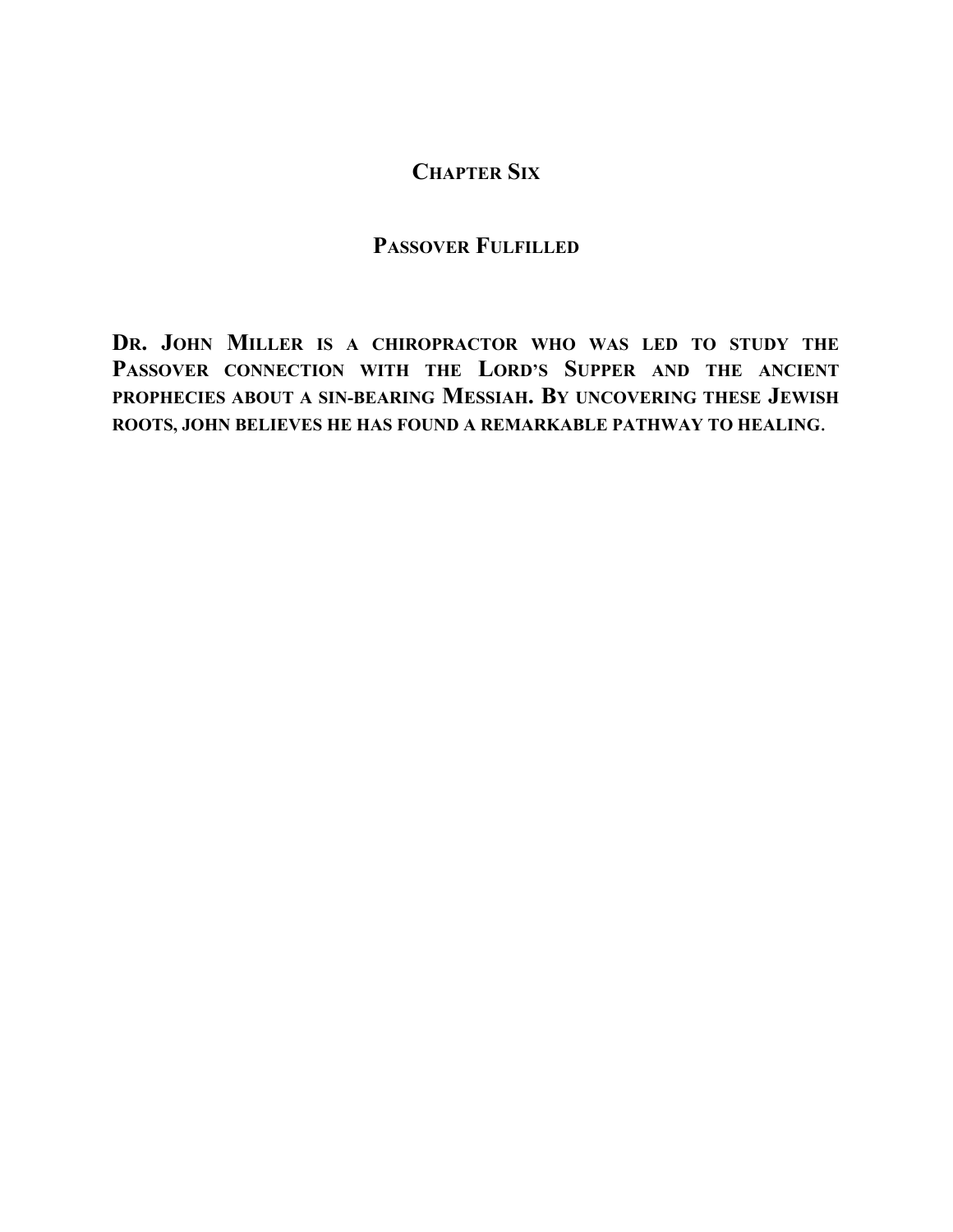### **THE LORD'S SUPPER CONTAINS A KEY TO HEALING**

John was searching for biblical keys to healing when he came upon this verse, written by the apostle Paul: "For he who eats and drinks in an unworthy manner eats and drinks [damnation] to himself, not discerning the Lord's body. For this [reason] many are weak and sick among you, and many sleep" (1 Cor. 11:29-30).

John said, "This Scripture plainly says that failing to discern the body of the Lord will make you weak, or sick, or cause you to die prematurely. From this, it follows that proper discernment or understanding will bring you healing. Although the Scripture says this so definitely, I had been in Church all my life, and not only had I never heard this taught, I had never seen it applied." John's research led him to study the Jewish feast of Passover, as Jesus commemorated it in the Lord's Supper.

#### **THE LORD'S SUPPER OCCURRED IN A PASSOVER SEDER**

The Gospel of Luke describes how the Lord's Supper came to be created. In the following passage, Jesus is speaking:

"'I have looked forward to this hour with deep longing, anxious to eat this Passover meal with you….' Then He took a loaf of bread; And when He had thanked God for it, He broke it apart and gave it to them, saying, 'This is my body, given for you. Eat it in remembrance of me.'

"After supper He gave them another glass of wine, saying, 'This wine is the token of God's new agreement to save you—an agreement sealed with the blood I shall pour out to purchase back your souls'" (Luke 22:14-20 TLB).

### **PASSOVER WAS A SACRED JEWISH OBSERVANCE**

John believes that it is not a coincidence that the Messiah gave this new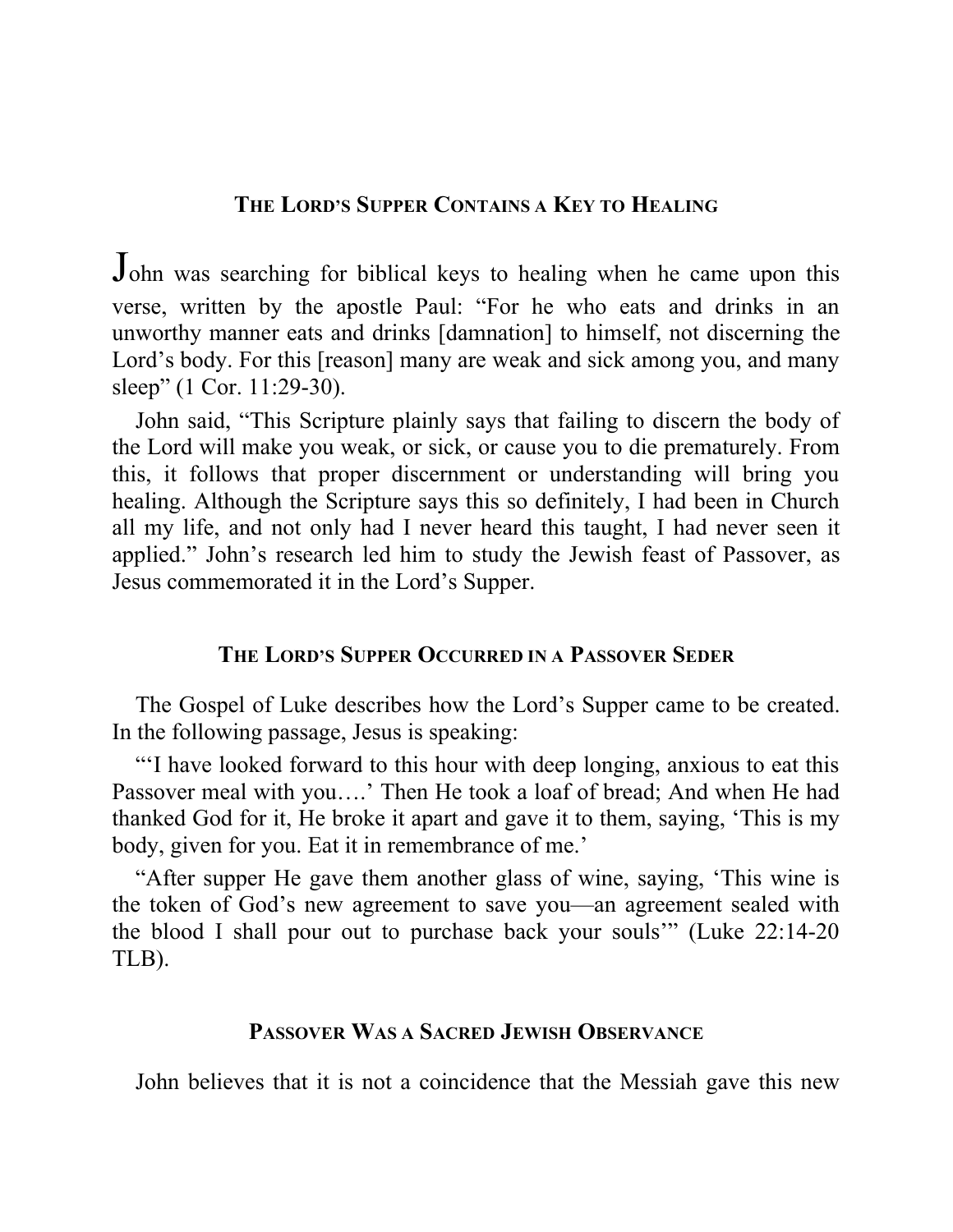observance during Passover. He explains: "Jesus came as the Messiah to the Jewish people, and fulfilled hundreds of Jewish prophecies and symbols. Passover was one of the most sacred of all Jewish observances, and literally foreshadowed the deliverance that would come to people when the Messiah appeared.

"Passover occurred at the culmination of the ten plagues that were brought on Egypt, so that the Jewish people could come out of slavery to serve God. Jewish families killed and cooked a lamb, and then put the blood of the lamb on the doorposts of their houses. Seeing the blood, the angel of death literally passed over their homes. The Feast of Passover, still practiced by observant Jews today, commemorates this event."

### **THE BODY OF THE PASSOVER LAMB SYMBOLIZED HEALING**

"The blood of the lamb was important. It was on the doorpost to save their lives—but they were also commanded to eat all the body of the Passover lamb. The body of the lamb was to save their bodies. The Bible said they came out without one feeble one among them. Eating the body of the Passover lamb was the reason that none was feeble.

"There is a spiritual significance here. If we take the Passover lamb as a symbol for the coming Messiah, we can easily recognize that the brain of the lamb symbolized the mind of the Messiah. The lamb's eyes signified the ability to see things the way God sees. The heart of the lamb is meant to have the compassionate heart of the Messiah.

"So, one way of recognizing the body of the Lord, our Passover Lamb, is to meditate on all the parts of the Passover lamb as we eat the bread of the Lord's Supper. One of my friends did this, and his peripheral vision was immediately healed."



*Passover occurred at the culmination of the ten plagues that were brought on Egypt, so that the Jewish people could come out of slavery to serve God*.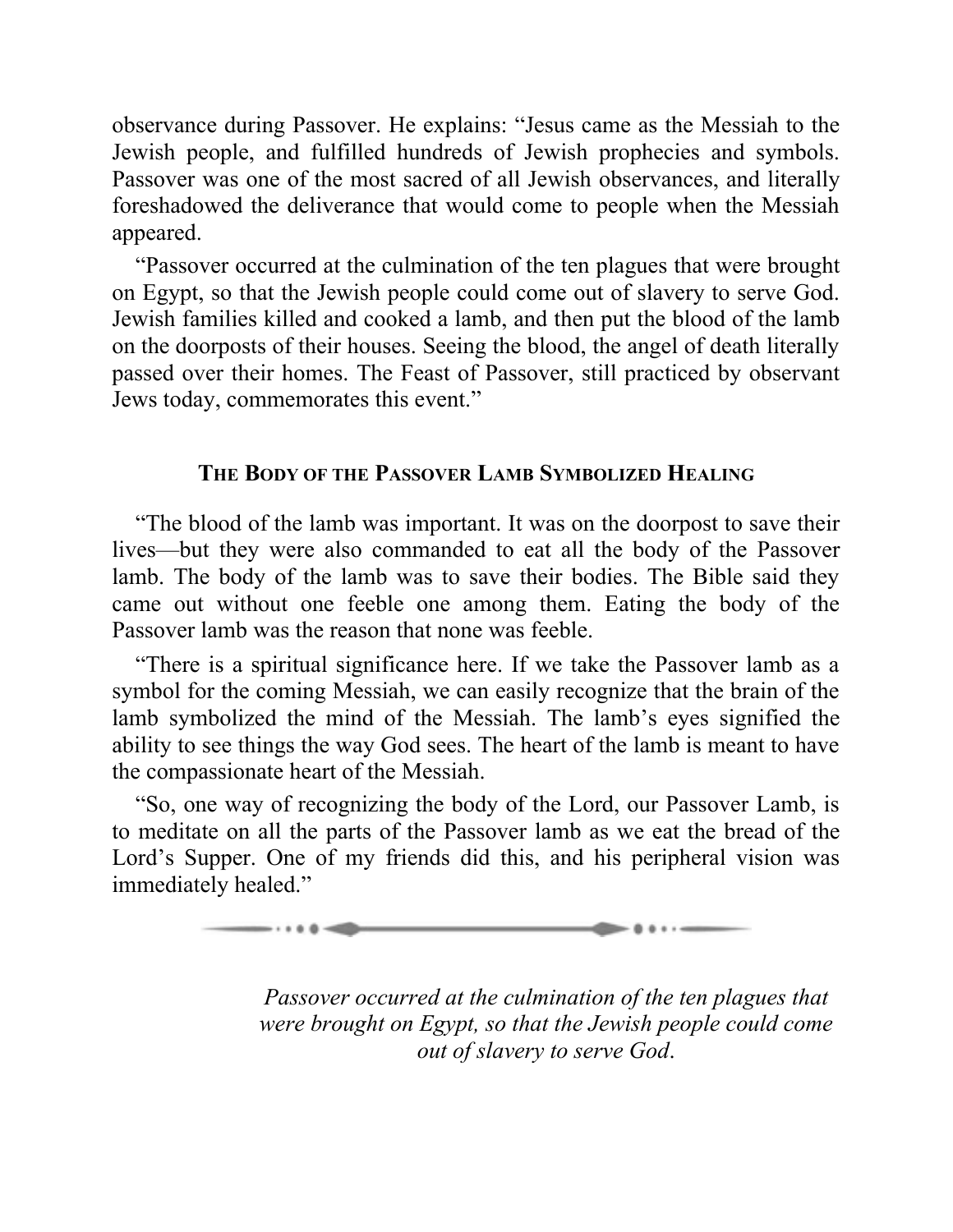

### **THE LORD'S SUPPER RESTORED HIS PERIPHERAL VISION**

"My friend raced cars for a living, and he had a bad crash. He really was blessed to be alive. However, this wreck had cost him his peripheral vision, which is a pretty severe limitation for a professional driver. One night he was visiting at my house, and as we talked, I explained the power and purpose of the Lord's Supper to him.

"It was about two o'clock in the morning when we decided to share the Lord's Supper together and meditate on its healing properties. I broke the bread and handed him a piece. We took pieces of broken bread, chewed them slowly, and meditated for quite a while on what it meant for Jesus to give His body to be broken for us.

**Allen Address and** 

*When he imagined eating the lamb's eyes, his own eyes were healed and his peripheral vision returned*.

"As my friend meditated on the truth of healing through Jesus, he imagined eating every part of the Passover lamb, just as the ancient Hebrews were commanded to do. When he imagined eating the lamb's eyes, his own eyes were healed and his peripheral vision returned."

### **A PASTOR WAS HEALED OF CANCER AFTER TAKING THE LORD'S SUPPER**

"Discerning the body means eating the bread of the Lord's Supper thoughtfully and meditatively. considering all the implications of the suffering that the Lord endured on our behalf. Jesus took on Himself the sins and sicknesses of us all. We meditate on what it means to be free of all that. When we take the Lord's Supper, however, this won't do us much good unless we believe it. We cannot be forgiven for our sins unless we receive it, and we cannot be healed of our sicknesses unless we believe it.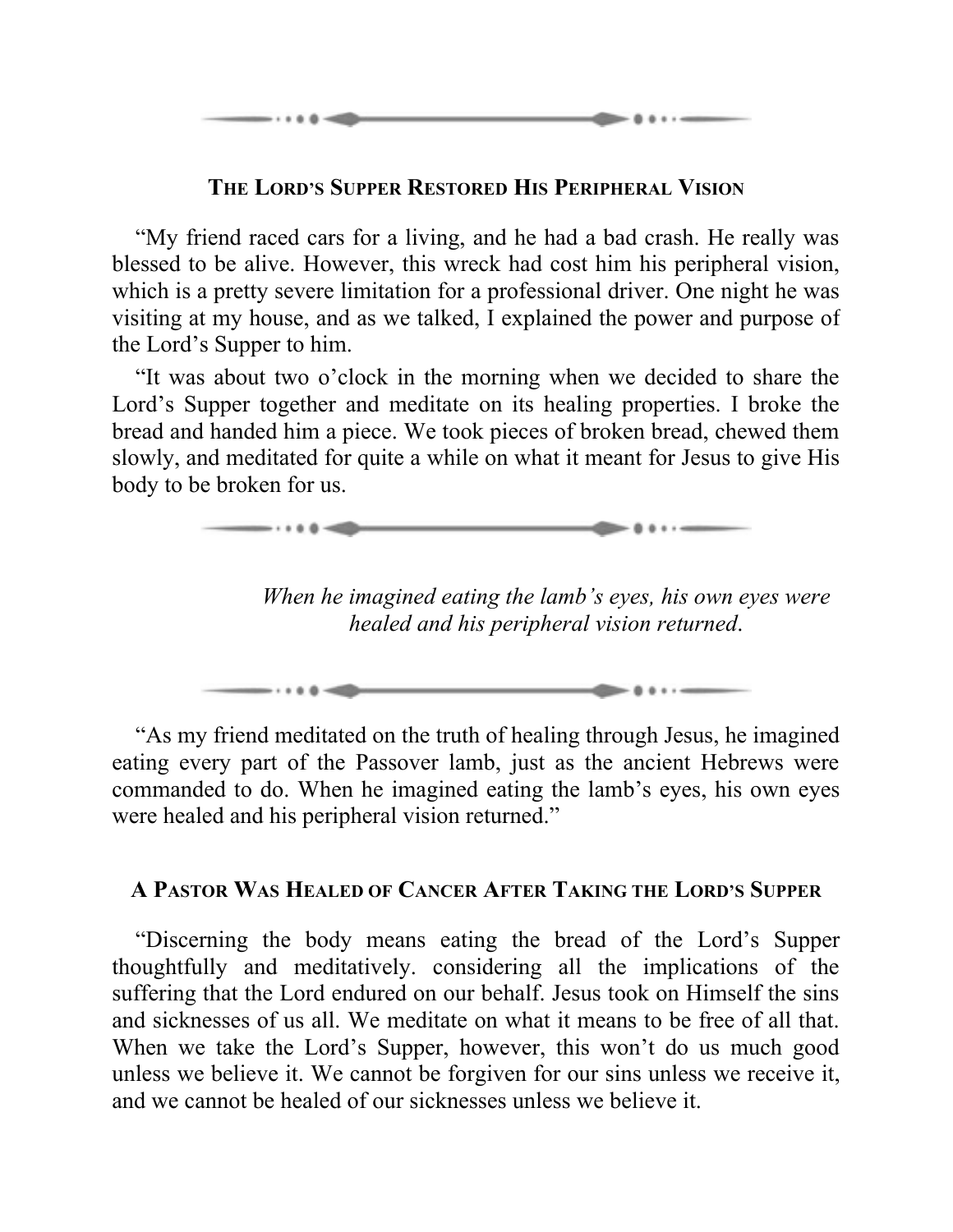"Many people are healed once they understand and believe this. For example, Troy Miller, no relation, is a pastor in Florida who had cancer of the kidney. He was bedfast in the hospital, not expected to recover. The Lord spoke to his mother, telling her to take the Communion elements of bread and wine to him in the hospital. When Troy received Communion, or the Lord's Supper, the cancer began to disappear from his body, even as he lay there in the hospital."

Another example is from a young mother named Jane who was hospitalized with numerous injuries after a terrible car wreck. The doctors were predicting the worst, but when her father brought Communion to her in the hospital, she immediately began to get better.

### **HEALING IS OFTEN GRADUAL, NOT SUDDEN AND SPECTACULAR**

One thing that Sid Roth often emphasizes is the difference between healing and miracles. He teaches: "Many times people are expecting their healing to take place dramatically and immediately. I think they get miracles and healing mixed up. Miracles are immediate and often spectacular. However, in practice, most healing takes place gradually. By recognizing the value of gradual healing, we can increase our faith immensely. It gives us the patience and confidence to wait on the healing to manifest, recognizing small, positive changes as we make daily observance of the Lord's Supper."

*She had been in medical care, but it wasgivinghernohope*.

John describes two of his experiences with gradual healing through the Lord's Supper: One young lady was brought to me who was dying from Epstein Barr virus. The virus had destroyed 39 percent of her liver, and she was very ill. She had been in medical care, but it was giving her no hope. At my suggestion, she began taking Communion three times a day, discerning the Lord's body, broken so that she might have her healing. Within two weeks, I received a call from her father who said that her lab tests were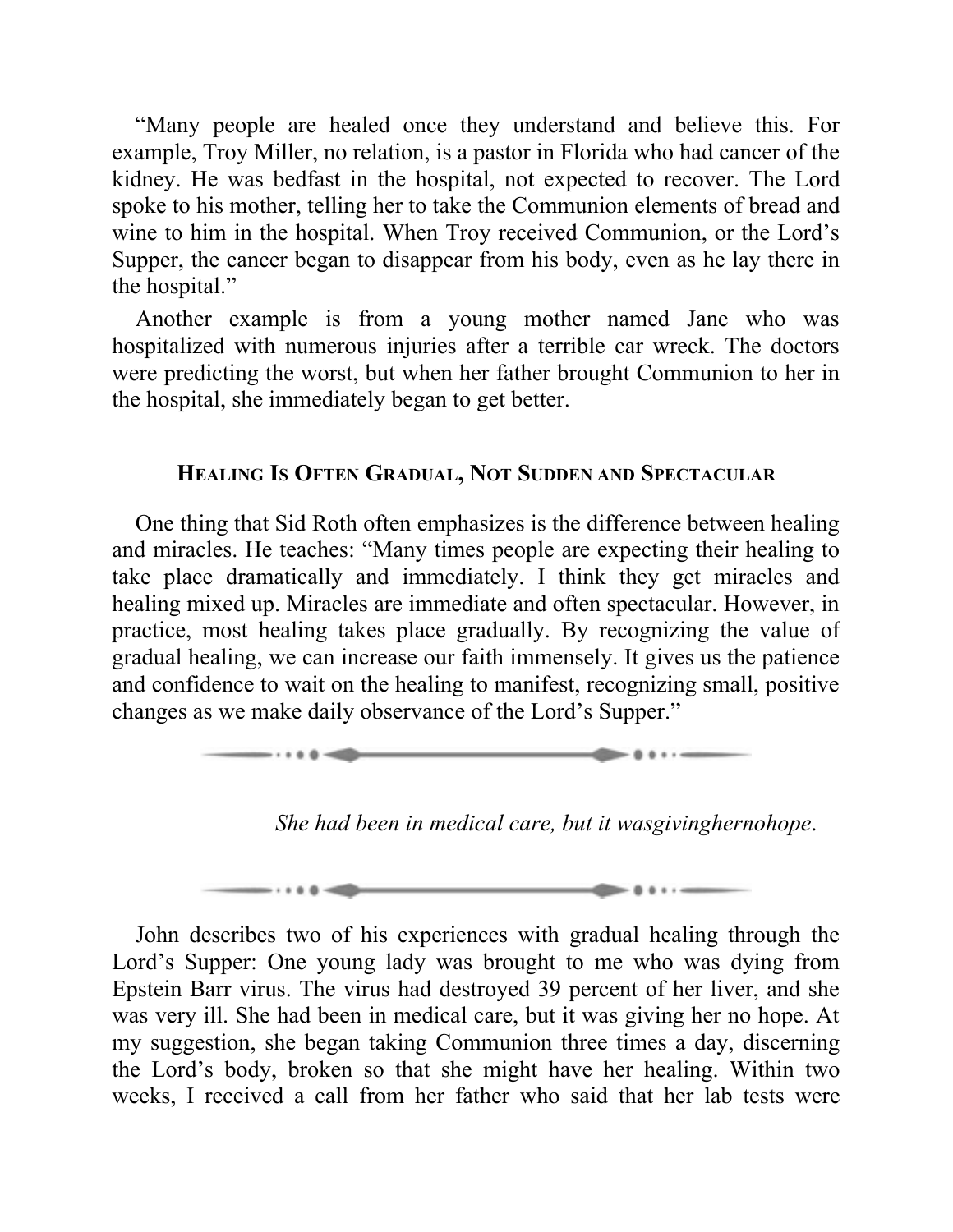starting to come back as normal. A year later, she was in perfect health, with no trace of the virus in her blood.

"I myself was healed of chronic headaches, which had developed from a head injury. Every day I took a large chunk of bread and chewed it bite-bybite, meditating on the mystery of exchanging my sickness with Jesus' wholeness, because all my diseases were placed on Him. He paid the price for my wholeness."

#### **THE SIN-BEARING MESSIAH ALSO TOOK OUR SICKNESSES**

John also researched Isaiah's prophecy about the sin-bearing Messiah. "The ancient rabbis believed that Isaiah 53, written 700 years before the birth of Jesus, described a coming Messiah who would take our sins and our sicknesses onto His own body. They called this Messiah the Leprous Messiah because He would be disfigured by the sins of humanity. They saw in the passage that He would be a source of healing as well as forgiveness of sin."

> *"But he was pierced through for our transgressions, he was crushed for our iniquities; The chastening for our well-being fell upon him, and by his stripes we are healed"* (Isaiah 53:5).

John continues: "Note that the prophecy says, '…by His stripes, we are healed' (Isa. 53:5). Part of this passage is repeated in Matthew 8:17 and again in First Peter 2:24 because it is so important. The stripes referred to were 39 lashes that were laid on His back when he was scourged prior to being crucified.

"Jesus' body was beaten in punishment for the sins of humanity. In becoming the Lamb of God, Jesus took the punishment for us, so we could be the righteousness of God in Him. It was not pointless suffering, but was something He accepted so that we could be healed, soul and body, according to prophecy. Isaiah 53:10 says that it pleased the Lord to bruise Him, and that He was made to be sick with our sicknesses and sin with our sins.

"The movie by Mel Gibson, *The Passion of the Christ*, does not really portray how much abuse Jesus actually took. The Bible says that the lashes flayed His back so completely that it looked like one big stripe. His beard was plucked out and His face was beaten. Isaiah 53 gives a very graphic description of the beating He took when He became sin for us. He was made unrecognizable by the beating."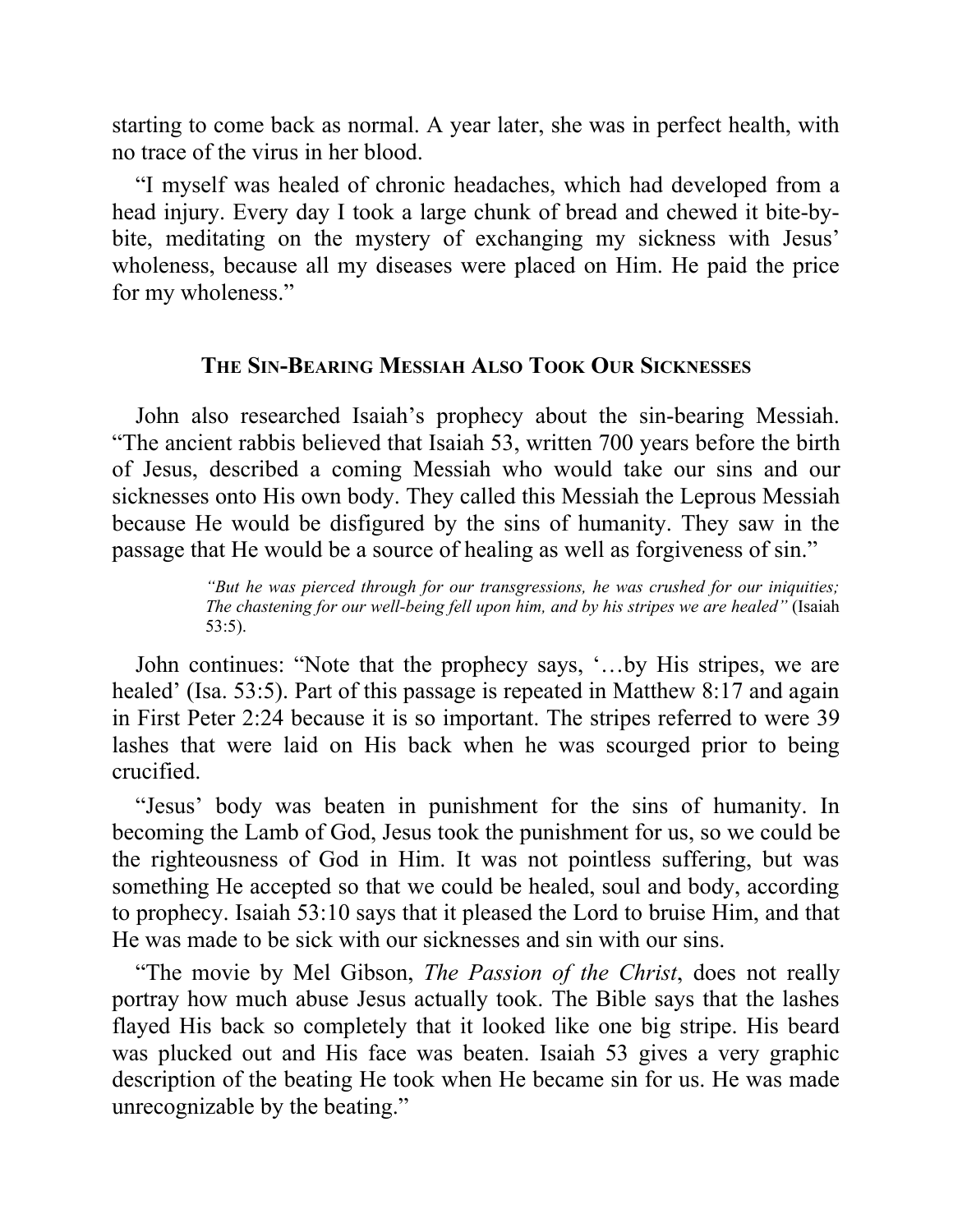

*Both sin and sicknesses are works of the devil*.

Since He was made to be sick with our sicknesses, we shouldn't bear our own sicknesses any more than we should continue to bear our own sin. When it comes to redemption, it is wrong to separate sin and sickness. God wants the whole man—body, soul, and spirit—to be reconciled with Him. Both sin and sicknesses are works of the devil. Sin is his work against our spirit, and sickness is often his attack against our body.

## **THINK OF THE LORD'S SUPPER AS A KIND OF MEDICINE**

John encourages people to think of the Lord's Supper as if it were medicine: "If you went to a doctor and got some pills, you would take them as directed, maybe two or three times a day, and you would not expect to be completely healed the first time you took them. I encourage people to place as much faith in the Lord's Supper as they do in their doctor's medicine. If you are sick, take the Lord's Supper like any other medicine. Every time you take it, meditate on the Lord's body, expecting gradual healing to manifest. Communion is yours to take as often as you feel led to do so. Your body is the temple of the Holy Spirit, and you are the priest, and you can observe Communion wherever and whenever you decide.

"Jesus said, 'What things so ever you desire, believe you receive it and you will have it.' In Communion you can believe that you are being progressively healed, and this takes the pressure off to receive healing all at once.

If we take Communion on a regular basis, daily or even several times a day, we can take it believing in progressive healing. This is good for people who do not have the faith to receive immediate, total healing, and it builds their faith because they can see small, progressive improvements. The important thing is to take the Lord's Supper in faith, recognizing signs of improvement.

<u> Angelingen i Sta</u>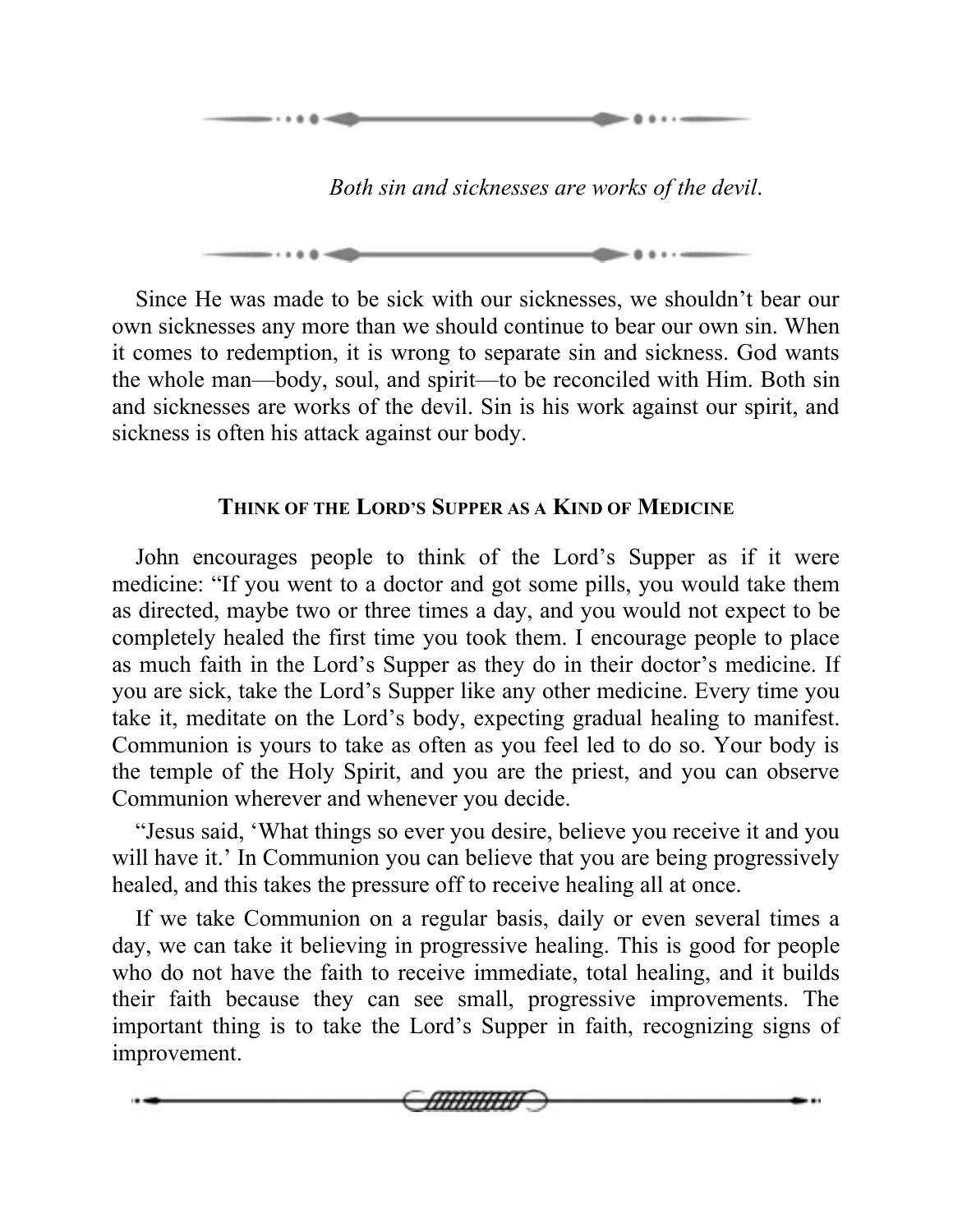# **WHAT YOU CAN DO**

- 1. John encourages everyone to develop observance of the Lord's Supper as a way of life. If you are very sick, take it several times a day just as you would take any other medicine.
- 2. You can observe the Lord's Supper by yourself, in your own home or wherever you are. The earliest followers of Jesus did it every day, going from house to house according to the book of Acts. You do not need to be in church or have a pastor present. In God's eyes, you are a priest. You are the temple of the Holy Spirit, so it is your privilege and your obligation to observe the Lord's Supper.
- 3. You do not need any special bread or wine, because it is your faith that is the key, not the material objects you use. Faith is the key to unlocking all of the promises of God. Jesus said, "What things so ever you desire, believe you receive them and you shall have them" (see Mark 11:24 KJV). When we take Communion in faith, then we enter not only into forgiveness of sin, but also healing for our body.
- 4. John says, "I like to take a large hunk of bread so that I can chew it and meditate for a long time on this mystery. I have made a string with 39 knots on it, and as I chew the bread, I touch the knots thinking of the 39 lashes that Jesus took for me. This helps me to discern the Lord's body, and the freedom I now have because I have reconciliation with God. I think of my healing as something that is already done, already accomplished. As I eat the bread, I receive healing in every cell, every organ, and every function of my body.
- 5. "After taking communion, it is a very good time to cast out spirits of infirmity. We must not underestimate the role of evil spirits, because 11 of 19 individual healings that Jesus did involved casting out a spirit of infirmity. I like to think of doing spiritual warfare with the blood of Jesus on my breath."

# **FINAL THOUGHTS**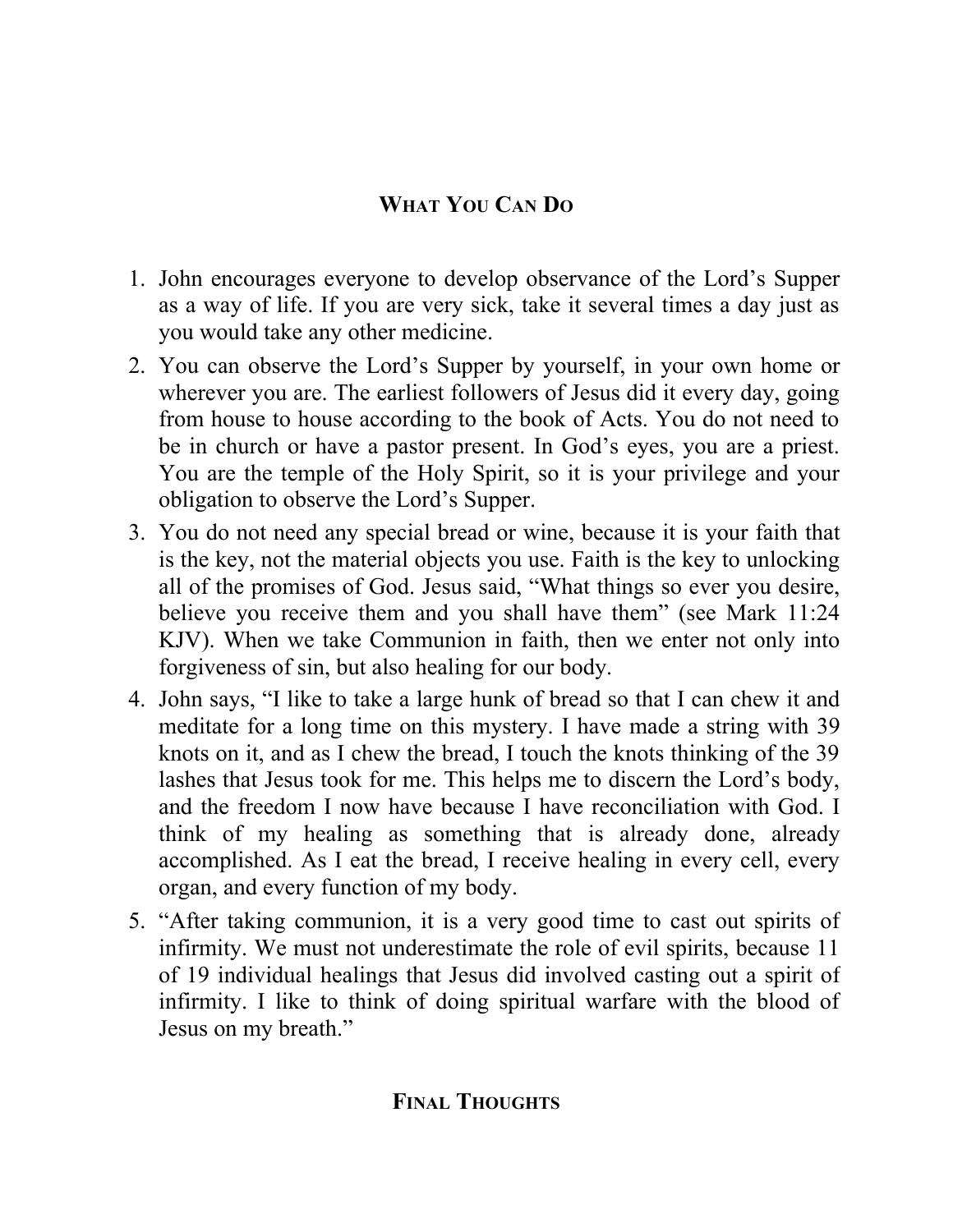"I have been privileged to bring the message of healing through the Lord's Supper in many parts of the world, and have had the great blessing of seeing all types of illness healed when people learn the truth. The truth is that every disease and every sin you can ever know has already been taken by Jesus, so you do not have to suffer it. Put your faith into receiving what Jesus did at Calvary. Think about it when you take the Lord's Supper, and have abundant life. Your only question should be whether your healing will come gradually or as a sudden miracle."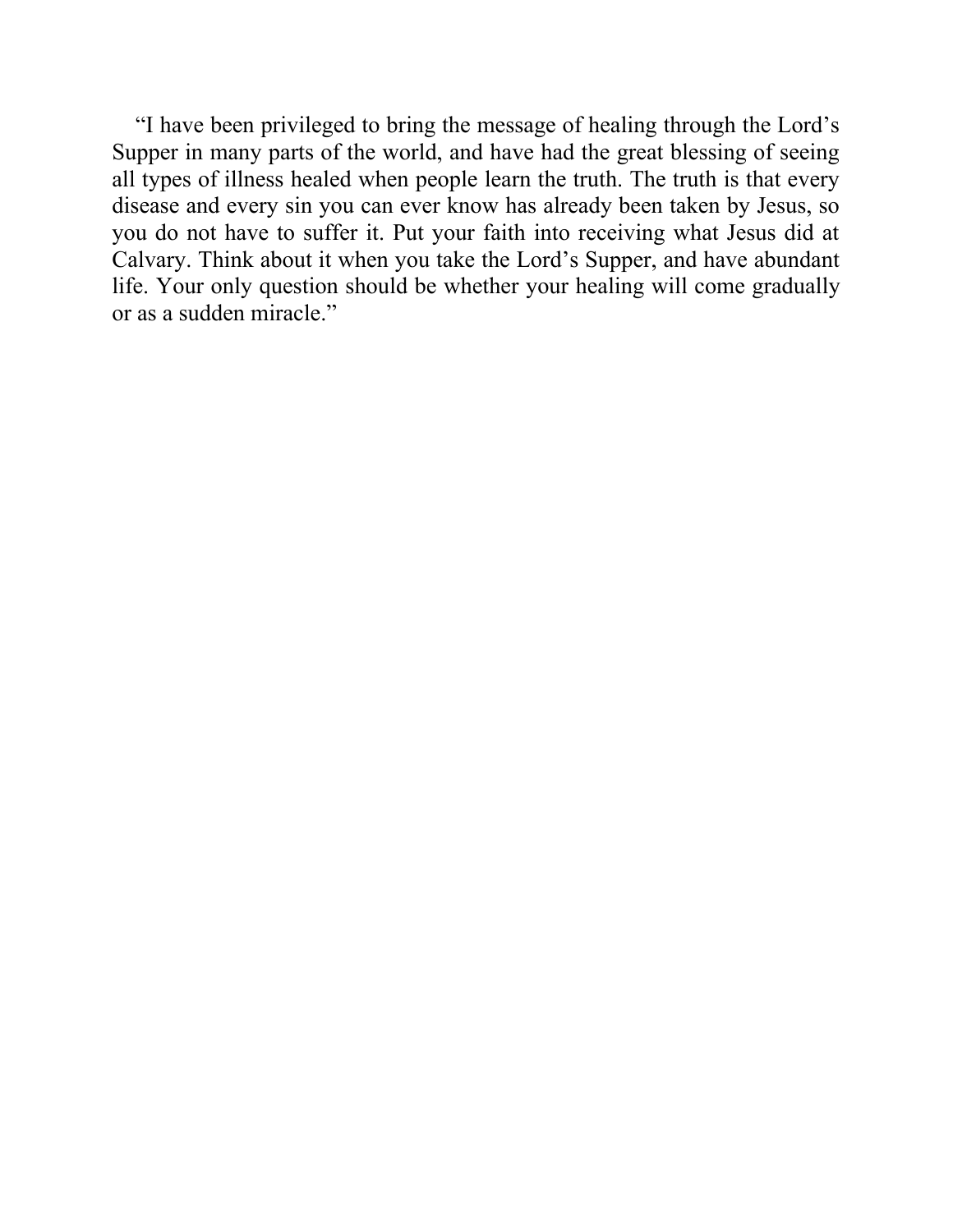### **CHAPTER SEVEN**

## **ONE OF THE GREATEST HEALING MIRACLES OF THE 20TH CENTURY**

**DELORES PASSED FROM PENDING DEATH TO ABUNDANT LIFE IN A KATHRYN KUHLMAN CONFERENCE, EVEN THOUGH SHE HAD NEVER BELIEVED IN DIVINE HEALING. SHE EXPERIENCED ONE OF THE GREAT HEALING MIRACLES OF THE 20TH CENTURY, AND WENT ON TO DEDICATE HER LIFE TO A MINISTRY OF HEALING**.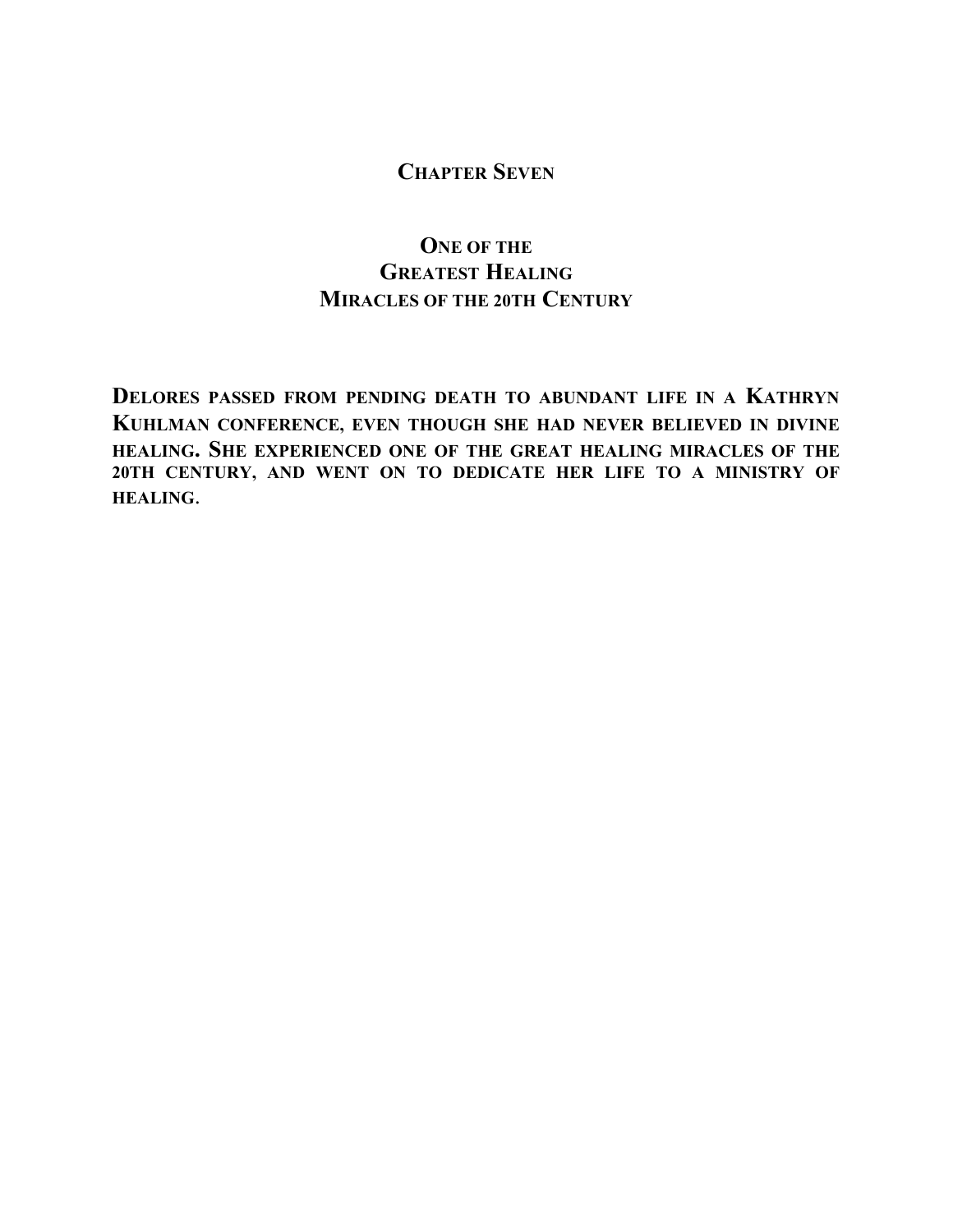Delores Winder was dying. Although she was just <sup>48</sup> years old, <sup>a</sup> bone disease that had tortured her life was now in its final stages. Her esophagus was ruptured, a fractured bone was poking through her skin, organs were failing, and the doctors said they could do no more for her. Delores was granted permission to leave the hospital so that she could die at home.

#### **A RARE AND PAINFUL DISEASE**

Delores's symptoms had begun in childhood; she seemed to break bones very easily. When she was in her late twenties, several vertebrae collapsed and had to be fused. The spinal fusion failed and had to be repeated three more times. Her doctors finally realized that something was terribly wrong with her bones.

Delores was ultimately diagnosed with a rare disease in which her bones thinned out because they could not absorb calcium and other needed minerals from her bloodstream. This made them old and brittle and as easy to break as a twig. Her hip sockets were so fragile that she could barely walk, and she lived in fear of them failing completely. As the disease progressed, she had to live in a full body cast with a neck brace to avoid more breakage.



*She could not walk without assistance, hold her own child, or enjoy anything like a normal life*.

Delores also had to take a lot of medication, and it made her sick and unable to eat. Toward the end, she weighed only 73 pounds. She was almost completely disabled and required help for the most simple body functions. It is hard to imagine living for 15 years in such a condition. She could not walk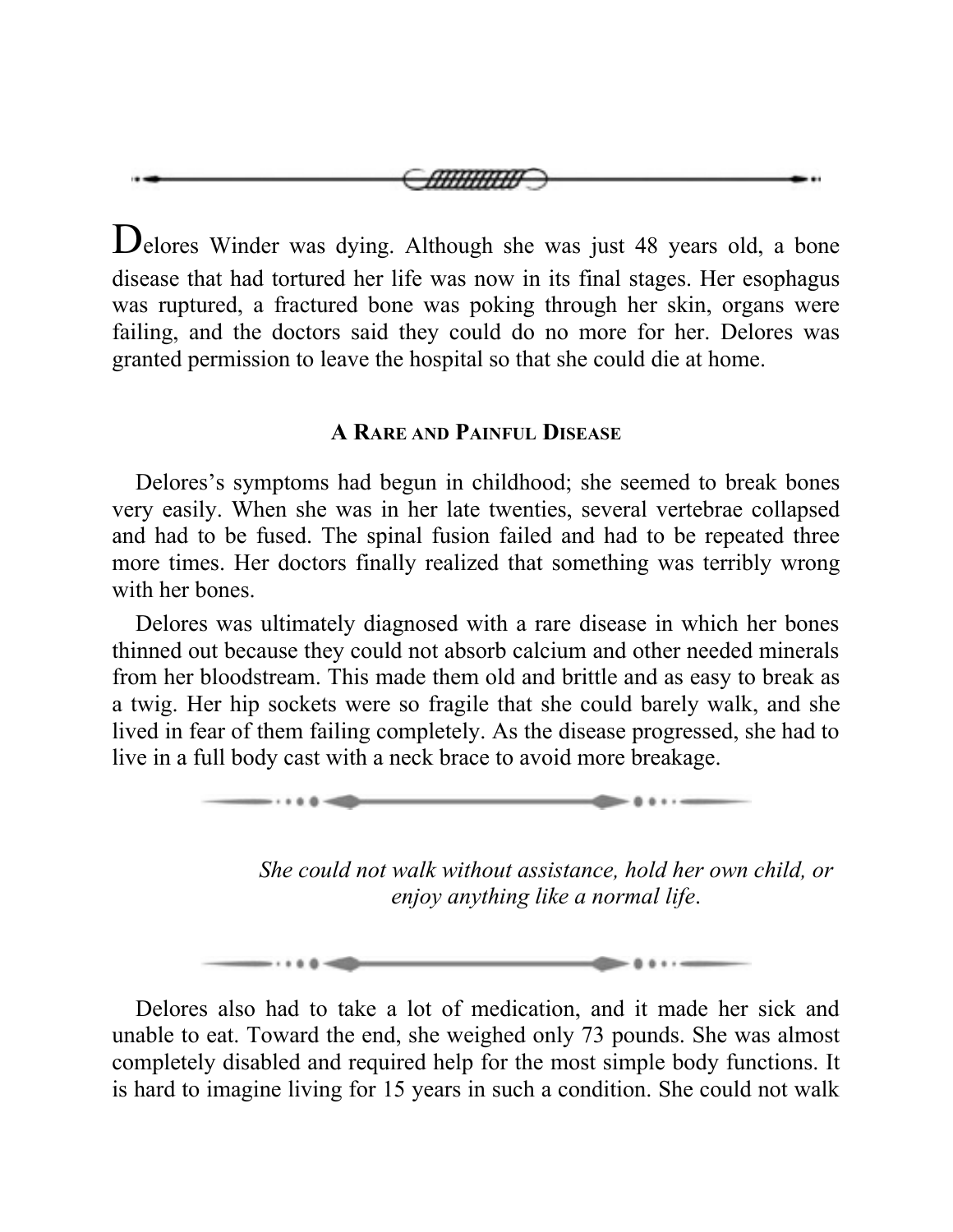without assistance, hold her own child, or enjoy anything like a normal life.

One of the worst aspects was the excruciating pain. Delores described her normal pain level as "15 on a 10-point scale." Even the heaviest pain medications could not alleviate her suffering, so the doctors performed a serious surgical procedure, called a percutaneous chordotomy, in which they went into the brain and burned out the nerves to the lower part of her body. The good news was that the pain level was greatly reduced because of the procedure. The bad news was that her lower body now could feel nothing and could not move on its own. This procedure was an extreme measure, usually reserved for the terminally ill.

### **DELORES DID NOT FEAR DEATH**

Delores was not afraid to die. She had been a Christian since childhood, and she loved God and believed in God, and knew her Bible well. However, her church taught that healing had passed away with the apostles. She believed that everything that happened to her was God's will, and that her job as a Christian was to bear her suffering as best she could.

The idea of dying did not bother her, but she was deeply grieved about leaving her husband and 14-year-old son all alone. She did not tell her son she was dying, but he knew; and she could hear him crying at night in his room. She said, "I begged God to tell me what would happen to my boy how he would get along and be cared for after I was gone. I just wanted to be able to tell him and my husband, Bill, that it would be okay for them. That worry was the main thing I thought about. I prayed about it almost constantly, as I waited for my end to come."



*Delores was not afraid to die*.

**JESUS SET ME FREE**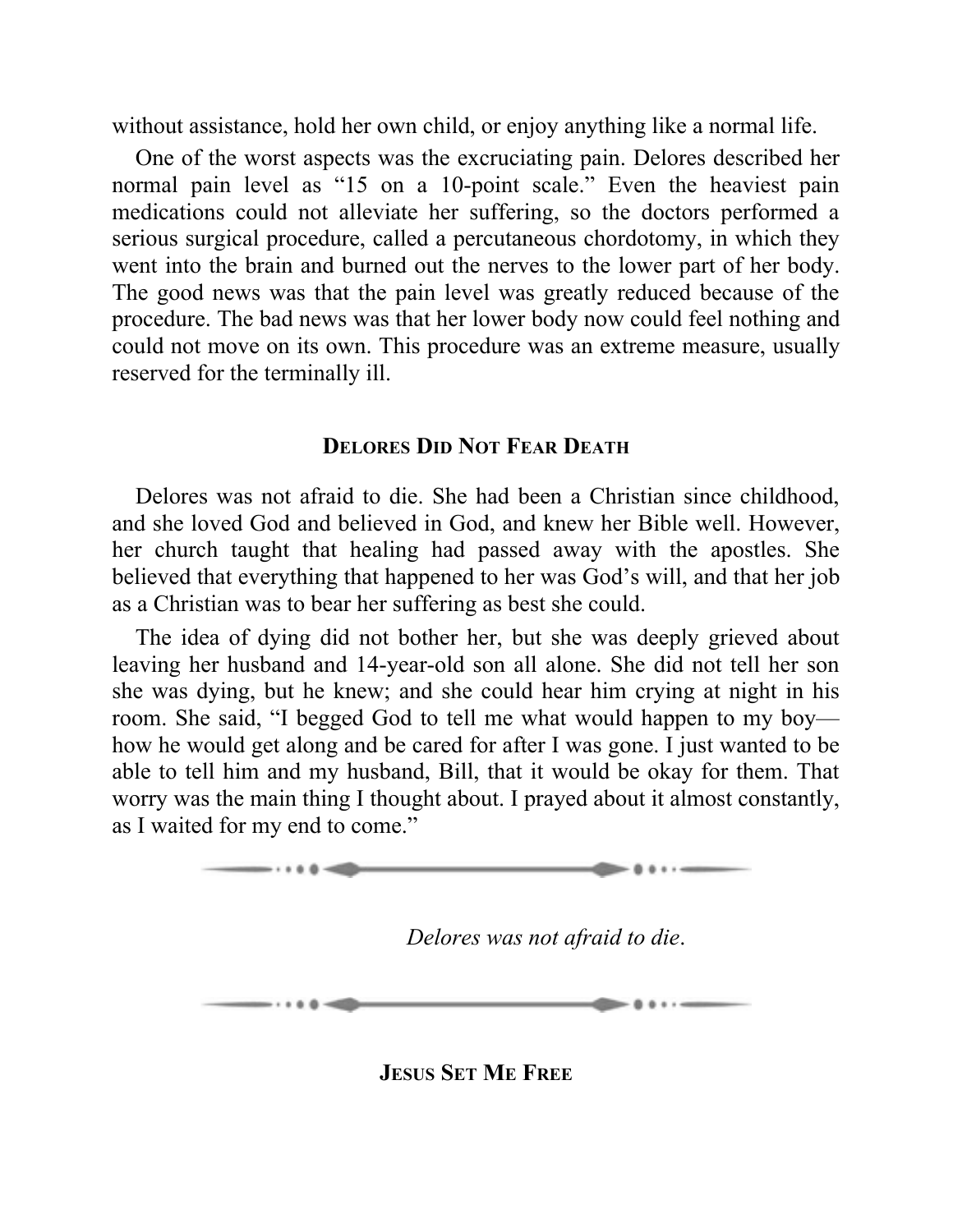One day I was lying in my bed and a lady I knew as an acquaintance came into my bedroom. She had come to pray for me. While she was there, she turned on the TV to a show with Kathryn Kuhlman, the miracle-healing lady. I was just revolted by what I saw. I did not believe in divine healing at all, and I felt at the time that these television ministries were making a mockery of faith. I asked her to turn it off, and to please leave me. Well, she did turn it off, but she asked me just to pray about Miss Kuhlman and to not close any doors.

"Later, after she left, I was pleading with God to tell me how He was going to take care of my son Chris and my husband. As I prayed, I clearly heard the name 'Kathryn Kuhlman', just as if someone had said it out loud. So I thought that my answer about Bill and Chris would come through her."



It was not too long afterward that Miss Kuhlman came to a nearby town to speak on the Holy Spirit at a Methodist conference. Delores had a feeling that she must go to this conference to get her answer about Bill and Chris.

Although she was so desperately ill, her friend Gail agreed to take her to the conference. At first, it seemed like a wasted journey because she was so helpless that Gail was unable to get her out of the car. They had decided to give up and go back home when a man came out of the meeting and offered to help. He lifted her out of the car, carried her into the service, and got her and Gail settled in their seats.

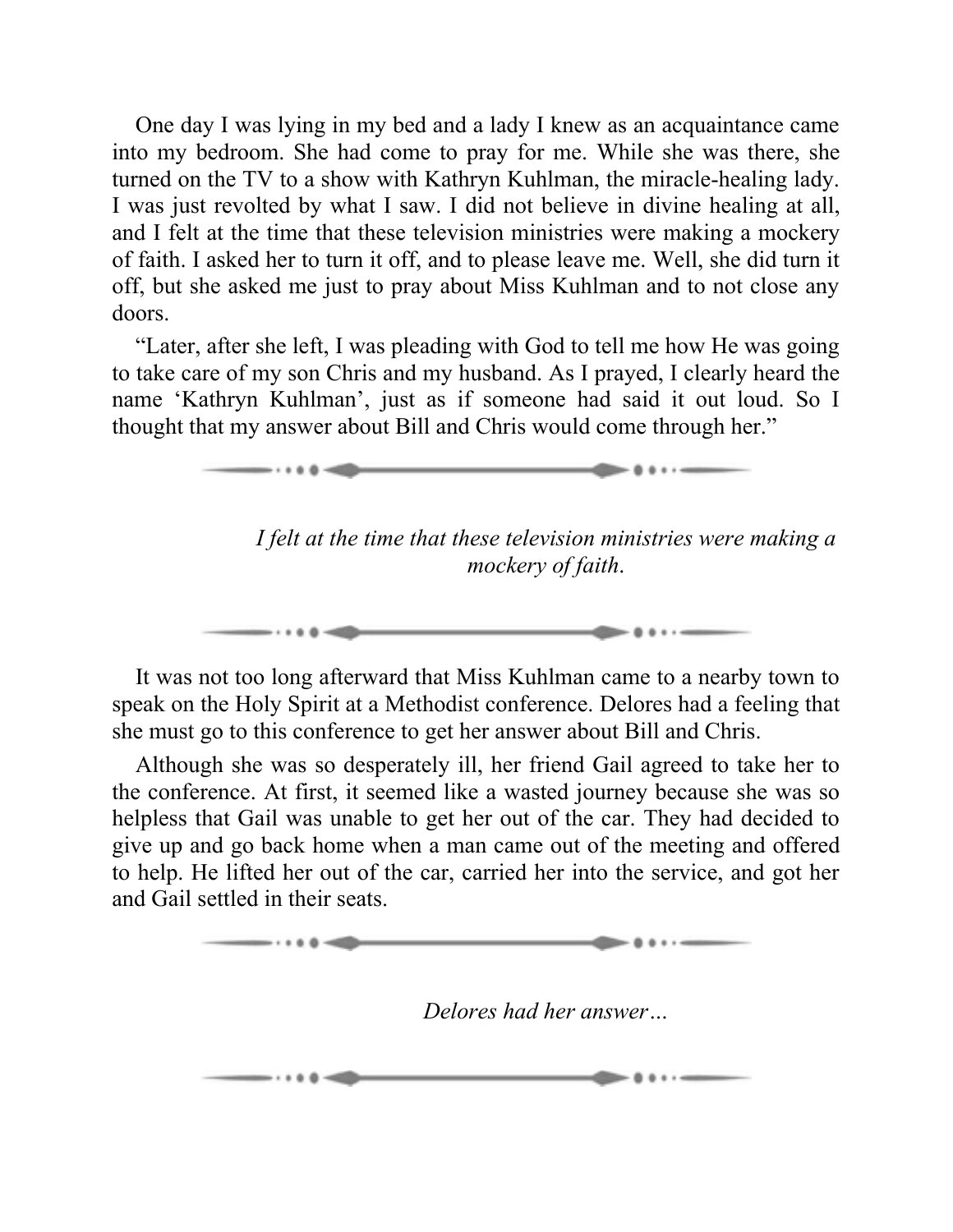#### **KATHRYN INTRODUCES THE HOLY SPIRIT**

Kathryn Kuhlman came to the stage and began to teach saying, "I am going to introduce you to the Holy Spirit. If you call the Holy Spirit *it*, you don't know Him. He is, *God here with us*. He is the third Person of the trinity." That is the last thing Delores heard, because she suddenly felt that she was in the presence of God. A great sense of peace washed over her, and she had a vision. In the vision, she saw her son standing with a man that she recognized as Jesus. Jesus told her that her son need never feel alone, that He would always be with him. Delores had her answer; she had what she had come to the conference to receive.

Delores later said, "I had been in church all my life, and had even taught Sunday School. I read my Bible constantly, but the reality of the Holy Spirit had always escaped me. He is so real, and He wants us to know Him as a person—to be conscious of Him in everything we do. He wants to use all of us to deliver gifts of healing. All we have to do is open our hearts to Him. Healing is the ministry of the Church, and He wants to use all of us for this purpose."

All these insights were to come later on. At the time of Kathryns service, Delores only knew that she had met the Holy Spirit, and she had the peace she had been seeking about her family. Meanwhile, people in the audience were being touched. Some seemed to faint, some were getting healed, and others were laughing. Although Delores had encountered the Holy Spirit in a very personal way, she wanted no part of a healing service, which she thought was a lot of bunk. She was ready to leave and was pulling herself to the edge of the seat, gathering her things. Suddenly, her legs started burning as if they were on fire. This made her even more desperate to leave. Delores did not realize that her legs were supposed to be dead, and medically speaking, they had no potential to feel burning pain. Something supernatural was happening to Delores, and she did not even recognize it!

#### **SURPRISED BY HEALING**

Delores described what happened next: "I wanted no part of the healing sideshow. My friend was helping me get up to leave, when I noticed a man standing next to me. He said, 'Something is happening to you.' I told him,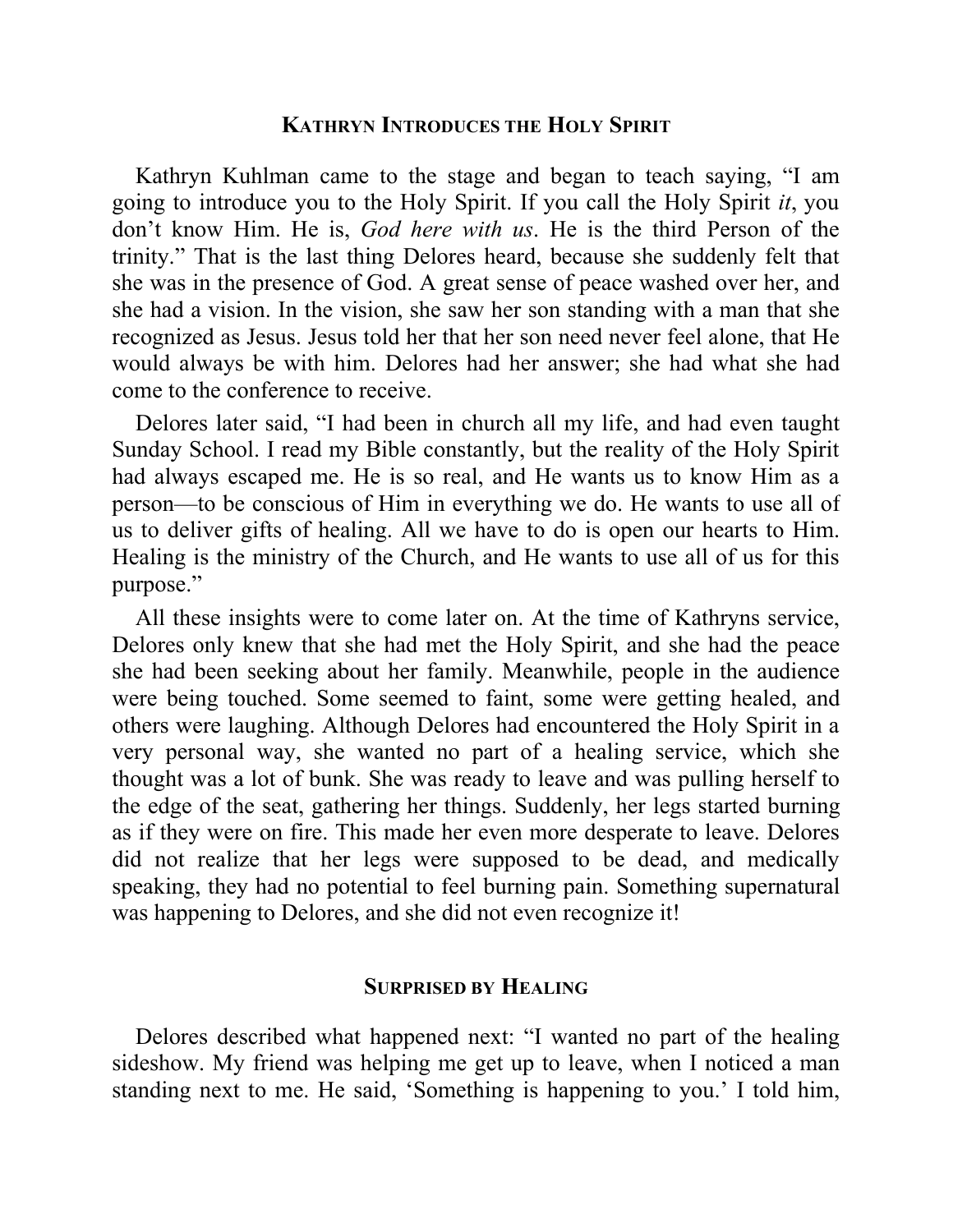'My legs are burning like fire, and I am dying, and I need to get out of here right now."

 $-0.0000$ 

*"My legs are burning like fire, and I am dying, and I need to get out of here right now."*

He helped her up, and as he helped her shuffle to the door, he asked her if she had had any surgeries. She told him a short version of her medical condition, including the pain-deadening surgery. The man then asked how she could feel her legs burning if she had had her nerves deadened!

Delores then heard the man say that he had come off the stage to her because he knew she was being healed. At first she thought this was just too hard to believe, but there was something in his face that said, *he knows what he is talking about*. Despite her misgivings, he persuaded her to take off her body cast, and allow herself to be carried to the stage to meet personally with Kathryn Kuhlman. There, her greatest joy and worst fear came to pass. She found herself being held up to stand with Kathryn in front of 3,000 people, the center of a big spectacle.



Kathryn told her to walk, and the men holding her up backed away. Terrified of falling, she tried to prove she could not move her feet. To her amazement, her feet did move, and she started walking. Suddenly, she could feel the floor! Then the feeling came back into her hands and arms, and she started shouting, "I can feel! I can feel!" Later they told her she began running around the stage. When she came back, Kathryn told her to bend over, and she did so, finding her spine was completely healed. She could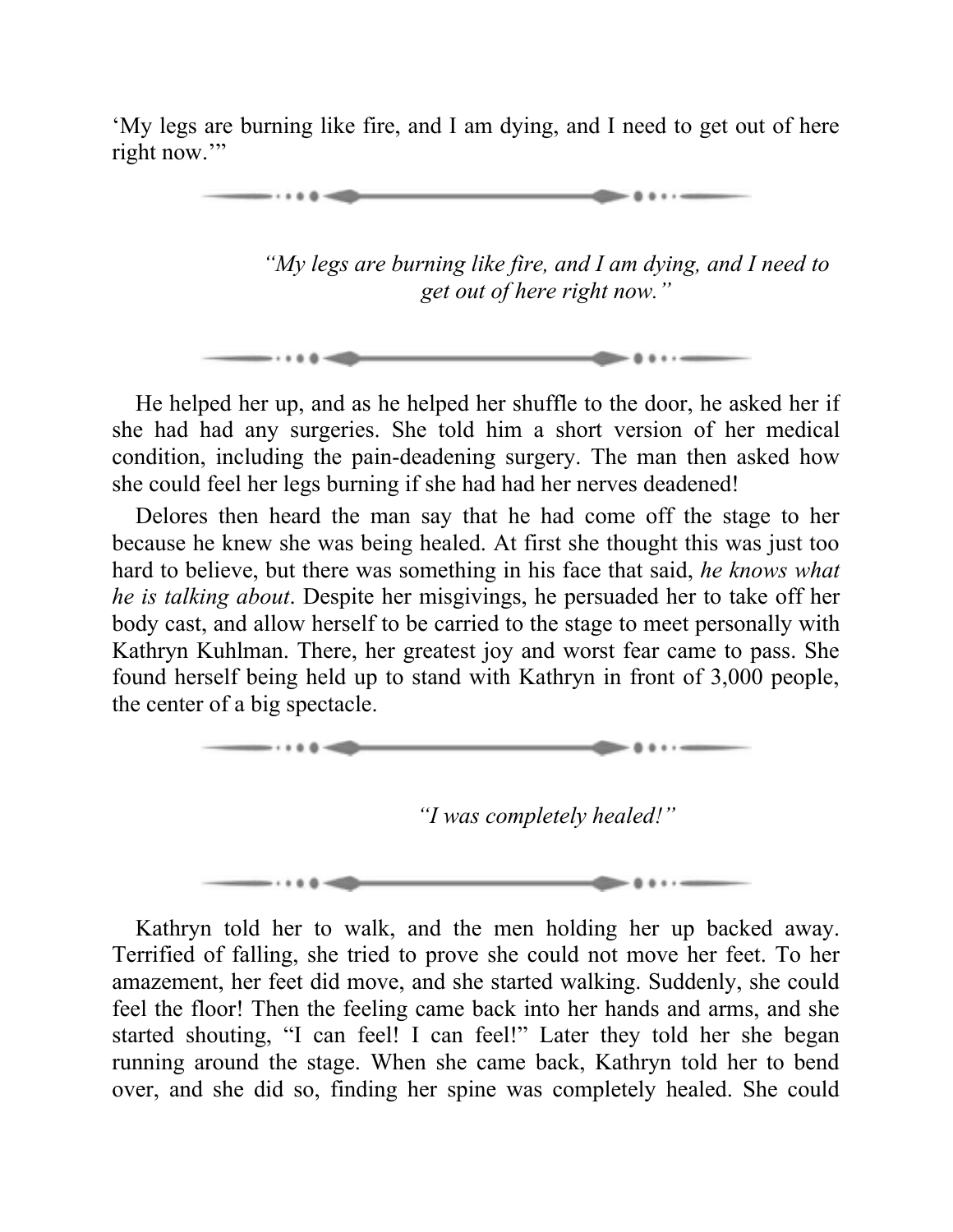touch the floor with no pain and was able to stand up. Everything was different! Different! Kathryn smiled at her and said, "There is work for you to do. God wants you to have a dose of the Holy Spirit." Kathryn laid hands on her, and she went down from the power of the Holy Spirit.

Delores said, "When we left, I walked off that platform-no cast, no cane, no assistance. This was medically impossible. I had thought the woman was a kook, but I was healed. I was in such shock that I did not really know what had happened. But I was completely healed!"

When Delores finally arrived home, it was 2 A.M. Her son had been waiting up for her and came to the door. He saw his mother get out of a car unassisted for the first time in his life. He was so excited he ran to her and picked her up, all 73 pounds of her, and began dancing around with her. Her husband was in shock, but really thought somehow it would not last. He made up his mind to enjoy it as long as it lasted. The next morning Delores got up and took a shower by herself for the first time in many, many years. She went to church and then went out to lunch, where she ate a normal meal for the first time in years. She went back to the same doctor who had sent her home to die. When he confirmed that she was completely well, she said, "Is there any possible medical explanation for this?" And there wasn't. It was God.

#### **GROWING INTO A MIRACLE**

It took Delores a long time to process what happened to her. She had never believed in healing at all and was disturbed because she could not explain what had happened. Gradually, she began to understand, however. As she got to know the Holy Spirit, she started to have quite a number of supernatural experiences, signs, and healing miracles coming through her.

Delores said, "God has given a healing ministry to the whole Church, not just to special people. It is the work of the Holy Spirit, but we must step out and take a chance to pray for people. I often wonder what would have happened if that man had not stepped forward to help me out of the car. We should all be doing these works. If people will only open their hearts, God will do it. We just have to believe. And if we cannot believe, we can pray, 'Lord, I do believe in You, help my unbelief.' My belief was always in Jesus, not in healing."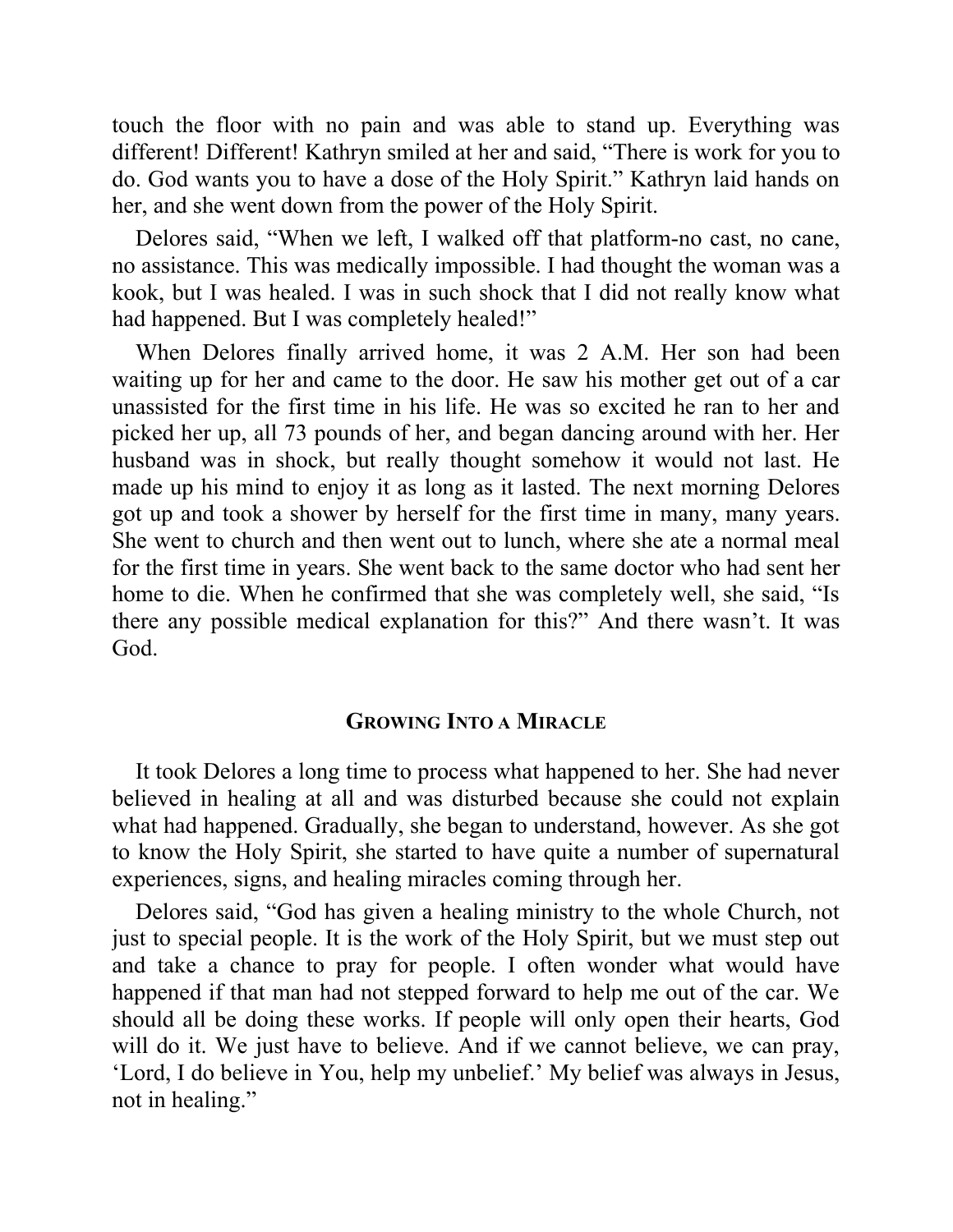#### **DELORES REBELS AGAINST HEALING**

Although she was overjoyed at being healed, Delores struggled because she could not explain it. People who knew how sick she had been were shocked at her vibrant recovery and wanted to know how it happened, and why it had happened. She said, "People that knew how sick I had been did not know what to think about my healing and wanted answers. I had no answers, and did not know what to think of it myself. I really had believed that divine healing ended with Jesus and the apostles. Also, I didn't want to be any kind of spectacle at all. I wanted no part of the divine healing movement because of the way I had seen it portrayed on television."

Delores tried to stay home and mind her own business doing housework and taking care of her family for the first time in more than a decade. But her phone kept ringing with people calling to talk about her miracle. She got to the point of not answering her phone and even asked her husband if they could move away someplace so that she could go back to being anonymous. She really wanted no part of the divine healing movement.

Her husband counseled her to stay where she was and see what the Lord would have her do. Her healing had come for a reason.

People began to show up at her house seeking prayer for their own healing. She always tried to help them as best she could because she understood the desperation that the very sick sometimes feel. Also, strange things were happening when she tried to help people. She was hearing words and getting images about people's conditions that really confused her, but when she prayed in accordance with these images, people were healed.



*Her healing had come for a reason*.

**CONTRACTOR** 

For example, a lady came to her house asking for prayer, seeming desperate but not really indicating the nature of her problem. Delores suddenly saw an image of this woman in a lesbian relationship. She was so shocked by this image that she wondered if it were from the devil. Then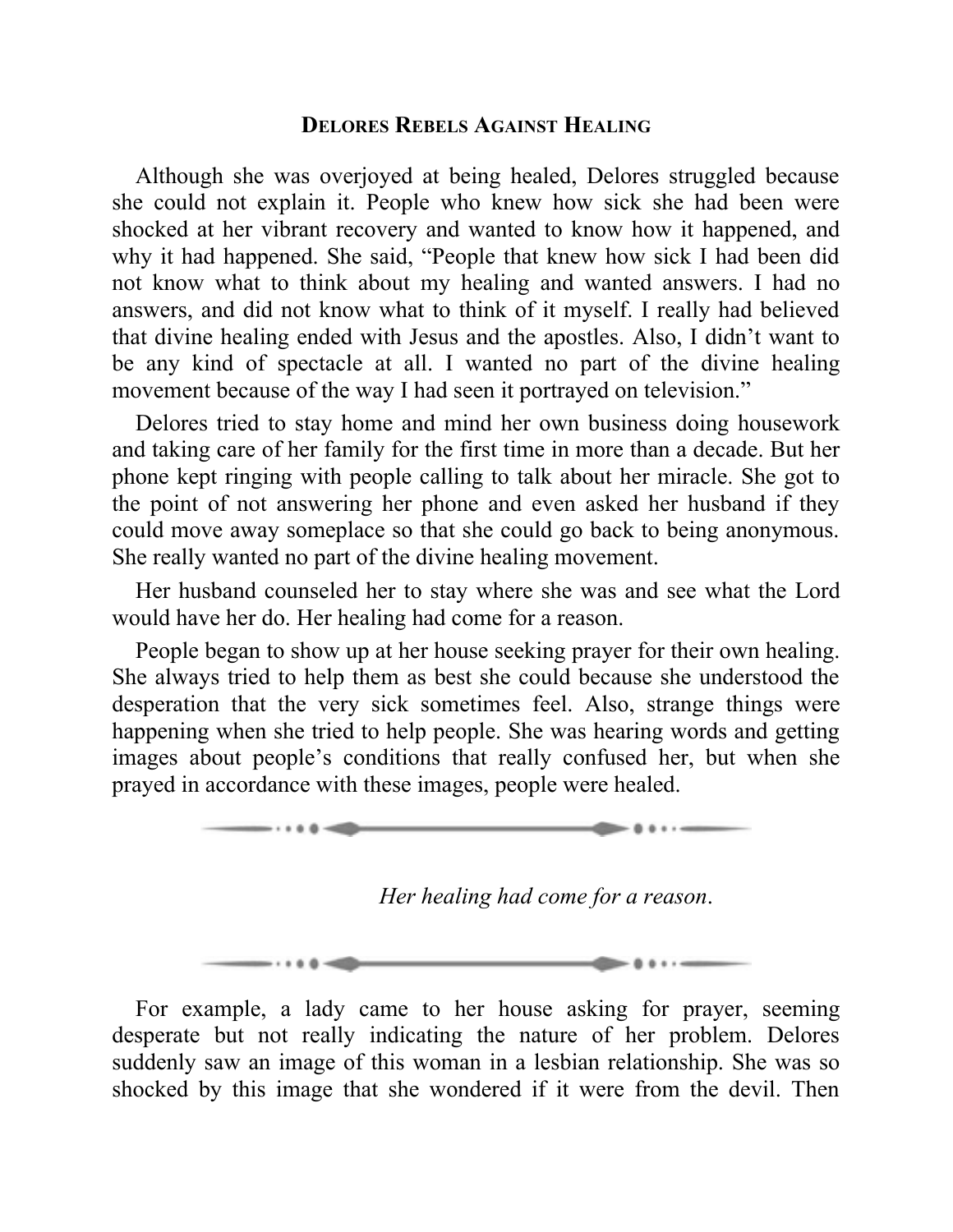suddenly it was written on the palm of her hand what she had to say to the woman. To her amazement, the woman received her message and came back later and told her about the tremendous work God had done in her life.

After the lady left, Delores started to write down what she had seen written on her palm so that she could use it when others came, but the Lord spoke to her and said that she must trust Him to lead her in each situation and not try to pre-plan it.

Other strange things were happening also. Delores said, "I would get hot spots on my hands, and when it happened I would put my hands in my pockets and hide them. One day I was at Bible study when I got these hot spots. We were all standing up after class, and as I reached out to help another lady get up from her chair, she took hold of my hand. As soon as she touched my hand, she fell down onto another person. I reached out to help this other lady get up, and she also fell over. Then I backed up and accidentally touched two others who also fell down in the Spirit. I was so upset about this that I rushed to leave and I brushed against a lady who was in a wheelchair, and I was later told she came out of that wheelchair."

#### **THE GIFTS OF THE HOLY SPIRIT ARE FOR TODAY**

Although Delores had been a Christian all her life, she had never had any teaching about the power gifts of the Holy Spirit. In fact, she had been taught that they did not exist and firmly believed it.

A friend led her to visit a pastor who could help her understand the workings of the Holy Spirit. At first she argued with the pastor, saying, "These gifts are not for today—they passed away with the apostles." The pastor challenged her to show him where in the Bible it said that the gifts were not for today, and she couldn't find a single place where it said the age of miracles had passed. Her eyes were opened to great teaching passages that said, "Greater works than these shall you do" (see John 14:12). And, "Nothing shall be impossible to you" (see Matt. 17:20; Luke 1:37). She saw how Paul, not one of the original apostles, did great miracles, and how the early churches that he founded were based on supernatural manifestations of the Holy Spirit. One thing about Delores, she respected the Word of God. A light went on inside, and she heard the voice of the Lord saying to her, "I have taken your theology away."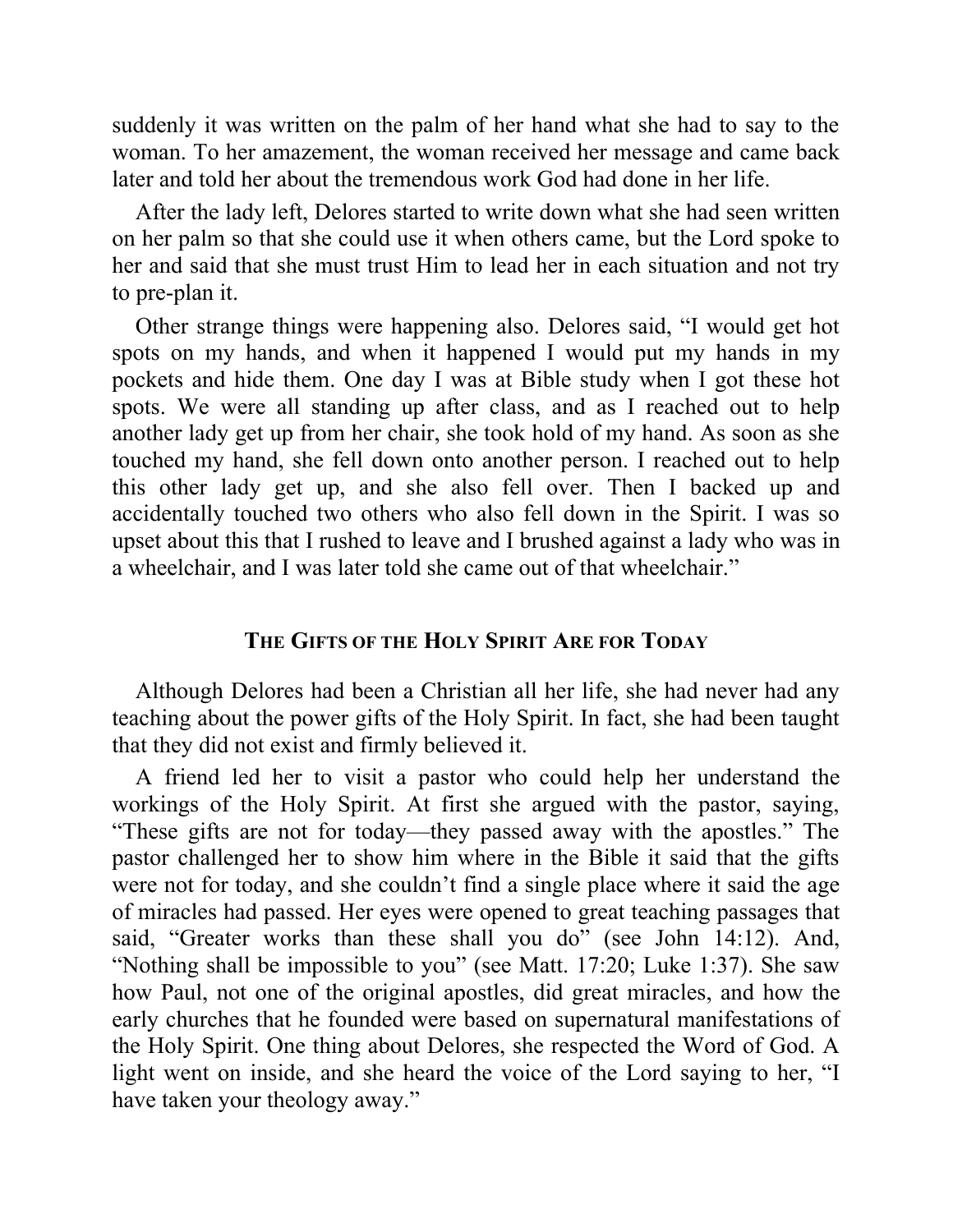Delores said, "We have a watered-down version of the Gospel. I am a prime example that God is the same Healer today that He was in Jesus' time. If people will only open their hearts to it, God will do the miracles. People have become so programmed to the worldly way that they will not believe the truth of the Gospel. This is exactly what happened to me. My prayer is that you begin to believe, and ask the Lord to help your unbelief."

> *Although Delores had been a Christian all her life, she had never had any teaching about the power gifts of the Holy Spirit*.  $-8 + + - -$

#### **BELIEF MATTERS**

What you believe is important. If you seek healing, you must believe that God exists and that healing is for today as much as when Jesus walked the earth. Delores teaches, "Beware of the natural mind. It is programmed with all sorts of unbelief, and belief in the wrong things. The natural man is programmed to believe that cancer is a fatal disease and very often even the treatment kills. But cancer can be healed. It does not always turn out the way the doctors say it will. In my Bible study, we believe what the Scriptures teach, not what humankind teaches, and we get results when we pray.

"For example, a doctor's wife came to our Bible study with cancer throughout her body. Being a doctor's wife, she had plenty of medical tests that documented the seriousness of her condition. The people in our Bible study were prepared to pray for her, so we prayed and anointed her with oil. Her healing was not immediately apparent, but three months after we prayed for her, she had a CAT scan that showed the cancer had gone completely away."

$$
\overbrace{\hspace{1.5cm}}\hspace{1.5cm}\dots\hspace{1.5cm}\dots\hspace{1.5cm}
$$

*We get results when we pray*.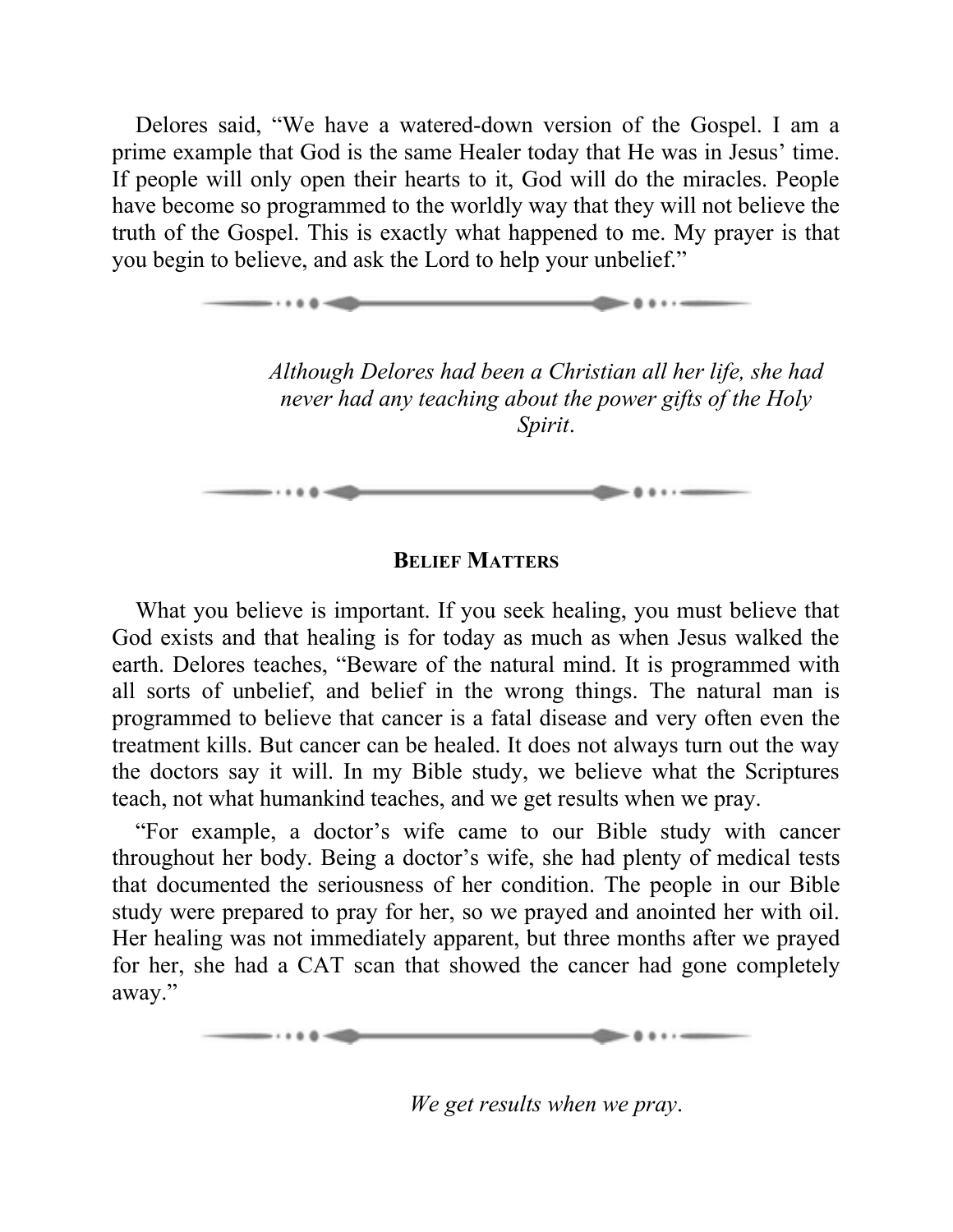

Delores does not say to disregard medical advice. She believes that medical care is important. Delores teaches that what we should get rid of is our unbelief.

"The mind of Messiah Jesus says our body is the temple of the Holy Spirit (see 1 Cor. 6:19). He needs to dwell in it. When He does, cancer gets pushed out. Our purpose should be to walk in the presence of the Holy Spirit, and to care for our bodies as the temple of the Holy Spirit.

"We get so programmed with the world's way of thinking that we cannot easily believe in healing. What does work is to get so saturated with Jesus and so far away from the world you know that you know you are healed.

"God uses doctors, and He uses surgery. We must be open to medical help, but we should go to God first."

## **YOU CAN BE A HEALER**

"Jesus is the same yesterday, today, and tomorrow. When He walked the earth, He healed the sick, cast out demons, and raised the dead. This was His ministry. He passed it on to His disciples, telling them to go make disciples of all nations and to pass this ministry on (see Matt. 28:19). He came to bring us abundant life. We miss this abundance because we are not expecting it. We have lived in the natural realm so long that we have forgotten that we also live in the spiritual realm. God can use anyone who is willing to be used to pass on these gifts of healing. If you are filled with the Holy Spirit, you lay hands on the sick and you expect that the Holy Spirit will heal them.

"Healing gifts belong to the Holy Spirit, not the person. So if someone is sick, you should not wait for a healer to come on the scene, but you should lay hands on the sick yourself and expect—expect—that they will be healed."

*CHANNEL 10* 

*God can use anyone who is willing to be used to pass on these gifts of healing*.

**Common Or Or A - A - Annual**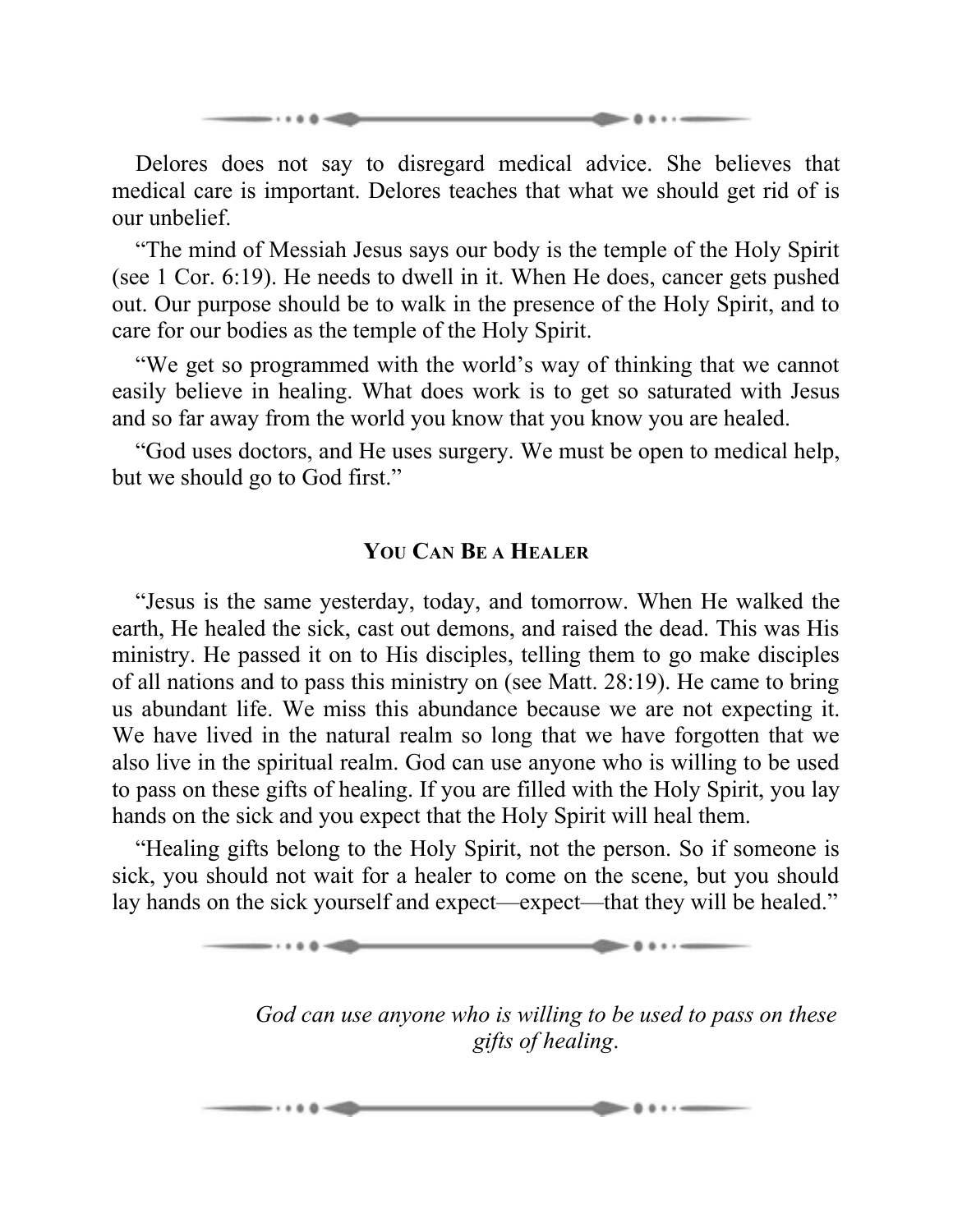To illustrate this, Delores described an experience she had while ministering at a Presbyterian church in Shreveport, Louisiana. Although the audience was filled with people seeking healing, Delores found her attention particularly drawn to a Catholic Sister sitting in the audience. She felt impressed to invite the Sister onto the stage to minister with her, and the Sister agreed. Delores asked her to pray for a woman with a large, disfiguring growth on her face. The Sister looked startled, and said, "I've never done this before, but I will try."

"No," Delores told her. "You will not try, you will do! Then God does the rest." The Sister laid her hand on the woman's cheek and prayed. When she took her hand away, the disfiguring growth was gone. The first time this Catholic Sister prayed for someone, a great miracle was done through her!



"Always know it is the Holy Spirit doing the work. We are just the messengers. This is the beginning of a great day in the church, where the Lord is pouring out His Spirit on all flesh. More and more churches will be carrying out the full ministry of Jesus, and healing ministries like mine will no longer be needed. The healing ministry will have returned to the Church where it belongs.

"Right now I know that God is changing hearts, preparing those hearts to believe in healing and be willing to be used. This is the cry of my heart, to see changed lives. This is the work of the Church, to set people free.

"I prayed for a man in one of my services who couldn't walk. To make a long story short, I took away his cane and he started walking, then running around the sanctuary. This man is now a minister in India, serving God."

Often we have to make an effort to step out in some way. God will honor it.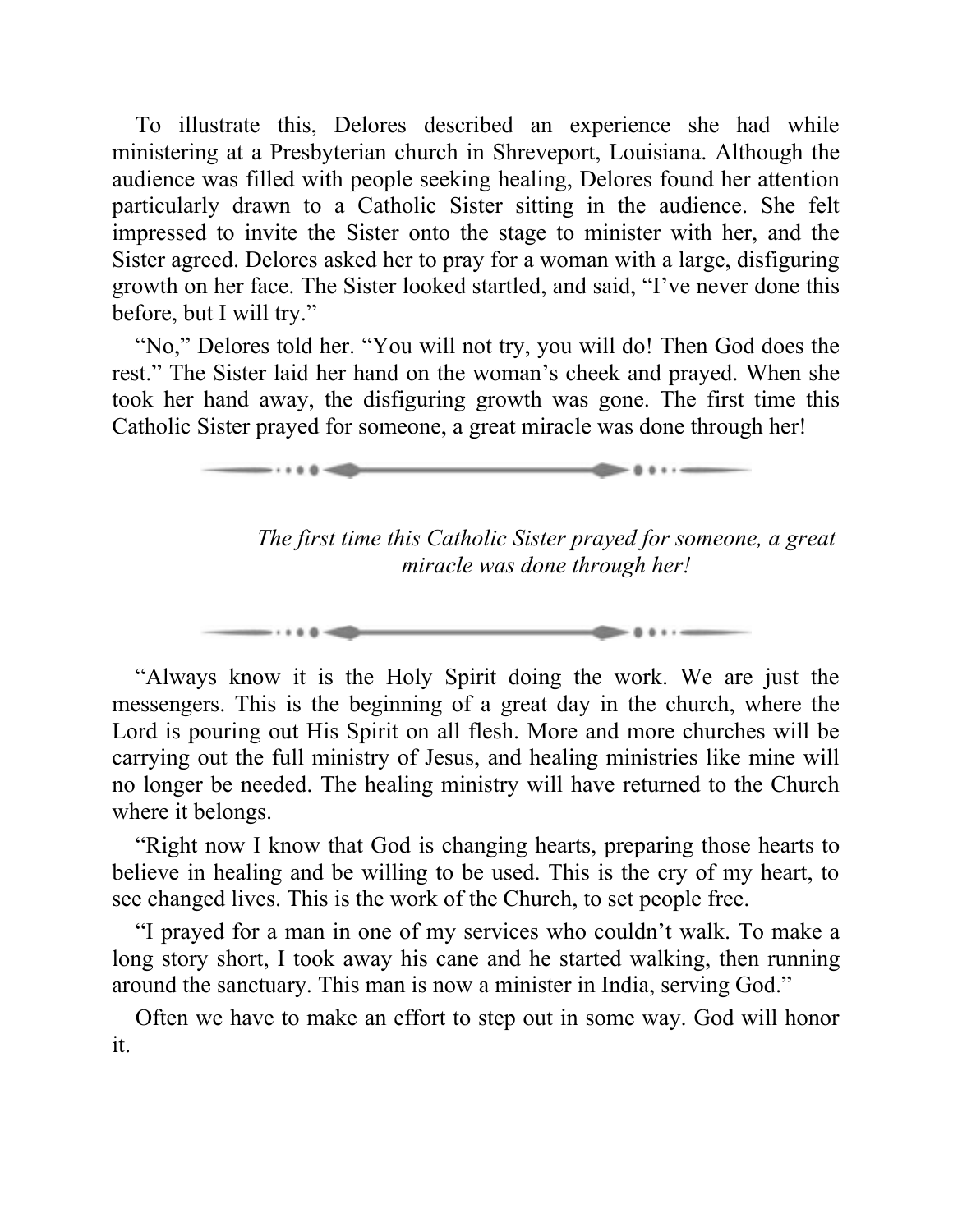#### **SPIRITUAL WEAPONS**

One thing that comes through Delores's teaching is that the spirit is the primary battleground on which we must fight. Our security is trusting in the Word of God. She says that we must literally put on a new mind, seeing our bodies as the temple of the Holy Spirit. Welcoming His presence pushes disease out of us. With our hearts firmly anchored in the truth of God's Word, we can better see how to fight off diseases that may attack us. This understanding helped Delores fight off a return of her deadly symptoms.

Although Delores had been healed at the Kathryn Kuhlman service, in the back of her mind was a fear that her disease would return, bringing back misery and suffering. About a year after her healing, Delores was home doing housework when she was struck with a sharp pain in her back. The pain struck in the same place where she had had a spinal fusion years ago. Her first thought was that her healing was lost and that she would go back to her terminally ill state; she had heard stories of people who had lost their healing. As she prayed for guidance, she realized that this was an attack—the devil was trying to steal her healing. When she realized the nature of the attack, she began singing and praising the Lord, rebuking the symptoms in the name of Jesus. The pain went completely away, and did not return.

Another powerful principle that she teaches is to believe that once you have asked, that you have received, even if it is not immediately manifested. Delores teaches that healing is a process that sometimes comes about gradually. We must be patient as it comes into manifestation. In her book, *Surprised by healing*, Delores says, "When we know what God has available for us, then we can come to Him and ask for it. But we don't keep on asking. We start appropriating it. We say, 'Lord, although I still have pain in my body, I believe that You are healing me because Your Word says so. I believe I am healed according to your Word.' Then our physical body begins to change and the mind, body, and spirit come into accord with God's Word. We must be in accord with His Word to be healed, for it is basically through His Word that we hear from Him.

"Most healing is not instant, but is a process that unfolds over time. Just keep saying, 'Thank you. Thank you, Lord. I am being healed.' Know that healing power is at work within you. God says all things are possible to those who believe. Believe it, and it will be."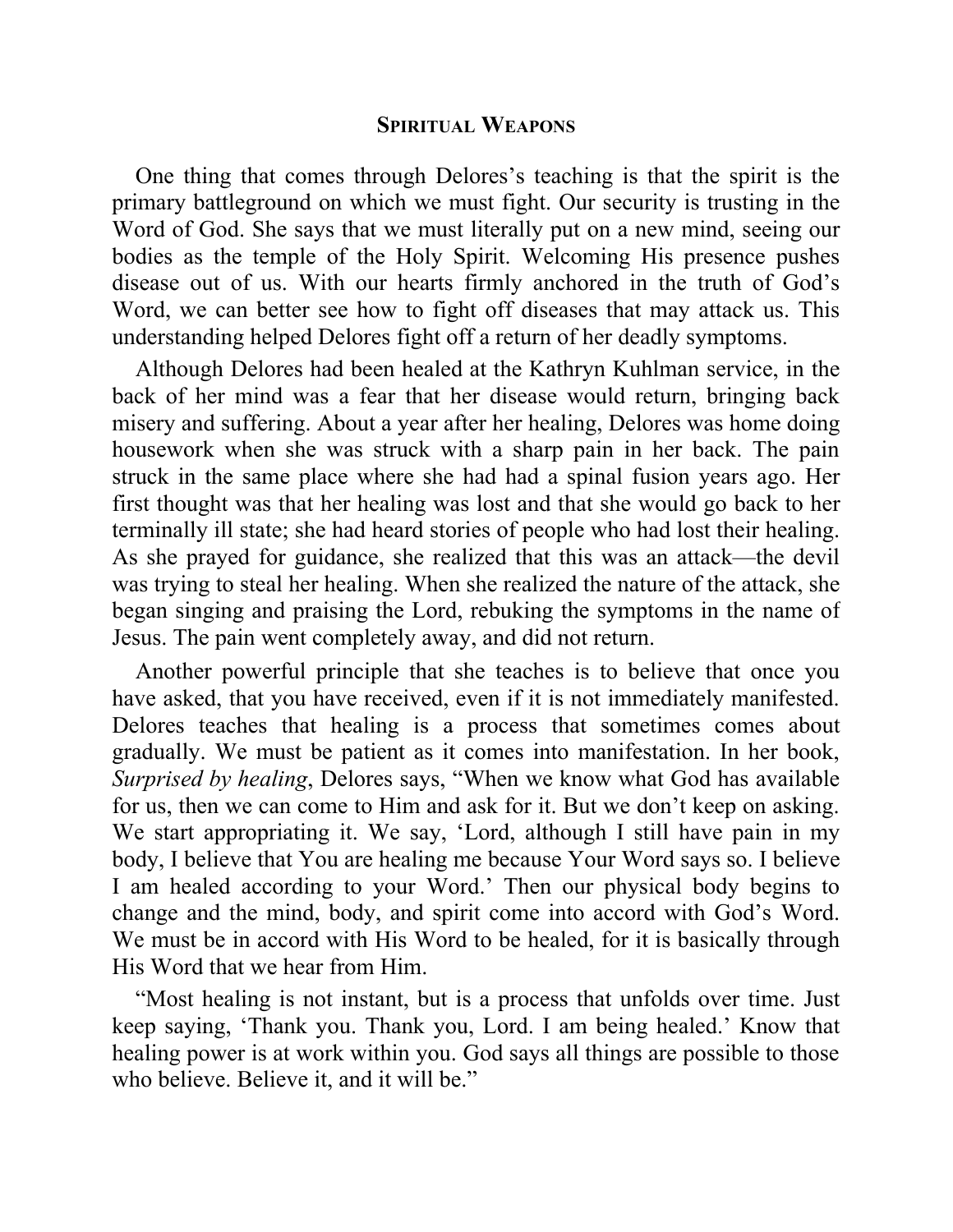#### **THE CENTRALITY OF THE HOLY SPIRIT**

"The Holy Spirit is my life. Jesus sent Him to be with us always, to lead us, guide us, and use us. Without Him, we are trying to live our lives by ourselves, without hope. We keep Him in the guest room of our heart. We must bring Him out of the guest room into the living room. We are not to do anything with Him, but we are to let Him do with us as He decides. Anything can happen. But we have to surrender totally to the Lordship of Jesus.

"In practical terms, it means I can't live without Him. In the beginning the Lord would say to me, 'Remember, you can't lift a finger without Me.' Today, I say, 'Jesus, You are my whole life. You lead me and guide me and direct me. Take me where You want me to go. Use me.' This does not mean He takes you out of your life. You are still in the same place, but He is foremost in your mind and your thinking and your awareness. I am still primarily a housewife. I am a wife and a mother. I will never go into a downtown office building to minister. So it is very important for you to catch the vision to minister, to have the gifts in operation wherever you are, whatever you are doing in your daily life."<sup>[1](#page-81-0)</sup>



#### <span id="page-81-1"></span>**ENDNOTE**

<span id="page-81-0"></span>[1.](#page-81-1) Wherever she goes, Delores walks in signs and healing miracles. More details about her healing, her miracle experiences, and her teaching are revealed in her book*, Surprised by healing* (Shippensburg, PA: Destiny Image, 2009).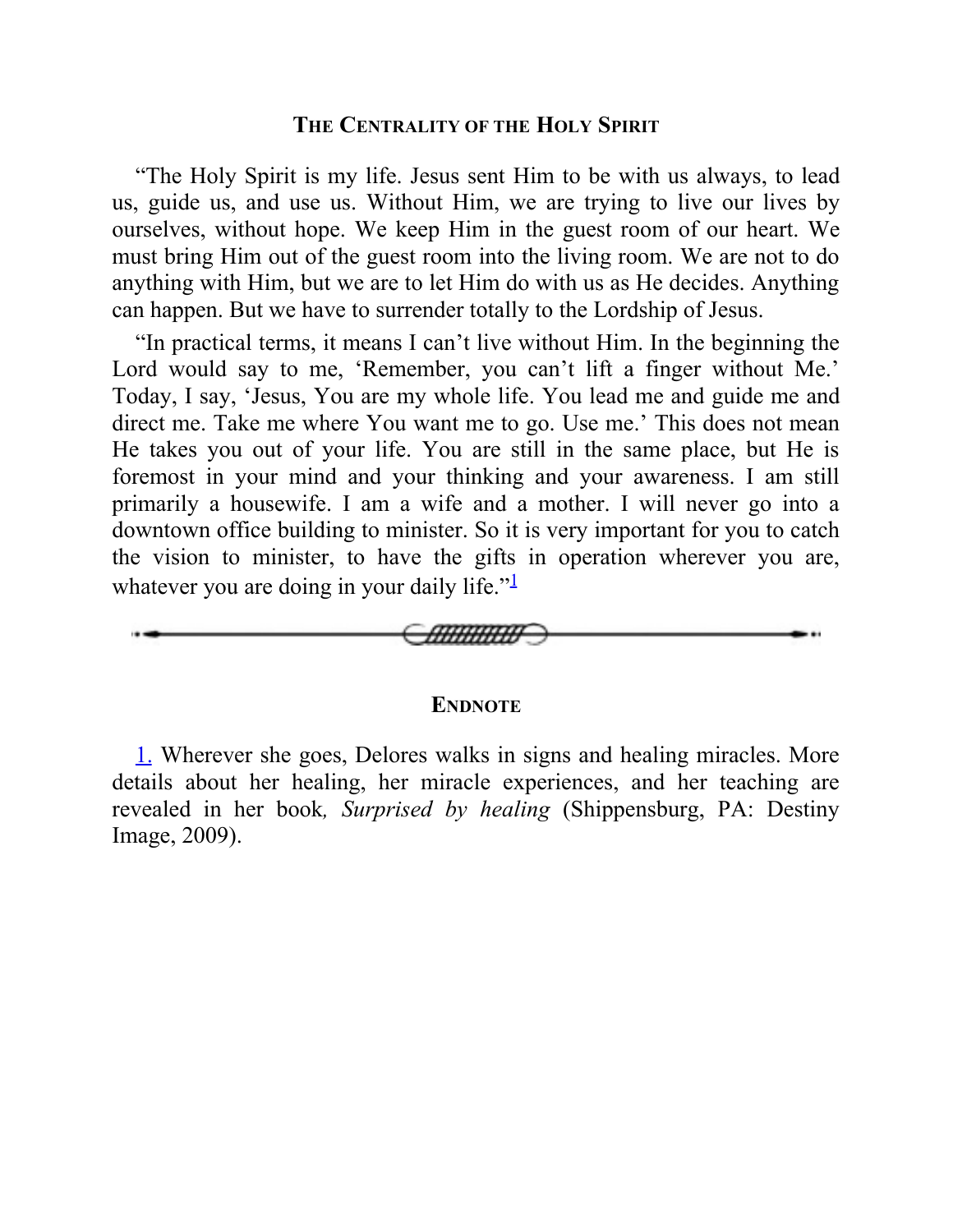**CHAPTER EIGHT**

# **GOD ALWAYS HAS A PLAN**

**DALE AND PEARL RAATZ BEAT A MEDICALLY HOPELESS SITUATION THROUGH SKILLFULLY APPLYING THE WORD OF GOD, BUT DALE HAD TO HEAR GOD'S PLAN BEFORE IT ALL WORKED OUT. HE CALLS GOD HIS "COMMANDER IN CHIEF." HERE IS THEIR STORY.**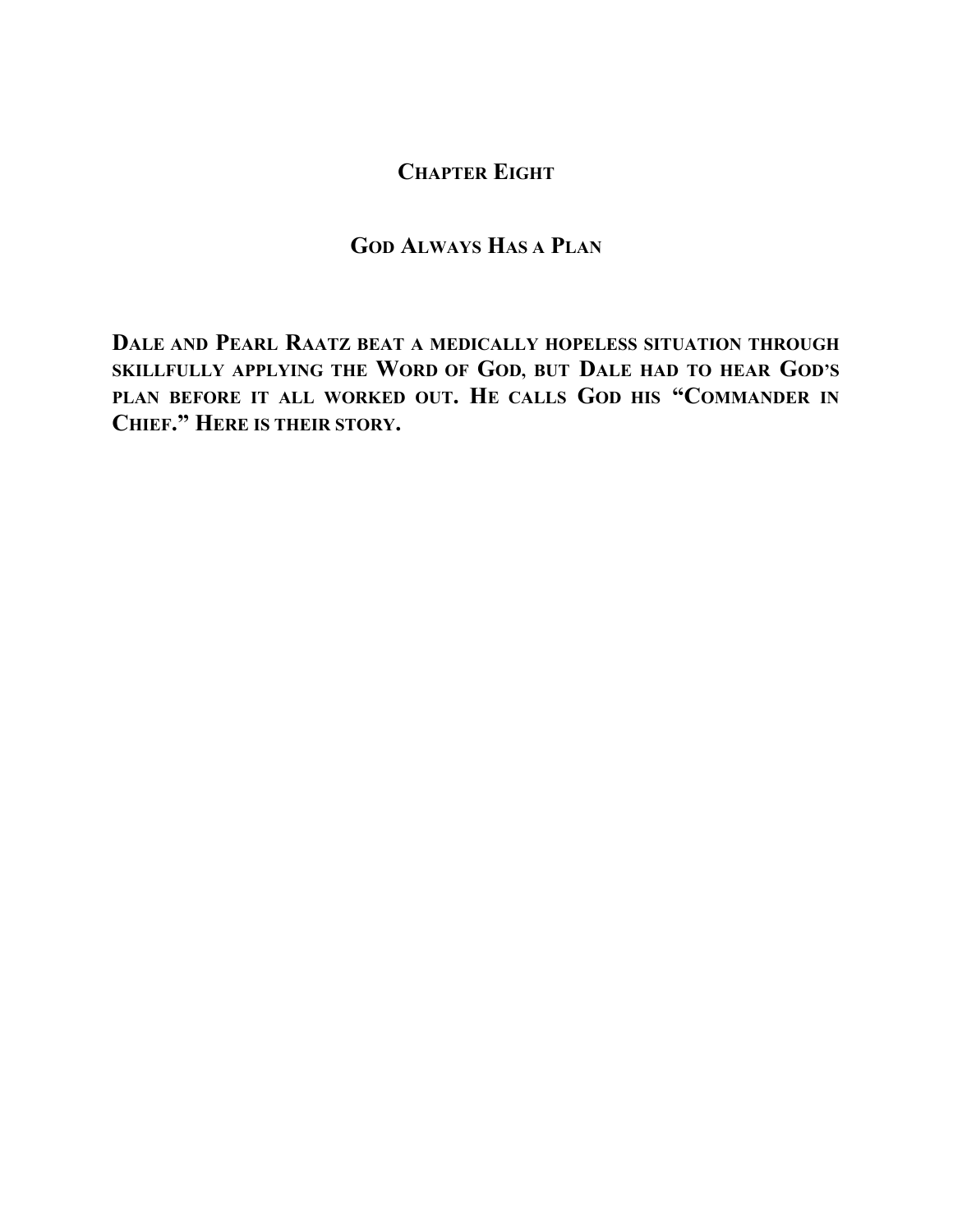## **PEARL FELL INTO A DEEP COMA**

,,,,,,,,,,,,

 $\mathbf{O}_n$  a cold February evening in 1997, Dale and Pearl Raatz went to a church music program in Iron Mountain, Michigan. As they were taking off their coats in the warm church auditorium, Pearl fell over, crying, "My head! My head feels like it's exploding!" After crying out, she experienced convulsions, and then fell into a deep coma.

Dale describes what happened next: "While we waited for an ambulance, the other pastors and I laid hands on Pearl and prayed. My natural mind was numb from the shock of what was happening, but from deep within, I heard the words of Psalm 118:17, 'You shall live and not die, and declare the works of the Lord.'"

## **A RIVER OF LIVING WATER FLOWED OUT OF MY HEART**

"I began to speak these words over my unconscious wife. I said them repeatedly, and by the time the ambulance came, I had an inner sense that I would see them come true. Pearl would live and not die, by the authority of the Word of God. This inner conviction became like a rock of truth that sustained me through many battles of faith until Pearl was completely healed.

"A friend went to the hospital with me, and while the doctors worked over Pearl, we waited in a nearby room. I was in the worst storm of my life, and I did the only thing that I knew to do. I lifted my hands and began worshiping God, thanking Him for His Word.

"As I worshiped, comfort came to me. My sense of shock and numbness gave way, and the rich deposit of God's Word came flowing out of my heart like a river of living water."

## **I SPOKE GOD'S PROMISES, INSERTING PEARL'S NAME**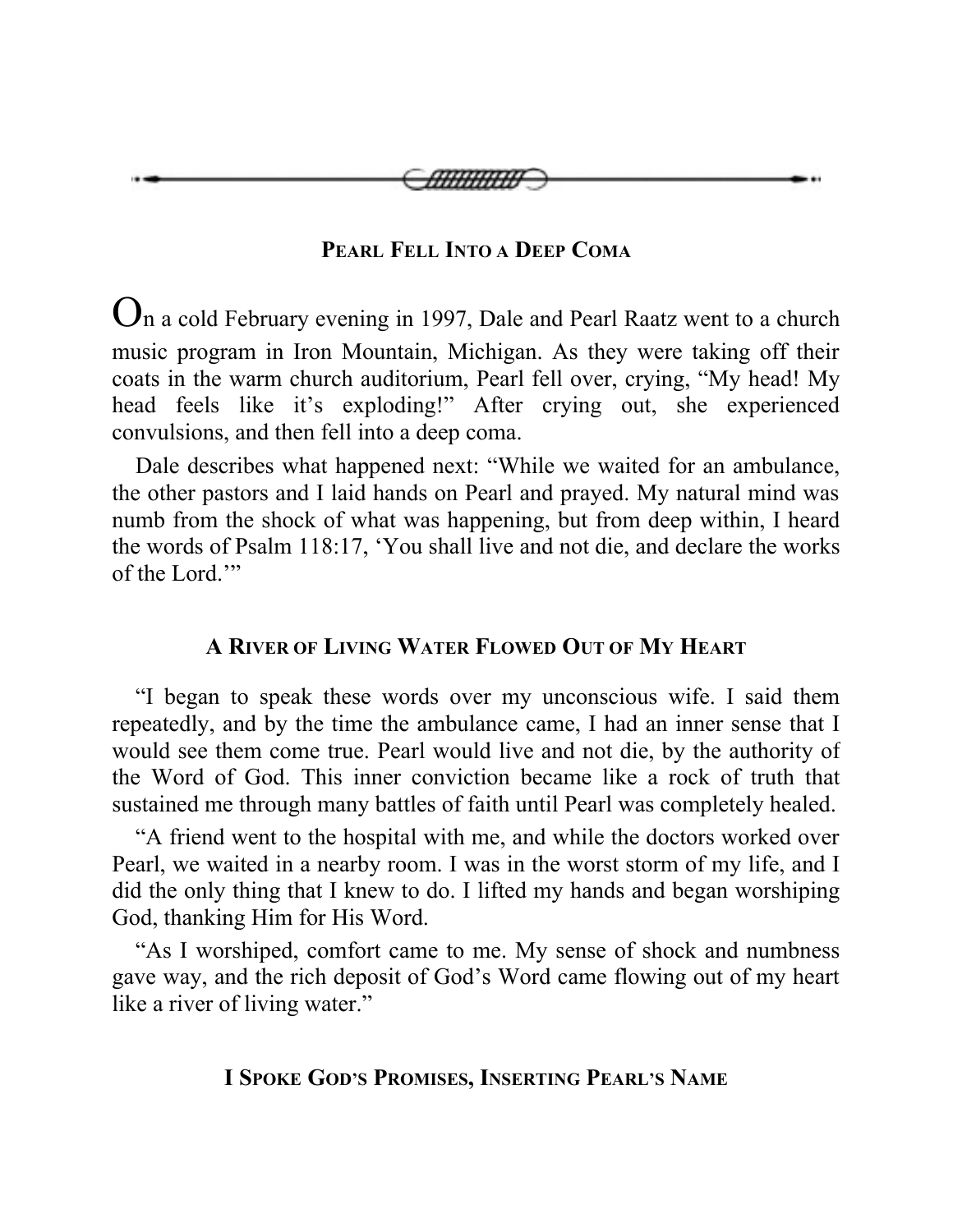"I began confessing some of the many promises for healing that the Scripture teaches, inserting Pearl's name in each one:

"'Jesus, Himself, bore our sins in His own body on the tree, that we, being dead to sins, should live unto righteousness. By His stripes Pearl was healed' (see 1 Pet. 2:24).

"'That it might be fulfilled which was spoken by Isaiah the prophet, saying: Jesus, Himself, took Pearl's infirmities and bore her sicknesses' (see Matt. 8:17).

"'I call those things that be not, as though they were' (see Rom. 4:17).

"'I have the faith of God, and I speak to this mountain of physical destruction, commanding it, Be thou removed and be thou cast into the sea (see Mark 11:23).

"'God has highly exalted Jesus and given Him a name above every name, that at the name of Jesus every knee must bow. Every disease, every infirmity, every problem has to submit itself to the name of Jesus. And every tongue will confess that Jesus Christ is Lord to the glory of God' (see Phil.  $2:9-11$ ."

## **YOUR WIFE WILL NEVER REGAIN CONSCIOUSNESS**

"All through that night of waiting, I confessed these and other Scriptures. When I grew tired, my friend took over the job of speaking God's Word over Pearl's situation. When the doctors came out, they said, 'Your wife has had a massive stroke, and most likely will be dead within hours. If she does live, she will never regain consciousness, and will be totally paralyzed from the neck down.'

"'No! She will not die!' The words rang in my heart. 'By the Word of God, she will live and make a full recovery.' I told that to myself over and over. I have learned that fear brings the devil into situations, and that even a little bit of fear is a faith killer. It is faith that gets God's attention and brings His power into our needs. I resolved to stay in a faith position and to not be moved by fear."

**Company of the Company of the United States** 

 $+ + + - - -$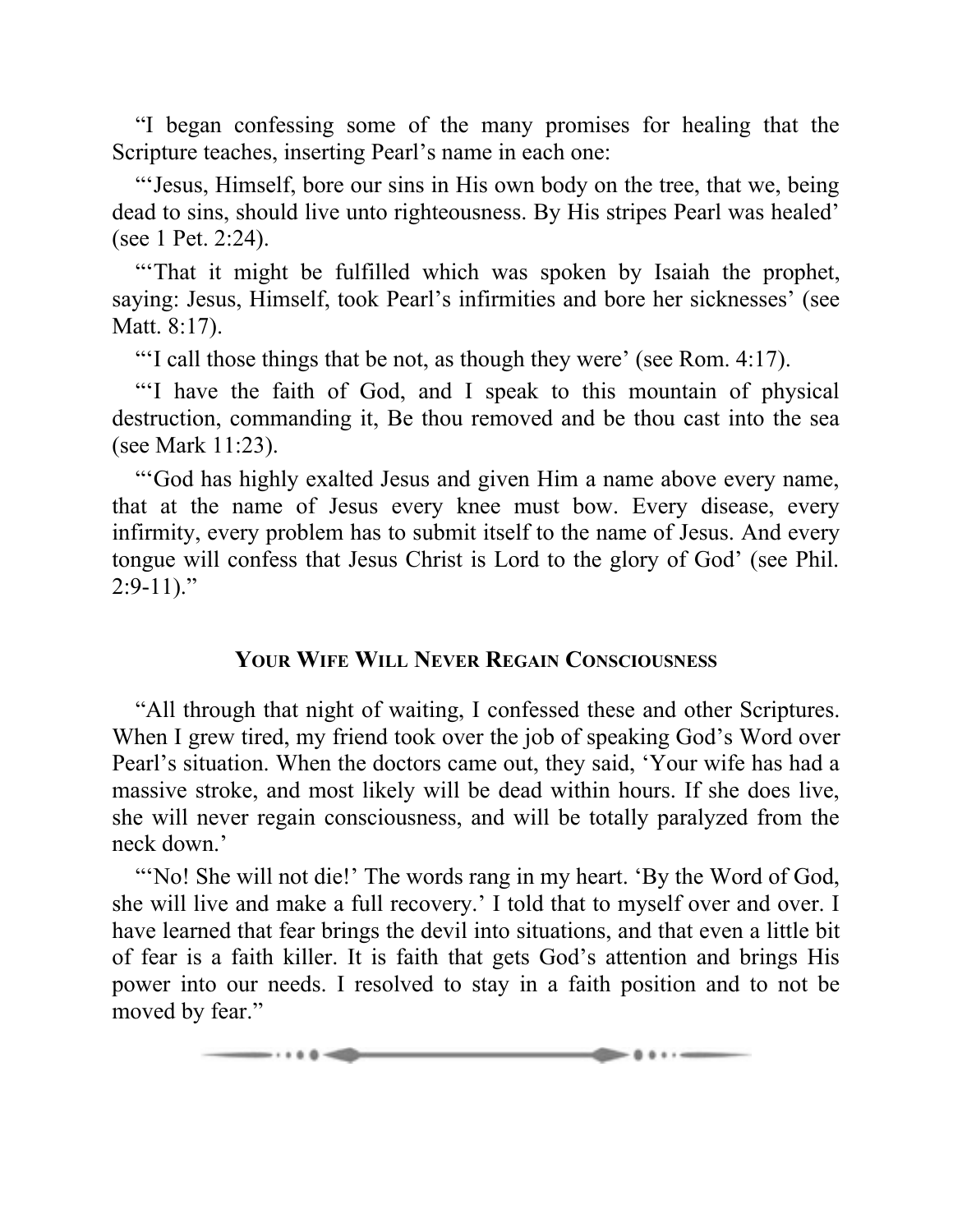*No! She will not die!*

The next day, the doctors moved Pearl to a larger hospital in Green Bay with more facilities for stroke patients. However, the new doctors gave Dale the same hopeless medical evaluation. One of them told him, "Our tests show that Pearl has suffered a catastrophic stoke, and large parts of her brain are totally destroyed. She will probably never come out of her coma, and even if she does, she will never recognize or remember you. I am sorry to have to tell you this, but there is no hope."

## **ABRAHAM HOPED AGAINST HOPE-HE IS THE FATHER OF FAITH**

Dale said, "Maybe from a human perspective there is no hope, but where there is God, there is hope! He is the God of Abraham 'who against hope believed in hope, that he might become the father of many nations.' (Rom. 4:18 KJV). So, just as Abraham considered not his own body, now dead, I resolved to not consider Pearl's nearly lifeless body, but to meditate instead on the promises of God, and to continually speak them over my wife.

*I knew her spirit could hear and gain strength, even though she remained in a coma*.

"Because the situation seemed so discouraging, the doctors delayed doing surgery that would relieve pressure on Pearl's brain. I felt that they were expecting her to die no matter what they did, so it was a minor triumph when they finally agreed to operate. I had strongly wished they would operate sooner, but the Bible says that faith works by love (see Gal. 5:6). For this reason, I knew that I could not get into strife with any of the medical people. Even when I was at odds with the medical people, I always tried to deal with them in love and kindness, and this brought about many small miracles.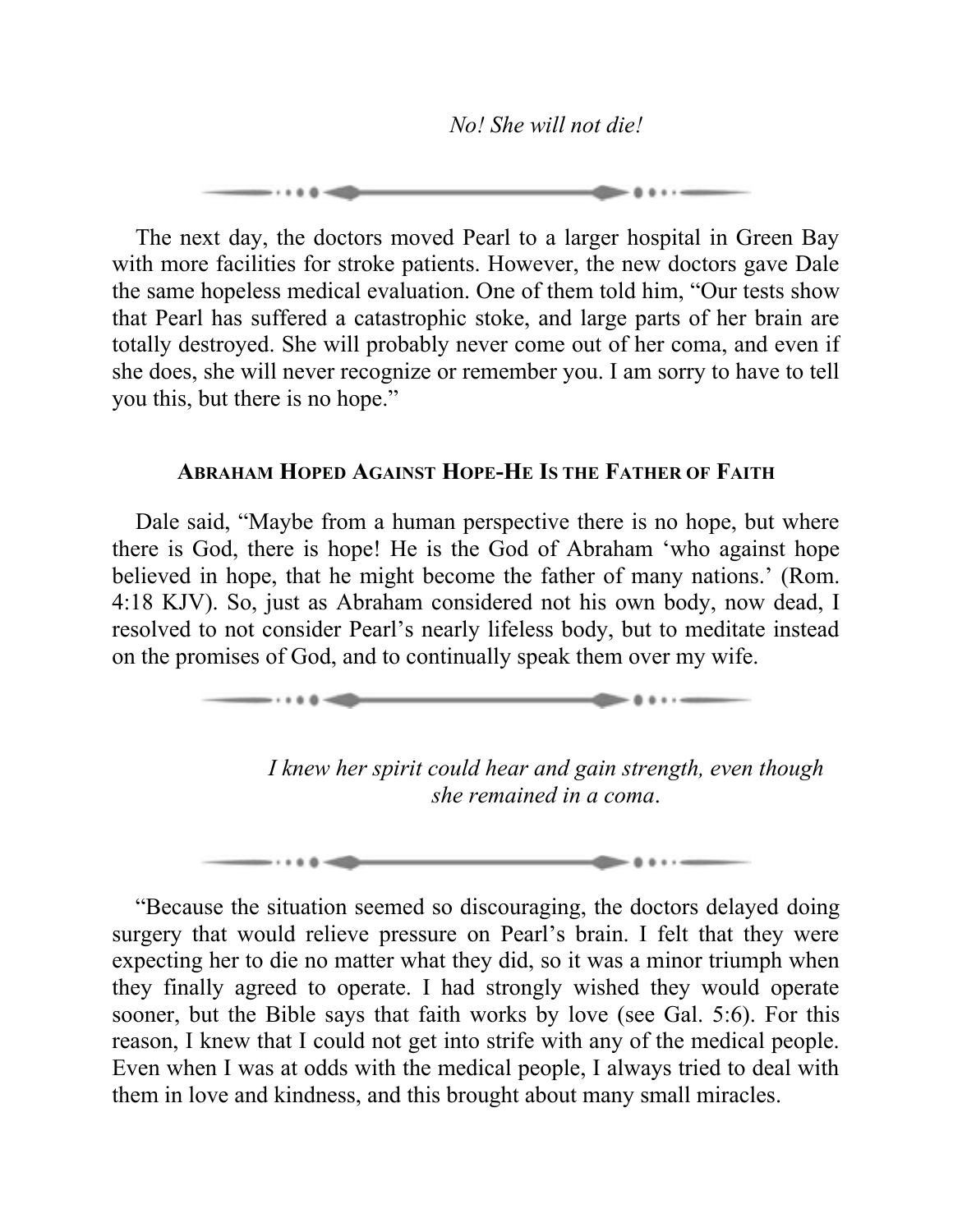"For example, I felt that it was important that Pearl be bathed constantly in anointed music and the Scriptures; so I wanted to bring in a tape recorder to play them 24 hours a day. The nurses told me that this was absolutely against the rules. But because my loving approach had brought me so much favor with the medical staff, they eventually bent those rules and allowed me to bring in a tape recorder. Soft worship music and reading of the Word filled Pearl's room 24 hours a day. I knew her spirit could hear and gain strength, even though she remained in a coma."

#### **I HAD TO HEAR GOD'S PLAN OF ATTACK**

Dale knew that getting Pearl back from this seemingly hopeless state was going to be a long fight. He said, "Through the past years, we had seen enough miracles come about through speaking God's Word that I really trusted it. However, I needed more. I needed to hear God's plan for this situation. He is the Commander in Chief, and I needed to know how He wanted me to fight this battle."



## **BY PRAYING AND MEDITATING ON THE WORD, I COULD HEAR HIM**

"By praying and meditating on the Word every day, I had long ago learned to discern His voice. I was continually listening for His guidance. One day, as I was reading Second Corinthians 5:17, 'Therefore, if any man be in Christ, he is a new creature,' I heard the voice of the Lord asking me what those words meant to me.

"The question really made me think, 'Lord, what are You trying to tell me?' I began to realize that this passage was not limited to the spiritual side of things, but that Pearl was also a new creature physically in Christ. Therefore, she could have a new brain!"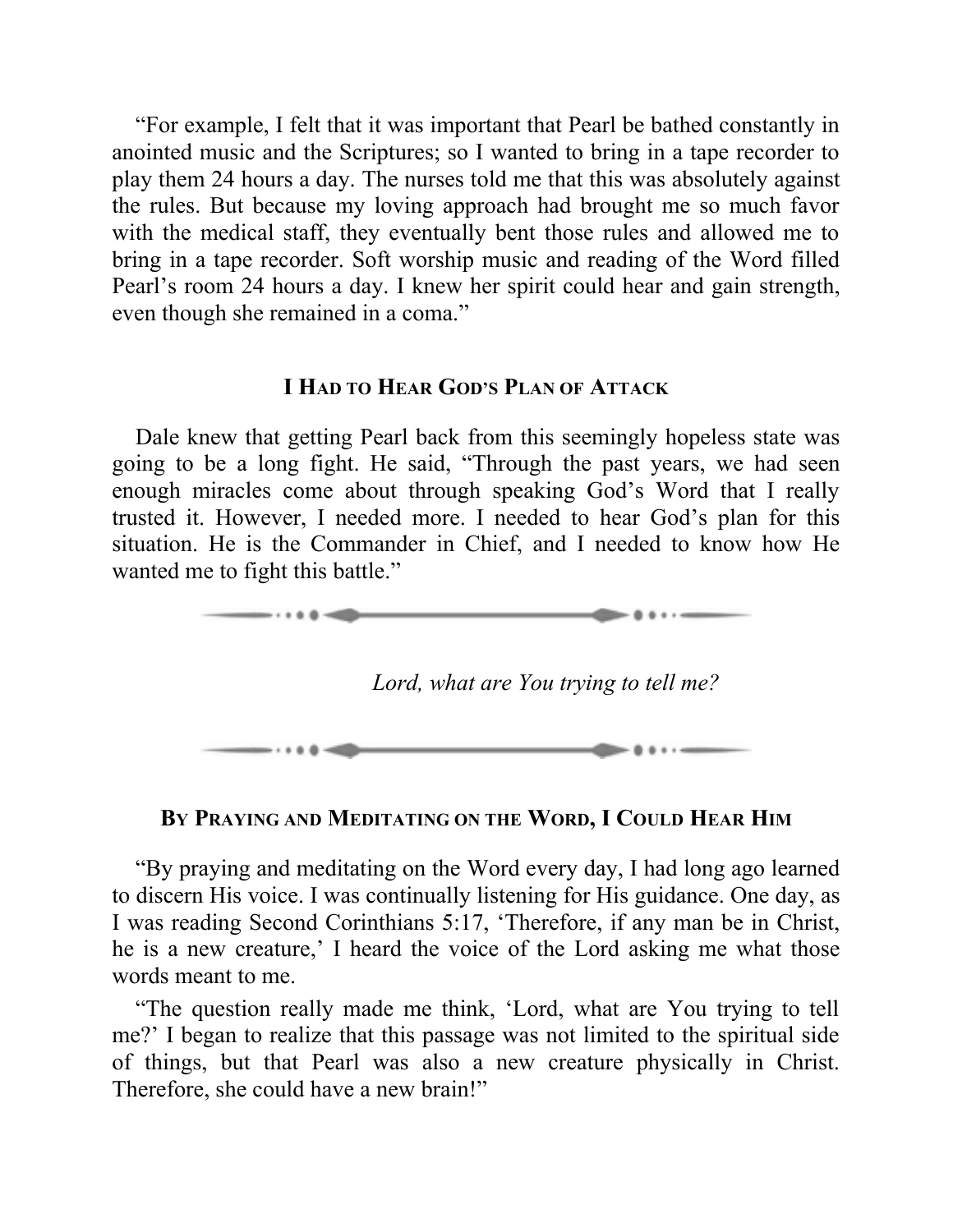Dale began to call this new brain into being. He persistently spoke to Pearl, as she lay in her coma, saying, "You are a new creature in Christ and you have a new brain." The Lord also showed Dale that the name of Jesus was higher than any other name, and that every knee must bow to that name (see Phil. 2:9). He began to speak directly to the name "stroke" and demand that it bow to the name of Jesus. He describes the remarkable story of this battle in his book, *The God of Now*.

> $-8.6.1 - 4.0$ *Dale Prayed for Others Who Were Healed*

Dale stayed in the hospital with Pearl, night and day for several weeks, continuously fighting on her behalf. During this time, he prayed for some other "hopeless" cases in the hospital and saw healing miracles that saved lives and brought the reality of God for those patients and their families.

## **PEARL HAS OPENED HER EYES!**

He was in another patient's room, praying for that person's healing on the day when Pearl finally opened her eyes, recognized her family, and began to speak. He said, "When my children came to tell me Pearl had opened her eyes, I was overjoyed, but I was not surprised. The Word of God is a seed that will always bring forth a harvest if we follow the guidelines laid out in Mark 11:22-26."

> *And Jesus answering saith unto them, have faith in God. For verily I say unto you, That whosoever shall say unto this mountain, Be thou removed, and be thou cast into the sea; and shall not doubt in his heart, but shall believe that those things which he saith shall come to pass; he shall have whatsoever he saith. Therefore, I say unto you, What things so ever ye desire, when ye pray, believe that ye receive them, and ye shall have them*.

> *And when ye stand praying, forgive, if ye have ought against any: that your Father also which is in heaven may forgive you your trespasses*.

#### **PEARL IS COMPLETELY WELL**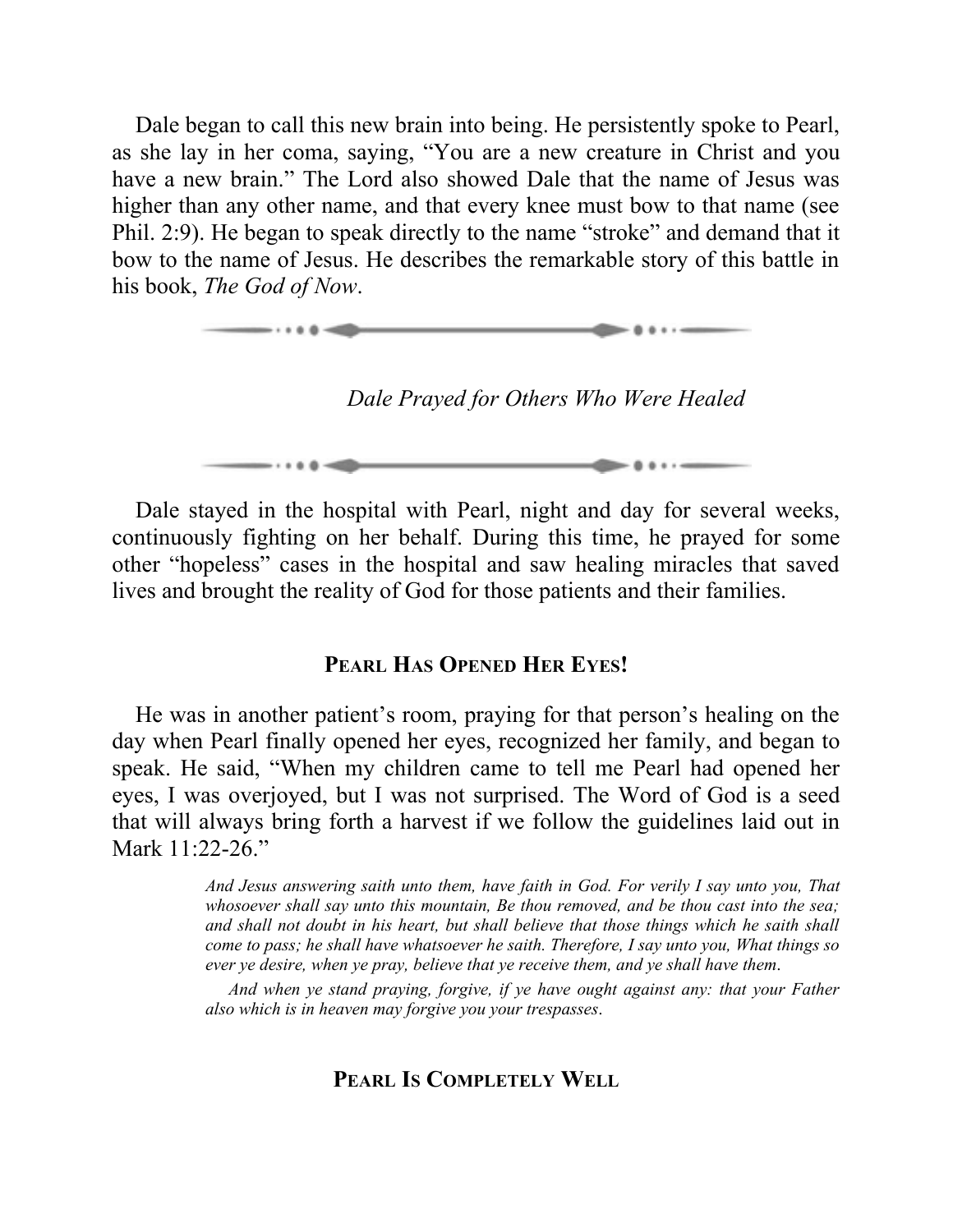The Word worked for Pearl. Pearl mended quickly, and today she is completely well. She is vibrant and alive, and ministers healing to others along with Dale.

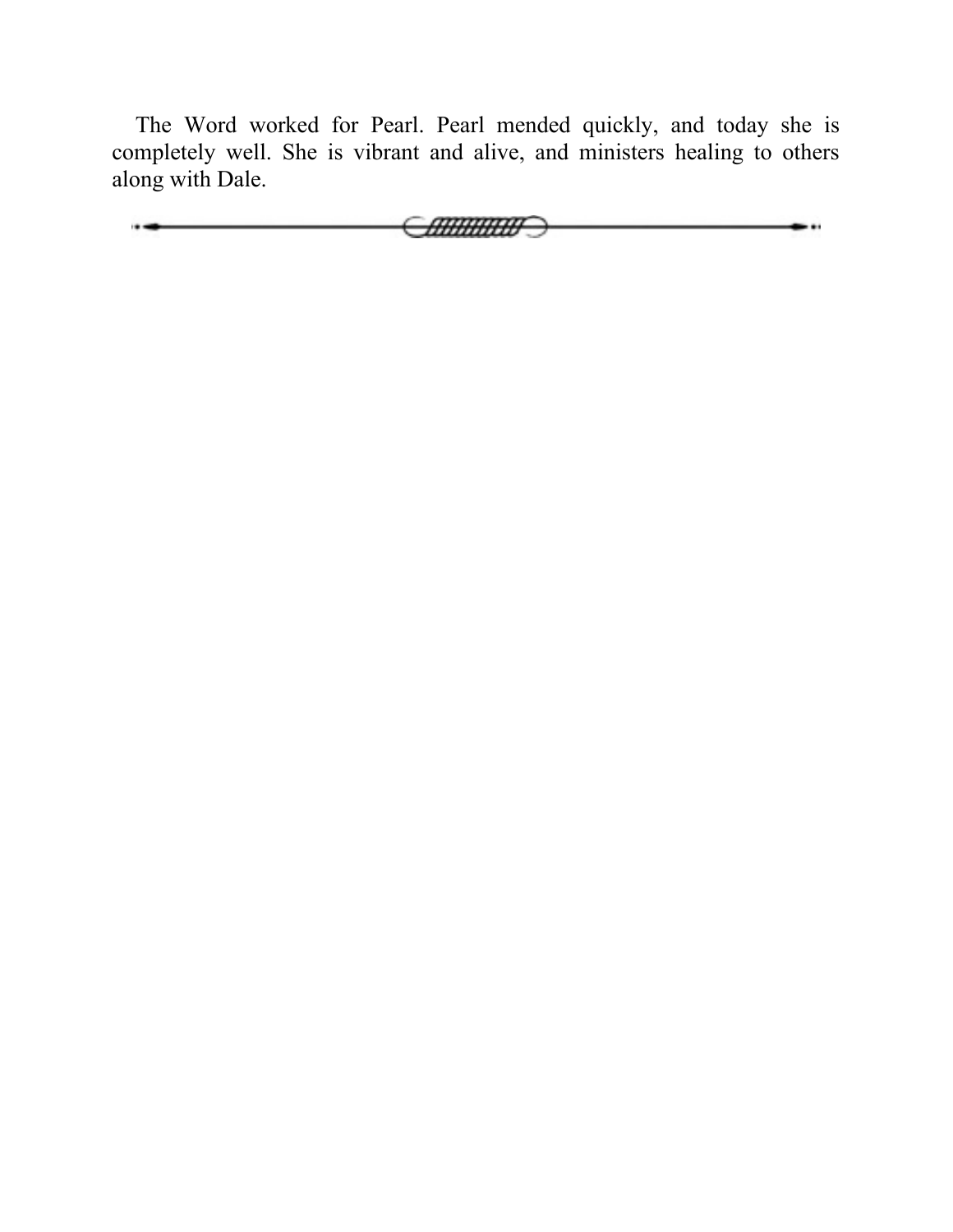# **WHAT YOU CAN DO**

Pearl is among us today because Dale knew how to apply the Word of God. Here is what he recommends people do in a crisis situation:

- 1. From the first moment, resolve to believe that God's Word is true, no matter what medical facts you face. Know that the Scriptures teach that God wants you well.
- 2. You do not have to refuse medical care. God has a plan, and it may involve doctors. For those who feel that they have to choose between trusting God's Word and accepting medical care, Dale advises, "If something is good and helpful, it is wrong to turn it away. God has given us medicine; we must use it in faith, always understanding that God is the One who heals."
- 3. Faith works through love, so make sure you stay in a loving attitude toward hospital personnel and others. Getting drawn into aggravation and irritability is as unwise as getting into fear.
- 4. Speak the promises of God continuously, and let no doubt or unbelief come out of your mouth. Tell others about your beliefs. We can't explain why God places such an emphasis on the spoken word, but He does.
- 5. Praise and worship God in the midst of the storm. This will not only bring you comfort, but it will also stir up your faith and bring God onto the scene.
- 6. Pray and meditate on God's Word, listening for His battle plan. He already knows how He wants to work. Our job is to hear that plan.

## **CLOSING THOUGHTS**

Dale said, "God raised my wife up from a brain-dead condition, and has proven to me that He will perform His Word for any of us, in any situation that we face in life. However, we must position ourselves to receive from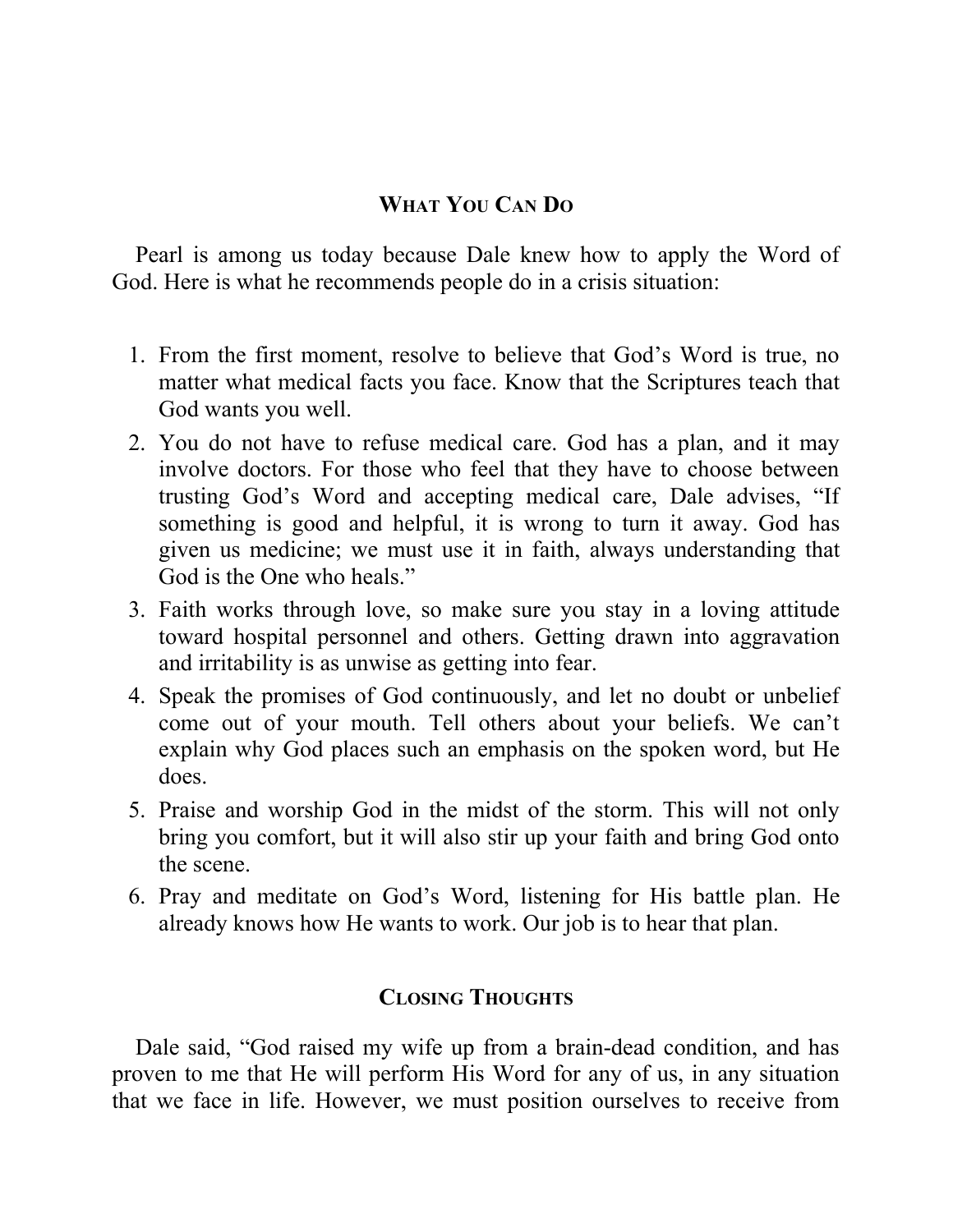Him. My heart is to let you know that this is not just for selected people. You can also learn how to bring God's power into your situation."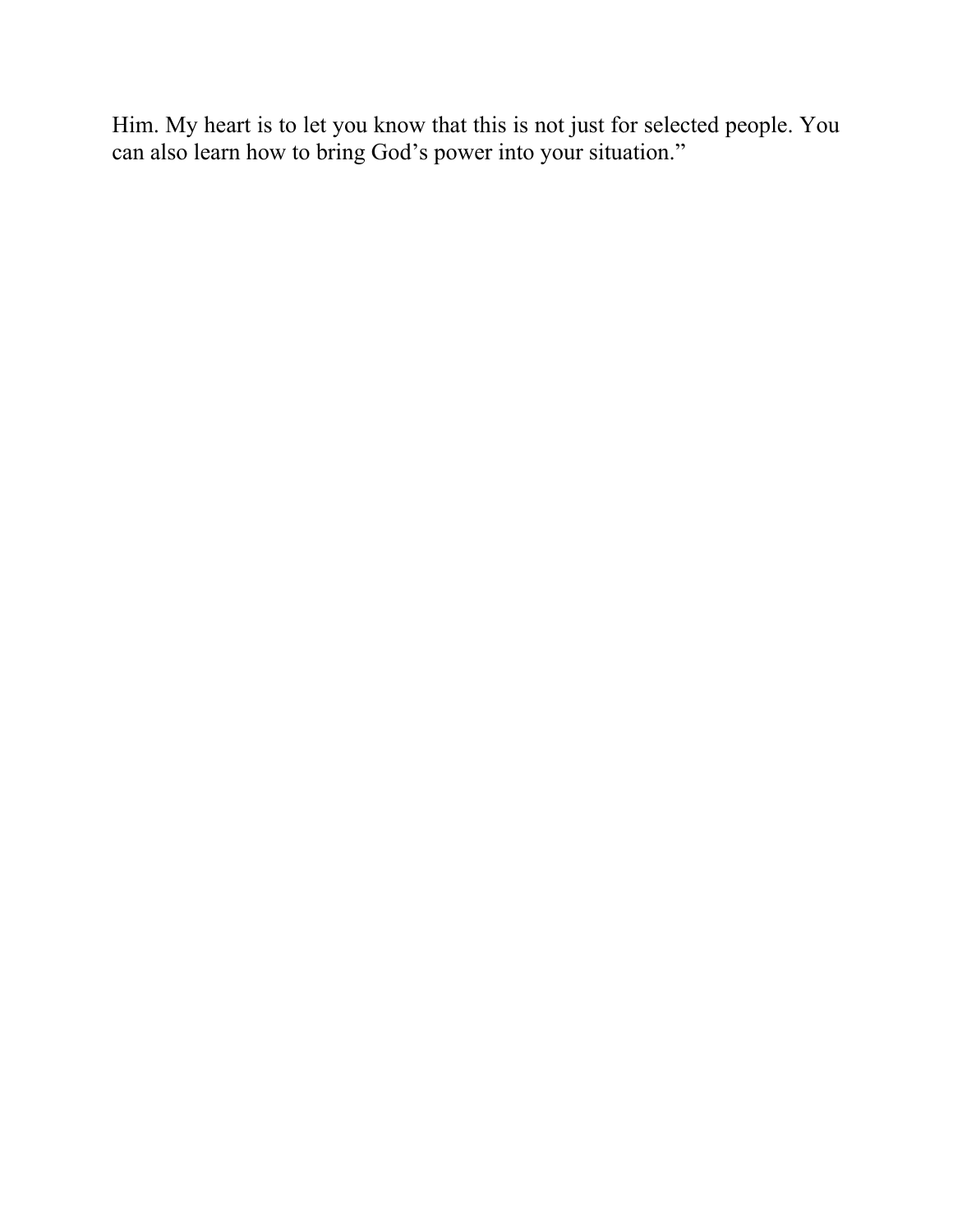## **CHAPTER NINE**

# **A DOCTOR EXPERIENCES DIVINE HEALING**

**DR. TOM RENFRO AND HIS WIFE SID WERE BLIND-SIDED WHEN HE WAS DIAGNOSED WITH TERMINAL CANCER. TODAY HE IS WELL, BACK TO PRACTICING MEDICINE, AND PRAYING FOR THE SICK, OFTEN WITH MIRACULOUS RESULTS. HE SHARES WHAT HE HAS LEARNED AND HOW HE WAS HEALED**.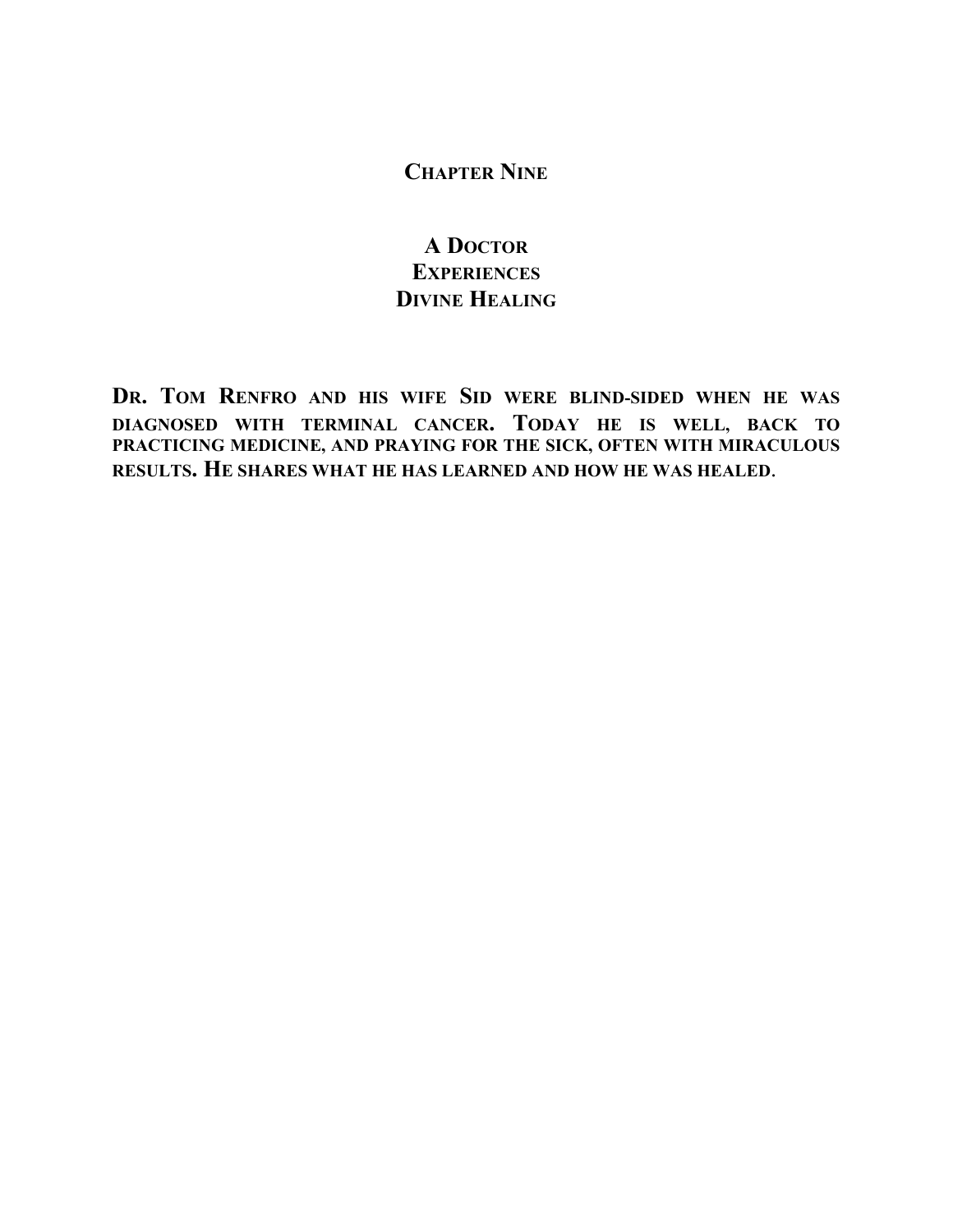DR. Tom Renfro was born in <sup>1955</sup> in the rugged, coalmining region of Virginia. After he finished his training in internal medicine, he returned to his hometown of Norton to set up a medical practice and raise his family. For a long time, things were going pretty well. His wife, Sid, had set up her own small business and his son Jason was finishing high school.

,,,,,,,,,,,,

## **MY WORST FEAR COMES TO PASS**

Tom was shaving one morning in October of 1996, when he noticed a marble-sized lump on the back of his neck. By the end of October, other glands had swollen under both of his arms. That is when he knew something was seriously wrong.

Tom said, "My worst fear was that it might be some kind of lymphoma cancer of the lymph system. I had treated a number of people with lymphoma, and I knew it to be a cruel disease. I immediately went to see my family doctor. He was worried too, and he ordered a biopsy of the lumps.

"The results were not good. I had a rare, particularly aggressive cancer of the lymph system, called mantel cell lymphoma. One of the world's leading authorities on lymphoma, Dr. Charles Hess, was on the staff at the medical school at the University of Virginia in Charlottesville. I went to see him, only to find that there was no medical hope, not even with experimental treatments."



*That is when he knew something was seriously wrong*.

**JESUS HEALED EVERYONE WHO CAME TO HIM**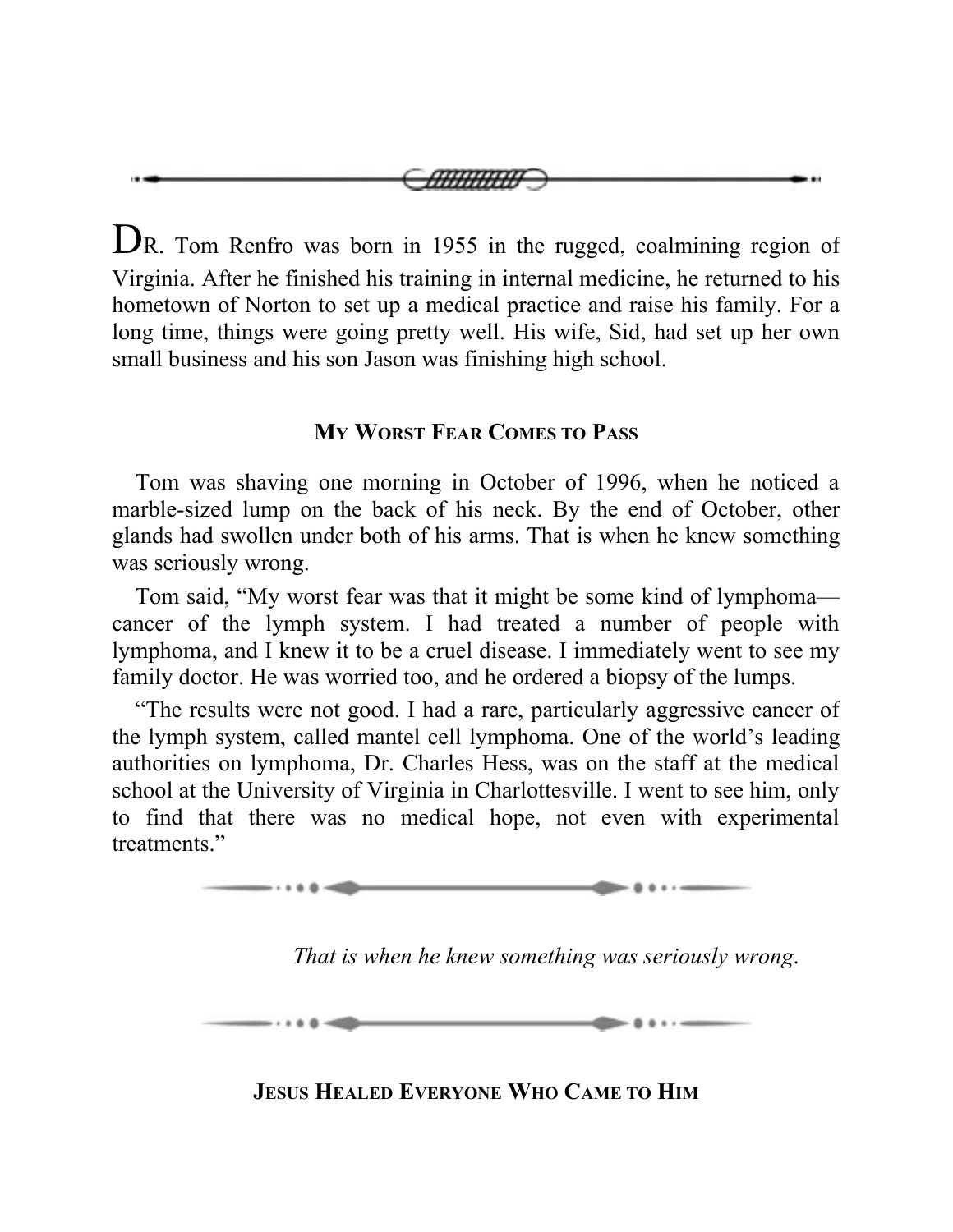Tom said, "I had been given a death sentence, but something just rose up in me. I knew that this whole thing was wrong. I believed that God was good and loving. I had prayed for my patients often, and seen Him save people. Since medicine had no answers for me, I determined that I would see what help I could find in God."

Tom began to meet with his pastors to study what the Bible actually said about healing. Tom said, "As we read the Gospels together, I saw that Jesus had healed everyone who came to Him. He healed people both in large crowds and individually.



*Since medicine had no answers for me, I determined that I would see what help I could find in God*.

"I saw that healing power flowed out of Jesus to all who were able to press close enough to touch Him. He never turned anyone away who asked Him for healing. It seemed to me so obvious that God wanted to heal people of sickness that I started to wonder how I could have not seen it before."

## **THE DEVIL WAS TRYING TO KILL ME, NOT GOD**

"The lights really went on for me when I read John, [chapter](#page-101-0) 10. There, Jesus says, 'The thief comes to steal, to kill and to destroy, but I am come that you might have life, and have it abundantly' (see John 10:10). I began to meditate on that. All day long I thought about those words: 'I am come that you might have life.'

"It wasn't God's will for me to die horribly. The devil was a thief. The devil was stealing my health and destroying the happiness of my family and friends. He was trying to kill me."

## **FACTS ARE JUST MOMENTS IN TIME-TRUTH IS ETERNAL**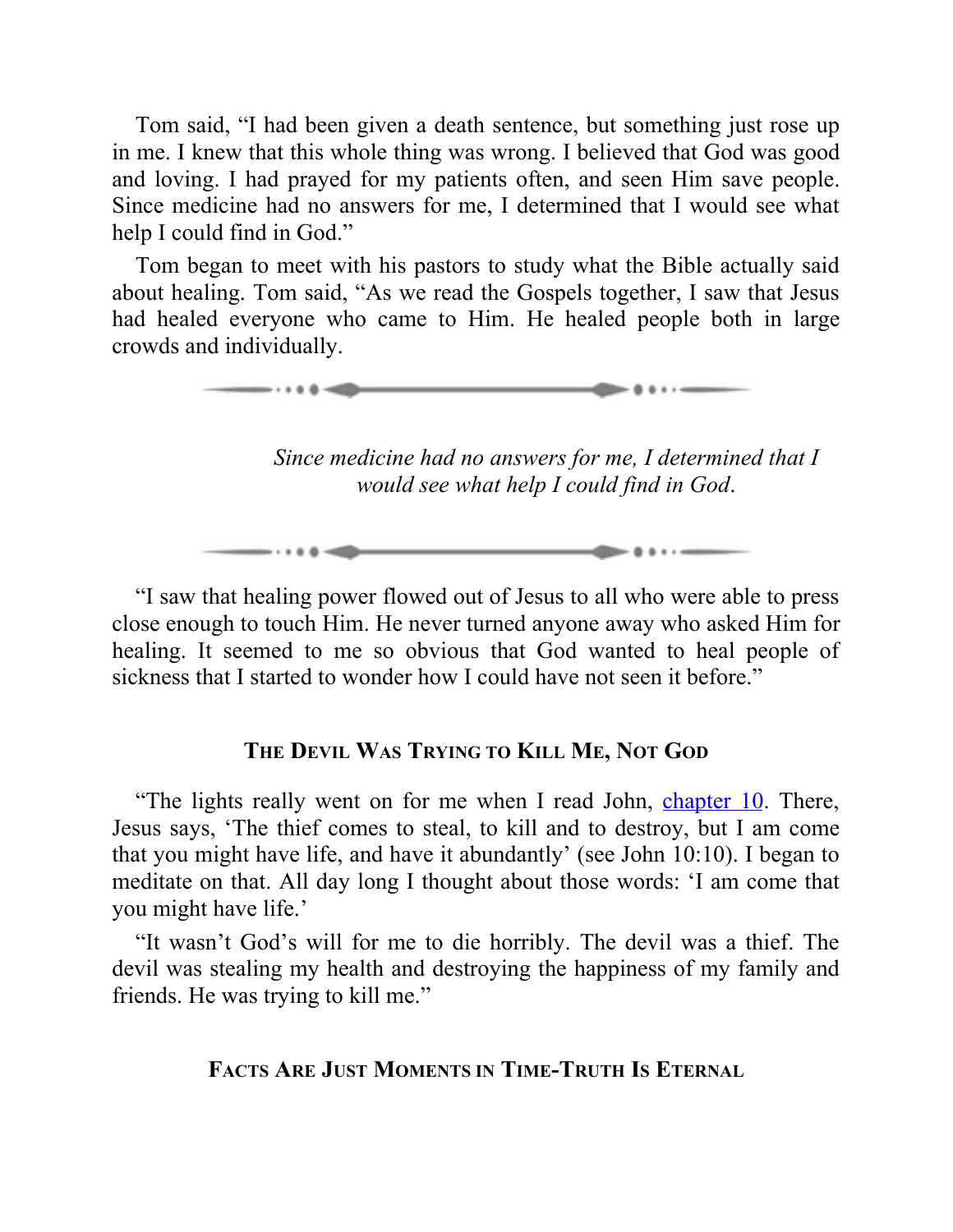"I faced a dilemma about how to think about my situation. On the one hand, I had built my entire professional life on understanding natural law and medical science. On the other hand, the Bible plainly said it was not God's will for me to die, but to have life and have it abundantly. The Bible said, 'You shall know the truth, and the truth shall make you free' (John 8:32).

"I began to realize that there is a vast difference between facts and truth. Facts are just shadows, passing moments in time that take account of the past and present but not the future. Facts may change. Truth, on the other hand, is eternal and unchanging. Facts set limits, but the truth makes you free. I began to wonder how to lay hold ofthat truth so that I could be free."



#### **MY REAL BATTLE WAS AGAINST THE SPIRITUAL FORCES OF UNBELIEF**

"I studied the great teaching in the sixth chapter of the Book of Ephesians which says, 'We do not battle against flesh and blood, but against powers and spiritual forces' (see Eph. 6:12). As I meditated on these and other Scriptures, I realized that my real battle was not against cancer, but against the spiritual forces who wanted to steal everything from me, then kill and destroy me, and wipe out my family in the process. All the powers of hell would line up to keep me from effectively believing the Word of God."

Tom said, "I knew that if the devil was fighting me, I would have to fight back. The devil was throwing pain and all kinds of symptoms at me to keep me from believing the promise of God. I fought back by meditating on God's promises, night and day, not only concentrating on specific Bible verses but also taking time to worship and praise and thank Him for all His goodness. The worship time grew to be extremely important to me. In addition, I read books about healing and listened to tapes about people who had been healed. I taught classes at my church on healing, and prayed for anyone who would let me do it.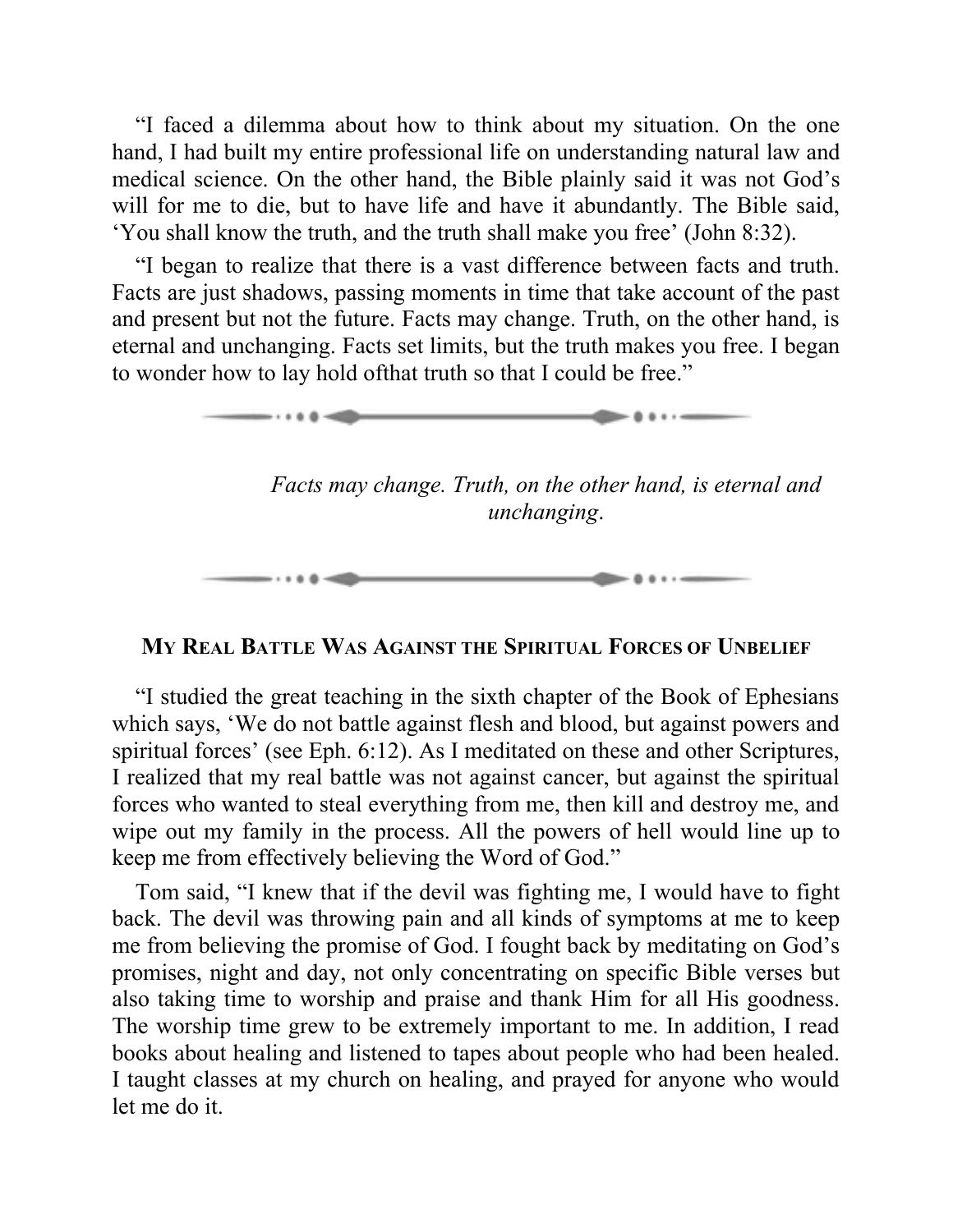*I fought back by meditating on God's promises, night and day.*.

"The Lord showed me one time that it was a little like a blacktop road with a yellow line down the middle. One side was the natural side with medical facts, my fears, and my concerns. On the other side was the Lord, where there was peace because He was taking care of things. The Lord showed me clearly that I must pick which side to walk on, and not try to walk on both. In the beginning, I often found myself weaving back and forth across the yellow line. When I would veer to the natural side, my understanding side, the medical side, I would catch myself, and pull my thinking back on the Lord's side. As time progressed, I walked more and more on the Lord's side."

## **PHYSICAL AND EMOTIONAL EXHAUSTION**

"My struggle to find healing lasted for a long time. I became terribly sick and almost died on several occasions. My wife kept me alive, and she paid a hard price in both physical and emotional exhaustion. Our church was a lifeline. Their kindness, prayers, and support enabled us both to keep going."

The power of the church to sustain Tom was so great that he would drag himself to service no matter how sick he was. He realized one of his purposes on earth was to worship the Lord, and even in a state of sickness, he was still going to release his worship unto God. Sickness wanted to suppress his worship, but praise in the midst of tribulation touches God. Sid and his family did whatever physically they had to do to get him to church to worship the Lord.

$$
\underbrace{\hspace{2.5cm}}\hspace{2.5cm}
$$

*He realized one of his purposes on earth was to worship the Lord…*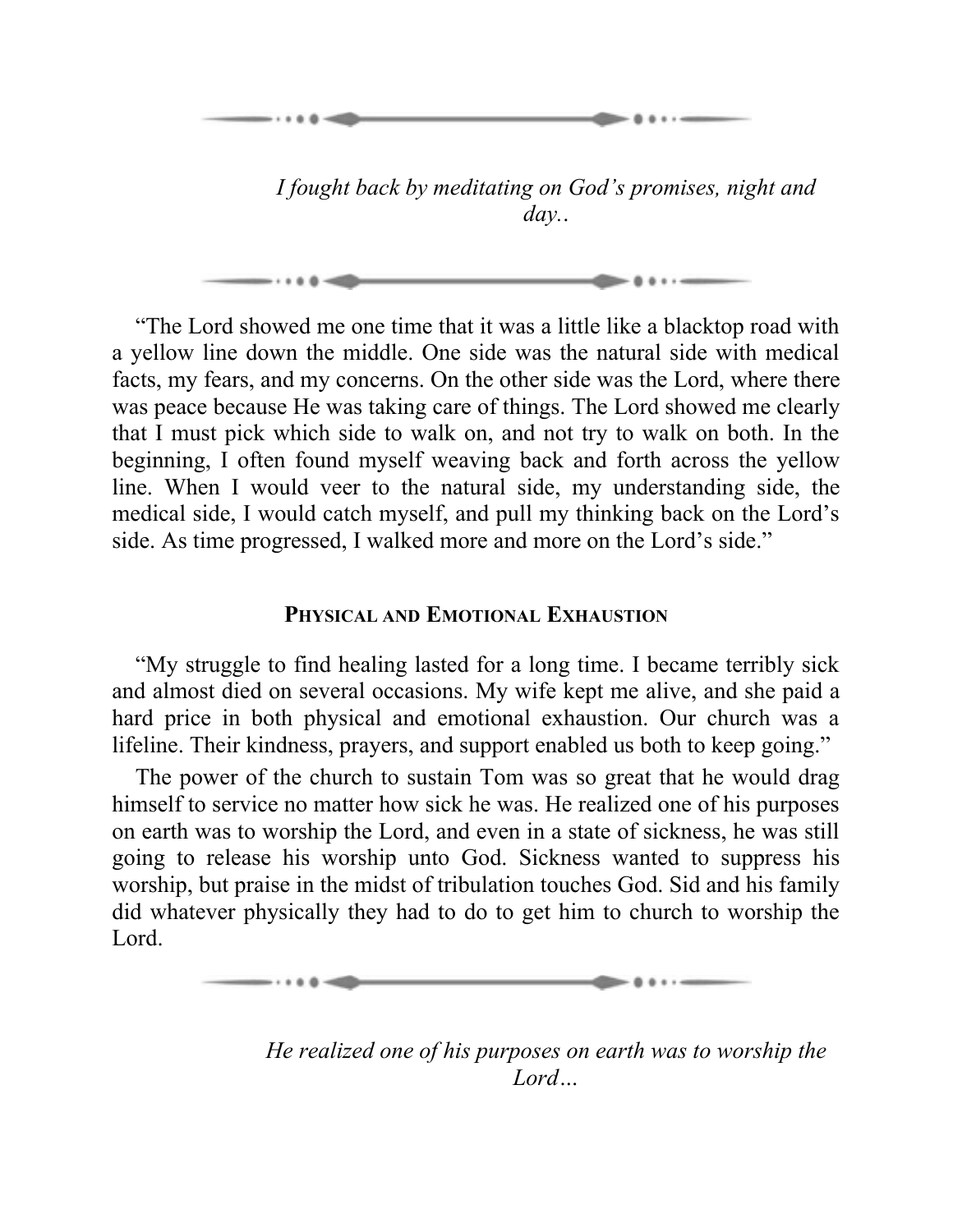

## **I RELEASED MY SPIRIT TO THE LORD**

Tom said, "I was convinced that God's Word would not fail, even though the disease was ravaging my body. During the Thanksgiving holiday of 1997, my strength was nearly gone. My lungs were tightening up, and drawing each breath was a struggle. One night I was so exhausted that I couldn't fight anymore to keep breathing. My wife was exhausted and had fallen asleep beside me.

"I wasn't going to awaken her again. I prayed, thanking God for everything He was, and for everything He had done for me. I confessed to Him that I was physically exhausted and didn't have any more strength. I was going to sleep, I told Him, and that I would wake up in Heaven or in my bed, but for Him to be with me was what mattered. I released my spirit into the hands of God that night. I expected to die, but instead of dying, I had the most wonderful, refreshing, reviving rest."

## **I KNEW THAT HEALING HAD TOUCHED ME**

"Shortly after that experience, I was meditating on the Lord and praying. I felt the healing touch of God come into my body. Nothing had physically changed, but I knew that I knew that healing had touched me. I was healed at that moment, but nothing physically seemed different."

## **I LEARNED TO DEPEND ENTIRELY ON THE LORD AND DO WHAT HE SAID**

Tom said, "My attitude changed as well. I stopped fighting for myself. I learned to depend entirely on the Lord, to listen to Him and do what He said. The Lord gave me some very specific instructions. He told me first to put my financial affairs in order and to make out a will. After that, I was supposed to present myself for chemotherapy.

"Neither one of these things made sense to me, because if I were healed, then I wouldn't need either a will or chemotherapy. However, I determined to trust the Lord and not to depend on my own understanding, and I did as I had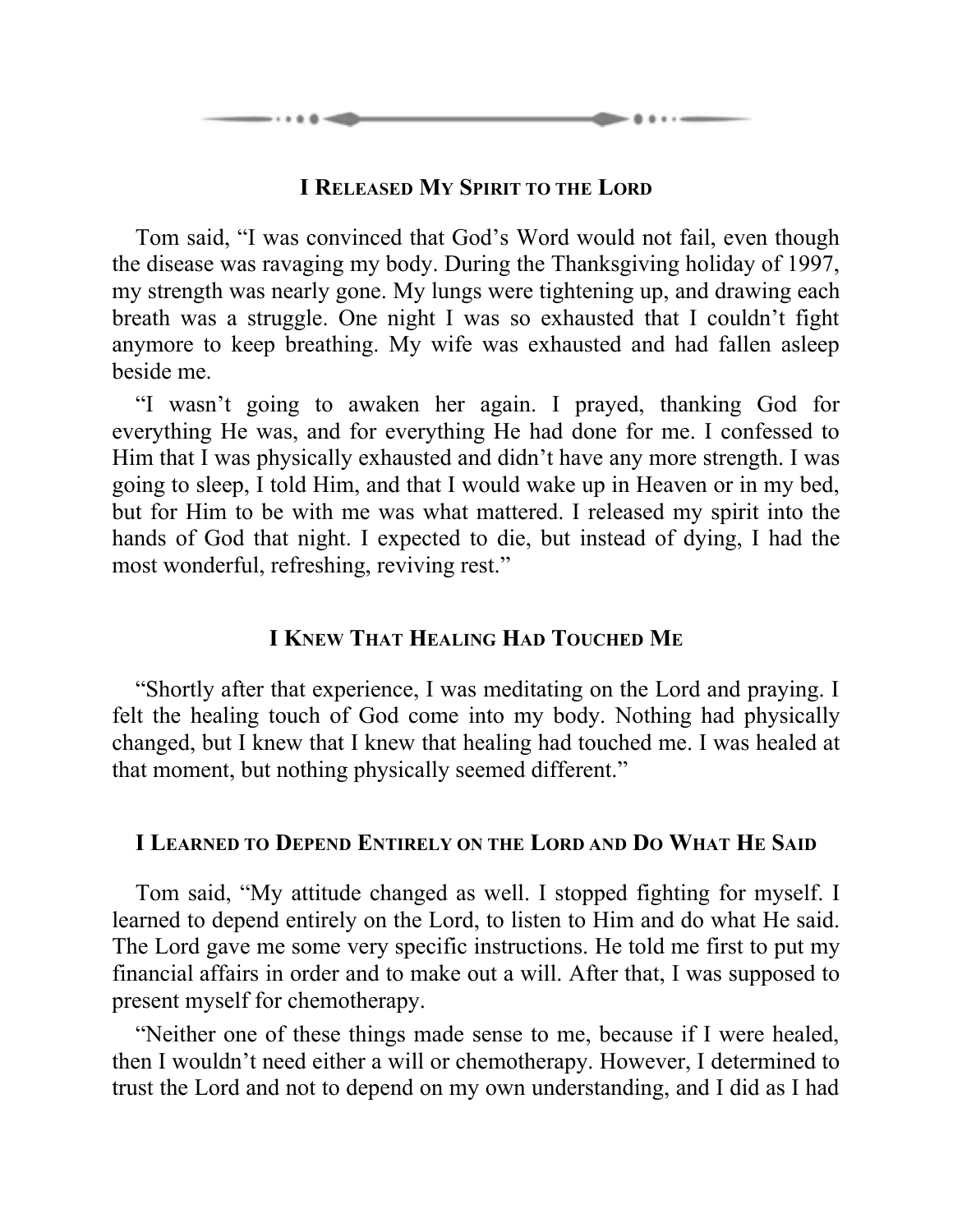been directed."

#### **LIFE EXPLODED INSIDE ME!**

On December 1, 1997, Tom was taken by ambulance to Holston Valley Medical Center, in Kingsport, Tennessee. His breathing was very labored. Everyone assumed that he was very near to death, and that treatment was pointless. The medical staff said that the chemotherapy could possibly kill him immediately due to his weakened condition. Tom said, "We believed, however, that God had sent us here and would have the right person with the right treatment for us. At our insistence, they started the drug infusion."

Tom said, "When they hooked up the IV line for the chemotherapy, something amazing happened. In the instant that the drug hit my blood stream, I felt life exploding inside me. Chemotherapy uses poisons to attack tumors and usually it makes people very sick. However, I didn't feel that. I felt the life of God flooding through my body!



"Then I noticed something equally amazing happening with the tumors. Those hard, grapefruit-like balls that had covered my body and made my life so miserable had turned soft and mushy Then they liquefied and melted away. They disappeared! It made me think of that Bible verse in the Psalms, which says, 'The hills melted like wax at the presence of the Lord' (see Ps. 97:5). That is just what happened.

"It is very unusual for chemotherapy to have such an immediate effect. Within hours those tumors were disappearing before our eyes."

#### **I BECAME CONTAGIOUS WITH GOD**

The touch Tom had from the Lord was apparent to everyone. Tom said,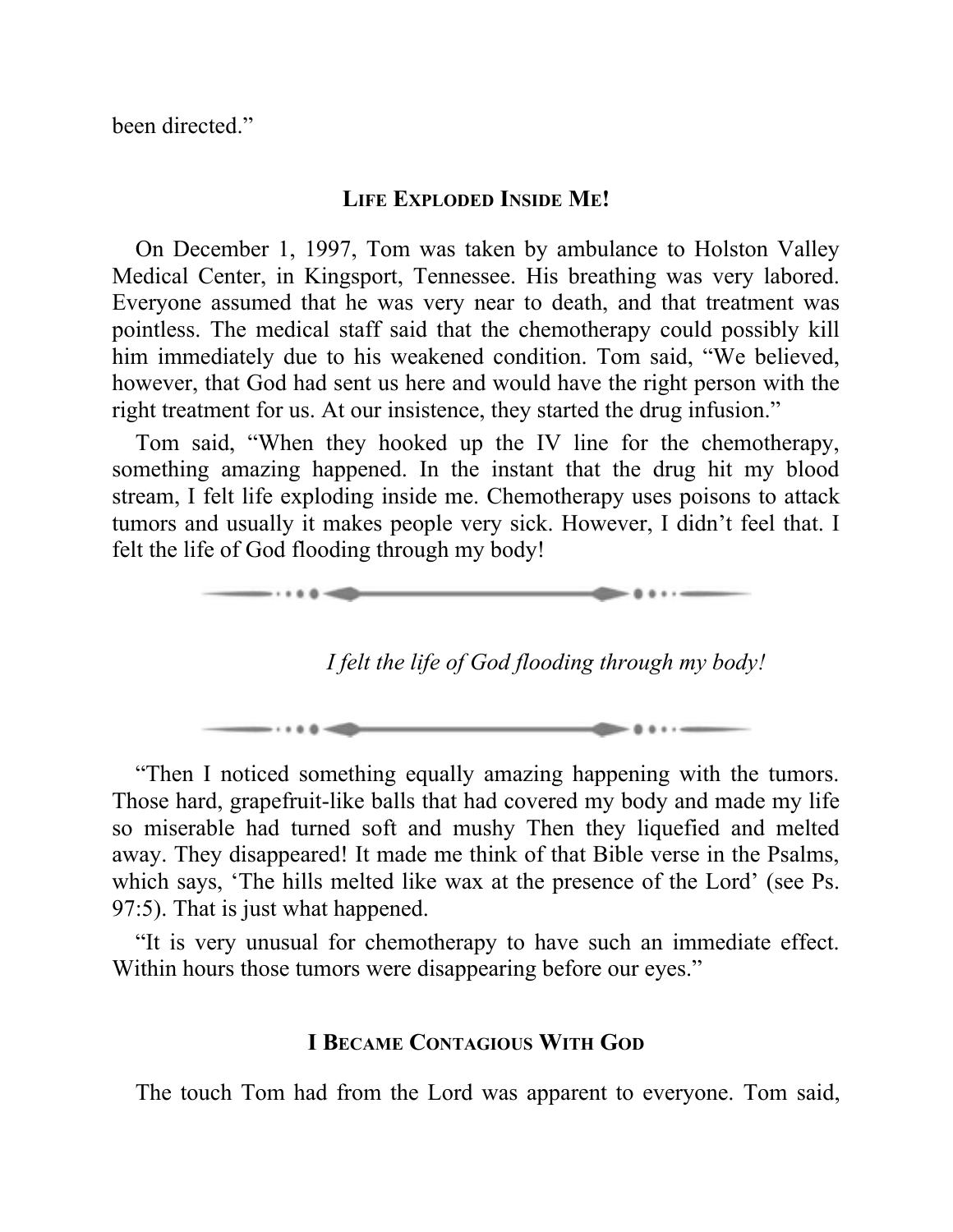"God had touched me, and He made me infectious with Life! I became infectious with God, and I couldn't stop myself from sharing this joy. Though I was too weak to walk or dress myself, I went into the lobby of the oncology ward and told everyone passing through what had happened to me. I had to tell them about the great goodness of God. I believe at that time, I had supernatural strength, life, and joy. The Scripture had not failed: You will not die, but live and declare the works of the Lord" (see Ps. 118:17).

Tom's dramatic healing was a great witness of God's mighty power to the medical staff. Tom said, "Of the three doctors taking care of me, two had expected the chemotherapy to kill me. The third was more optimistic, and he thought it would take three rounds of chemo to cause even a 50 percent shrinkage of the tumors. Even when chemotherapy works, it works slowly. None of them expected what happened. It really messed them up."

#### **MANY YEARS LATER**

It has been many years since Tom was healed. Sid has an active ministry of outreach to caregivers, and Tom is back at work practicing medicine. He has a new understanding of what patients go through and also of what the Lord can do.

He and his wife have a full schedule traveling to teach the truth of the Lord's present-day willingness to heal.

**Communication Communication** 

*I can never predict what God is going to do in any given situation, but I have prayed for people given up to die, who were on life support, and have seen them come of life support and walk out of the hospital*.

Wherever they go, Tom and Sid pray for the sick. Tom said, "I can never predict what God is going to do in any given situation, but I have prayed for people given up to die, who were on life support, and have seen them come off life support and walk out of the hospital. I have prayed for people on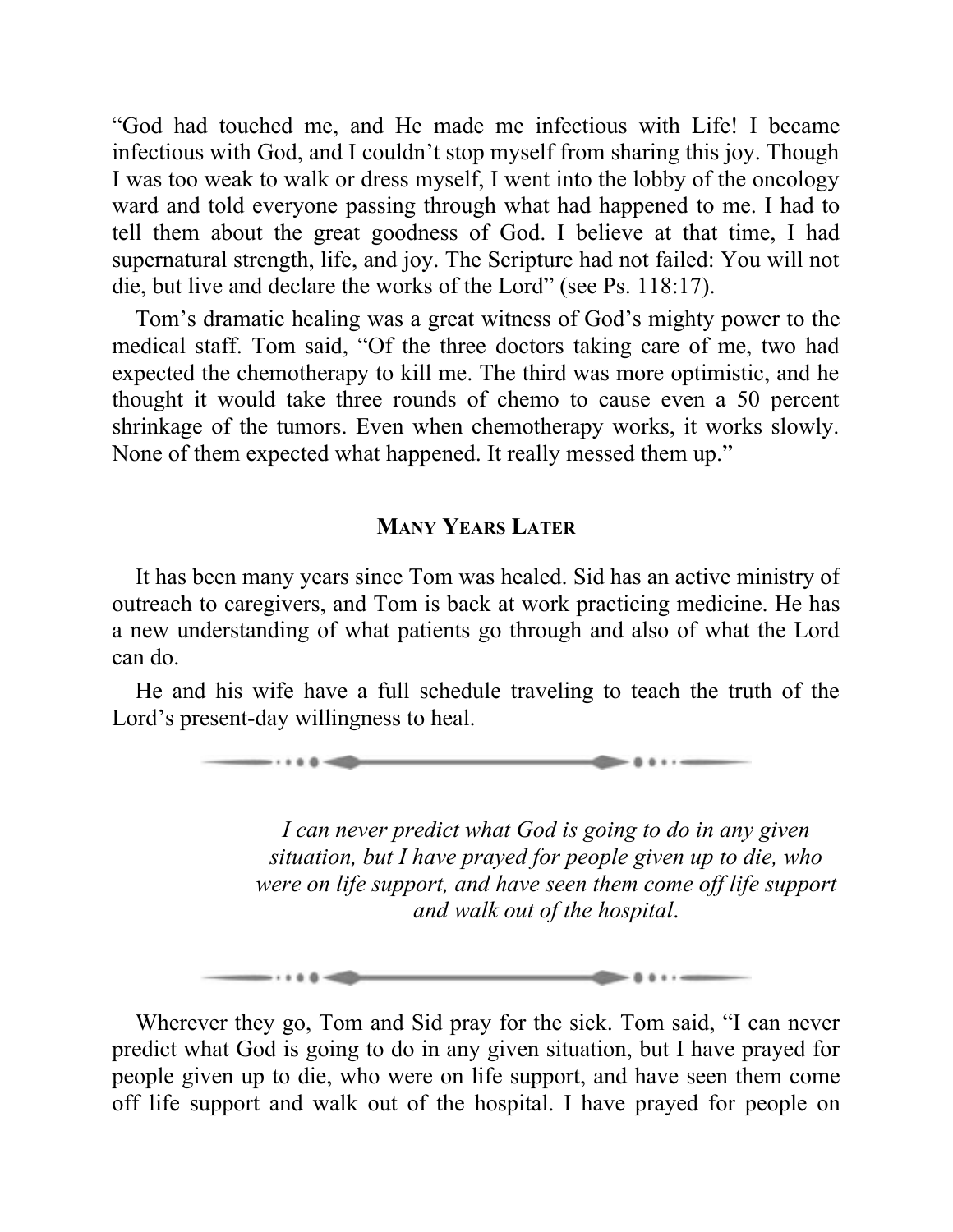chronic dialysis, and some have regained their renal function and ended dialysis. I have prayed for people with metastatic cancer and have seen that disease disappear. We serve an awesome God, and there is nothing He can't do."

Tom looks back on his battle as a spiritual journey. He believes he started out trying to believe in God's ability to heal, but really trusting in his own strength. He did everything he could to bring healing into his body, but it didn't manifest until he was touched by the Holy Spirit. "Then," he said, "I stopped trying to put in place my own formula for how God would heal me. I stopped claiming the gift, and I met up with the Giver."

## **IT DOES NOT HAVE TO BE INVISIBLE TO BE GOD WORKING**

Many people have asked Tom why he waited so long to take chemotherapy, and how he can be sure it was God who healed him and not just the medicine. Tom answers, "We don't want to make the mistake of telling God how to be God. I would have preferred to be healed the first week, or anywhere along the way, but God heals people in His own way. The battle was God's, not mine.

"I didn't go for chemotherapy in the beginning because I didn't have a release in my spirit to do so. The risks of chemotherapy in my case outweighed the benefits of taking it. I firmly believe that if I had taken it early on, before God said to, it would have killed me. Also, the 300 medical staff who witnessed the miracle of my healing would have been denied that opportunity.



*Also, the 300 medical staf who witnessed the miracle of my healing would have been denied that opportunity*.



"God is the Healer, period. Healing is one of those things that remains within the divine province or authority of God. Sometimes God uses medicine and doctors to heal. It doesn't have to be 100 percent invisible to be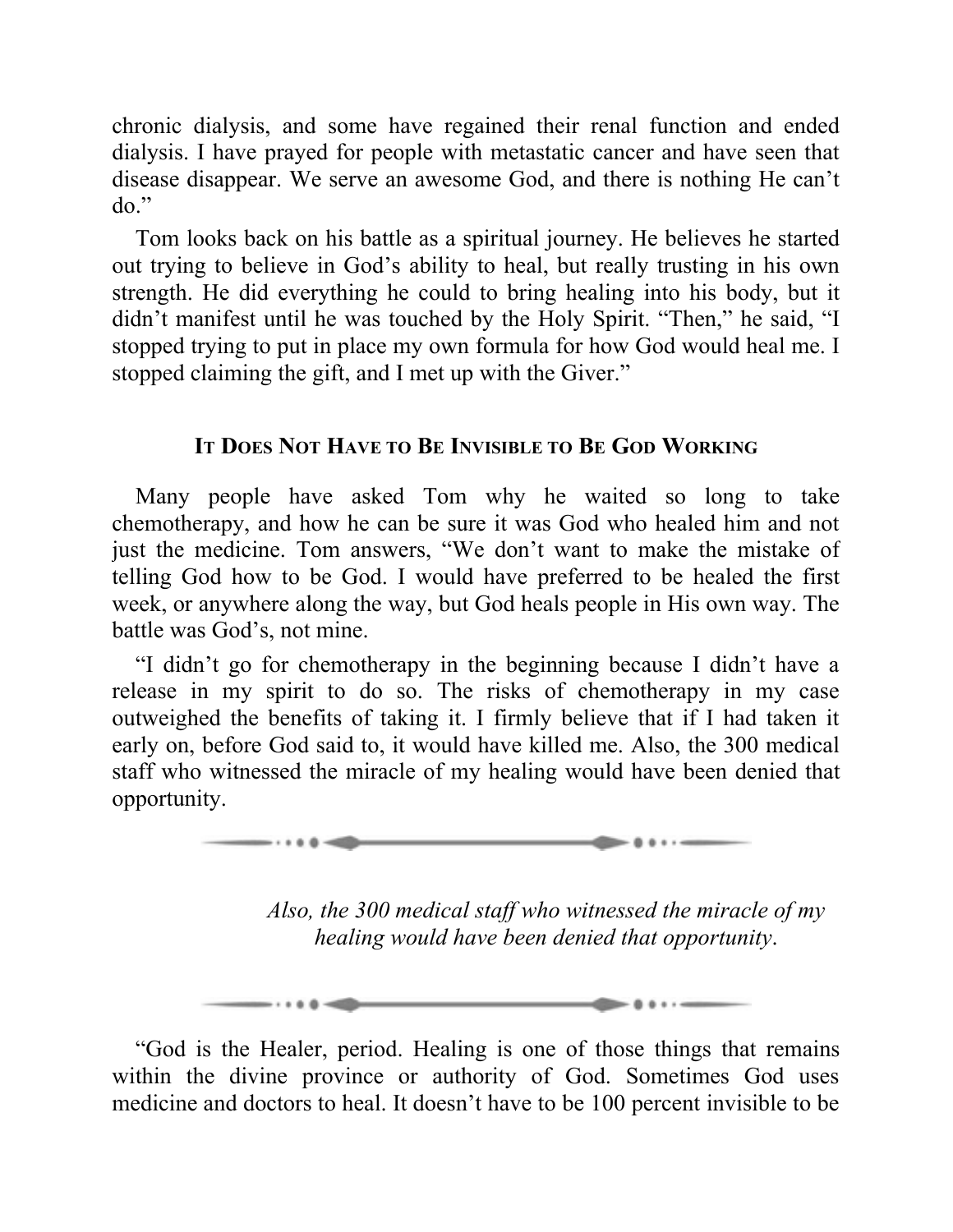God working. There was no one formula or method that Jesus used for healing people. And in the Old Testament, God directed Isaiah to put a poultice on Hezekiah to cure him.

"The important thing is to seek the Lord, to learn to listen to God, to believe Him and trust in Him, and to do what He tells you. Being a warrior for God does not mean fighting one great big battle. It starts right now, with making the next small decision about what to do. It is all about letting God be in charge."

- AHHHHH

#### **A MESSAGE FROM TOM'S PASTORS**

Tom's pastors, Glen Sturgill and Robert Fultz Jr., are men with many years of experience pastoring a faith-based church, and were a faithful, constant presence in the Renfros' lives. Pastor Sturgill said, "I have seen God move for many people who were dying. It is when people completely surrender and touch Him that they can really believe. It is like the woman with the hemorrhage in Mark 5 who said, 'If I can only touch the clothes of Jesus, then I will be healed' (see Mark 6:56). She touched Him, and she got what she needed. It isn't hard. Don't make it something difficult. Just believe in Him and seek Him until you touch Him. If you press in so close to Jesus that you bump into Him, His healing virtue will just jump onto you. I guarantee it." (See Resources in the back of the book for Renfro's contact information.)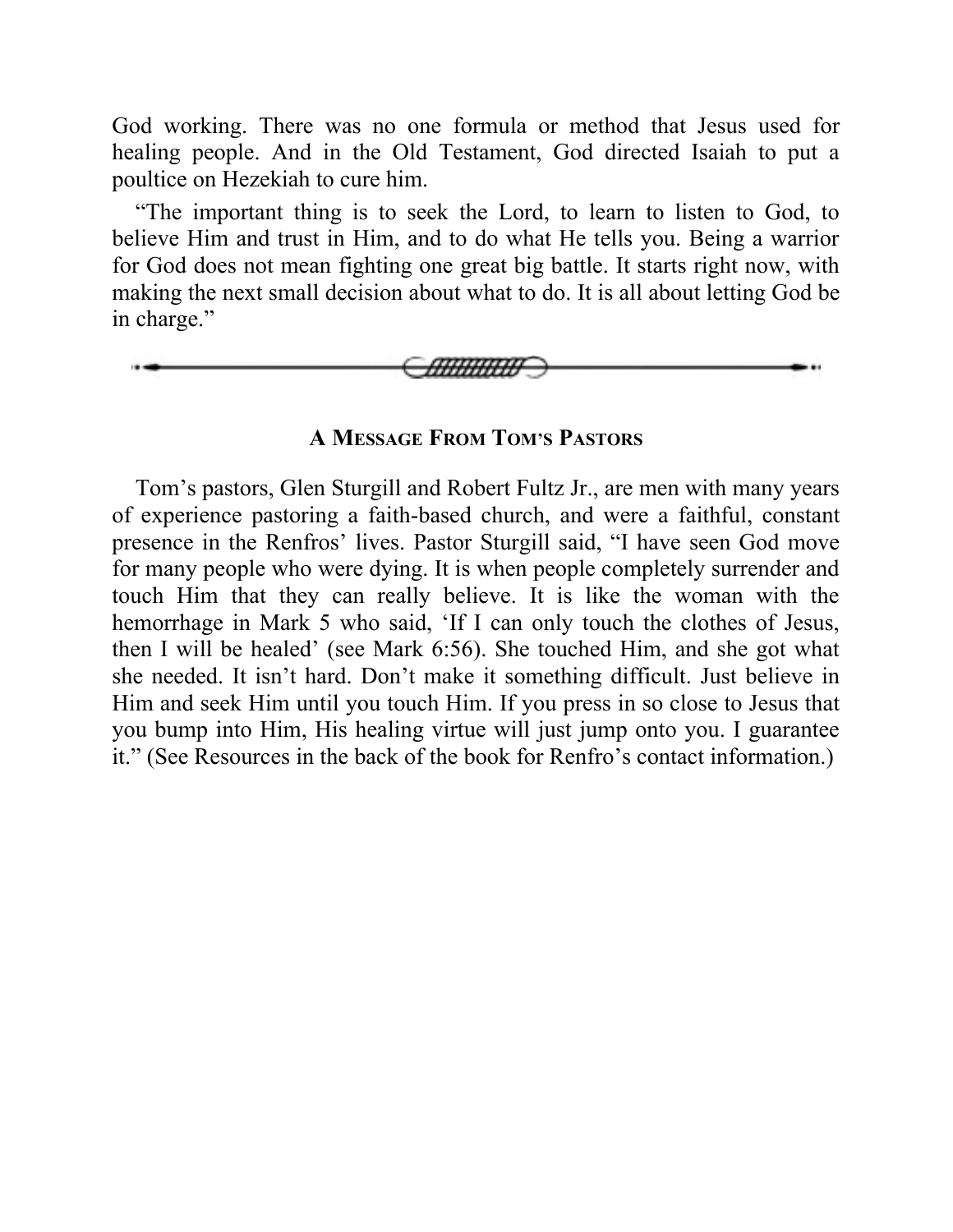## **CHAPTER TEN**

# **DO SOMETHING EXTRA!**

<span id="page-101-0"></span>**WHEN THE OBSTETRICIAN TOLD DR. GARY HILL AND HIS WIFE MARIE THAT THEIR UNBORN CHILD WOULD BE SEVERELY BRAIN DAMAGED, THEY REFUSED TO ACCEPT IT. THEY BELIEVED GOD WOULD HEAL THEIR UNBORN BABY, BUT THEY KNEW THEY WOULD HAVE TO FIND THE FAITH TO DO SOMETHING OUT OF THE ORDINARY TO GET A MIRACLE. HERE'S WHAT THEY DID**.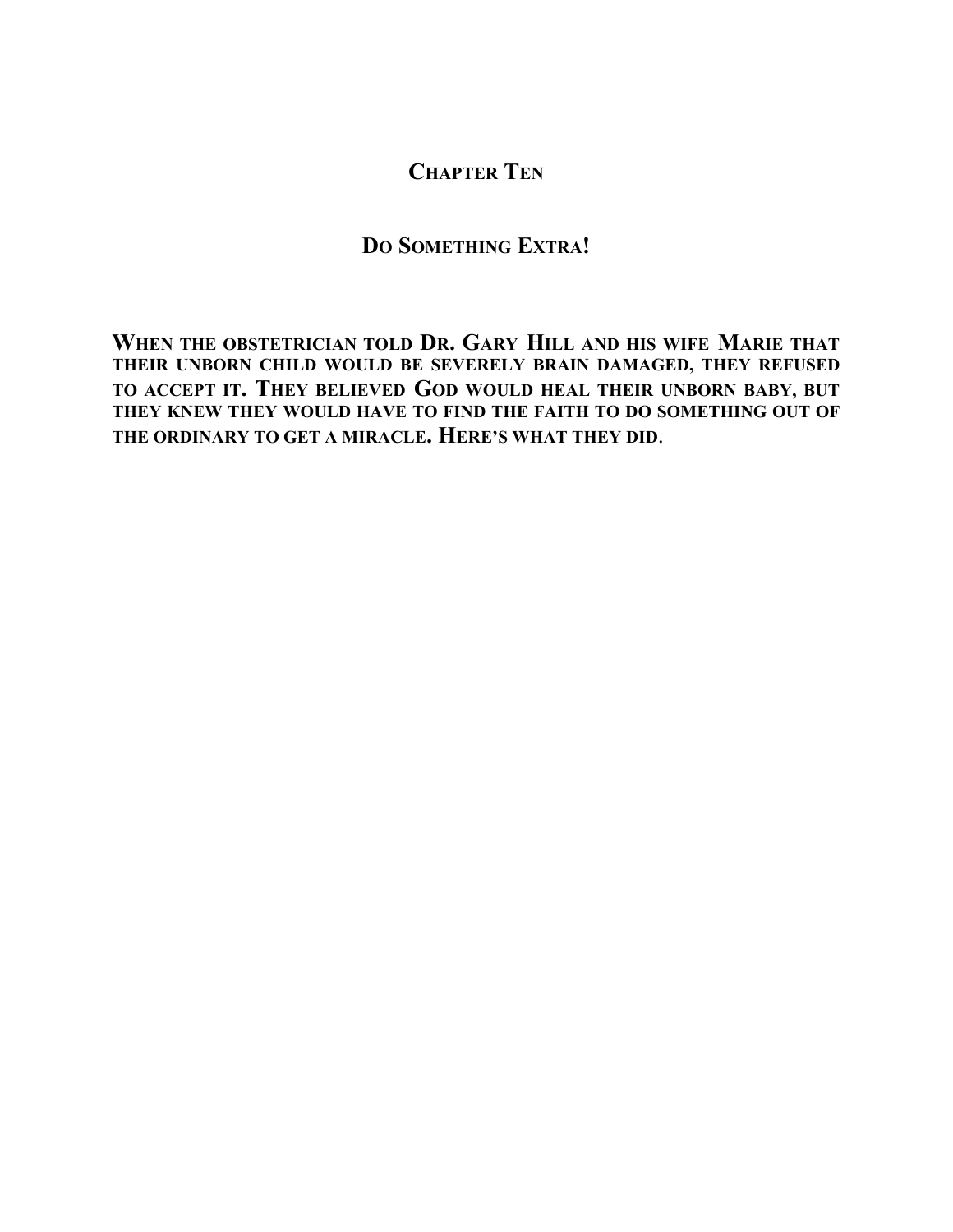# **MORE THAN HALF OF OUR BABY'S BRAIN WAS MISSING**

In the late fall of 1992, Dr. Gary Hill was an emergency medicine physician in Edmonton, Alberta, in western Canada. His wife, Marie, was within a few weeks of delivering their fourth child. They were happy, expectant parents. That is, until they were suddenly plunged into a life or death battle for the survival of their unborn baby. Marie describes how the storm blew up:

"I was expecting my fourth child. That day, I had gone to have an ultrasound, because at eight months, the baby still was not moving around, and seemed unusually small. I did not really suspect that anything serious was wrong with the baby. However, I began to be concerned when I saw that the doctor looked worried and wanted to do a second ultrasound. At the end of the second ultrasound, the doctor took a deep breath and started struggling for words. Finally he said, 'Well, your baby has eyes, a nose, and a mouth. …'

"I saw that the doctor had a very grave and sad expression on his face. He was saying that the baby had eyes and a mouth. What didn't my baby have? I suddenly felt terrified. I could not take any more anxiety and knew that I had to get out of there and get home. Although I was probably too upset to be driving, I raced home to talk to Gary. I told Gary to call the obstetrician right away because something terrible seemed to be wrong with the baby."



*"Call the obstetrician right away-something terrible seems to be wrong with the baby!"*

Gary wasted no time getting in touch with the doctor. He said, "Although I knew something was wrong, my worst fears did not prepare me for the shock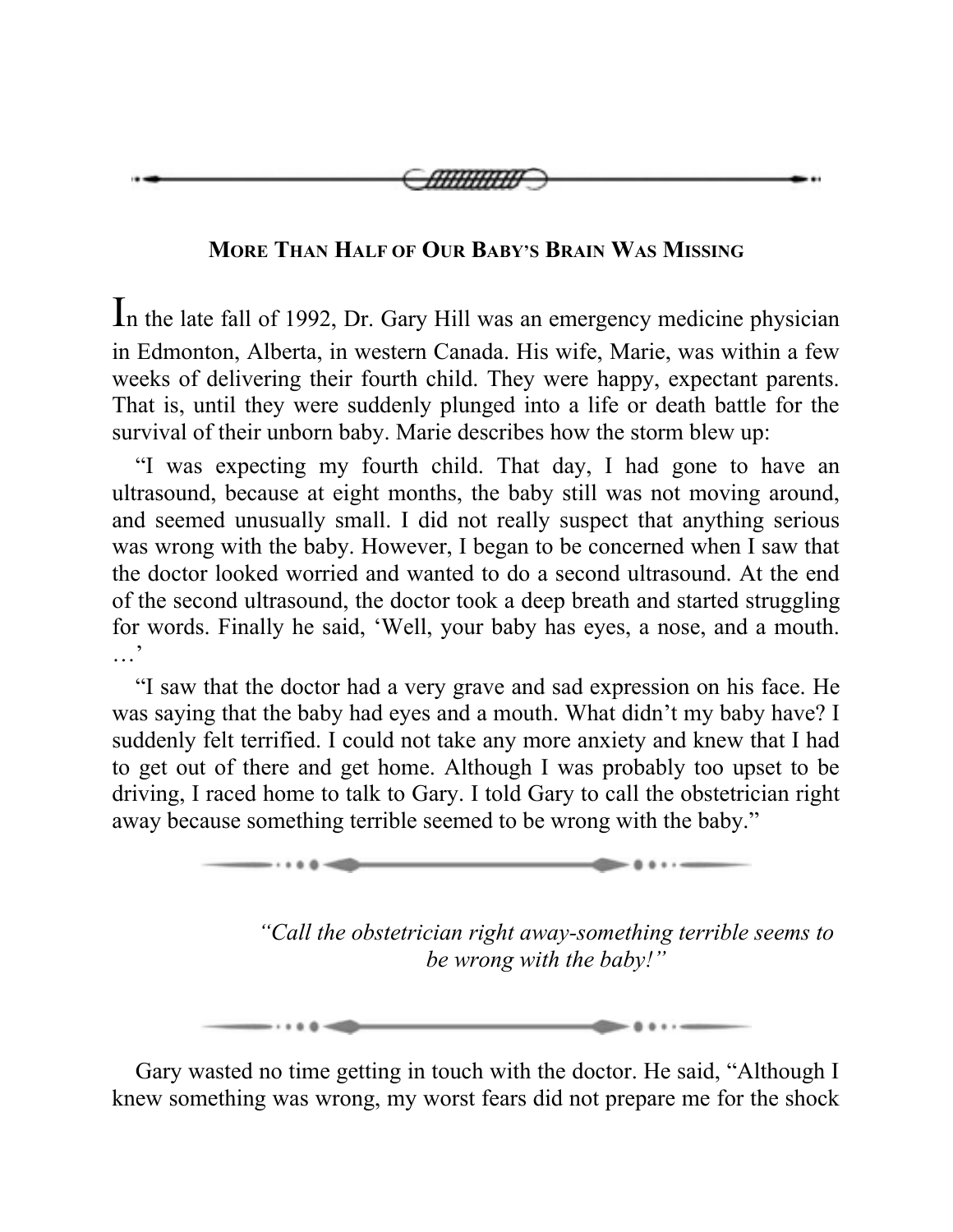I received when I got to his office and the doctor silently handed me my baby's ultrasound image. By looking at the ultrasound image, I could see immediately that more than half of my baby's brain was missing."

#### **ABORTION WAS NOT AN OPTION**

"The doctor explained it to me as kindly as he could, saying, 'I'm so sorry, Gary. Your baby has had an intrauterine stroke. The entire left hemisphere of her brain is gone. All that is left is a large cyst filled with fluid and some stray bits of tissue. She will probably die at birth. If she lives, she will be severely retarded and paralyzed on one side of her body. She will be unable to talk and will have a seizure disorder. One side of her body will not grow normally.' He was pronouncing a death sentence on my unborn child!"

 $\qquad \qquad \Longleftrightarrow \cdots \Longleftrightarrow$ 

*Your baby has had an intrauterine stroke. The entire left hemisphere of her brain is gone*.

----

Gary continues: "I was shocked and stunned. I asked a few more medical questions, but inwardly I was reeling. I could see the results of the ultrasound for myself, but I couldn't believe what I was seeing, or even comprehend what the doctor was saying at first.

"I just sat there in his office, staring at the ultrasound, trying to make sense of what was happening. Then the obstetrician raised the issue of terminating the pregnancy! I knew he was trying to be kind in making this offer, but it made me really angry. I stared at him for a moment and then said, 'Doctor, I am a Christian. I do not believe in abortion.'"

#### **GOD WILL GET ME OUT OF THIS … SOMEHOW**

"Although I did not believe in abortion, I was a medical doctor. I knew that the personal consequences of bringing such a damaged child into the world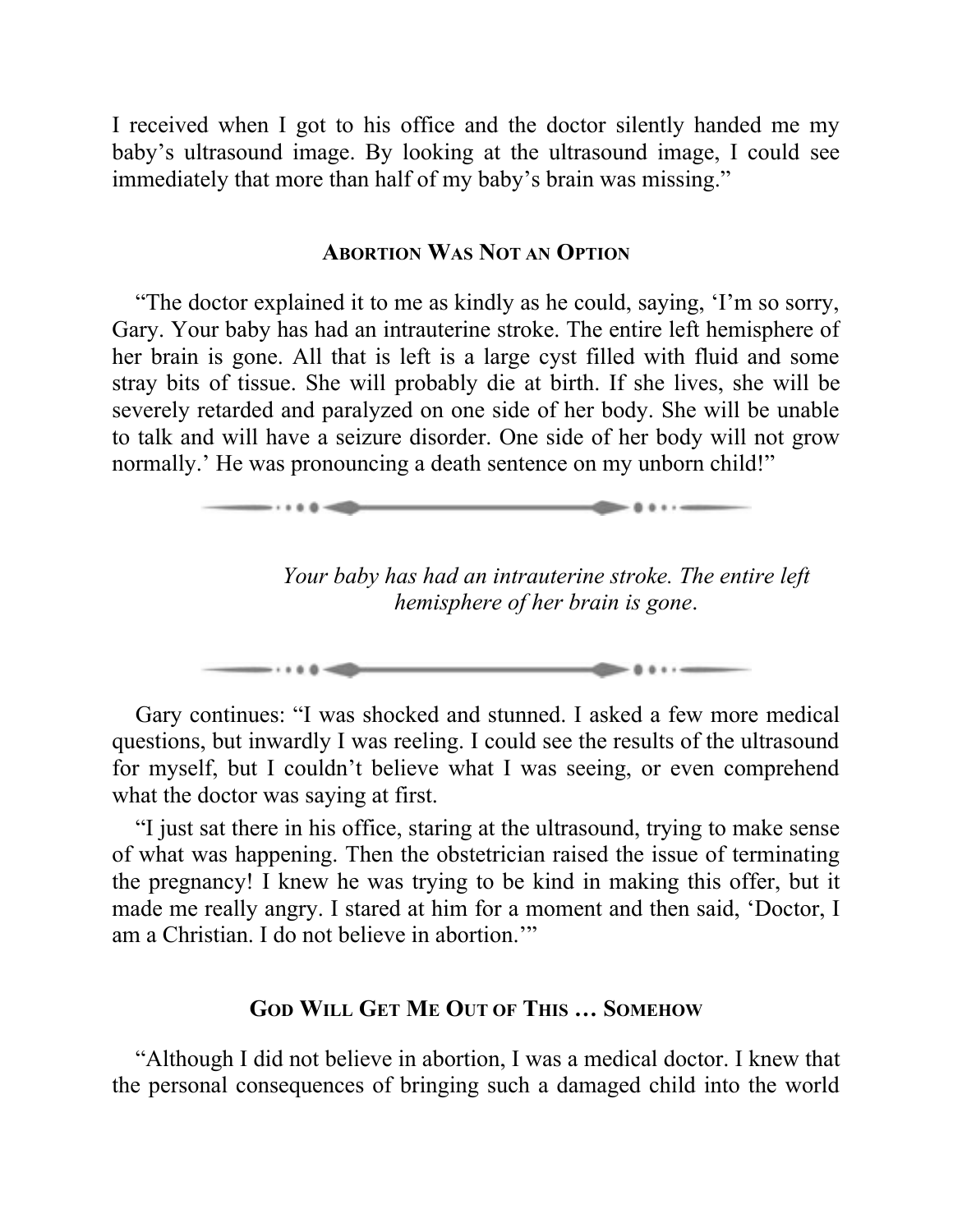would be intense. I also knew that there was absolutely no medical answer for my baby's problem. There was no power on earth that could give my daughter a new brain.

"As I sat there in silence with the obstetrician, not sure of what to say next, something rose up inside of me. I looked straight at him. Then I said, 'There has to be an answer. My God has never let me down. He will get me out of this somehow.' With that, I stood up and left the office and started the drive home"

## **THERE IS A GOD, AND YOU ARE SUPPOSED TO SEEK HIM!**

"I dreaded facing Marie with this horrible information. When I finally saw her, I said, 'Marie, I realize you don't want to know the details, but it's bad. Really bad.' I went upstairs to my room to be alone and try to compose myself. As soon as I closed the door I fell to my knees and cried out to God, in the deepest pain I had ever experienced.

"At that moment I felt totally devastated and overwhelmed. As I collected myself, however, it became really, really clear to me that I needed a miracle, and the only hope we had for one of those was in God. I said to myself, 'Listen, buster, you have to get hold of yourself. There is a God, and you are supposed to seek Him. He will help you. Your daughter's life depends on it. You are going to do this.'

"I spoke out loud to God and said, 'The Scriptures teach that you are a strong tower and a fortress, an ever-present help in time of need. O God, fulfill your promise. This is my time of need."



*As I collected myself, however, it became really, really clear to me that I needed a miracle, and the only hope we had for one of those was in God*

. . . . .

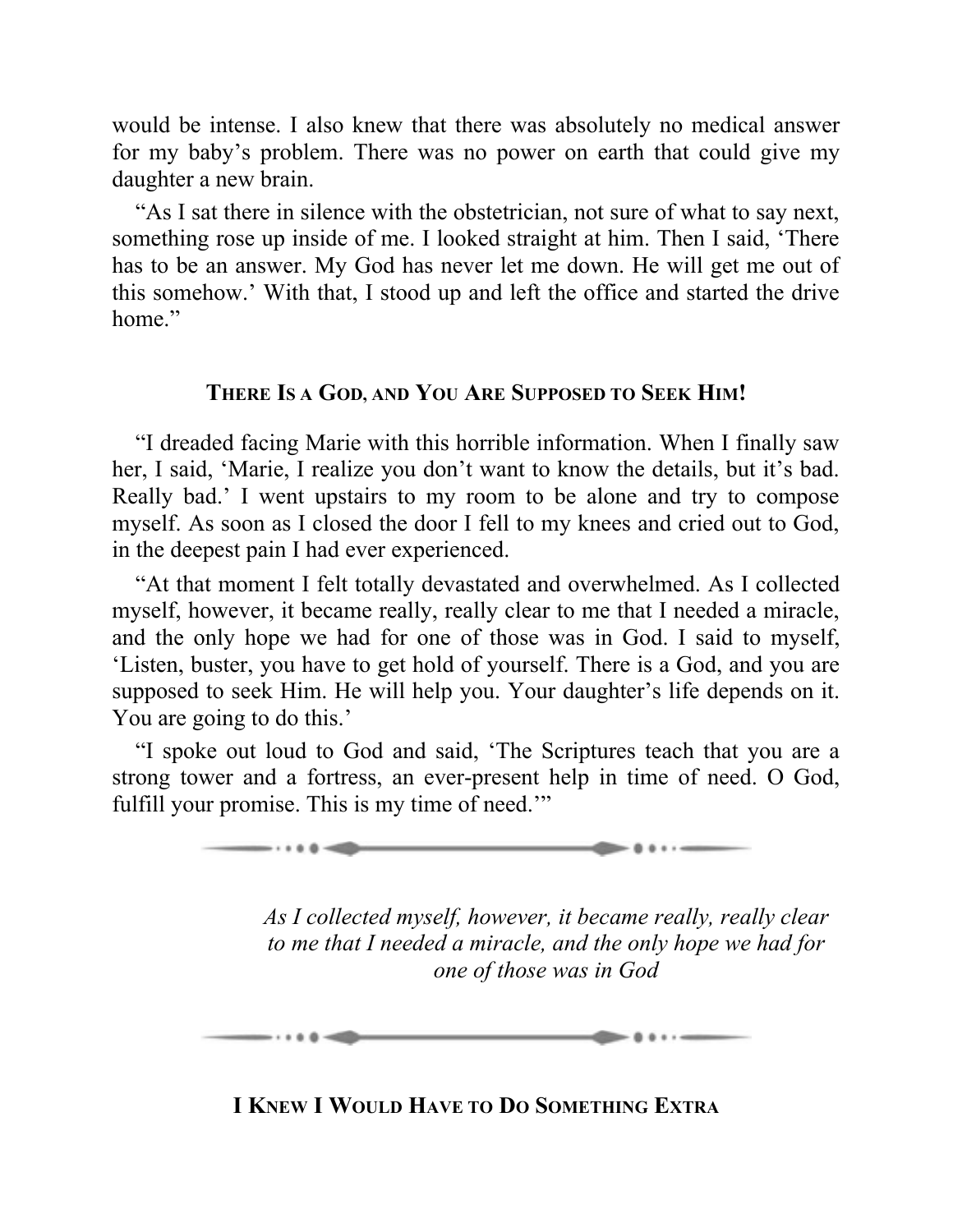"I knew this was such a serious situation that halfway measures wouldn't work. I got my faith originally from the Bible, from reading about God and what He does. I knew that the people who had been healed by Jesus often did more than the ordinary. They did something extra.

"For example, there were people who pulled the tiles off the roof of a house so they could lower a paralyzed guy down to Jesus to be healed. The power of God was there that day to heal everyone, but this guy was the only one who was recorded as being healed. He did something extra; his faith is what got him healed.



*I knew that I had to spend 100 percent of my time seeking God if I were going to save her life*.

**COM 8 6 1 - 1000** 

"Faith like that was needed to save my daughter. If I had to rip the roof off of a house to get to the Lord for healing, I would do it. I knew that I had to spend 100 percent of my time seeking God if I were going to save her life. There was so much at stake that I decided to leave my job as an emergency department physician and spend all of my waking hours on this battle."

#### **WE LEARNED THAT FACTS AND TRUTH ARE TWO DIFFERENT THINGS**

"Marie and I began an intense search for God's plan to save our daughter's life. We read the Bible day and night. We read books and listened to audiotapes about healing, trying to learn whatever we could. One teacher in particular talked about speaking Bible verses into bad situations. He taught the importance of recognizing the difference between the negative facts that might confront us and the eternal truth of God's promises. He taught that outcomes were influenced by what the person chose to believe and talk about. In fact, he was teaching the words spoken by the Messiah:

> *"'For verily I say unto you, That whosoever shall say unto this mountain, Be thou removed, and be thou cast into the sea; and shall not doubt in his heart, but shall believe that those things which he saith shall come to pass; he shall have whatsoever he saith.*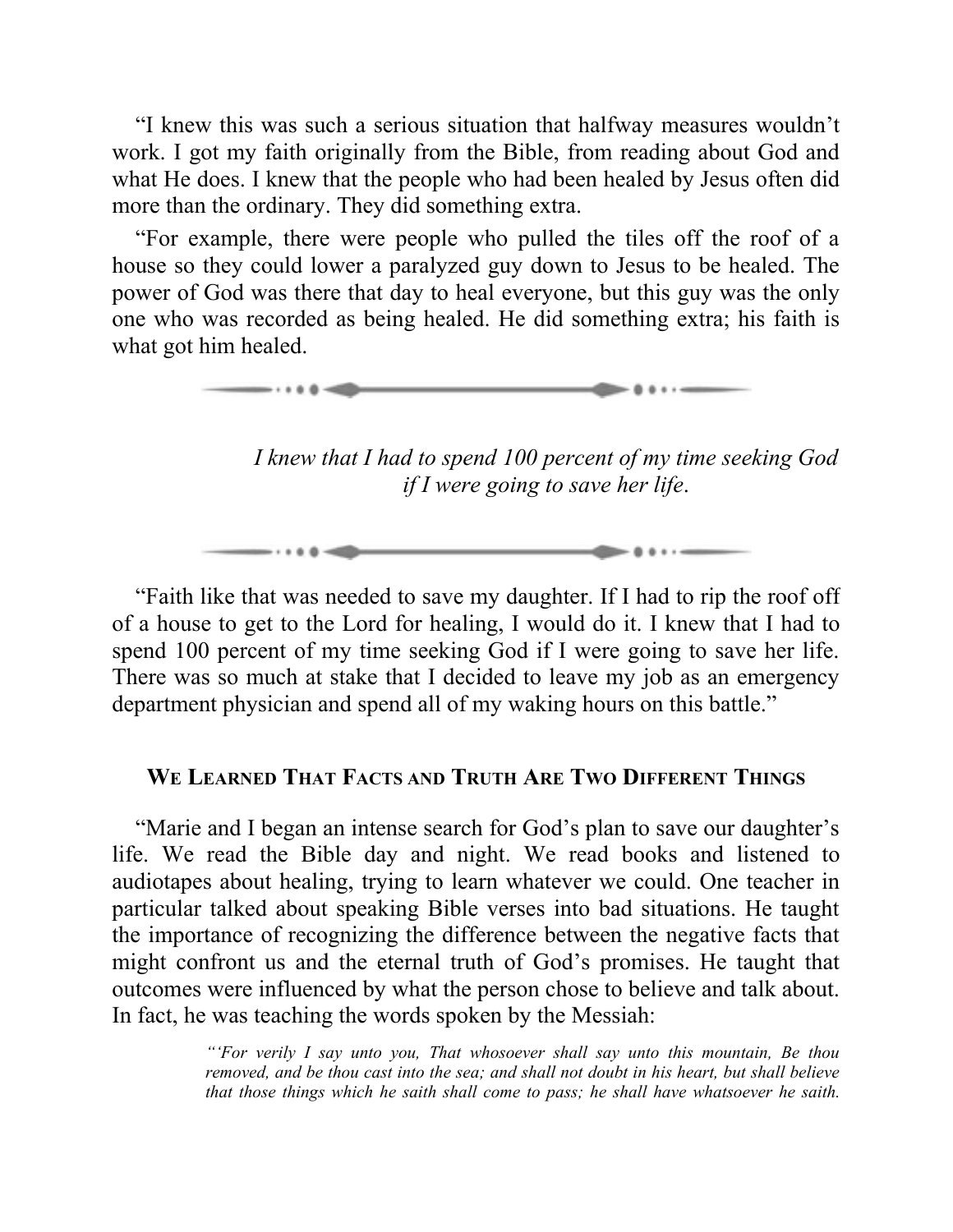*Therefore I say unto you, What things soever ye desire, when ye pray, believe that ye receive them, and ye shall have them'* (Mark 11:24 KJV).

"We pulled ourselves together and determined to stand on God's Word and not be afraid. We determined that if we had to stand for 6 trillion years and tell the devil that our baby was healed, then that's what we would do."

## **WE SPOKE GOD'S PROMISES 400 TIMES A DAY**

Gary and Marie went through the Bible and wrote down every verse they could find that promised healthy children. They made a list of all these verses and read them all, six times a day. Each morning, noon, and evening, they would read each Scripture verse one time as it was written, and then say out loud what the personal meaning of that verse was.

Gary later said that the impact of spending so much time thinking about the Word of God was life-changing for him. One Scripture in particular referred to a prophecy about the Messiah from the book of Isaiah. It said:

> *He was wounded for our transgressions, he was bruised for our iniquities; the chastisement for our peace was upon him, and by his stripes we are healed* (1 Peter 2:24).

Gary said, "When Marie and I read that particular verse, it seemed to jump off the page and to come alive inside us. We knew it was for us to apply in our situation. We decided to speak that verse over our situation intensively. We quoted that verse and said, 'By His stripes, our baby is healed,' four hundred times a day." Gary remembers using his son's abacus, moving the beads of the ancient counting machine, one at a time, so he could make sure to keep his focus.

## **IS THE WORD OF GOD TRUE OR IS IT NOT?**

Gary said, "It may not sound difficult to focus so intensively on God's Word, but it is. For one thing, you get tired. For another, part of you wants to give in and quit, and just accept whatever happens. A seductive voice seemed to call to me to quit trying. Over and over it said, 'Just give up. You can't do this. You don't know anybody who has ever done this. It won't work.' This voice played on my doubts and fears as if it were trying to weaken me.

"The worst moments were when I would wake up in the middle of the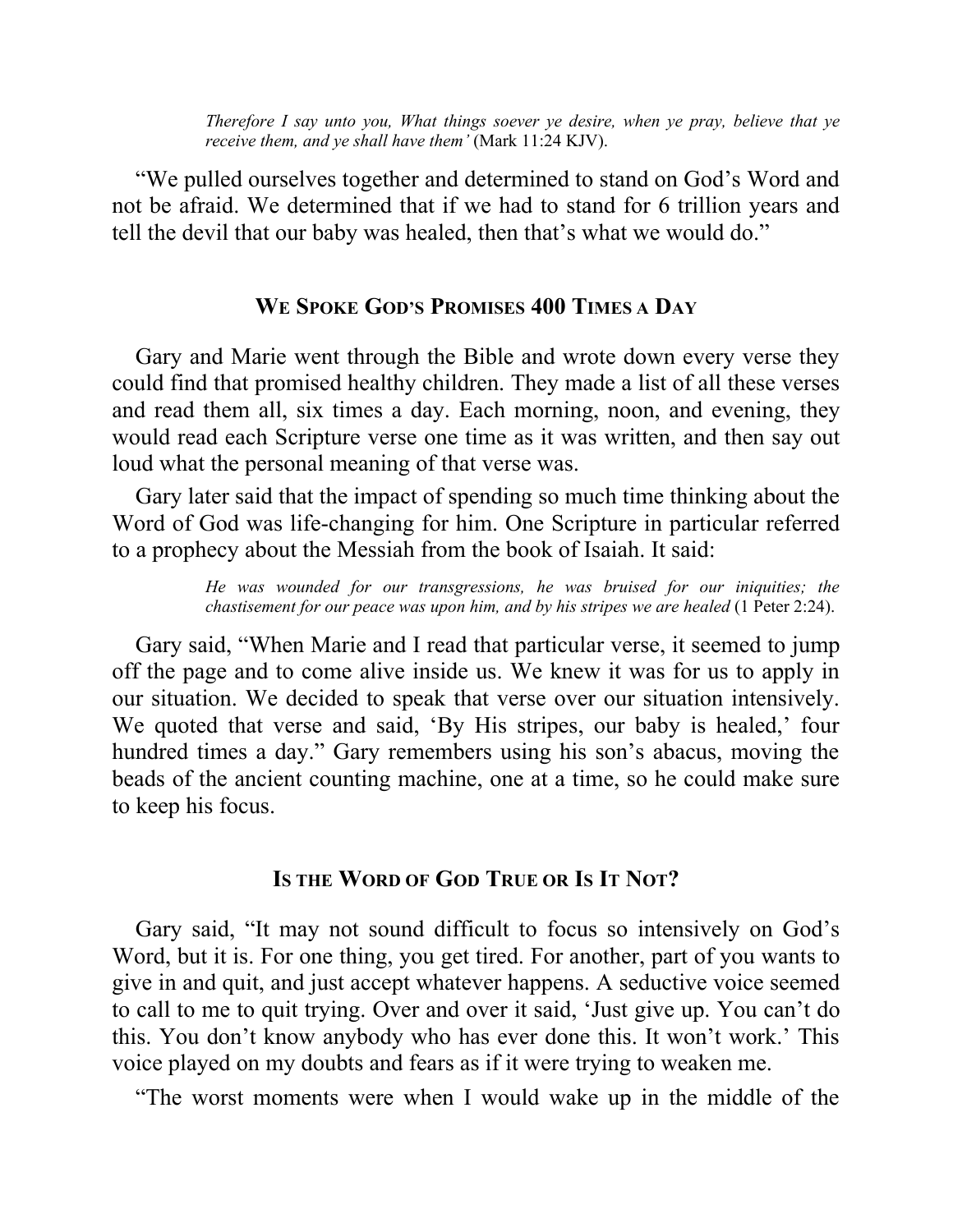night and recall the image of my daughter's destroyed brain on the ultrasound. I would hear the words *severely retarded, paralyzed*, and *seizure disorder* pronounced by the obstetrician. I would imagine the difficult life my daughter would have if she were born so severely handicapped and wonder how my family would cope with such a situation. I would find my thoughts wandering to cases of Christians who had confessed healing Scriptures and then died anyway, and I worried about the lack of any progress.

*I would find my thoughts wandering to cases of Christians who had confessed healing Scriptures and then died anyway…*

"Being alone with thoughts such as these at 4:00 in the morning, I was forced to wrestle for my daughter's life with my own deepest fears and doubts. What I found at the bottom of all these thoughts was a basic question. Is the Word of God true or isn't it?"

# **WHAT ABOUT THE EXPERIENCES OF OTHERS?**

"I realized I couldn't explain the experiences of other people. The only hope my daughter had was if I believed the Word of God just as it is written and to accept it for my situation. I just determined to believe the Bible over every other thing my mind could throw at me.



*To feel the anxiety and fear lifting as I worshiped God was nothing short of awesome*.

"Managing and controlling my thoughts was probably one of the most important things I had to do. In a way, it was like a crowd of demons I had to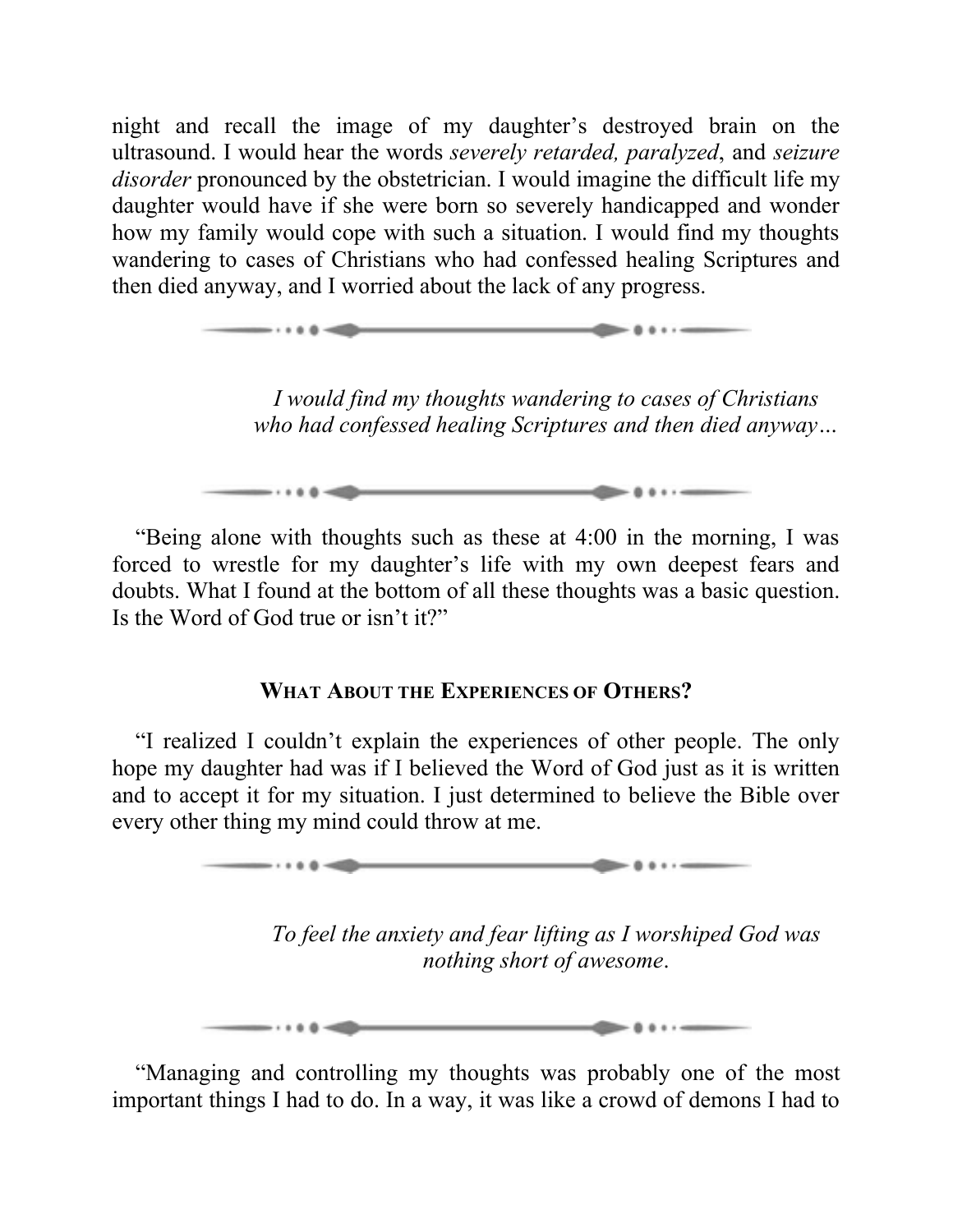fight through to get to Jesus. I had to fight to hold on to my belief. My belief didn't just happen.

"Another thing that was important was to stay away from anyone who didn't have faith for healing. I didn't even tell most of the people I knew. I felt their sympathy and their unbelief would be a drain on my own faith."

#### **A CLOUD CAME INTO MY ROOM AND FORCED ME TO THE FLOOR**

Gary had determined to worship God for at least two hours at the end of each day. "It was important that I take time out from thinking about my own problems to just worship God for the greatness and glory that is His. It was intensely comforting to do this. To feel the anxiety and fear lifting as I worshiped God was nothing short of awesome."

One night he was about to put in a videotape of praise music, when he felt that he should just stand and focus on his gratitude for what God was doing for his unborn child. Gary said, "At first I was just worshiping and thanking God, as I usually did each day. Then, a presence seemed to come into the room with me. The sense of presence increased and became a crushing pressure. The weight of the pressure began to increase and forced me to the floor. I was unable to stand. I looked up, and a cloud seemed to be filling the room and blocked out the lights. At first, I felt terrified, and I tried to crawl away and out of the room. Then, I said to myself, 'You idiot! This is what you have been praying for!' The presence was God, and I knew that I had better stay put."

#### **I REALIZED THAT THE TIME HAD FINALLY COME**

"The same thing happened the next night. I started to worship God, and again an overwhelming sense of pressure and of weight came upon me. This time I recalled a dream I had had some months before, in which a man brought his son to me for healing at the hospital. The boy was schizophrenic and had a brain tumor. I remembered that in the dream, I had laid my hand on the boy's head and he was instantly healed. I realized that God was prophetically telling me to go lay my hand on my baby for healing, and that the appointed time had come!"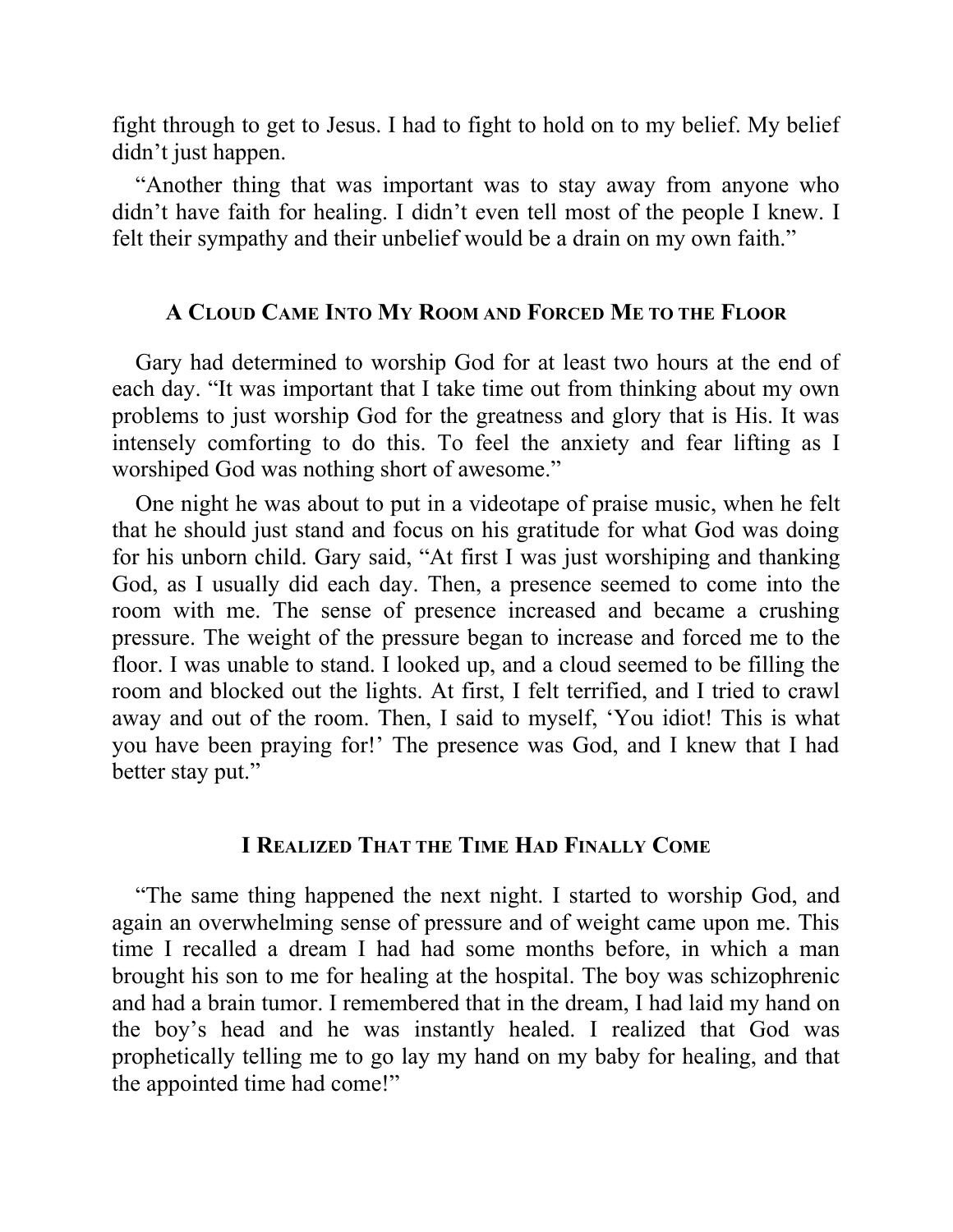Gary went to find Marie so he could pray for the baby. At about the same time, Gary's sister-in-law, who was 2,000 miles away, woke from sleep with a strong urge to pray for Gary and Marie. She got out of her bed at 2:00 in the morning and started praying.

Meanwhile, Marie had been stirred by an impulse to be with Gary that she couldn't explain. She was ready to get into bed and go to sleep when she just felt like she should go see Gary. As she walked toward the room he was in for prayer, she spoke quietly to God and said, "Lord, whatever you have for me, I accept. I surrender my entire life to you. I know it will be okay." She just wanted God to help her trust Him.

#### **A SURGE OF PURE LOVE KNOCKED ME TO MY KNEES!**

Gary and Marie met in the hallway of their home. Marie describes what happened next: "After a few words, Gary laid his hand on my tummy and prayed, and at first, nothing happened. Gary refused to accept this disappointment and tried to pray again, and still nothing happened. Finally on the third time, he laid his other hand on top of my head, and this time, a surge of power came out of his hands and went into the baby and me."

Gary said, "As soon as I put my hand on Marie's head, I felt a surge of pure love that physically knocked me to the ground on my knees, overwhelmingly aware of God's awesome holiness. I spoke to God and said, 'Lord, You are so infinitely and absolutely pure. I am not worthy of your presence.' I forgot about everything except this awesome presence for a long time."

Marie said, "I don't remember too much about what happened, but I remember that when Gary touched my head, I was shot through with a profound feeling of warmth. I felt so completely loved and comforted, like nothing I had ever before experienced. The feeling of God's love for me was overwhelming. I dropped to the ground, but was not hurt at all. The next thing I knew, Gary and I were looking at each other. Then we realized that the baby was kicking and moving around, and we knew that we had our miracle. Our baby was safe."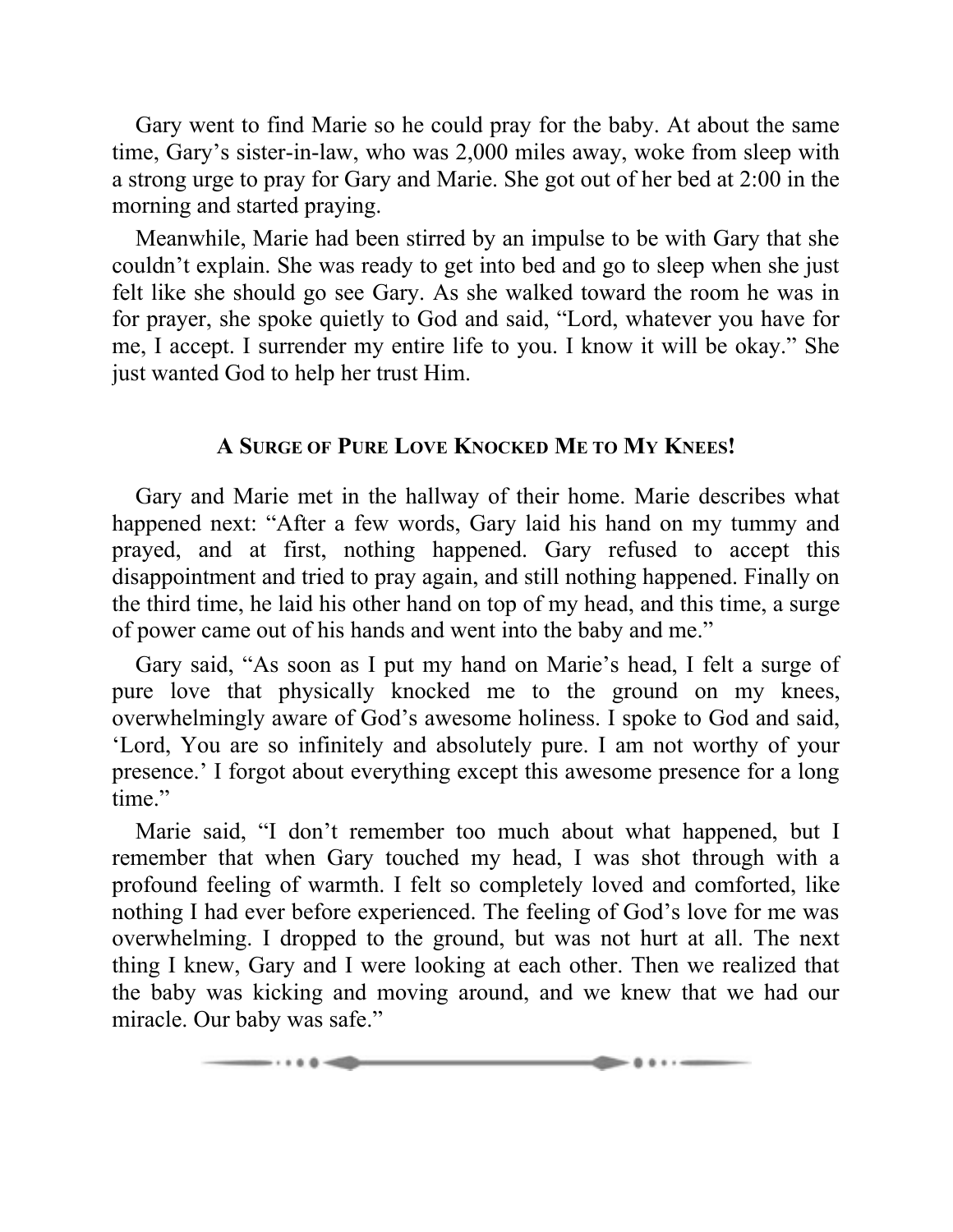*Then we realized that the baby was kicking and moving around, and we knew that we had our miracle*.

#### **THE BIRTH OF HEALTHY BABY CAROLYN**

Gary suggested getting proof with an additional ultrasound, but Marie had had enough of ultrasounds. Marie knew that God heals gradually as well as by means of sudden miracles. If God was going to heal the baby gradually, that wouldn't show on the ultrasound. What was important to her was to believe Him. They decided to trust God to the very end, and just wait for a healthy baby to be born to them.



Gary said, "The devil did not give up. Our minds continued to be attacked by doubts. This time it took the form of 'Did that really happen? Did we imagine it? Were we both hallucinating?' So we did not give up our commitment to daily speak God's promises until our perfect little daughter, Carolyn, was brought forth.

"Complete testing was performed both at the time of her birth and some months later. The testing showed no disability of any kind."

Today, the little girl of this story is a teenager. Her name is Carolyn, and she is beautiful. She plays soccer, has a lot of friends, and is in the top 3 percent of her class at school. Gary has returned to work as a physician, and Marie has her hands full raising their family. They give their testimony gladly, and many people have been helped by hearing what God did for them because they trusted Him.

ARRHAM I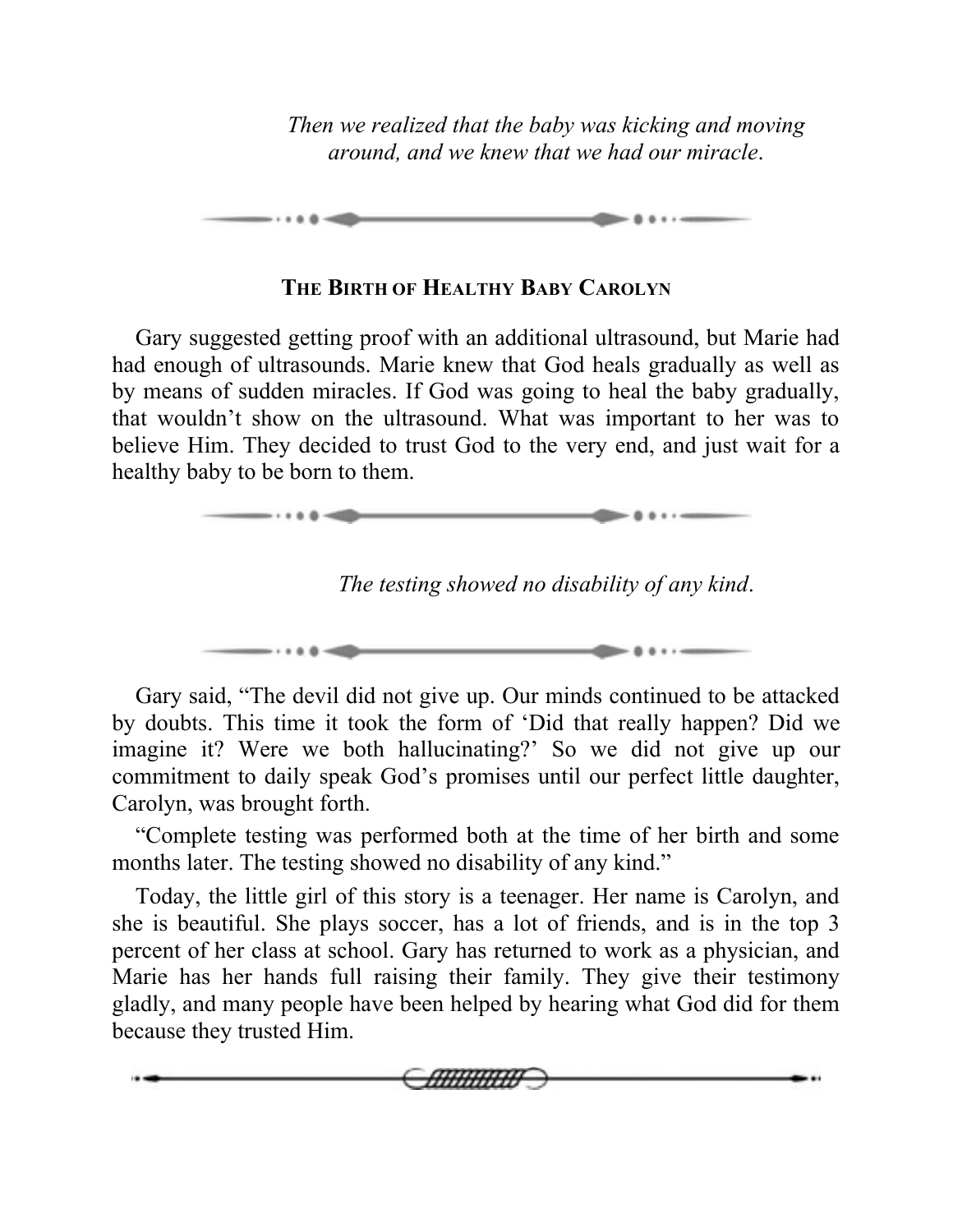#### **WHAT YOU CAN DO**

- 1. Study the miracles written about in the Bible. Notice what extra thing each person did just before Jesus healed him or her.
- 2. Understand the difference between facts and eternal truth, and determine to trust God's Word above anything that your mind can throw at you.
- 3. Realize that the devil does not want you to win, and will use your mind and your weaknesses to defeat you if he can.
- 4. Find Scripture verses that express the need you are bringing before God.
- 5. Repeat God's promises to yourself many times a day. Write down important promises and meditate on them, but be sure to speak them out loud. If you know others who understand what you are doing, talk about these promises and what they mean to you.
- 6. 6. Don't allow your need to become more important than your friendship with God. Make sure to take time every day to worship God, experiencing His presence as best you can. The Bible says, "Be still and know that I am God" (Ps. 46:10). He is present within you.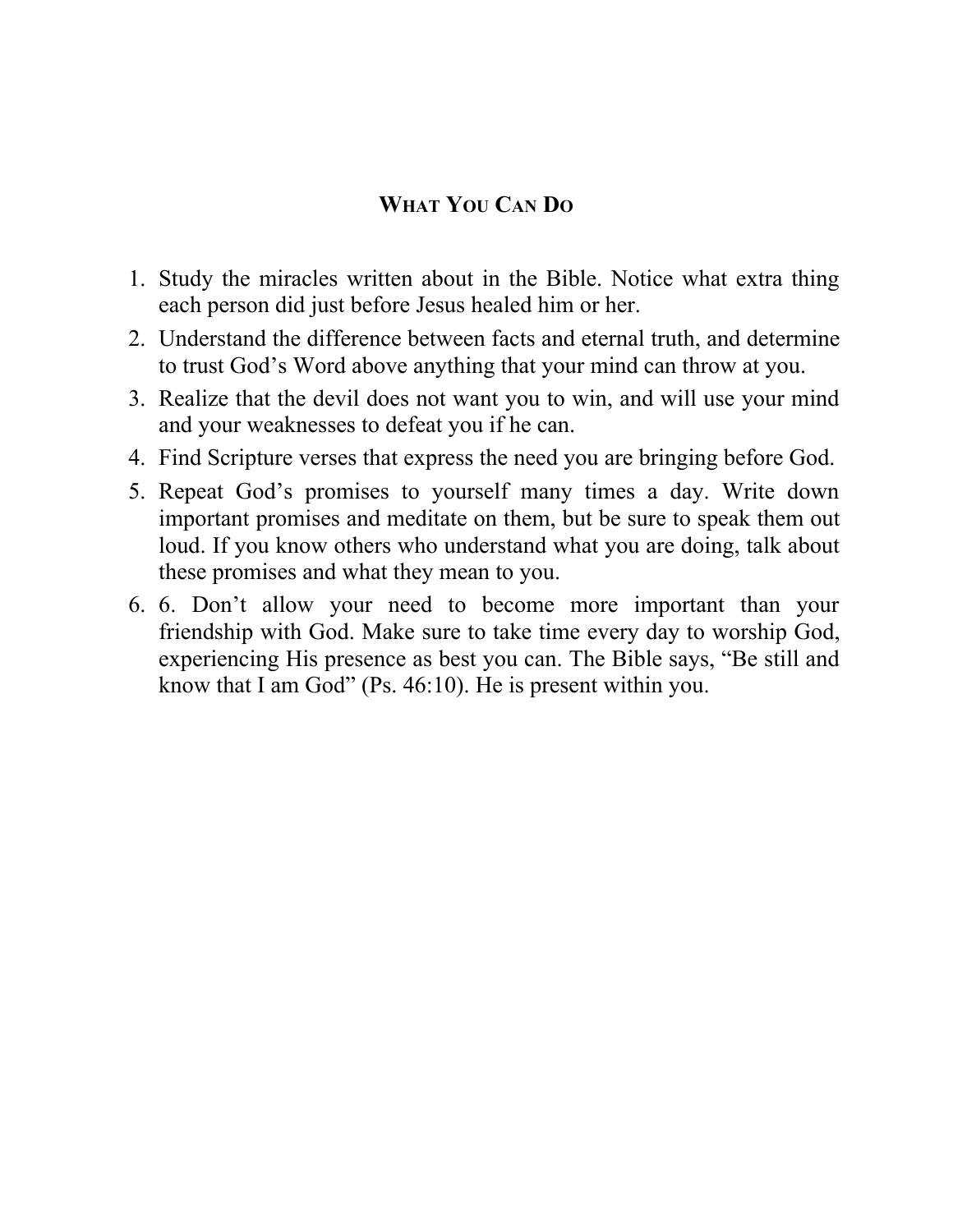# THE INCOMPLETE CHURCH

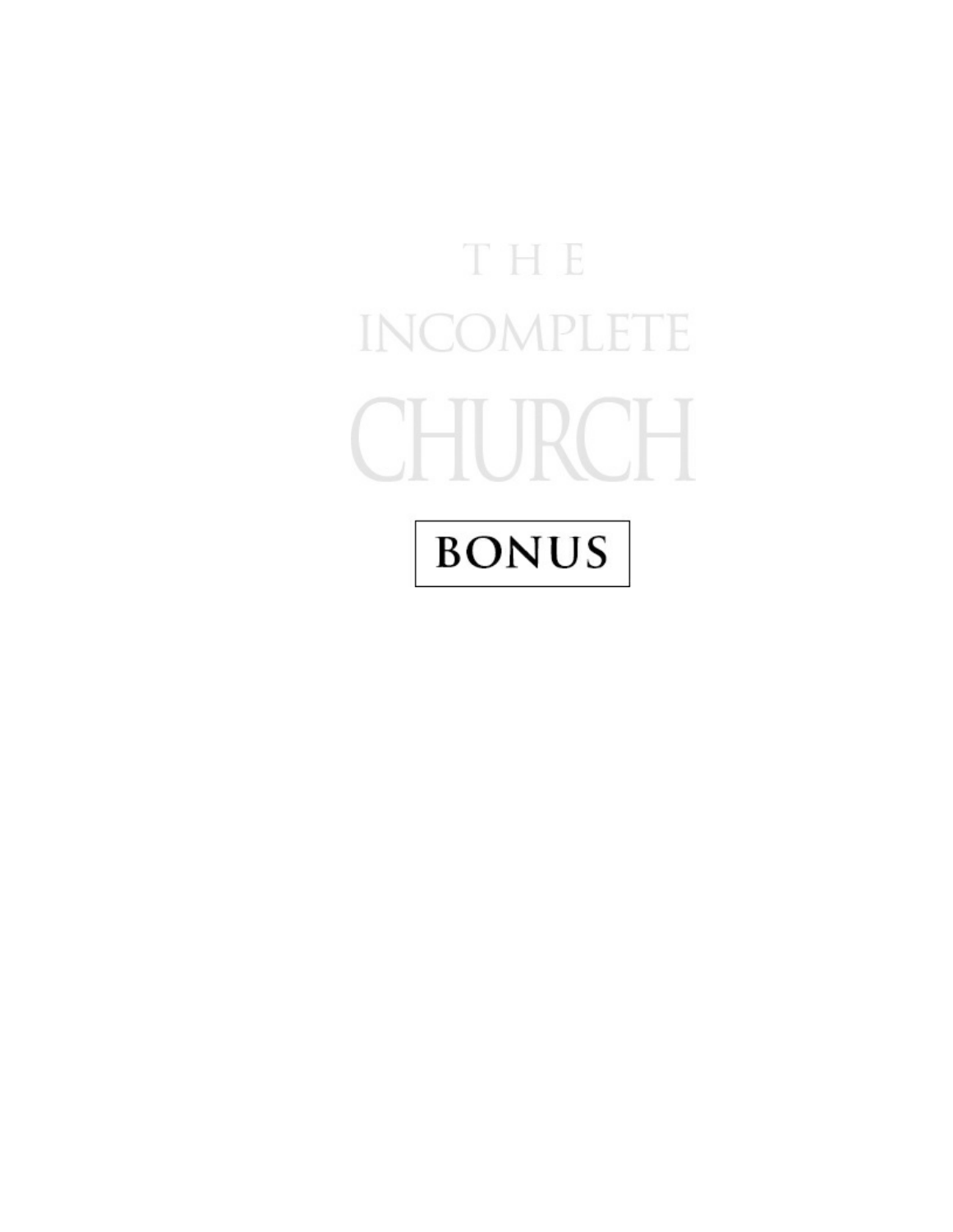### SID ROTH



**BRIDGING THE GAP BETWEEN GOD'S CHILDREN**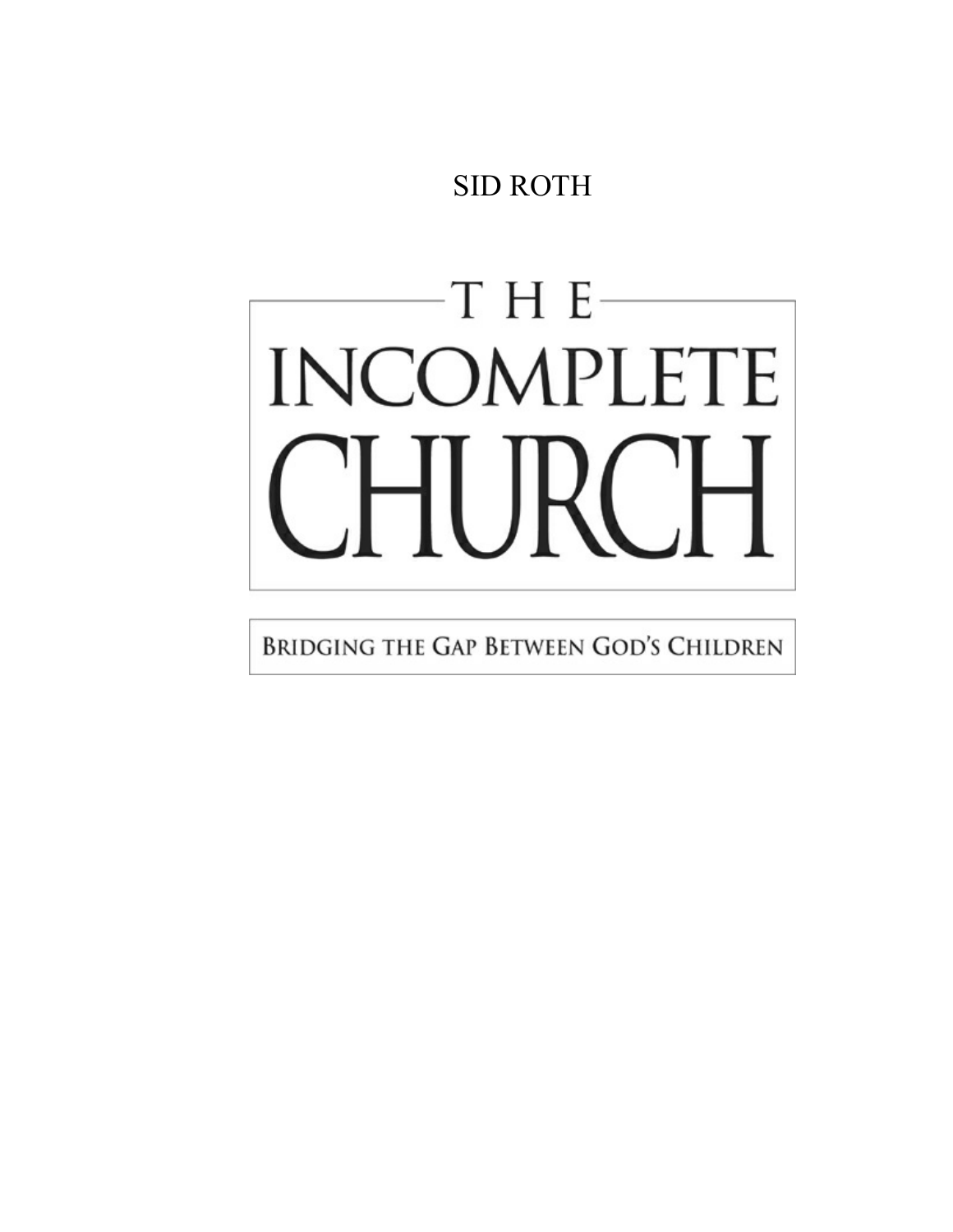# 5

## WHEN THE-PATTERN IS RIGHT...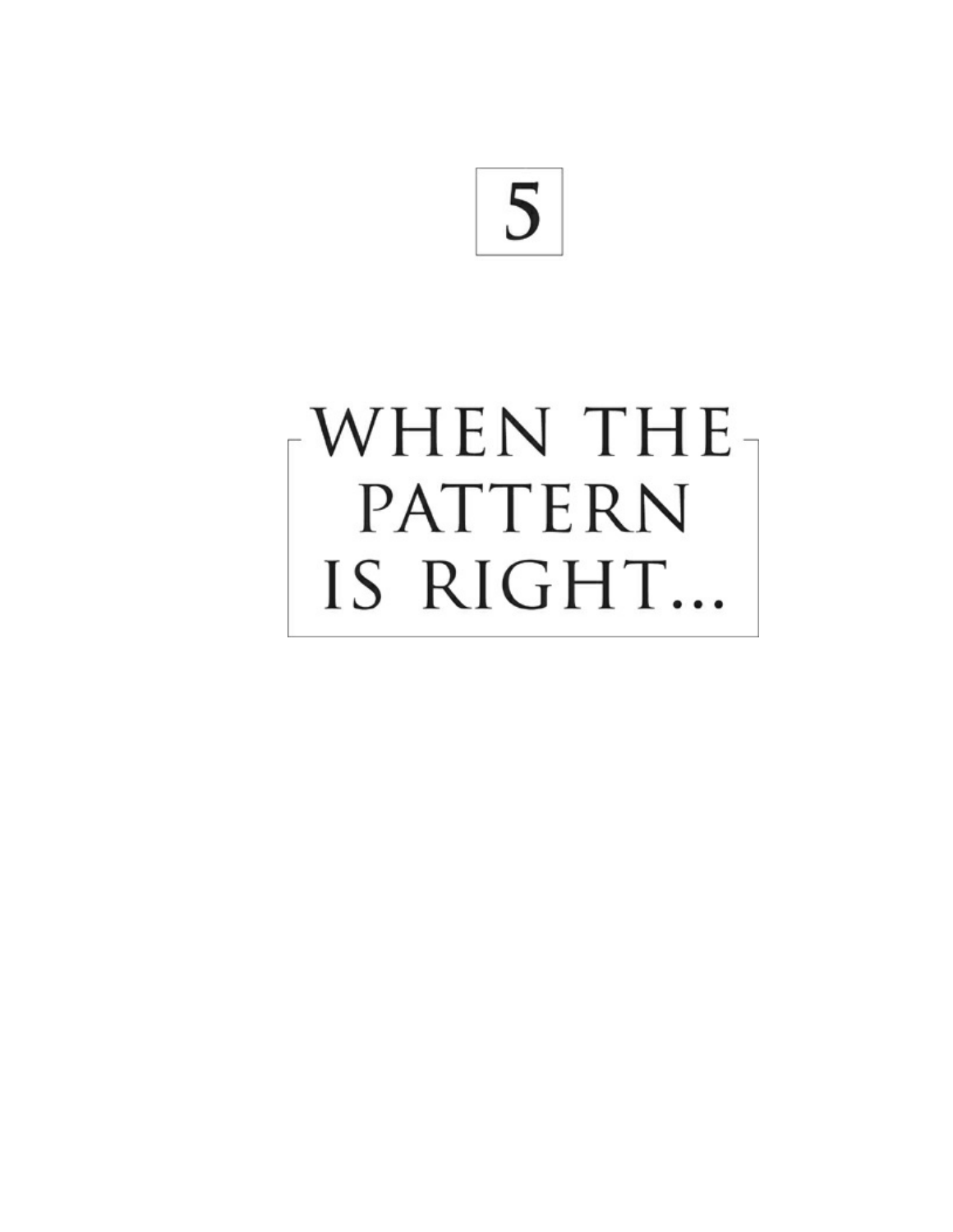**I AM <sup>A</sup> JEW**. Although as I was growing up I attended a traditional synagogue, it never dawned on me that I could know God personally. The stories about Moses, Noah, and Abraham belonged to another era. God seemed to be a million miles away—not relevant to my life. Even the most devout, older men in the synagogue were more interested in the ritualistic prayers and fellowship with their friends than in having an intimate relationship with God.

Today, most Jewish people are more secular than religious. When I was young, Jews at least went to the synagogue on high holidays like Rosh Hashanah and Yom Kippur. Now the majority of my people do not attend services at all.

When I encountered Jesus at the age of 30, everything in my world changed. I not only knew God was real, but I now knew Him personally. My biggest shock was to discover that Christians, for the most part, act like most Jews. They know about God. They believe in Him. They think they will probably go to Heaven. Yet some have greater intimacy with their denomination than with God. Others attend church merely for the social interaction. These Sunday and "high-holiday" (Easter and Christmas) Christians compartmentalize God according to their convenience. They treat Jesus more as their servant than as their Lord. They surrender Sunday mornings—not their lives.

Many churches have evolved into nothing more than religious warehouses filled with people bound for hell. Members are made to feel as if they are acceptable to God without repentance of sin. Their church experience is as spectators who never fulfill their destinies in God. Tragically, many do not even have a personal relationship with Jesus.

Over the years, I began to see that even some of the better churches are filled with religious tradition. The pastors appear to be more concerned with the offering, announcements, a full sermon, and a timely ending than with yielding to the leading of the Holy Spirit.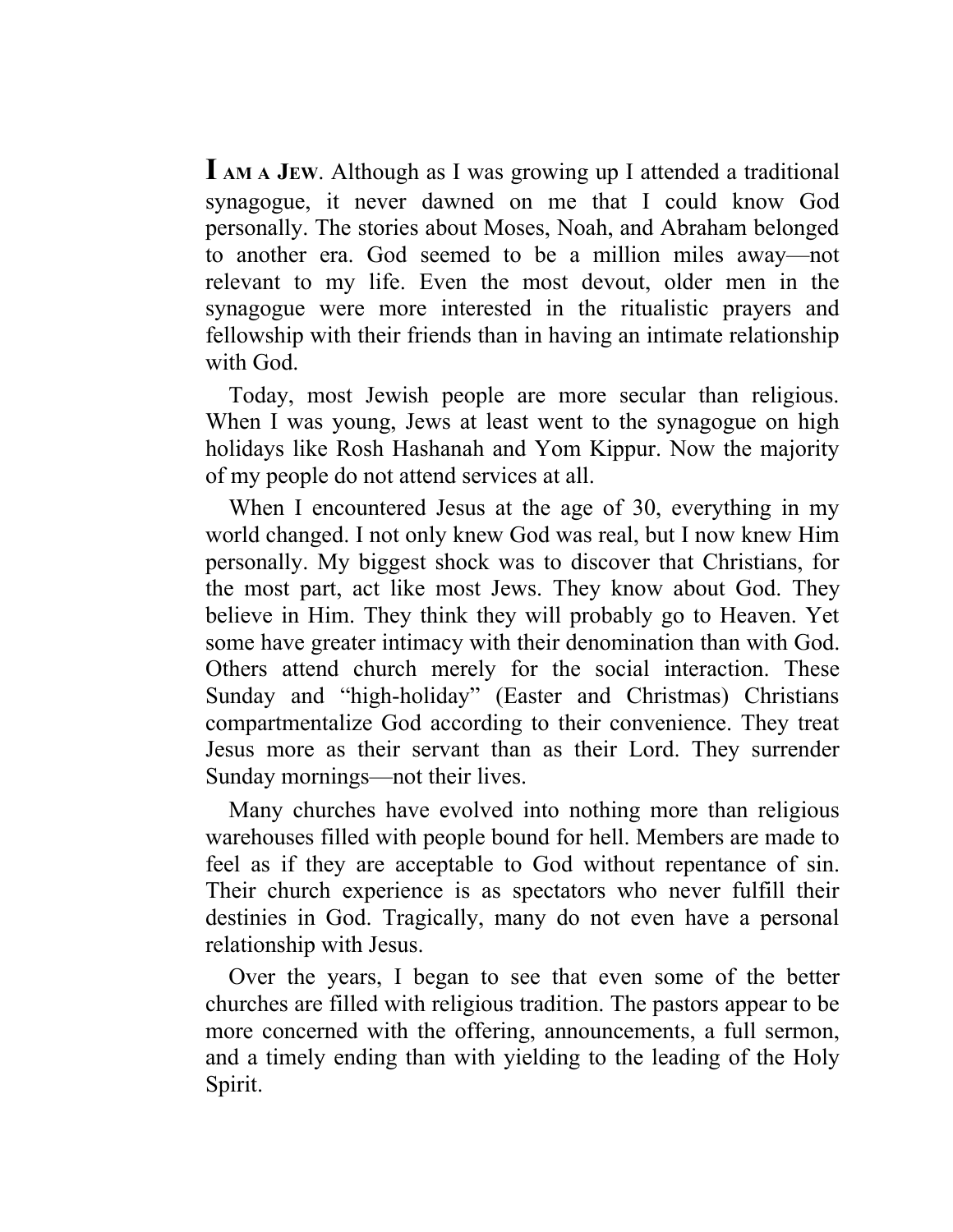The more I hungered for greater intimacy with God, the more dissatisfied I became. Then God led me to study the history of the early Church. The blinders of tradition fell from my eyes. I began to see the Scriptures in a whole new light. Now I understand why there are so few miracles, even in believing, Spirit-filled churches. Now I know why so few believers fulfill their destiny in God. Now I know why the system forces the services to be man-controlled rather than God-controlled. Now I know why there is so little compassion for the souls of men and for the poor. Now I know why the sins of secular society pervade the Church. Now I know how we have grieved the Holy Spirit through ignorance, compromise, tradition, and the fear of man. Now I know why the glory under Moses was greater than our best churches today.

God has been waiting for a generation of believers to follow the cloud of His presence just as the Israelites followed the cloud in the wilderness. The cloud is moving. Will you follow the cloud to glory, or will you remain stuck in your old ways? Only a few of the older believers will enter this new land. The rest will observe it from afar. I am hungry for more. How about you?

Just as God had a specific plan for the Israelites to enter the Promised Land, He also instructed them on how to enter His glory. God said to Moses, *"See that you make all things according to the pattern*..." (Heb. 8:5). The pattern is God's bridge to intimacy. When the pattern is right, the glory explodes. Notice that I did not *s*ay *formula, but pattern*. Man wants to place God in a box, which is why we have so many religions and denominations. God is too big to be limited by our attempts to define Him. We cannot reduce His pattern to a formula. Formulas lead us to tradition, and tradition to fossilized, dead religion. The biblical pattern always leads to greater intimacy with God.

It also leads to unity between Jew and Gentile. I believe that today God is calling us to a new level in which both Jewish and Gentile believers will come together as One New Man—yielded to His Spirit and walking in power. *"For I am about to do something new. See, I have already begun"* (Isa. 43:19 NLT).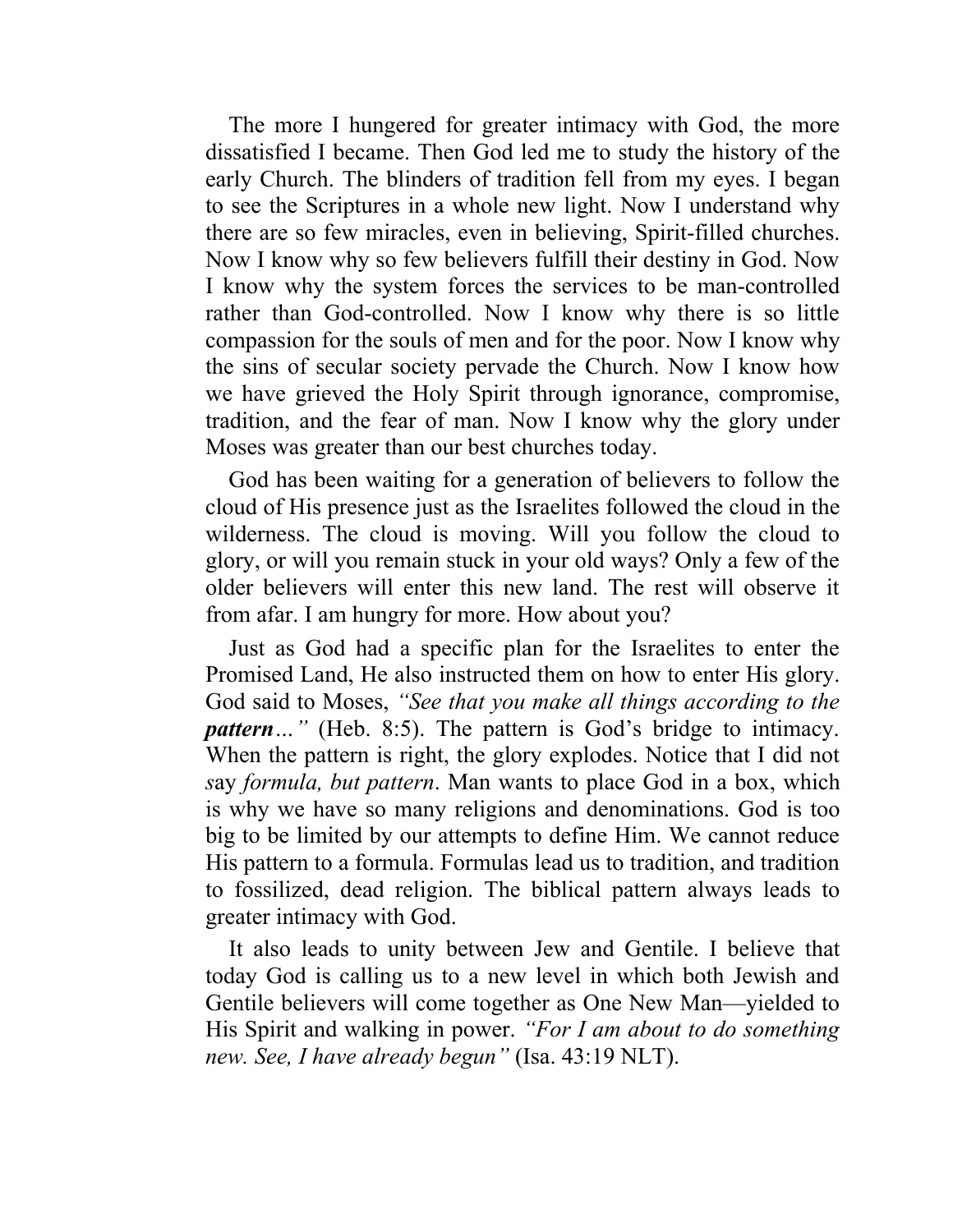#### **FIRST THE NATURAL, THEN THE SPIRITUAL**

God's pattern that defines the relationship between the Church and the Jewish people is explained in First Corinthians 15:46: *"The spiritual is not first, but the natural, and afterward the spiritual."* First, God acts with His natural people, Israel; then He acts with His spiritual people, the Church. His true Church is made up of those who genuinely believe in Jesus as Savior and Lord (both Jew and Gentile). The Church and Israel are *mishpochah*, which is Hebrew for "family." Whatever happens to Israel dramatically affects the restoration of the Church.

For example, in 1897 Theodor Herzl convened the first Zionist Congress in Basel, Switzerland, to investigate the formation of a Jewish homeland. The beginning of the restoration of the land birthed the beginning of the restoration of the manifest presence of the Holy Spirit in the Church. On New Year's Eve 1900, at a Bible school in Topeka, Kansas, a 30-year-old student named Agnes Ozman began to speak in tongues—the start of the Pentecostal Revival. Several days later, Charles Parham and other students also received the baptism of the Holy Spirit with the gift of speaking in tongues. After William Seymour sat under Parham's teaching, he took this fire to a home prayer meeting in Los Angeles that birthed the world-famous Azusa Street Revival.

Around the time when Israel became a nation in 1948, God responded by bringing the healing revival to the United States. Over 100 evangelists such as Oral Roberts, Kathryn Kuhlman, T.L. Osborn, and Kenneth Hagin began tremendous healing ministries. Billy Graham's ministry also started then.

In 1967, Israel regained possession of Jerusalem for the first time since the temple was destroyed. That same year, the Catholic Charismatic movement started. It went on to impact Christians from all denominations. The late 1960s also gave birth to the Jesus Movement, which swept thousands of hippies into the Kingdom of God.

Around the time of the Yom Kippur War in 1973, revival broke out among Jewish people, resulting in the modern-day Messianic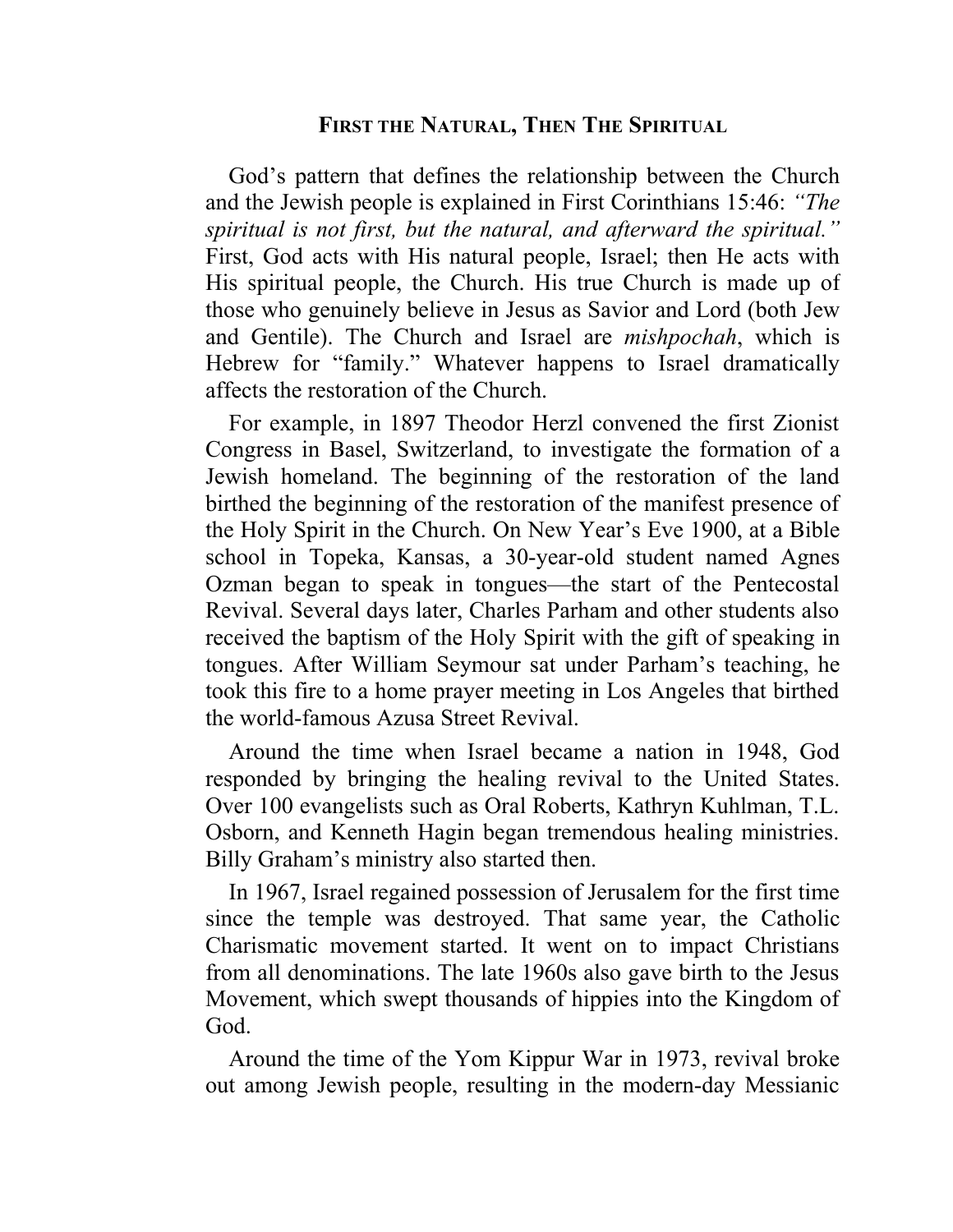Jewish movement.

#### **WHAT'S NEXT?**

If you want to know what the next move of God will be—watch Israel. Because of sin, God scattered the Jewish people to the four corners of the earth. But in the last days He promises to restore them to Israel. (See Ezekiel 37:21.) In the Old Covenant, the nation of Israel was a divided land. The northern kingdom was called Israel, and the southern kingdom, Judah. Judah and Israel fought with each other. God promises to restore these two kingdoms and to return them to their land. They will be one nation under one King:

> *And I will make them one nation in the land, on the mountains of Israel; and one king shall be king over them all; they shall no longer be two nations, nor shall they ever be divided into two kingdoms again* (Ezekiel 37:22).

Today we are seeing these Scriptures fulfilled before our eyes. Israel is a nation again, and the Jews are returning to Israel in record numbers. A sign of the hastening of the prophetic time clock is when the Jews from the north of Israel (from the former Soviet Union) return to the land. Jeremiah 16:14-16 says that once this happens, Jews from the entire world will return to Israel.

We are also beginning to see the spiritual fulfillment of Ezekiel's prophecy. The two covenant peoples of God, Jews and Christians, who have been divided for centuries, will unite under one King— Jesus. This will cause a spiritual explosion in the Church. The devil's worst nightmare will come to pass when the sleeping giant, the Church, finally realizes that the underlying purpose for the current outpourings of the Holy Spirit is to equip believers with power to evangelize the Jew. When the Jewish people join with the Gentiles to form One New Man, it will trigger a major release of power to evangelize the world. But before the Church can enter this glorious future, it must first overcome its anti-Semitic past.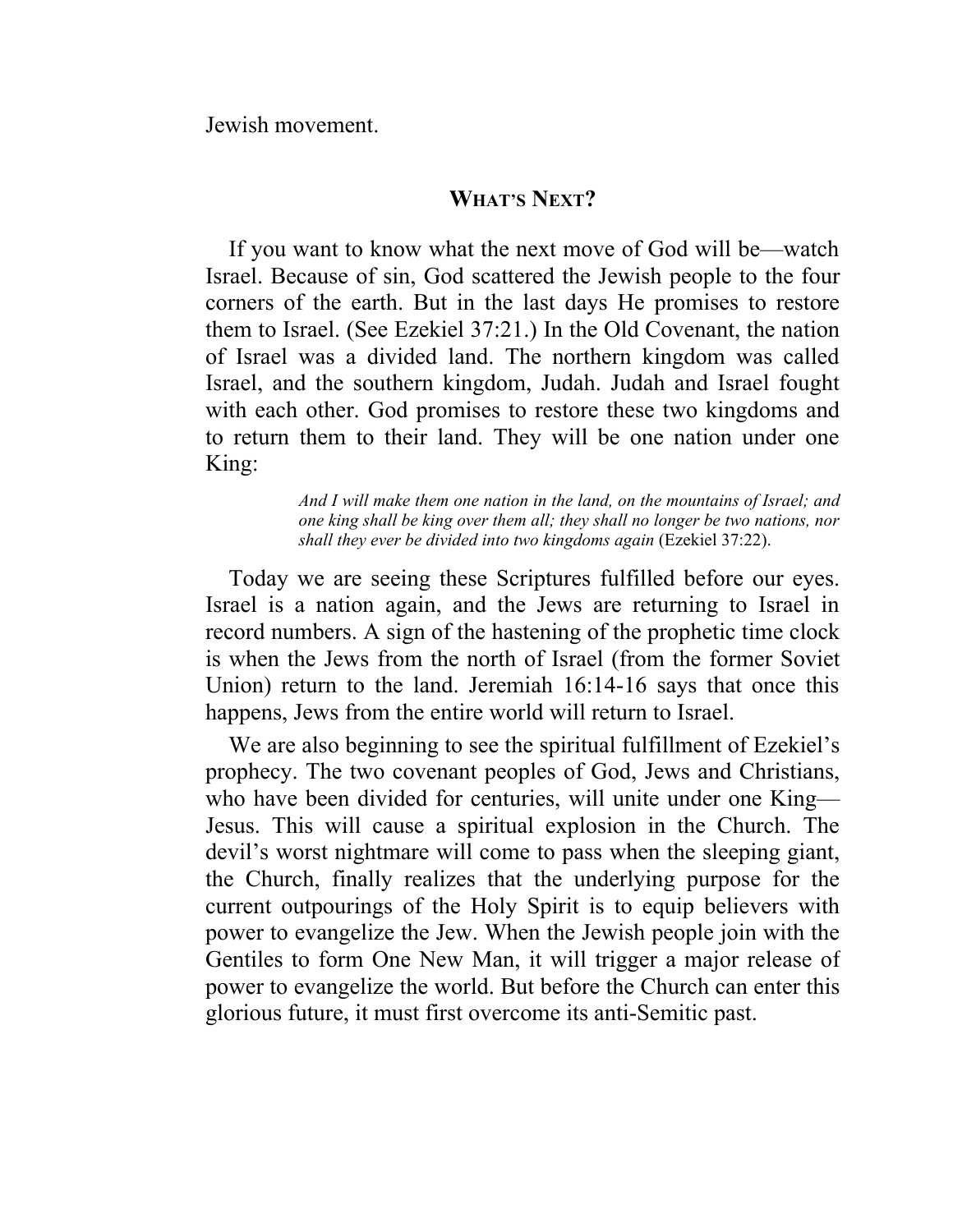#### **RESOURCES**

PEGGY JOYCE RUTH

To order *Psalm 91*, contact her at 877-972-6657.

Also visit her Website: [www.peggyjoyceruth.org.](http://www.peggyjoyceruth.org)

If you wish to write to

TOM or SID RENFRO, they can be contacted at the following address:

> Thomas Renfro, MD 12200-B Carolina Road Coeburn, VA 24230 [tomr@mounet.com](mailto:tomr@mounet.com)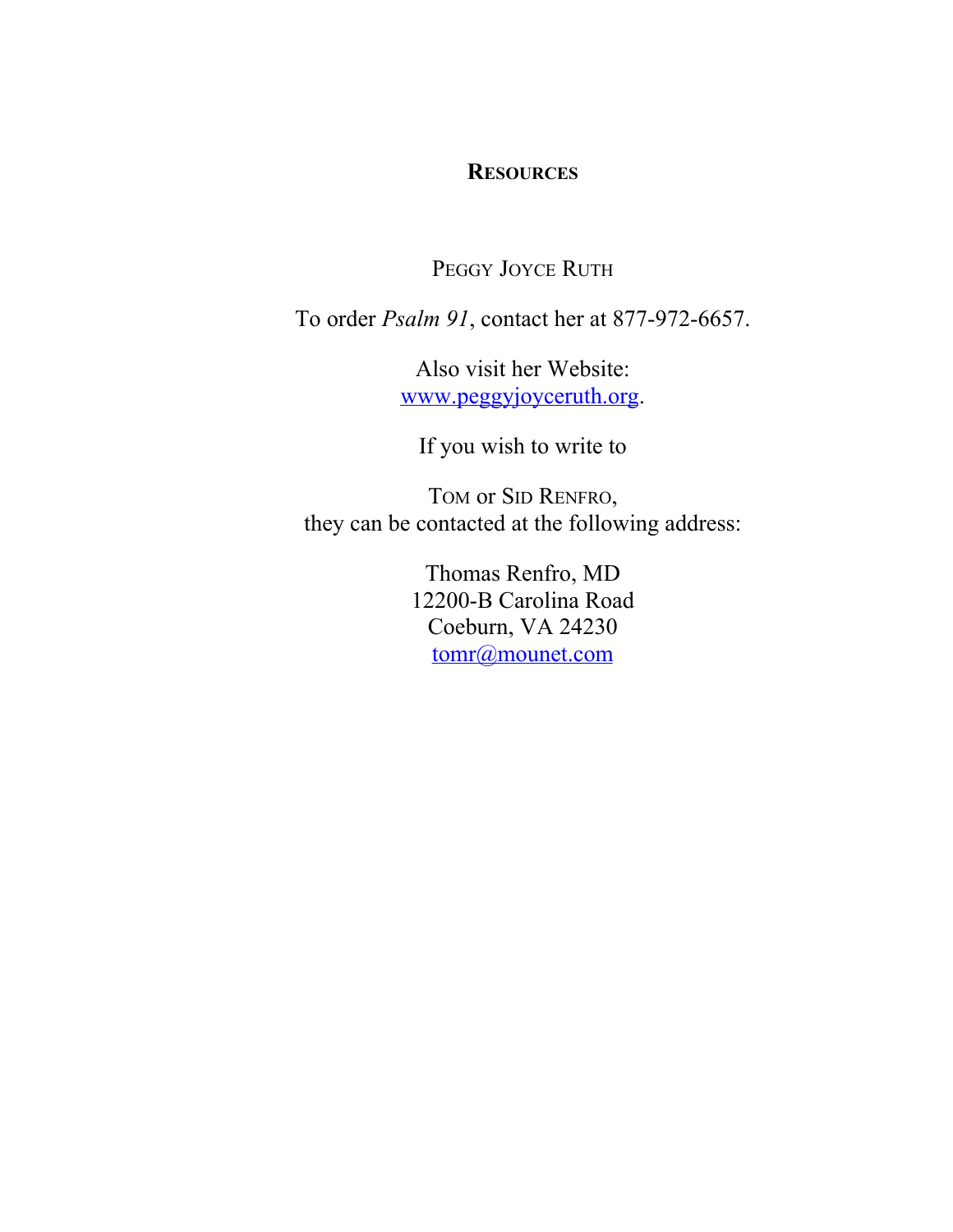WRITE FOR OUR FREE NEWSLETTER AND CATALOG

### **MESSIANIC VISION**

P.O. Box 1918 Brunswick, GA 31521-1918

Telephone: 912-265-2500

Fax: 912-265-3735

E-mail: [info@sidroth.org](mailto:info@sidroth.org)

Visit Sid's Website: [www.SidRoth.org](http://www.SidRoth.org)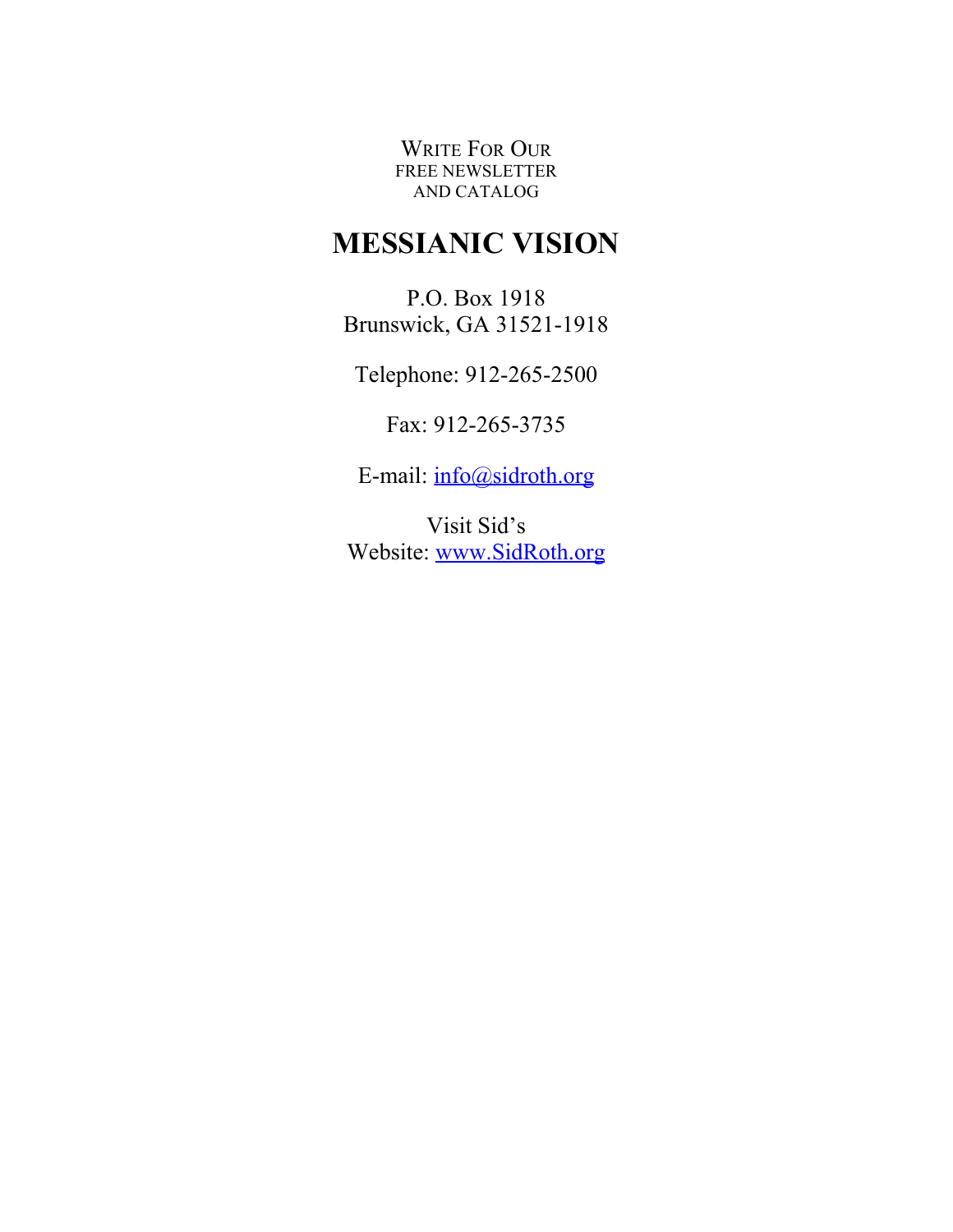#### **CHECK SID'S SPEAKING ITINERARY.**

Watch online or download archives of his TV show, *It's Supernatural!* and his radio show, *messianic Vision—*or subscribe to the podcasts!

Shop an online catalog jam-packed with mentoring tools and resource materials.

Enjoy a library of articles on topics such as Jewish roots, the One New Man, Israel updates, powerful prayer, supernatural healing and experiencing the presence of God, and much, much more!

[www.SidRoth.org](http://www.SidRoth.org)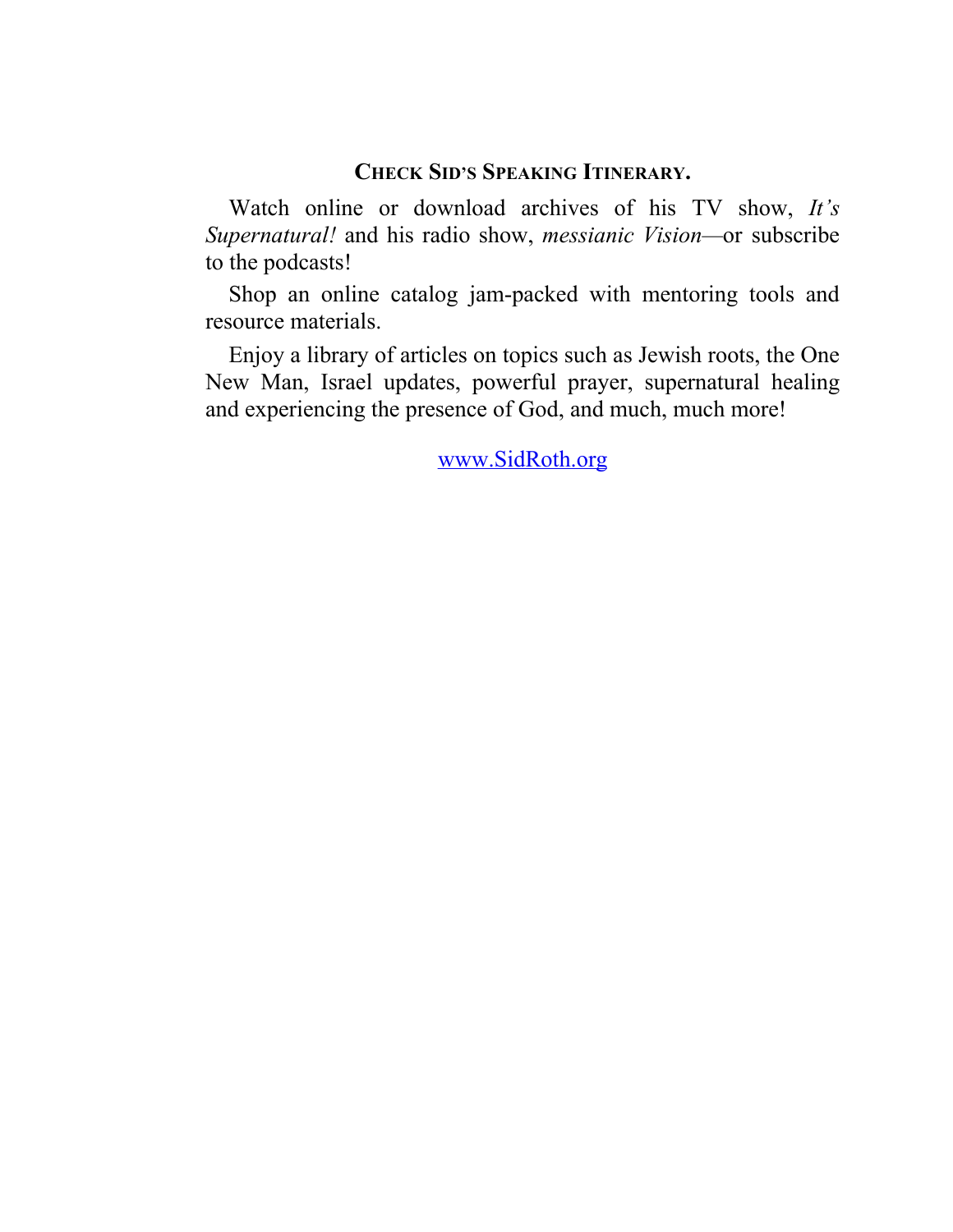#### **THEY THOUGHT FOR THEMSELVES BY SID ROTH**

The people featured in this book come from widely divergent backgrounds, including a holocaust survivor, a multimillionaire, a media executive, and a Ph.D. They range in upbringing from Atheist to Orthodox.

*What is the common denominator among those in this unusual group?*

They all thought for themselves, and they dared to confront the forbidden.

Believed by many to be the best book for unsaved Jewish people, it belongs in your home and church library.

#### **ISBN: 978-0-7684-2842-1**

**Cost:** Donation of \$15.00, which includes shipping.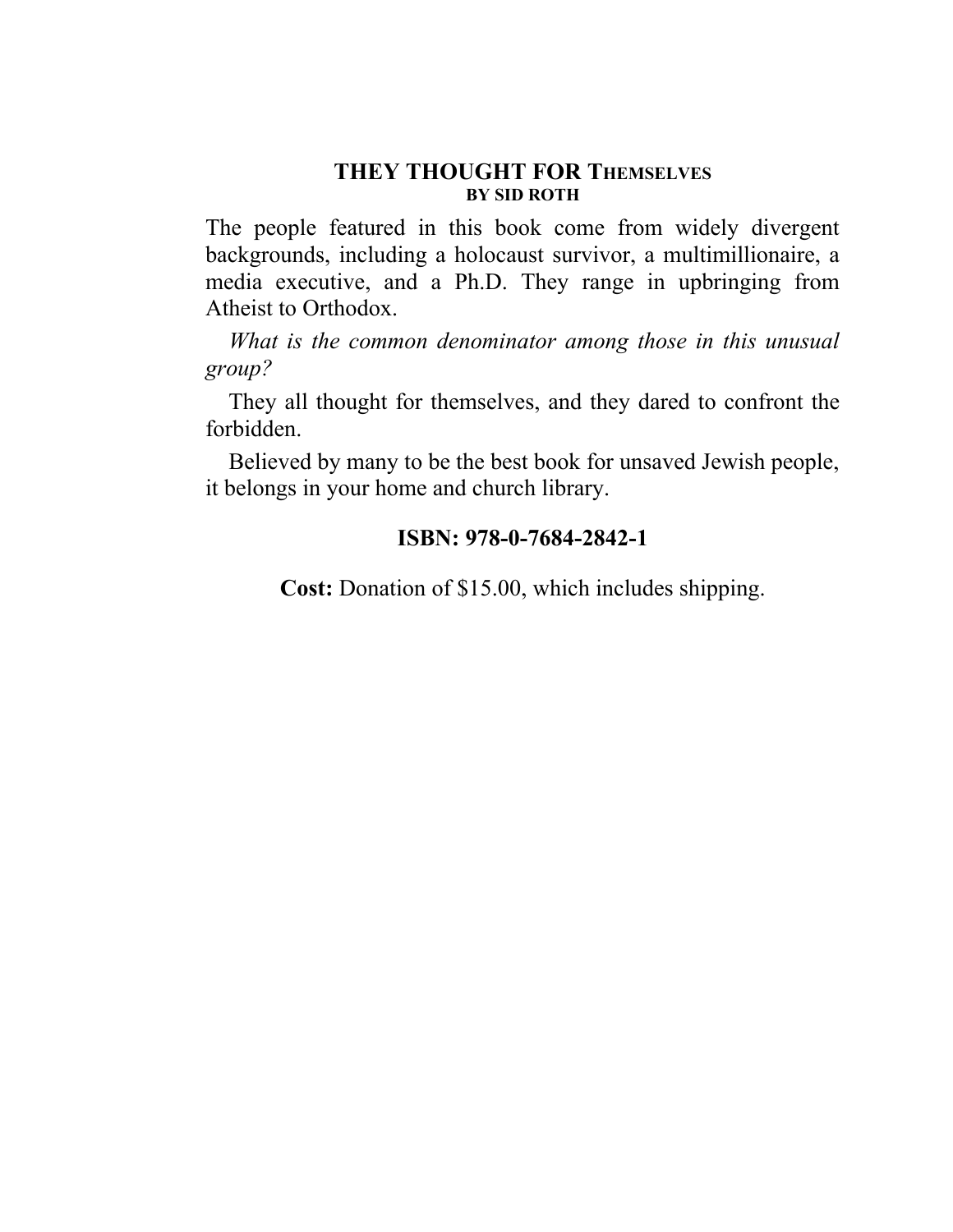#### **THE INCOMPLETE CHURCH BY SID ROTH**

This timely book explores what was stolen by the deceiver in both Judaism and Christianity and reveals what will happen when the truth in both converges.

*"And wherever the double* [Jew and Christian] *river shall go, every living creature which swarms shall live. And there shall be a very great number of fish* [revival]…" (Ezekiel 47:9).

What is at stake in this convergence of Jew and Gentile? The salvation of the world!

#### **ISBN: 978-0-7684-2437-9**